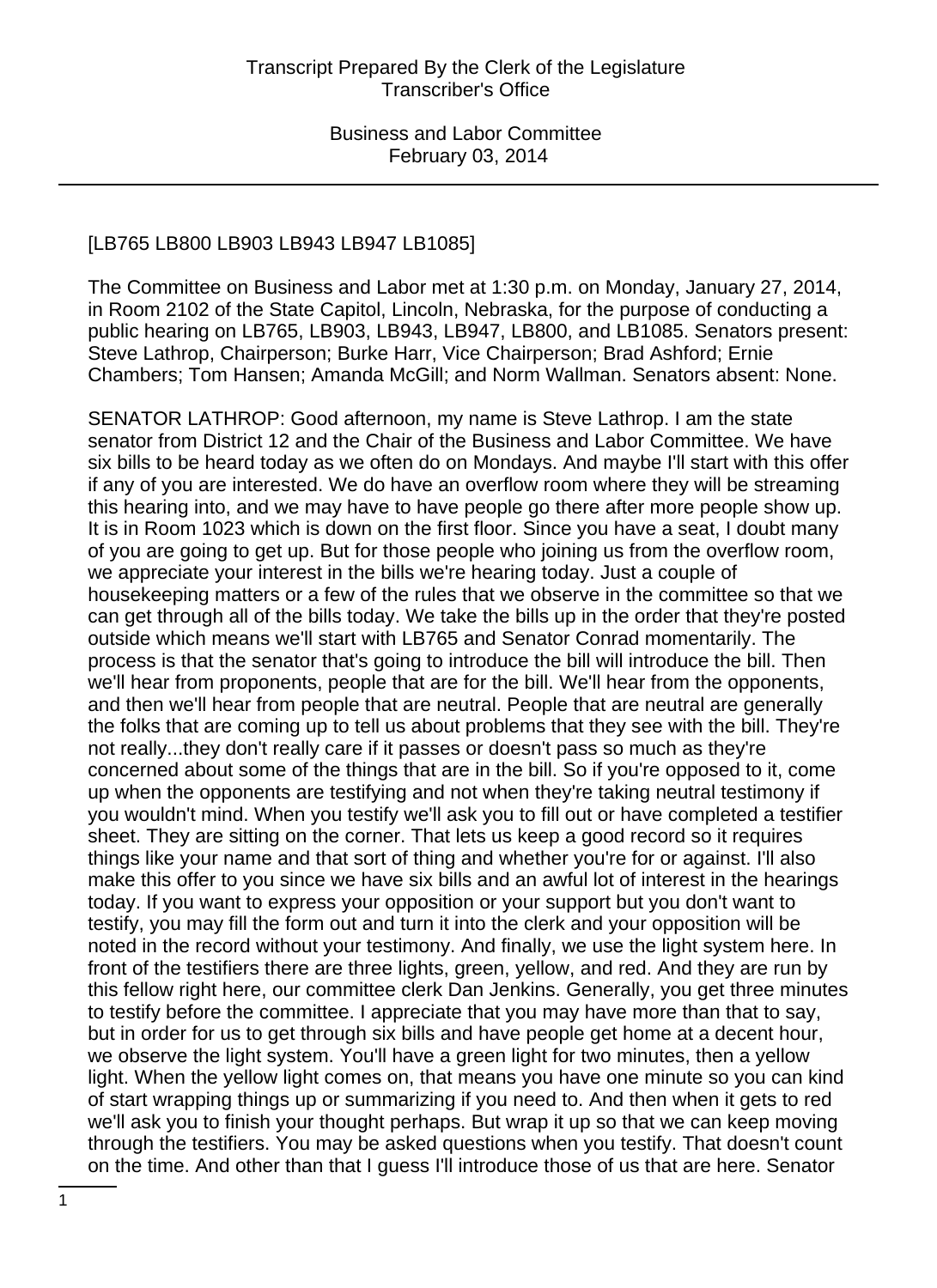Wallman and Senator Hansen are here as well as Senator Chambers. Molly Burton is committee counsel, and Dan Jenkins is our committee clerk. And Kent is our page. If you need anything or you want to hand anything out or you want it passed around to the committee members, if you just get Kent's attention he will come get the copies from you and share them with the committee members. And with that, we'll turn to Senator Conrad who will open on LB765. Welcome. [LB765]

SENATOR CONRAD: Good afternoon, thank you. Thank you, Chairman Lathrop, members of the committee. My name is Danielle Conrad; that's D-a-n-i-e-l-l-e, Conrad, C-o-n-r-a-d, and I proudly represent the "Fighting 46th" Legislative District of north Lincoln. I'm here today to introduce LB765. LB765 makes changes to the Nebraska Wage Payment and Collection Act and requires employers who elect to pay their employees with a debit card to allow the employee at least one means of funds access withdrawal per pay period at no cost to the employee for the full amount of wages paid. I introduced this legislation after being contacted by a constituent this interim period who had a son that was working at Applebee's. He was paid wages by debit card and was incurring a number of fees every time he accessed his wages. Our office started to look into the issue, and our research identified that this issue has presented itself in a number of states as large employers like McDonald's, Burger King, Walmart, and others are finding that paying by debit card is a less expensive business practice. However, in other states oftentimes the employee has the option of choosing how they would like to be paid. In Nebraska, the employer determines how wages will be paid. That is one reason why this bill is necessary and critical to ensuring that employees are able to access their pay. It is my opinion that this practice is a form of wage theft, and that our law needs to be changed to guarantee that all employees can access all of their wages without penalties. We have received communications from Baird Holm, and they provided some helpful language to make an improvement to the legislation. We ran that through learned counsel of this committee, and she has been very helpful in helping us to work through technical aspects of this legislation. I am fine to move forward with that proposed amendment or change if the committee chooses to proceed on this important legislation. With that, thank you for your time and consideration. I know you have a very full day in front of you here, but I am more than happy to answer any questions. And now would probably be the time to do it because I'm planning to waive my closing so I can run to another committee hearing this afternoon. [LB765]

SENATOR LATHROP: Can you tell us, Senator Conrad, basically what those fees look like? Is it a dime or is it 2 percent or is...what? Give us... [LB765]

SENATOR CONRAD: It depends. [LB765]

SENATOR LATHROP: Give us some sense of what the fees range... [LB765]

SENATOR CONRAD: It depends, and like I said, I started to look into this issue after a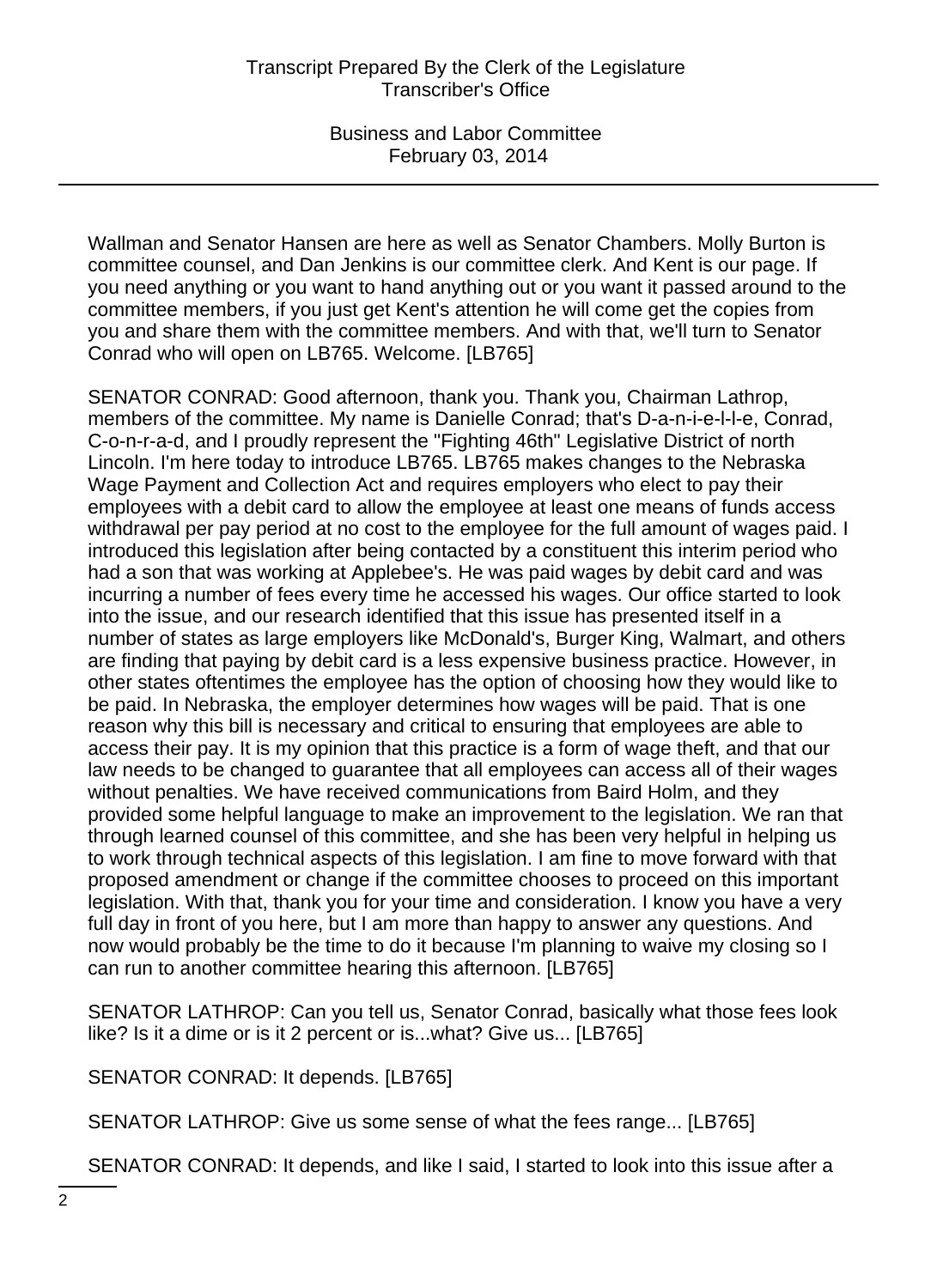constituent had contacted my office. And so the situation I'm most familiar with is limited to the information that she provided me as to her son's experience with Applebee's. But the fees do range. They run the gamut. And that's something that you might want to look a little bit more into. But I think the bottom line is regardless of if it's a penny, it's \$1, or \$100, those are wages that the employee earned, and that they should have the ability to access the wages they earned without incurring fees or penalties. [LB765]

SENATOR LATHROP: And the one access opportunity that your bill would afford, if I'm an employee that gets a debit card, I assume it's connected to some bank. And I'll use First National Bank debit card. And I bank over at U.S. Bank. I can, with that one transaction, just move the money to my own checking account? [LB765]

SENATOR CONRAD: Yeah, I think a lot of times where these can come into play is of course there is a business benefit where it can be cheaper than traditional payroll. But then also it can have great benefit for employees that are unbanked as well because not all employees have an existing relationship with a financial institution. And because of some of those individual characteristics, our bill simply says that the employee should be allowed at least one point of access to make the withdrawal without incurring a fee or a penalty. [LB765]

SENATOR LATHROP: Do you know if that...the debit card has got to be associated with a bank, right? [LB765]

SENATOR CONRAD: That's correct. [LB765]

SENATOR LATHROP: If a creditor served a garnishment on that particular bank, do they actually have an account there the bank has to respond to with respect to a garnishment? Do you know? [LB765]

SENATOR CONRAD: I don't know. [LB765]

SENATOR LATHROP: Okay. [LB765]

SENATOR CONRAD: We'd be happy to get that information and follow up with the committee though. [LB765]

SENATOR LATHROP: Okay, I appreciate that. Any other questions for Senator Conrad? I see none. [LB765]

SENATOR CONRAD: Thank you. Thank you very much. [LB765]

SENATOR LATHROP: Thank you very much for being here. [LB765]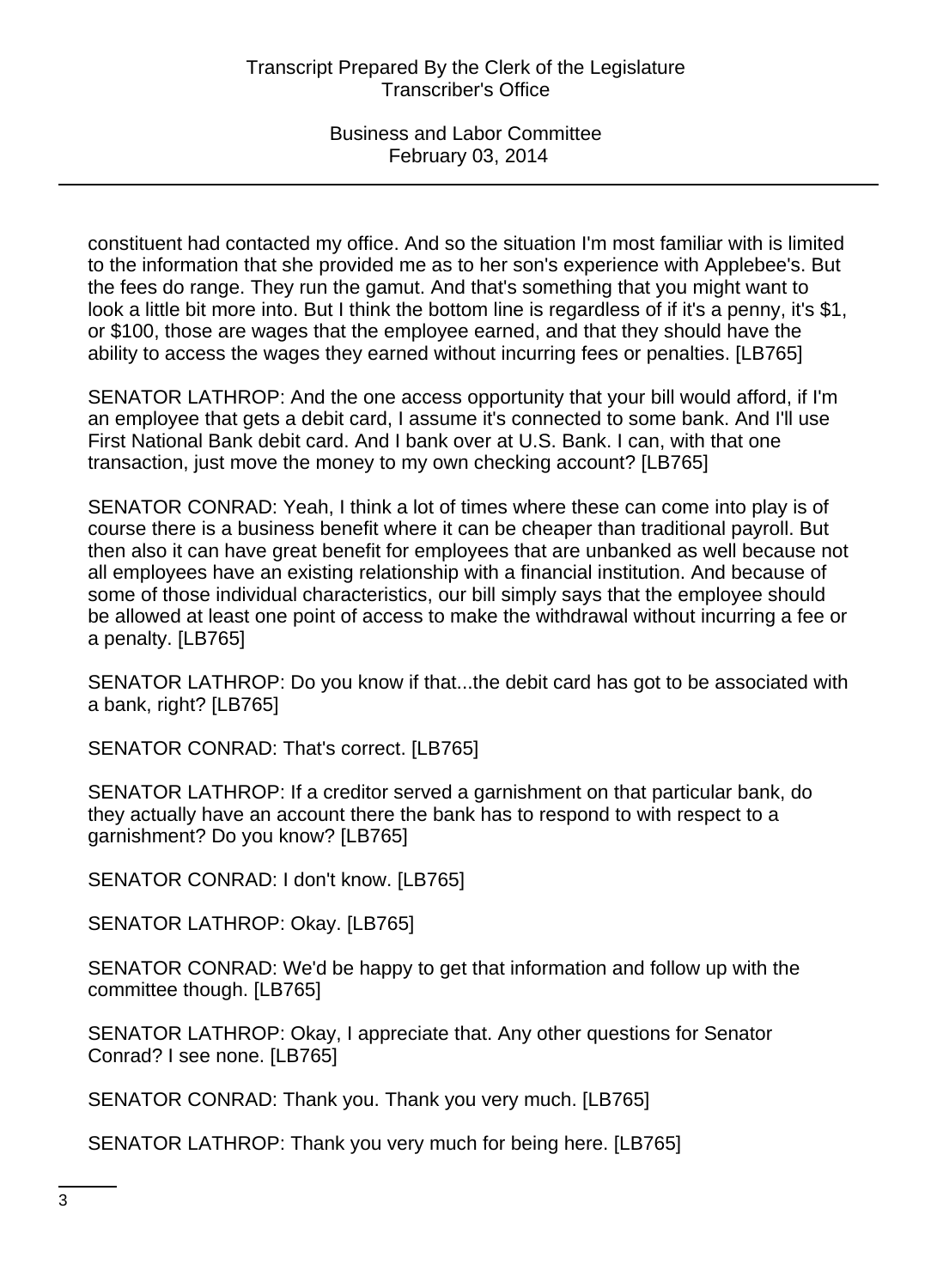SENATOR CONRAD: (Exhibits 1 and 3) Oh, also for the record we did want to introduce letters of support that our office has received from the American Payroll Association and NAPE/AFSCME Local 61 that I think have been distributed prior to the hearing. [LB765]

SENATOR LATHROP: Okay, they will be made part of the record. [LB765]

SENATOR CONRAD: Thank you. [LB765]

SENATOR LATHROP: Thank you very much, Senator Conrad. Anyone here to testify in favor of LB765? Welcome. [LB765]

RON SEDLACEK: Yes, Chairman Lathrop and members of the Business and Labor Committee, for the record my name is Ron Sedlacek, S-e-d-l-a-c-e-k. I'm here before the committee on behalf of the Nebraska Chamber of Commerce. And our labor relations council did review this legislation in particular and asked that...and our board of directors approved a position of support for this particular type of legislation because it's a situation that if it grows on, you know, there's just going to be other regulation. And it's going to have to be...it should be addressed, and it should not be encouraged in that regard. As long as it's voluntary on the part of the employee...let's say the employee does not have a banking relationship but would like to have a preloaded card, debit card, to use. They don't want a checking account, they don't want to have that. So if that's their option and they understand that it's going to cost, that would be fine as far as we're concerned. But to just require it across the board...we'd rather see this legislation. So with that I... [LB765]

SENATOR LATHROP: Ron, do you know how prevalent this practice is and what the fees are like? [LB765]

RON SEDLACEK: I don't believe it's that prevalent... [LB765]

SENATOR LATHROP: Okay. [LB765]

RON SEDLACEK: ...at this point, but it could become more so. [LB765]

SENATOR LATHROP: Okay. Senator Chambers. [LB765]

SENATOR CHAMBERS: You know, politics is a funny business, and what happens in politics is often surprising. And I listen to everybody, and this is one of those times that I was surprised. You always make a good presentation. Sometimes I disagree with you, but I am pleased to see that on some issues businesses can see the need to support something like this before it proliferates and creates problems that are unforeseen at the moment. So I'm glad you came here today. [LB765]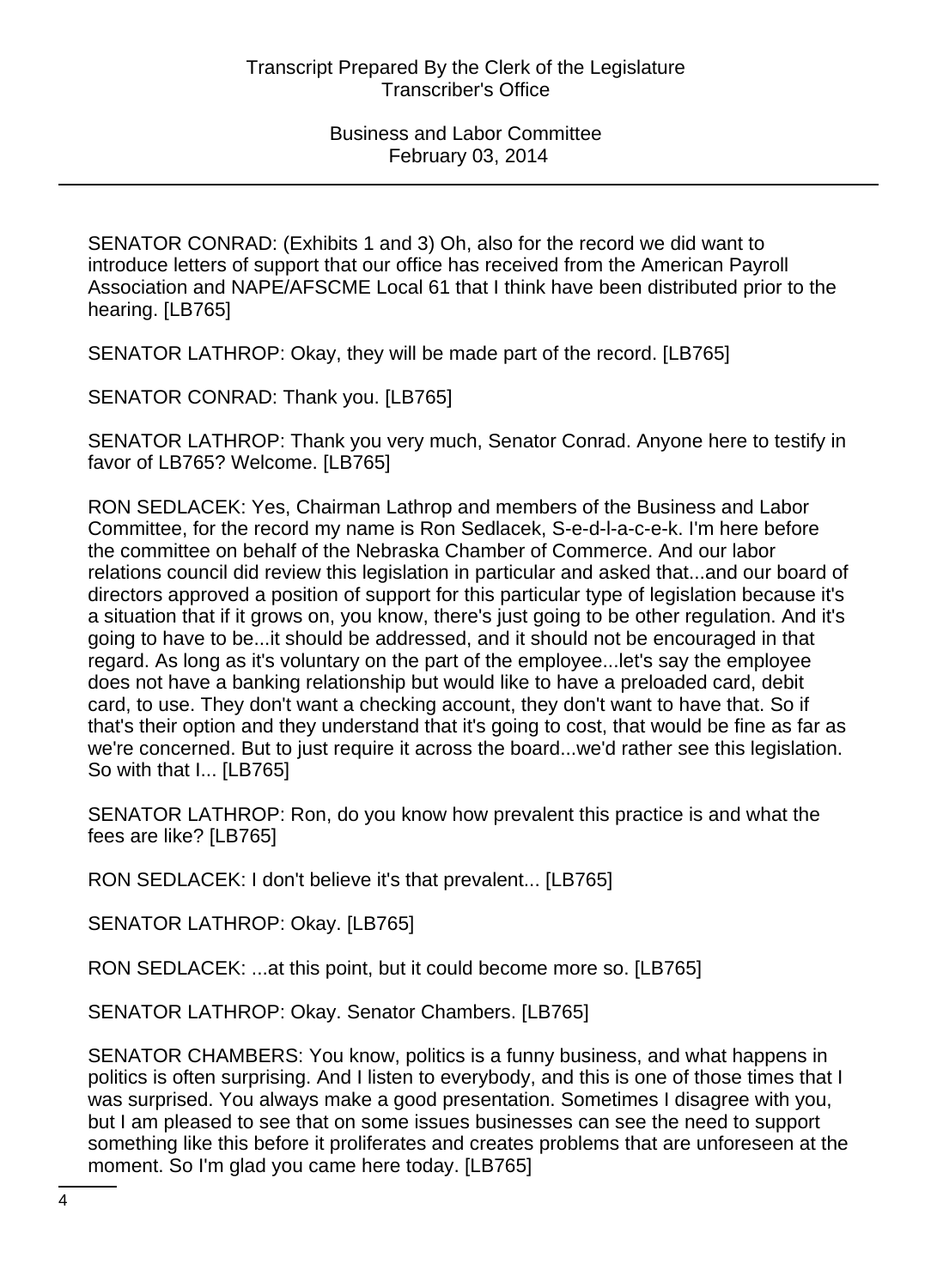RON SEDLACEK: Thank you, Senator. [LB765]

SENATOR LATHROP: Senator Hansen. [LB765]

SENATOR HANSEN: Thank you, Mr. Sedlacek. Does the employee right now have the choice whether he wants it in debit card or an automatic deposit or in a checking account which I know not very many young folks use a checking deposit, but do they choose? [LB765]

RON SEDLACEK: It really depends. It really depends on the employer-employee relationship, and it can really vary from either, and I'm somewhat speculating which can be dangerous at this point...but there may be some employers that would require this, let's say. But then there may be others where it's negotiated in saying, you know, this is how I'd like to have payroll. It's deviating from the direct deposit, but I don't want direct deposit as an employee. I sure wish there was an alternative method in which to be paid. But... [LB765]

SENATOR HANSEN: Thank you. [LB765]

SENATOR LATHROP: Okay, I see no other questions. Thanks for your appearance today and your testimony. Anyone else here in support of LB765? [LB765]

MOLLY McCLEERY: (Exhibit 2) Chairman Lathrop, members of the committee, my name is Molly McCleery; first name is M-o-l-l-y, last name M-c-C-l-e-e-r-y, and I'm a staff attorney in the Economic Justice Program at Nebraska Appleseed. Nebraska Appleseed is a nonprofit organization that fights for justice and opportunity for all Nebraskans. And I am here today to testify in support of LB765. In recent years, nationally, payroll cards have become increasing in popularity among employers. An estimated \$34 billion was preloaded onto 4.6 million payroll cards in 2012. And that's estimated to increase. It's understandable from an employer perspective and from an unbanked employee perspective why this practice could be attractive. As other proponents have mentioned, for employers it could be cheaper than cutting checks every month or easier to pay employees that might not have access to direct deposit. For an employee who is unbanked it might be an attractive option in that they wouldn't have to pay check-cashing fees or carry around large amounts of cash. However, payroll cards can be used in a way that disadvantages employees. This has been seen in a recent Pennsylvania class action by a McDonald's employee who brought the action alleging that she was forced to use a payroll card and pay what looked like what...a fee that looked like what would happen if you used an out-of-network ATM each time she accessed her account or checked her bank balances. And then this is also being investigated by the New York Attorney General who issued letters to 20 large employers such as Walmart, McDonald's, Walgreens, some of your larger corporations.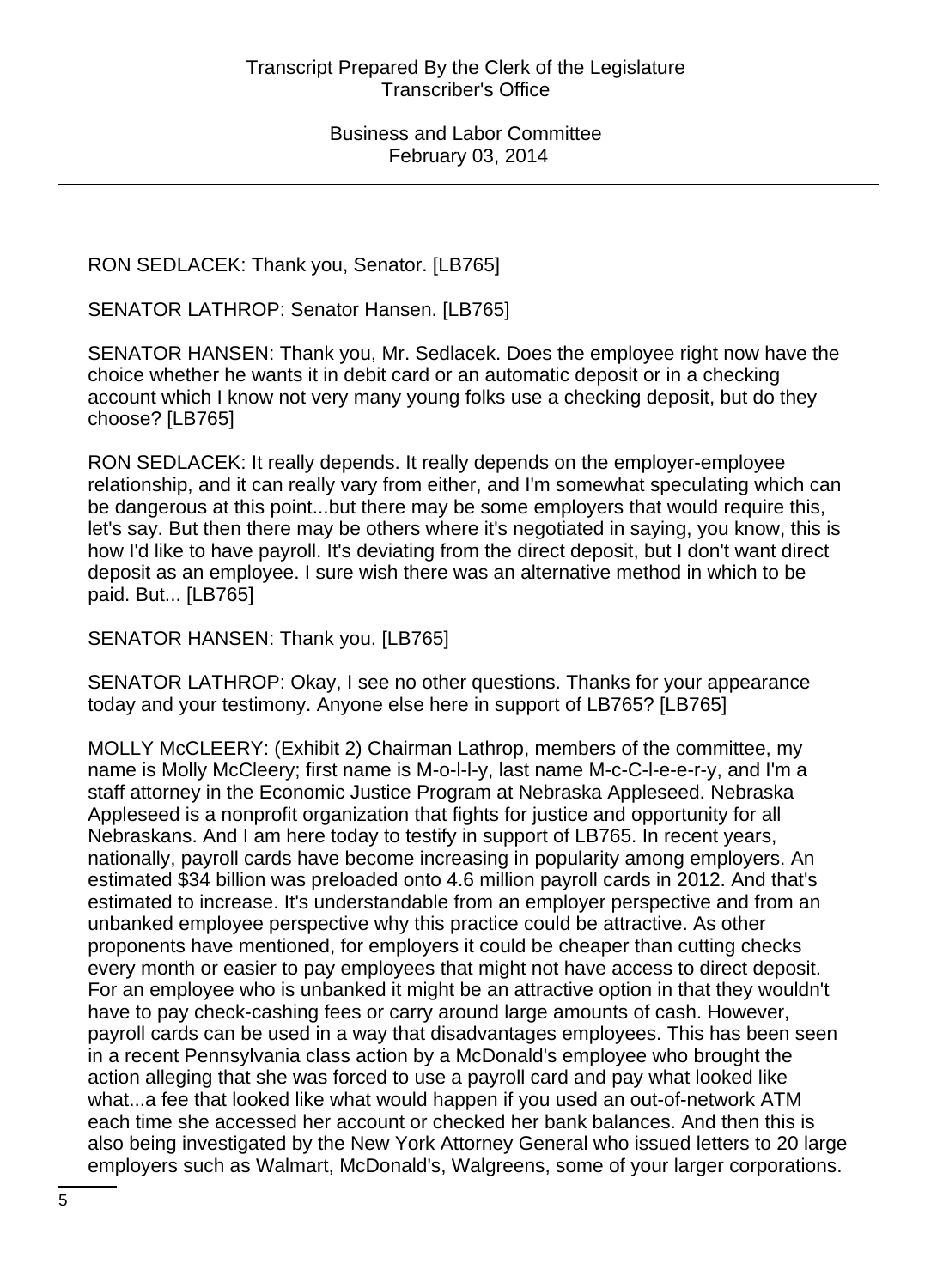As I mentioned, these investigations and litigations center around employees being required to use these cards and facing significant fees to either access their funds or do things like check their balances. In order to ensure that this is a practice that is advantageous for both employees and employers, there has to be sufficient protections. And LB765 incorporates these by bringing in the protections under federal law, and then also allowing employees to access the entirety of their wages one time in the pay period without facing fees. And for those reasons, we would ask that you vote to advance this bill. [LB765]

SENATOR LATHROP: Okay. [LB765]

MOLLY McCLEERY: If there are any questions, I can try to answer. [LB765]

SENATOR LATHROP: I see no questions. [LB765]

MOLLY McCLEERY: Okay. [LB765]

SENATOR LATHROP: But thanks for your testimony. [LB765]

MOLLY McCLEERY: Thank you. [LB765]

SENATOR LATHROP: (Exhibits 1 and 3) Anyone else here to testify in support of LB765? Anyone here in opposition to LB765? Anyone here in a neutral capacity? Seeing none, we have some things to announce. We are going to make a part of the record a letter from the American Payroll Association dated February 3, 2014, in support of LB765. And we have a letter from NAPE/AFSCME that will also be entered into the record as a letter in support. And with that we'll close the hearing on LB765 and go to LB903 which is my bill. [LB765]

SENATOR HANSEN: Senator Lathrop, welcome to the Business and Labor Committee. (Laugh) [LB765]

SENATOR LATHROP: Thank you very much, Senator Hansen. Members of the Business and Labor Committee, my name is Steve Lathrop, L-a-t-h-r-o-p. I'm the state senator from District 12 here today for the purposes of introducing LB903. LB903 requires employers to deliver to their employees by mail or electronically or at the employer's place of business wage statements detailing the employer's name, hours worked, wages earned, and deductions from pay. An employer is not required to provide an employee exempt under the federal Fair Labor Standards Act a statement reflecting the number of hours worked. Exempt employees are normally professional salaried employees who are exempt from the federal act's overtime requirements. Current law provides that employers need only to provide an earnings statement within ten days of a written request. LB903 is intended to protect workers, especially those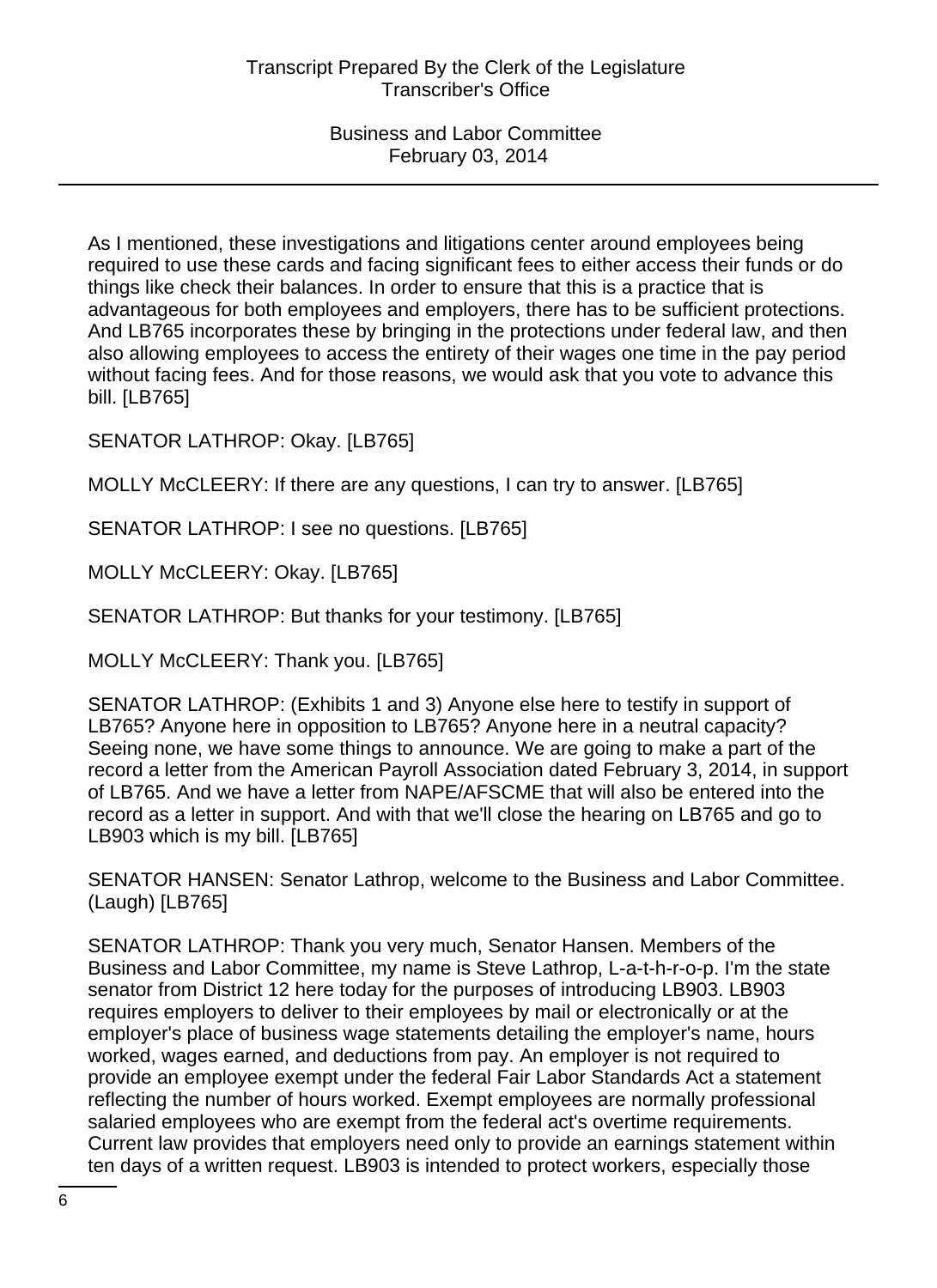paid on an hourly basis from discrepancies in hours worked and the pay rate. Regularly provided pay statements ensure proper compensation and timely resolution of payroll errors. I understand from the fiscal note the term "delivery" may need to be defined to include the current practice of the state and the university. Both provide electronic access to earnings statements but do not electronically send individual statements via e-mail. Employees can obtain a copy of their earnings statement from a Web site, and I believe this practice is sufficient to satisfy LB903's concerns and will propose an amendment to address that issue in the fiscal note. And with that I'd be happy to take any questions. [LB903]

SENATOR HANSEN: Are there any questions? Seeing none. As for proponents of LB903, welcome. And I'd ask you to state your name and spell it, please, for the record. [LB903]

KIM QUICK: Okay. Members of the committee, my name is Kim Quick; that's spelled K-i-m Q-u-i-c-k. I'm the president of Teamsters Local Union 554 in Omaha, Nebraska. On behalf of the Teamsters I'm here to testify in support of LB903. The International Brotherhood of Teamsters Local 554 is the collective representative for over 3,000 Nebraska families, many of whom have workers in the construction, manufacturing, bakery, dairy, small parcel, healthcare, public sector, freight hauling industries. Our members provide goods and services throughout Nebraska that are invaluable to our communities. LB903 is a rather simple bill but one which I come to realize is rather important. LB903 simply adds a degree of certainty and transparency for employees so that they can be assured of what is going into and coming out of their paychecks. These simple provisions are ones that might seem like common sense, but there have been times where our workers have been hurt, and we've had problems with employers due to lack of transparency that LB903 would provide. Also today I have with me one of our members who will be able to testify as to problems that they have experienced in their industry. Mr. Pat Sweaney, he'll be following me up here. But any reputable employer should be completely willing to list all the deductions, the wages, or other simple paycheck items. Providing this information would not create an undue cost for employers, and it will only help to foster a more positive environment of trust between them and their employees. In closing, the Teamsters support LB903, and we thank Senator Lathrop for introducing it. At this time we urge the committee to support LB903 and to advance it to General File to give this bill the proper opportunity for floor debate that it deserves. Thank you. If there's any questions... [LB903]

SENATOR HANSEN: Are there any questions? I might have one. On page 2, of the underlined on line 20 it says, "On each regular payday, the employer shall deliver to each employee, by mail or electronically, or shall provide at the employee's normal place of employment during normal employment hours..." Are some of your members hard to find? I mean, they're not at a normal place of employment...off site. [LB903]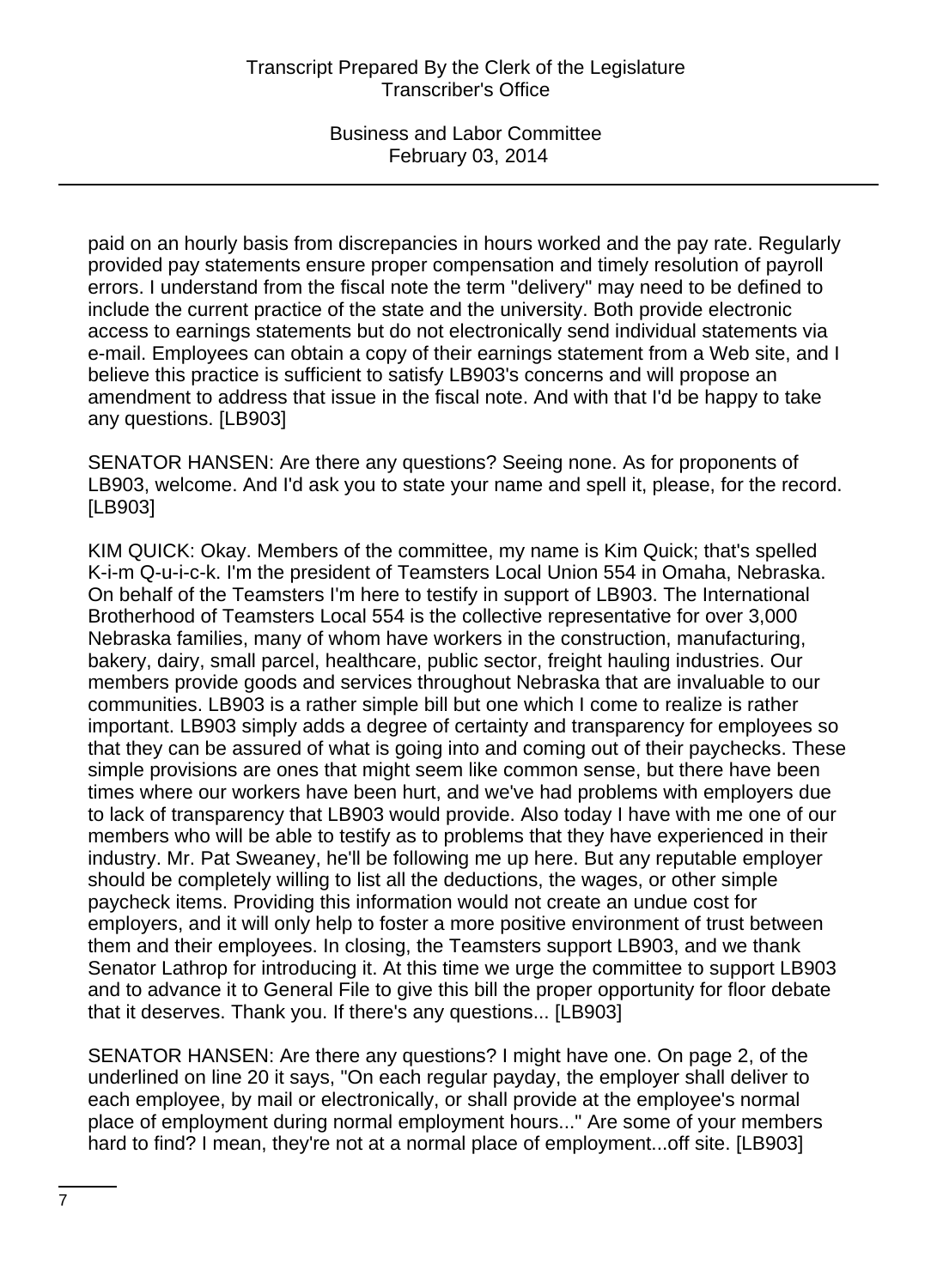KIM QUICK: One of the things we've experienced that is a problem is that we have salesmen, route salesmen, which they are not provided their statement. And one of the things is is they have to track down their manager, their supervisor. Essentially it becomes a hide and go seek a lot of times as to when you can find your superintendent in an attempt to...where the employees become disenchanted with the system. And the employees just go on their way and think, well, it's close on their paycheck for this week, but never really know definitely if it's there. That's become a problem when it's not provided to them at their normal workplace. [LB903]

SENATOR HANSEN: Thank you. Any other questions? If not, thank you. Any other proponents? [LB903]

PATRICK J. SWEANEY: Thank you. My name is Patrick J. Sweaney, P-a-t-r-i-c-k J. S-w-e-a-n-e-y, and I am a recently retired employee from Roberts Hiland Dairy in Omaha, Nebraska, where I worked for 30 years, 25 of which I served as a union steward. Among the many issues we would have as a union steward, one of them that came up quite frequently was when people would come up to me and say, they messed up my check. And so we'd have to go to management, tell them there was a problem with the employee's check, and sometimes we'd have to go up to payroll. And eventually we'd get the situation straightened out. But they might be shorted on their paycheck for a period of up to two or three weeks at a time. And in support of LB903, we feel that this would go a long way to cleaning up some of these problems. One of the other problems we had was on our paychecks there was never...sometimes on different places they have a problem with the paycheck doesn't have the rate of pay, such as if you're making \$17.50 an hour or whatever. And this would cause a lot of confusion because at certain workplaces people might be getting paid different amount of money for doing different jobs, shift premiums, overtimes, and things such as that. And as Kim Quick had also mentioned about the problem with the route sales, they're in commission sales. Maybe they're on some drop shipment sales, things like that where they're getting paid differently. And we feel that this would go a long ways to clearing up some of those problems. [LB903]

SENATOR HANSEN: Is there any questions for Mr. Sweaney? Seeing none, thank you very much. [LB903]

PATRICK J. SWEANEY: Thank you very much. [LB903]

SENATOR HANSEN: Next proponent. Welcome. [LB903]

KEVIN HILTON: Thank you for your time. Thank you. My name is Kevin Hilton, K-e-v-i-n H-i-l-t-o-n, representative of North Central States Regional Council of Carpenters. We represent 1,000 union carpenters and millwrights in the state of Nebraska. We're supporters of LB903, and we will be providing testimony as well through Steve Mulcahy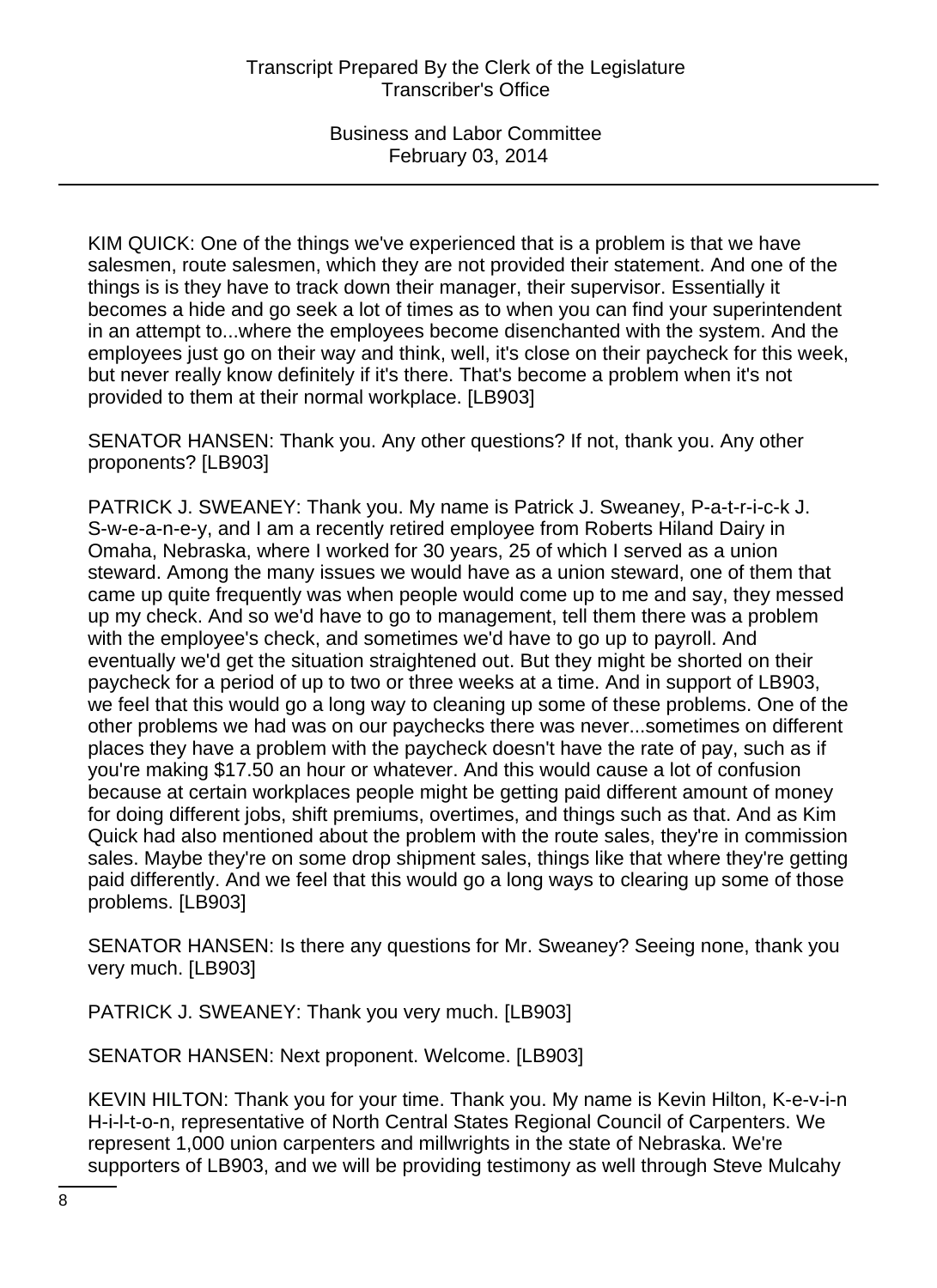# Transcript Prepared By the Clerk of the Legislature Transcriber's Office

Business and Labor Committee February 03, 2014

who is a business representative of the North Central States...that he can provide in detailed accounts of daily occurrences where this legislation would be helpful in resolving or reducing wage claims. And that's one of the reasons why we support this bill, probably the most strongest reason why we support this bill. We believe that it will be effective in reducing or resolving wage claims. In fact, in some research that we've done there was an article that was published by the Texas Workforce Commission. And that article, titled Minimizing the Risk of Wage Claims, advice given to employers by the Texas commission said that, I quote: The riskiest practice for employers is to pay cash or go without a pay stub or receipt of payment. We believe that this would be beneficial also for employers to maintain records to reduce those wage claims. But also our reasoning is for the employees' sake. Our members and workers in the construction industry are often...work for multiple employers, have multiple wage rates, and different benefit packages and trust funds that they have deductions go directly into. For their personal financial records, it's important that they have opportunity to have a pay stub so that they can keep track of these. Also, it's important for us so that if wage claims do arise, that they have the sufficient amount of information and best evidence in those cases to be able to provide information necessary to resolve the claim. That's why we support it. We think it'll be beneficial for workers and employers in the state. So if there's any questions... [LB903]

SENATOR HANSEN: Thank you. Does anybody have any questions for Mr. Hilton? If not, thank you. [LB903]

KEVIN HILTON: Thank you. [LB903]

SENATOR HANSEN: Welcome. [LB903]

STEVEN MULCAHY: Thank you. Good afternoon. My name is Steven Mulcahy, S-t-e-v-e-n M-u-l-c-a-h-y, a representative of the North Central States Regional Council of Carpenters as well as the thousand members that my colleague said we represent. We represent any worker that comes to us for advice, and they do because this is a common practice. We have teams that visit job sites and visit approximately 240 job sites throughout the week in areas of Nebraska and southwest Iowa. Rarely a day goes by that we don't witness it. In fact, I think the closest place it occurred was over here across the street at McPhee Elementary. It's happening down at the Canopy Lofts. It happens on a majority of the university projects in Omaha and Nebraska and in Lincoln. So it is prevalent. Workers oftentimes don't know who they work for, believe it or not. There are sometimes where they're not paid accurately, they get a lump sum. They don't know if they're an employee or a subcontractor because they have nothing from the GC to prove to them. So we would be in favor of this commonsense paycheck stub bill. It's good for business. What legitimate business would not want their name out there on a paycheck stub circulating amongst the best workers? Think of what they pay for marketing, business cards, memberships to chambers of commerce. Good for the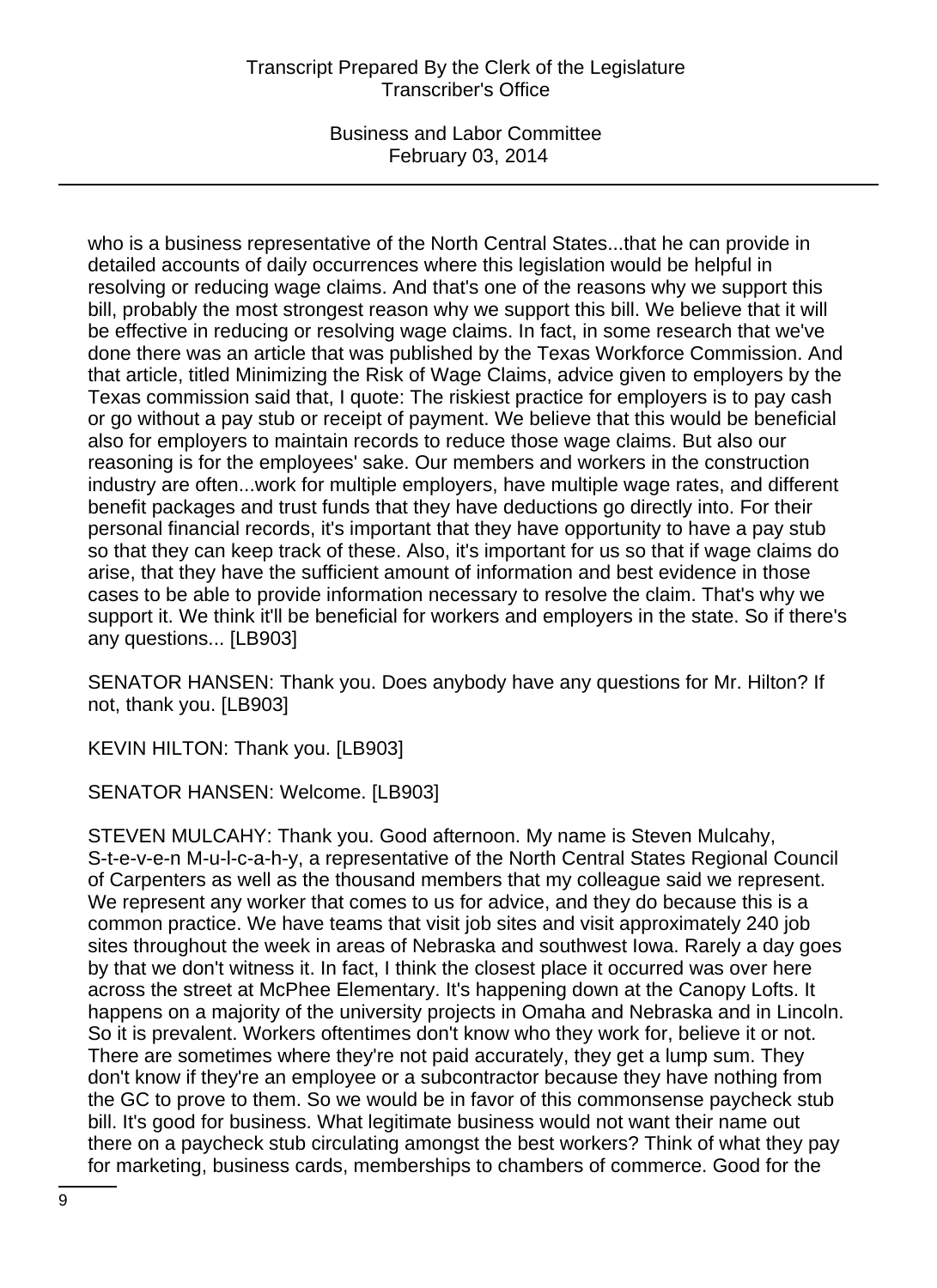workers, it provides them, as my colleague said. They work for many contractors throughout the year. In construction, you're always working yourself out of a job. You go to the next one. So it's not the fact that they might not be a good employee, it's the fact that they work themselves out of a job every day. It gives them a tangible document that they can keep in their shoebox at the end of the year to accurately match it up with their 1099s or whatever it is they received, the W2s from their employers. And it's good for the state of Nebraska because it allows them to better file their taxes. Again, we do stand in support of this. In fact, I visited a job site last Thursday. I received a call Sunday, and I received a call right before I come in here from two gentlemen from that job site who had this issue that I will be helping. If there's any questions, I'd attempt to answer them for you. [LB903]

SENATOR HANSEN: Are there any questions? If not, thank you. [LB903]

STEVEN MULCAHY: Thank you. [LB903]

SENATOR HANSEN: Any other proponents? [LB903]

ABBIE KRETZ: Good afternoon. [LB903]

SENATOR HANSEN: Welcome. [LB903]

ABBIE KRETZ: (Exhibit 1) My name is Abbie Kretz spelled A-b-b-i-e K-r-e-t-z. I'm the senior organizer with the Heartland Workers Center which is in Omaha, Nebraska. Our overall mission is to improve the quality of life of Latino, Latina immigrant workers and their families through organizing and training. And I'm obviously here today to testify in favor of LB903. Requiring employers to provide employees with wage statements for each payday, which would include hours worked, wages and deductions, can ensure that the employer and employee are on the same page regarding these matters. It also provides the workers with the necessary paperwork so they can ensure that they are being paid for all the hours worked. We have met with workers who have not been paid. Oftentimes, they're the ones who have to go back and reconstruct the story about the hours that they have not worked. Now the burden of proof falls with...on the employer. A 2012 report by the Progressive States Network which examined state statutes including Nebraska, gave Nebraska an overall F for not effectively combating wage theft, which is basically a new term for exploitation of workers. We were here last year to discuss some of those bills as well. And part of the report included good transparency and accountability laws that keep employers honest. Again, it allows the employers to keep a paper trail of business transactions protecting them from unsubstantiated wage theft claims. Providing a wage statement to employees will not be more burdensome than basically making a copy of the calculations that you've probably already made. But even more importantly, it would ensure that workers can track crucial information from week to week and reconcile any discrepancies with initial employment agreements and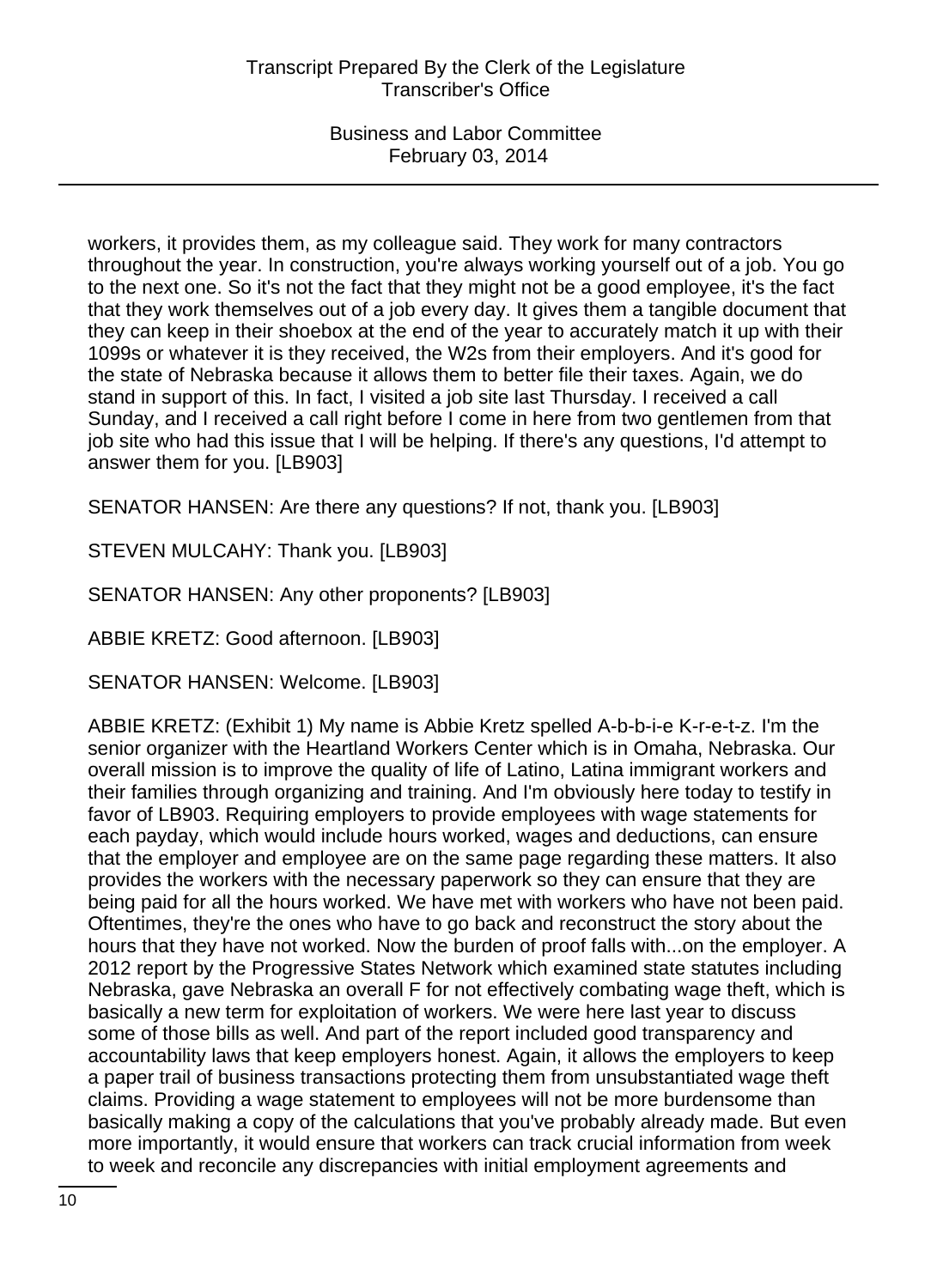hopefully will begin to decrease the occurrences of wage theft in Nebraska. [LB903]

SENATOR HANSEN: Thank you. Are they any questions for Mrs. Kretz? If not, thank you. [LB903]

ABBIE KRETZ: All right. Thank you. [LB903]

SENATOR HANSEN: Any other proponents of LB903? Are there any opponents of LB903? Seeing none, Senator Lathrop to close. [LB903]

SENATOR LATHROP: Very briefly. My very first job I had I got paid with a paycheck and a pay stub accompanied that check. And you could tell how many hours you worked and where the money went and how much Uncle Sam was taking and the state of Nebraska and the Unemployment Compensation Fund. Now we pay with debit cards, we pay with direct deposit, and the employee still needs to be able to look and make sure. They may know how many hours they worked, how much overtime they worked, and then all they get is a number which is their net pay. And the bill would basically require employers to make available to them, and a Web site is fine, like the university does...make available to them so that an employee can look at it and say, sure, I agree. The calculation of my wages is fine and appropriate and accurate. And that's the reasons for LB903, and I would encourage your support. [LB903]

SENATOR HANSEN: (Exhibit 2) There is one letter to read from the National Federation of Independent Business in opposition to LB903. [LB903]

SENATOR LATHROP: Okay. [LB903]

SENATOR HANSEN: With that, I think we'll close the hearing on LB903. [LB903]

SENATOR LATHROP: All right. And I think I have the next bill...or we have two bills. [LB943 LB947]

SENATOR HANSEN: Okay. [LB943 LB947]

SENATOR LATHROP: Okay. And I'll introduce mine. My intention as the Chair of the committee is to have these next two bills introduced and then take testimony for and against on both of them at the same time since they both deal with increasing the minimum wage. And since I'm sitting here, I'll go first. [LB943 LB947]

SENATOR HANSEN: Okay. Senator Lathrop. [LB943 LB947]

SENATOR LATHROP: And then we'll follow up by Senator Nordquist, who probably will generate more questions and testifiers. Good afternoon. Members of the Business and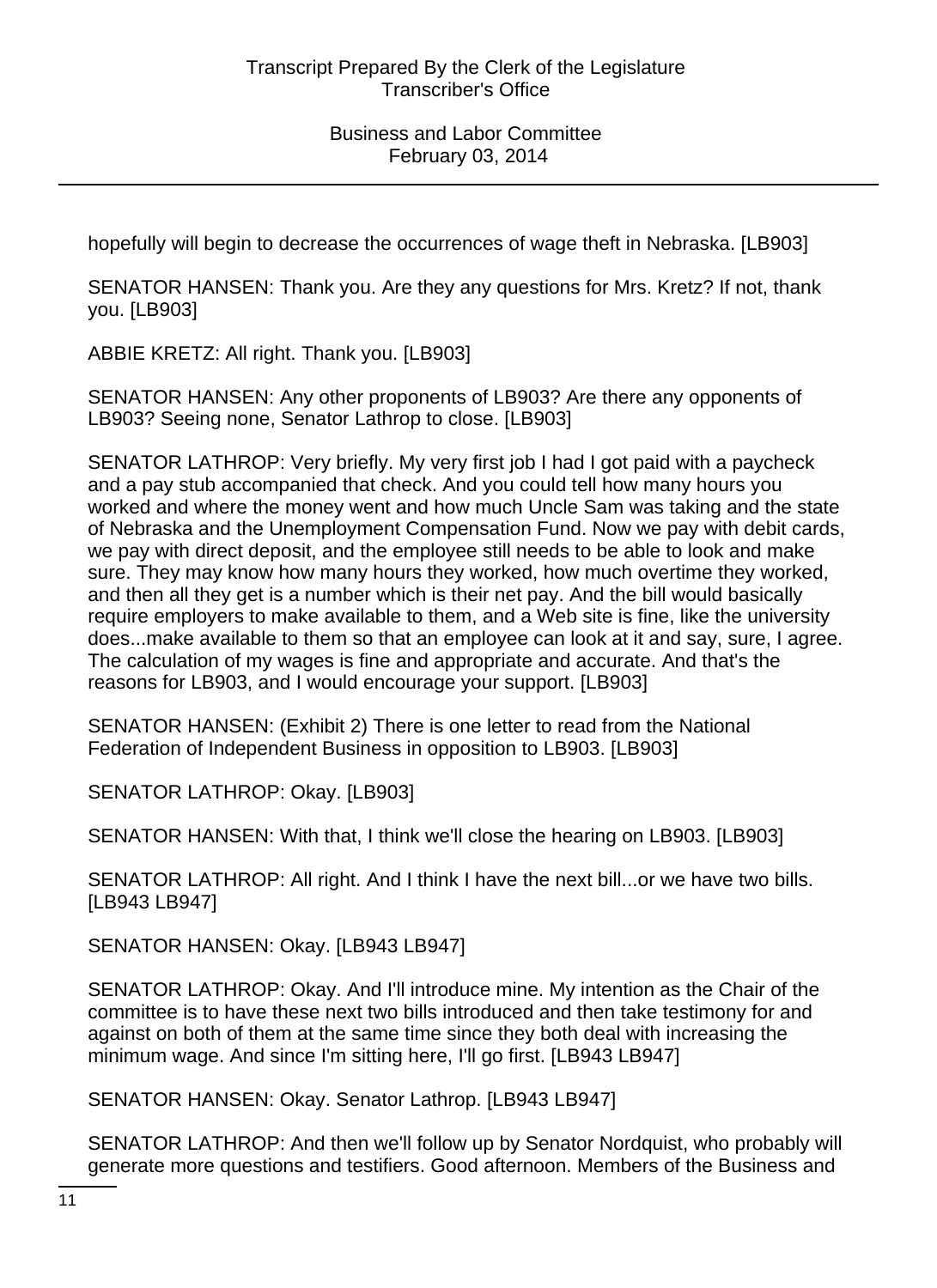# Transcript Prepared By the Clerk of the Legislature Transcriber's Office

Business and Labor Committee February 03, 2014

Labor Committee, my name is Steve Lathrop, L-a-t-h-r-o-p. I represent District 12 in Douglas County, and I'm here today for the purpose of introducing LB947. LB947 would increase tip earner minimum wage until it reaches 70 percent of the regular minimum wage. Specifically, the wage rate will increase from \$2.13 to \$3.00 an hour in the first year, and each year thereafter the lesser of 95 cents or the amount necessary to equal 70 percent of the regular minimum wage. Neither the federal government nor the state of Nebraska has increased the tipped minimum wage since 1991. Both are currently set at \$2.13 an hour. While the regular minimum wage has increased with inflation, the tipped minimum wage has remained stagnant. More than 30 states have increased the tipped minimum wage to a dollar amount above \$2.13. In Nebraska, employers are allowed to credit an employee's tips towards the employer's minimum wage obligations. Employers must pay tip workers a cash wage of \$2.13 an hour and can apply the workers tips to make up the difference between \$2.13 an hour and the regular minimum wage of \$7.25. Accordingly, if a worker's tips plus \$2.13 an hour total at least the regular minimum wage of \$7.25 an hour, the employer's wage obligation has been met. But if tips plus \$2.13 an hour equal less than \$7.25 an hour, the employer must make up the difference. As long as a tipped worker makes at least \$5.12 an hour in tips, the employer's obligation is simply \$2.13 an hour. Raising an employer's minimum obligation will allow workers currently earning less than \$5.12 an hour in tips to earn an hourly wage above the minimum wage. Now is an appropriate time to consider this issue alongside of LB943. And I'm happy to answer any questions. [LB943 LB947]

SENATOR HANSEN: Are there any questions? Senator Wallman. [LB943 LB947]

SENATOR WALLMAN: Thank you, Chairman and Senator Lathrop. This has always kind of bothered me about the restaurant...you know, the waitress pay...or waiter. If I pay cash, do they keep track of that separate than the owner of the restaurant? [LB943 LB947]

SENATOR LATHROP: I don't know. That practice probably varies from one restaurant to the next. So I don't know the answer to that other than I expect it's probably dependent on the restaurant. [LB943 LB947]

SENATOR WALLMAN: Okay, thank you. [LB943 LB947]

SENATOR HANSEN: Senator Chambers. [LB943 LB947]

SENATOR CHAMBERS: I just want Senator Lathrop to know that when we get our pay stub, such as they are around here, our hourly wage is calculated at about \$5.76 an hour. And some people think we're overpaid. (Laughter) [LB943 LB947]

SENATOR LATHROP: There are some days when it's about four cents an hour, I think. But okay. [LB943 LB947]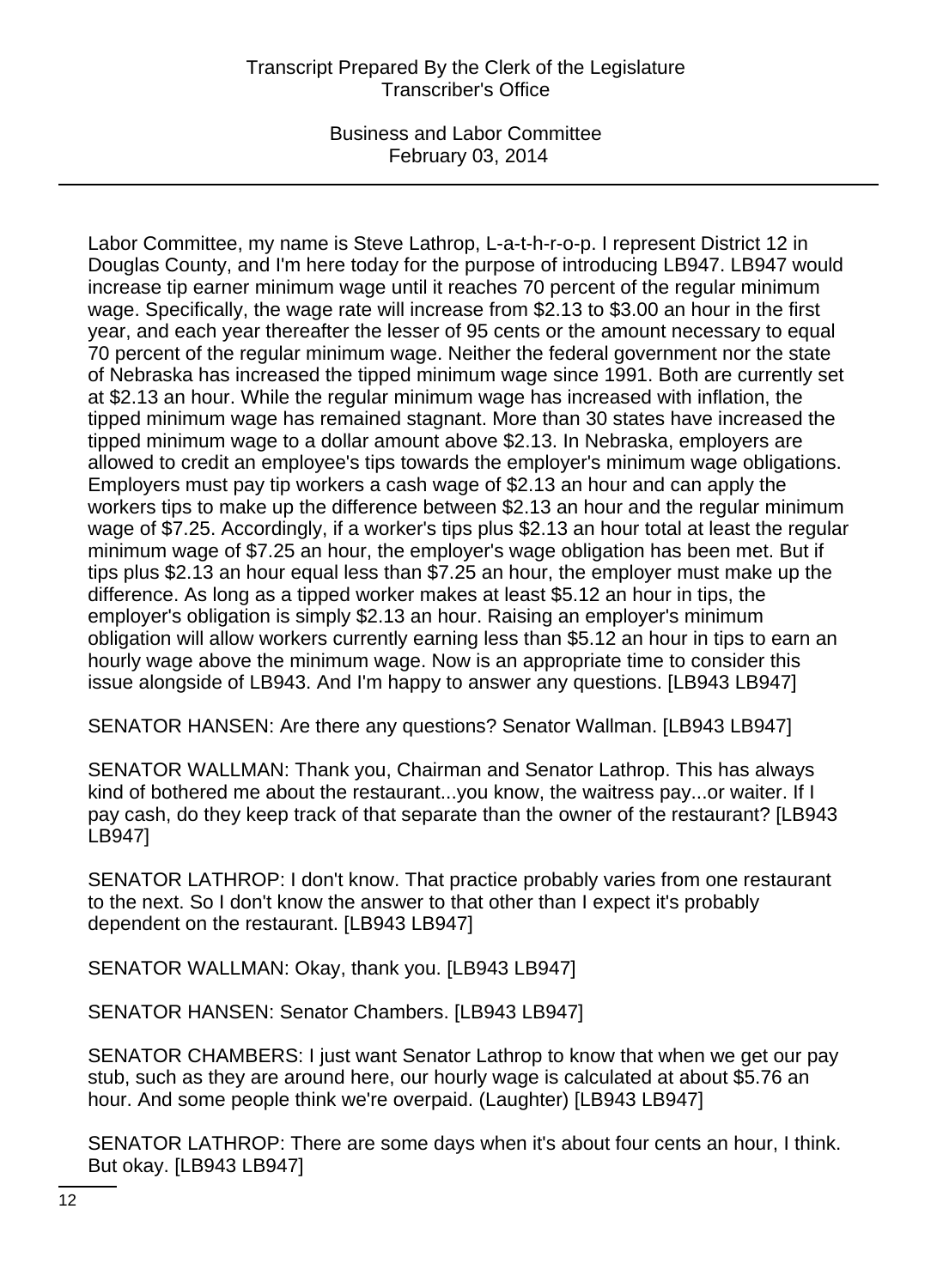SENATOR HANSEN: Do you want to open on the other bill, too, then? Same time? [LB943 LB947]

SENATOR LATHROP: Well, yeah. I'm going to have Nordquist open, and I'll take over from there. [LB943 LB947]

SENATOR HANSEN: Okay. [LB943 LB947]

SENATOR LATHROP: Next is Senator Nordquist to open on LB943. [LB943 LB947]

SENATOR NORDQUIST: Thank you, Mr. Chairman and members of the Business and Labor Committee. Thanks for your time today. Again, my name is Senator Jeremy Nordquist, N-o-r-d-q-u-i-s-t, and I represent District 7 which includes downtown and south Omaha. And I'm here today to introduce LB943 which would increase the minimum wage incrementally from \$7.25 per hour to \$9.00 per hour over the course of three years from 2014 to 2017. The purpose of this bill is to make hard work pay in Nebraska. In 2012, 32,000 hourly workers in Nebraska earned minimum wage. This is the second highest in our region of all of our neighboring states, and it's the 13th highest percentage in the country of hourly workers earning at or below the minimum wage. Contrary to the argument you may hear, these numbers don't just reflect teenagers in the work force. Increasingly, it's educated adults that are working in minimum and low-wage jobs. Nationally, 76 percent of workers earning at or below the minimum wage were 20 years of age or older. And 67 percent are women. At \$7.25 an hour, a worker working 40 hours a week, 52 weeks a year makes about \$15,000 annually which is below the federal poverty line for a family of two or more. The fact of the matter is our middle class is shrinking. The median household income in Nebraska has declined by 5 percent over the last decade. In 2012, nearly 18 percent of Nebraska children lived in poverty. And even though 80 percent of those children's parents are working, our poverty rate still continues to increase. We have one of the highest percentages of working parents in the nation, and we have one of the lowest unemployment rates in the nation. For a number of years, I've requested a report from the state Department of Health and Human Services that details Nebraska businesses that have a significant number of employees or their families that are receiving Medicaid or CHIP. In 2012, on that report one corporation in particular operating in Nebraska had 839 families that were receiving Medicaid or CHIP public benefits. This doesn't include benefits they were receiving through food stamps or childcare subsidy as well, but 839 families were receiving at least health benefits paid for by the taxpayers. This same corporation boasted in its 2013 annual report to shareholders that there was a 123 percent increase in cash flow, a 59 percent increase in earnings per share, and that more than \$60 billion was returned to shareholders through dividends. This corporation's CEO also made over \$20 million last year while Nebraska taxpayers picked up the difference between the low wages that corporation was paying and the cost to support a family. This is one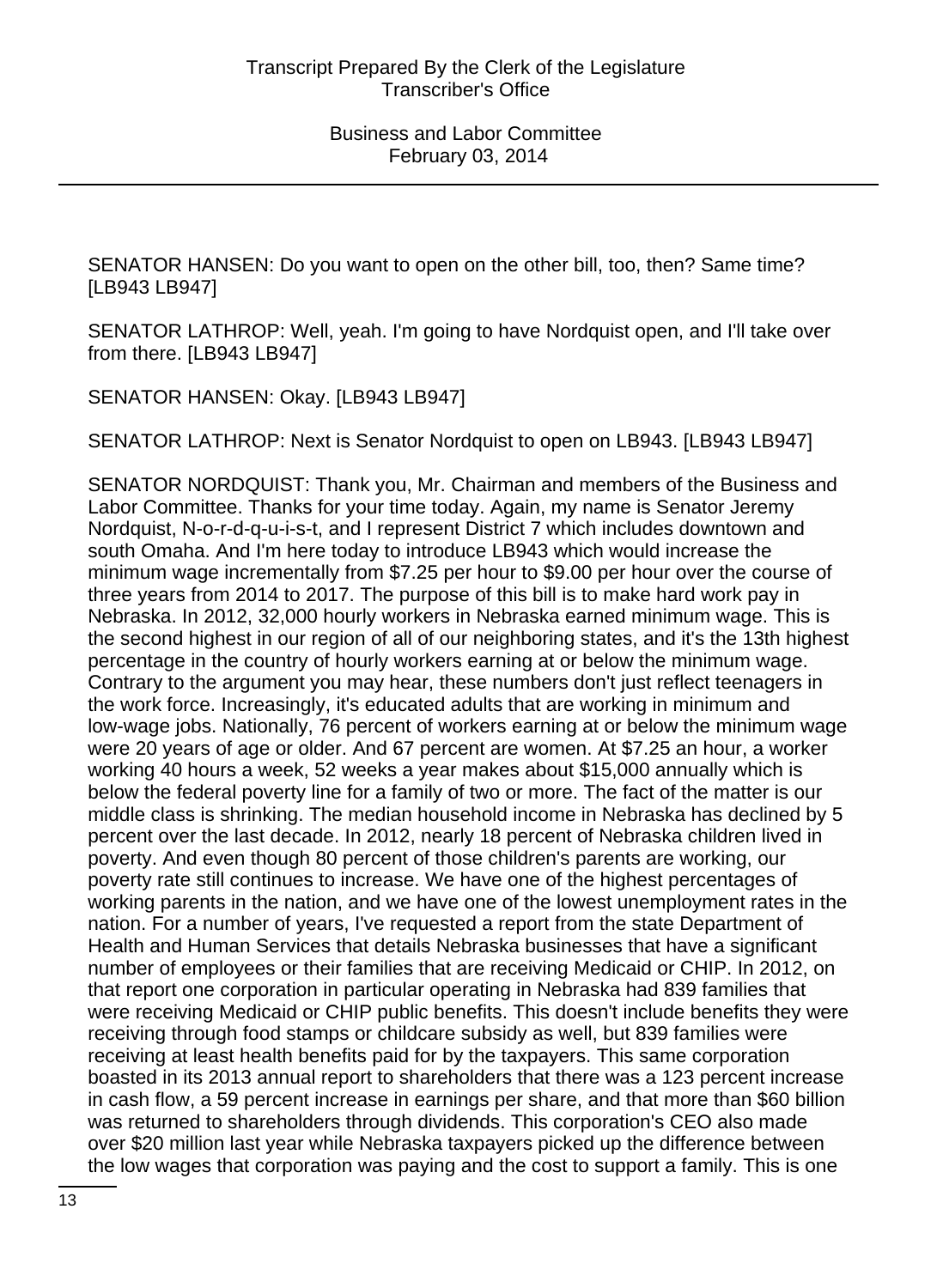# Transcript Prepared By the Clerk of the Legislature Transcriber's Office

Business and Labor Committee February 03, 2014

of the arguments why we need to raise the minimum wage. I'm sure you'll hear arguments that this will hurt small businesses. Well, the fact of the matter is a vast majority of workers, 66 percent nationally, are working for large corporations. But also we have a number of exemptions. First of all, the state has an exemption if you have less than four employees, you do not have to pay the minimum wage. Under federal law, if you have gross receipts of under \$500,000, you don't have to pay minimum wage. There's a number of other exclusions to the minimum wage including tipped workers Senator Lathrop's bill mentioned; certain educational nonprofit organizations; student learners; new employees under the age of 20; ag and farm employees all do not have to earn the minimum wage; Senator Chambers, state and federal government employees don't have to earn the minimum wage, so that's why they get by paying us \$5 an hour; babysitters in private homes; and employment of physically or mentally disabled workers also are exemptions. Rigorous research has shown that increasing the minimum wage does not result in increased unemployment. Recent metastudies, which are studies of studies, show no employment impact. Rather, research shows out of the Chicago Federal Reserve that if an employee made an extra \$1 an hour above minimum wage, that next year they were going to spend on average \$2,800 more in the economy because not only were they spending the extra \$2,000 that they earned, \$1 for every 2,000 hours, but they also were able to access credit. And these families would take that money and spend it right back into the economy. Employers in states that have increased the minimum wage have continued to flourish even when bordering states have lower minimum wages which is evidence that increasing the minimum wage does not cause employer flight out of the state. Twenty-one states and D.C. have moved forward with increases above the federal minimum wage which is not...that wage rate has not increased in four years. The last law that increased it was signed by George W. Bush in 2007, and it increased it to \$7.25 an hour in 2009. We're running out of excuses not to support Nebraskans who want to provide for their families. Working hard and providing for your family are truly Nebraska values, but unfortunately more and more families are finding that difficult to meet. By raising the minimum wage, we can affirm the dignity in a hard day's work, help rebuild the middle class, and help families earn enough to meet their basic needs. Hard work should pay in Nebraska. Thank you. [LB943 LB947]

SENATOR LATHROP: Thank you, Senator Nordquist. Any questions for Senator Nordquist on LB943? I see none. Are you going to stay to close? [LB943 LB947]

SENATOR NORDQUIST: I will be here to close. [LB943 LB947]

SENATOR LATHROP: Okay, very good. We'll look forward to that. We are next going to take proponents, and if you intend to testify in favor of both bills you're still limited to three minutes. That's the good news, I guess, or the news I'm going to share with you. But if you're here on a particular bill or on both of them, if you can indicate that as well as you give us your name and tell us what organization you're here to represent. And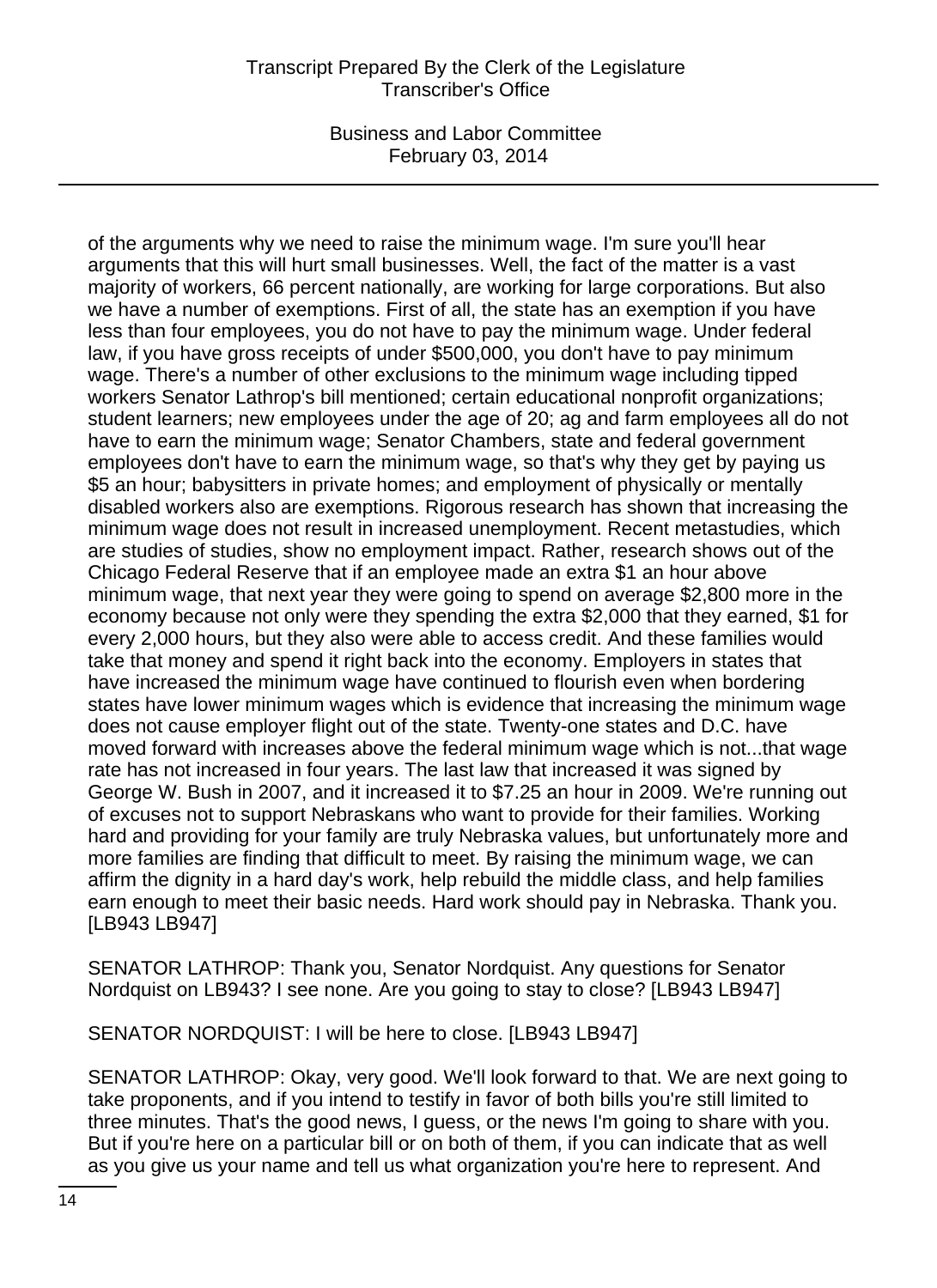with that, we'll take the first proponent. [LB943 LB947]

AUBREY MANCUSO: (Exhibit 1) Thank you, Senator Lathrop. Members of the committee, my name is Aubrey Mancuso, A-u-b-r-e-y M-a-n-c-u-s-o, and I'm here on behalf of Voices for Children in Nebraska. Nebraska is a state that values family and work, and we believe that LB943 and LB947 are good bills because they support those Nebraska values. We believe that parents working full time should be able to meet all of their children's basic needs without assistance. Attached to my testimony is an updated version of a report called The Family Bottom Line that presents data on what Nebraska families need to make these basic needs based on county of residence, family size, and the ages of children. The costs presented in the report are based on the basic need standard called the Family Economic Self-Sufficiency Standard which measures minimum average costs of things like housing, childcare, food, and transportation. In every region of Nebraska, a family with one or two working adults and children would not be able to meet all of their basic needs without assistance working full time on \$7.25 an hour. I'd like to draw your attention to pages 5 and 6 of the report which present aggregate costs of living in different regions of Nebraska. The regions are based on USDA rurality codes. Metropolitan counties are the larger counties and counties adjacent to larger counties like Lancaster. Nonmetropolitan urban counties have a population of at least 2,500 like Adams County. And rural counties are less than 2,500 like Banner County. The data presented in the charts provide the basic costs for both a single-parent and a two-parent family in the regions described. You can see the wage needed to support a family without assistance range from a minimum of \$8.70 per adult per hour for a two-parent family in rural Nebraska to \$22.06 per hour for a single parent with two young children in metropolitan Nebraska. None of these families would be able to meet their basic needs without assistance working full time on minimum wage. I would also like to draw your attention to the graph on page 8 of the report that shows median household income in Nebraska since 2000 updated for inflation. And as you can see in this chart, median income in the state has fallen by 28 percent since 2000. And over that same time, the costs of goods and services has increased by 33 percent. I'll move quickly. We often hear that the solution to low wages is for parents to work more, but there's research that shows that isn't actually good for children. And as someone who is advocated before this body for programs and services for economically struggling families, I've often heard it said that parents need to take care of their own children. We can't just tell parents to take care of their own children if we don't ensure that we have policies in place that allow them to both earn enough to meet the basic needs and be the strong and stable role models that children need in their lives. We would respectfully urge the committee to advance LB943 and LB947. Thank you. [LB943 LB947]

SENATOR LATHROP: Very good. Any questions for the witness? Senator Chambers. [LB943 LB947]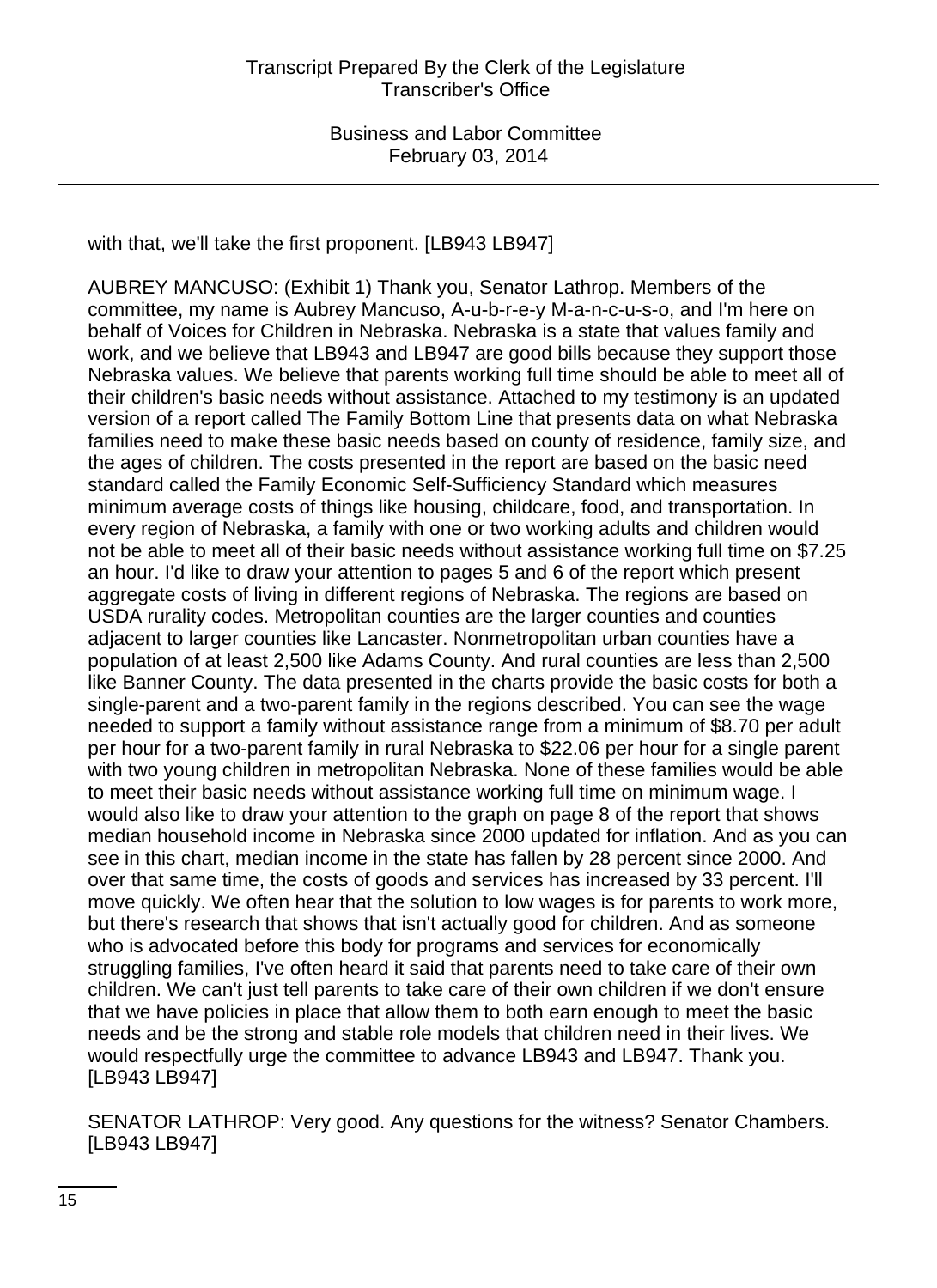SENATOR CHAMBERS: I'm looking at one of the pages in the booklet attached to your testimony, and it shows some baskets with groceries. And then it gives Official Poverty Line: 1 person, \$11,170 a year. That's \$170 more than we make. So do they say official poverty to refer to us in the Legislature? [LB943 LB947]

AUBREY MANCUSO: I think you would be close to the official poverty line, yes. (Laugh) [LB943 LB947]

SENATOR CHAMBERS: Okay, thank you. [LB943 LB947]

SENATOR LATHROP: I see no other questions. Thanks for your testimony. We appreciate hearing from Voices for Children. [LB943 LB947]

AUBREY MANCUSO: Thank you. [LB943 LB947]

SENATOR LATHROP: The next proponent. Welcome. [LB943 LB947]

DAVID PIESTER: (Exhibit 2) Thank you. Senator Lathrop and members of the committee, my name is David Piester. I live in Lincoln. I'm here as an individual and also as a representative of the Center for People in Need. The center is a nonprofit organization in Lincoln that provides poor and low-income people, mostly in Lancaster County, with food, clothing, educational courses, ESL classes for refugees, computer skills training, job skills training, and direct services to assist people in their day-to-day struggles to self-sufficiency. In 2013, the center was visited over 23,000 times by clients for one service or another. Over 10,000 of those clients were children. To be eligible for services from the center, a client must be living on less than 150 percent of the federal poverty guidelines. At various times during the year, the center surveys its clients to learn more about their issues as they confront them day to day. And I compiled some information that might be relevant to the committee's consideration of these bills here today. First, the average age of those surveyed was 30-34; this is not teenagers. Ninety percent of the respondent households included at least one adult who in some fashion was employed. A majority of those who were employed were employed in one full-time job, and over a third were employed in one part-time job. Even with employment considered however, a majority of respondents were living on household incomes of less than \$1,000 a month. In other words, about 90 percent of households surveyed had at least one adult in the household employed and most of those employed had one full-time job. Even so, such households were living on a very low income, usually well below the federal poverty guidelines. These people were not poor because they didn't have jobs. They were poor because the jobs they had paid too little. I will skip forward. I want to call to your attention...the attachment at the end is a table prepared by a professor at MIT regarding living wage requirements. On the left-hand side are the various requirements for Lancaster County, also for Nebraska and the poverty wage which is the poverty level broken down to an hourly rate. And then the minimum wage of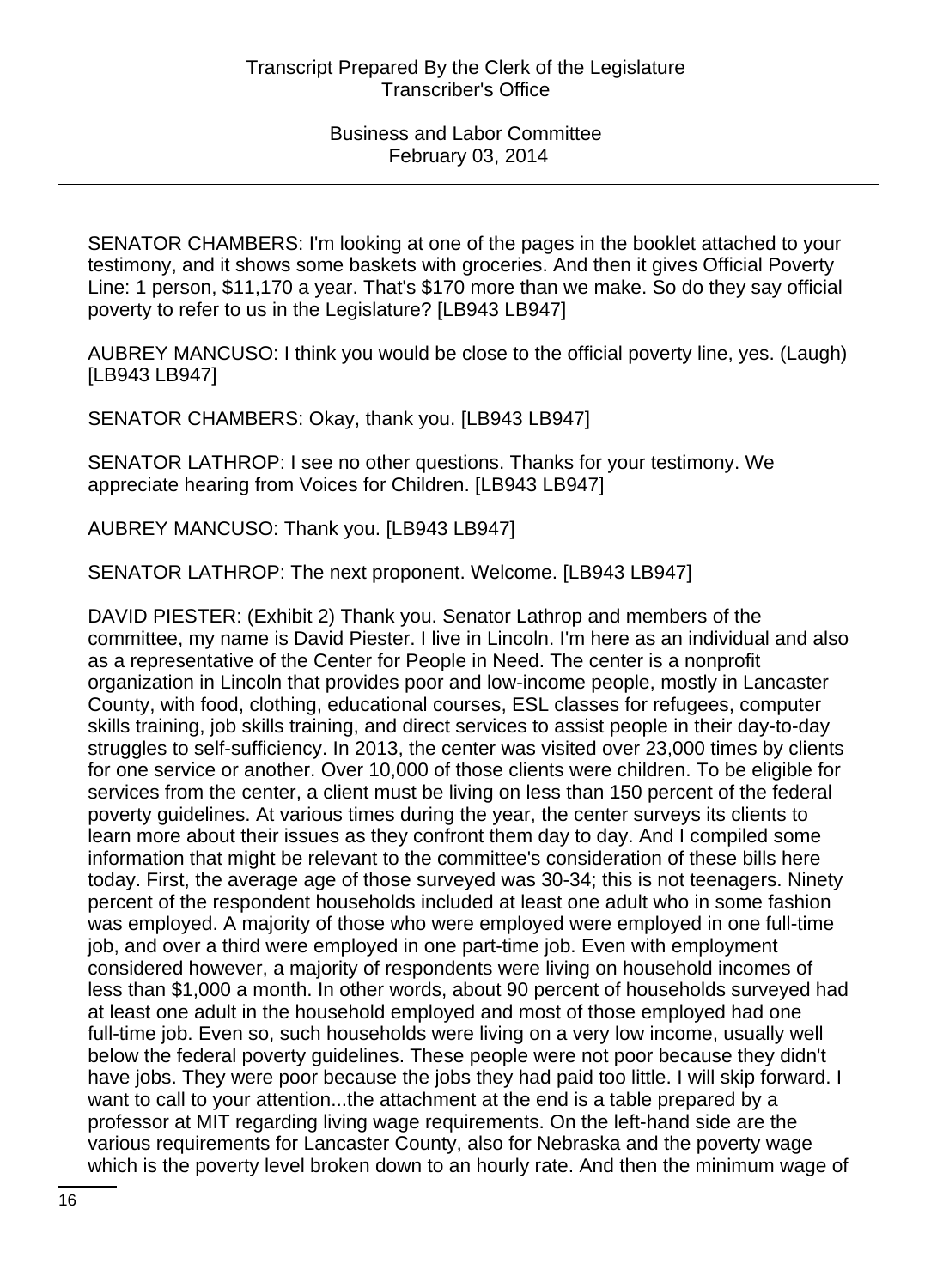course goes \$7.25 all the way across. For various sized families, you can see that the red numbers are those hourly rates which would provide less than a living wage. And you can compare the numbers with the others. But it's clear that nobody is going to get rich by raising the minimum wages as these bills propose. In fact, they would not even rise up to making what's referred to as a living wage. So I'd urge you to support both of these bills on behalf of the Center for People in Need as well as myself. [LB943 LB947]

SENATOR LATHROP: Very good. We appreciate having you here. Any questions? Senator Chambers. [LB943 LB947]

SENATOR CHAMBERS: Just a comment. [LB943 LB947]

SENATOR LATHROP: Okay. [LB943 LB947]

SENATOR CHAMBERS: I knew this young whippersnapper when he and I both wore a younger man's clothes. And it's good to see you again. You're doing the same good work, and I'm pleased. [LB943 LB947]

DAVID PIESTER: (Laugh) Thank you. [LB943 LB947]

SENATOR LATHROP: Very good. Thanks for coming. We appreciate hearing from you. Good afternoon. Welcome to the Business and Labor Committee. [LB943 LB947]

ALVIN GUENTHER: (Exhibit 3) Thank you, Senator Lathrop. I'd like to thank the members of the committee for allowing me the opportunity to come in and speak today. My name is Alvin Guenther, A-l-v-i-n G-u-e-n-t-h-e-r, and I am a semiretired rancher/educator that worked for minimum wage for 35 years and currently living on the family ranch at Dunbar, Nebraska. Relative to minimum wage, I'm here today to challenge a longstanding concept, and that most economists and some individuals we read say that increasing minimum wage would result in inflation and a higher unemployment rate. And I respect that. However, there's an economic model that challenges that, and that's why I'm here today to say that that would be challenged if everything would be held equal or ceteris paribus. And we all know that that's not true. And to argue ceteris paribus would probably be an ill-advised argument. Point being, and Senator Nordquist mentioned it several times...first of all, I know that the Dow Jones Industrial Average was at 9,034 in 2009. It's up hovering around 16,000 today. I also know that this was due to low interest rates, Federal Reserve stimulus, and I also know that we've had economic growth in the last quarter of last year at 3.2 percent. I know that labor force job opportunities have moved from the once strong manufacturing sector and now into the lower-paying service sector. Some of the additional information in that paragraph Senator Nordquist has already said so I won't repeat that. Moving on, I know that since 2009 gasoline prices have risen from \$1.79 to today's average prices representing approximately 83 percent price increase. According to the U.S. Bureau of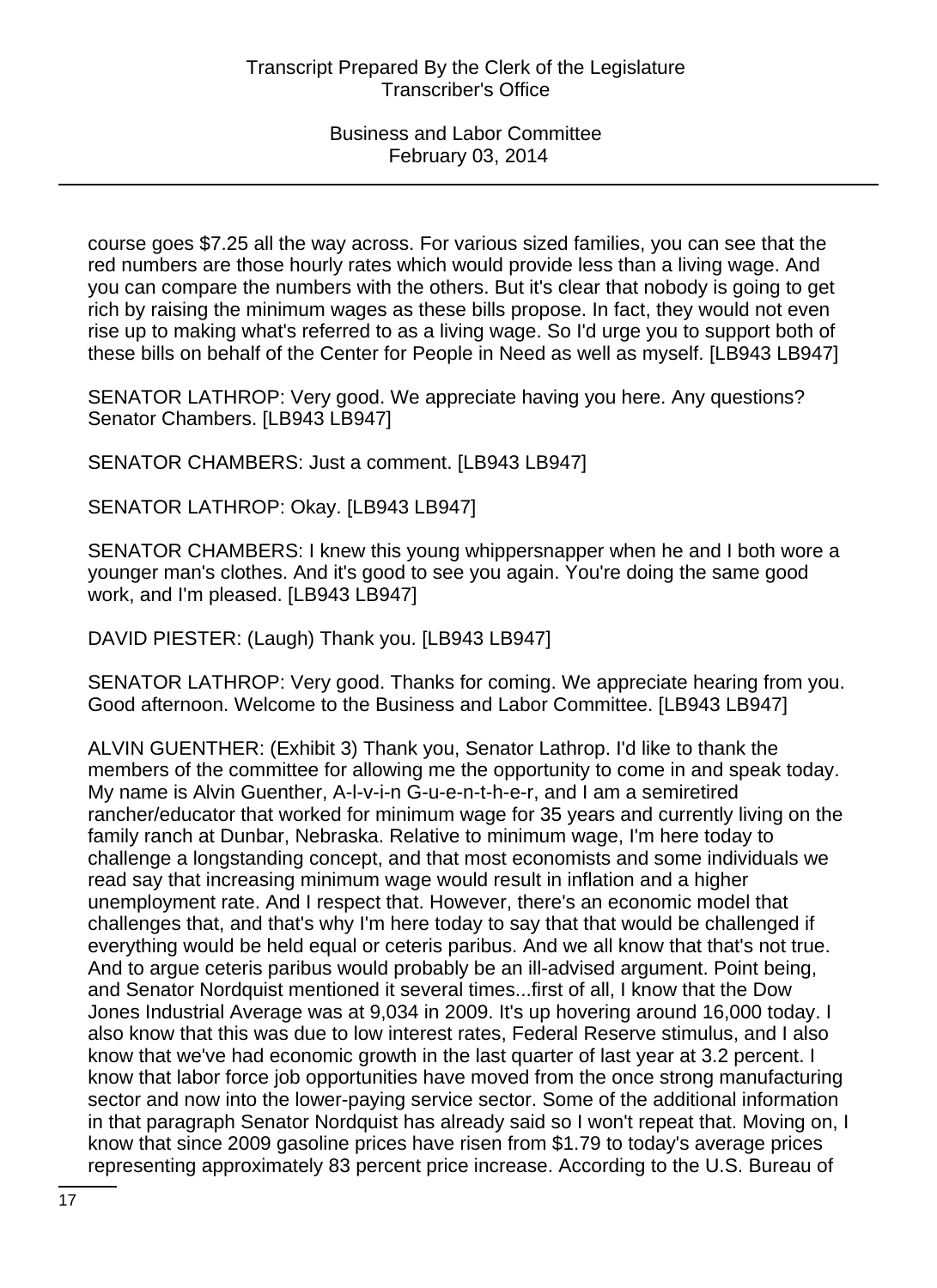# Transcript Prepared By the Clerk of the Legislature Transcriber's Office

Business and Labor Committee February 03, 2014

Labor Statistics, food prices inflated 3.9 percent during one month in 2011. I also know that food prices have inflated at other periods at a pace of 1.6 percent monthly during the last five years. Questions: Have you checked the hourly rate charged for automobile repair lately? Have you checked your local property tax statement lately? Have you checked the price of propane lately? It's hovering in some places in Nebraska at \$5 a gallon today. Have you checked the price of your rural water bill lately? I also know that Nebraska has done nothing except play partisan politics...to the frightening statistic that since 2000, the number of healthcare uninsured, 225,000 in Nebraska has risen 68 percent. I also know that there are approximately 15,000 healthcare-related bankruptcies annually. I also know that according to the National Association of Child Care Resource and Referral Agencies childcare for babies and toddlers can range from \$300 to \$1,564, while childcare for pre-aged children is generally lower range from \$333 to \$1,100 per month. Nebraska is a right-to-work state and also a free will state. With the given arguments, would you conclude that the benefits, possible reduction in welfare recipients, of increasing the minimum wage would exceed the opportunity cost and implicit costs of not increasing the minimum wage? Or would you conclude that the opportunity and implicit costs, possible increase in unemployment and underemployment, of increasing the minimum wage are too great? The decision is yours. Just remember, the Nebraska taxpayer will be held responsible for the errors of your decision. [LB943 LB947]

SENATOR LATHROP: Okay. [LB943 LB947]

ALVIN GUENTHER: Are there any questions? [LB943 LB947]

SENATOR LATHROP: Thank you, Mr. Guenther. I see no questions. We appreciate you coming all the way from Dunbar. [LB943 LB947]

ALVIN GUENTHER: Thank you. [LB943 LB947]

SENATOR LATHROP: Next proponent. If you want, and you intend to testify, you can move towards the front rows if you'd like so you can kind of get in line. Welcome. [LB943 LB947]

JAY SCHMIDT: Thank you. Jay Schmidt, J-a-y, and Schmidt, S-c-h-m-i-d-t. Committee Chair Senator Lathrop and members of the committee, the bill before you, LB934 (sic) isn't any great jump in the minimum wage. It doesn't make it up to a living wage. But it will help ease the pain of many low-income workers, and it is pain. It will also help our whole economy. I have a son who is in management in home improvement sales. The state where he lives passed a minimum wage bill that is higher than the federal minimum wage. He said their sales soon went up. People had enough money to do some needed home repair. I have worked among low-income families in Nebraska. More money in their hands won't go off to some offshore bank or spent on a vacation to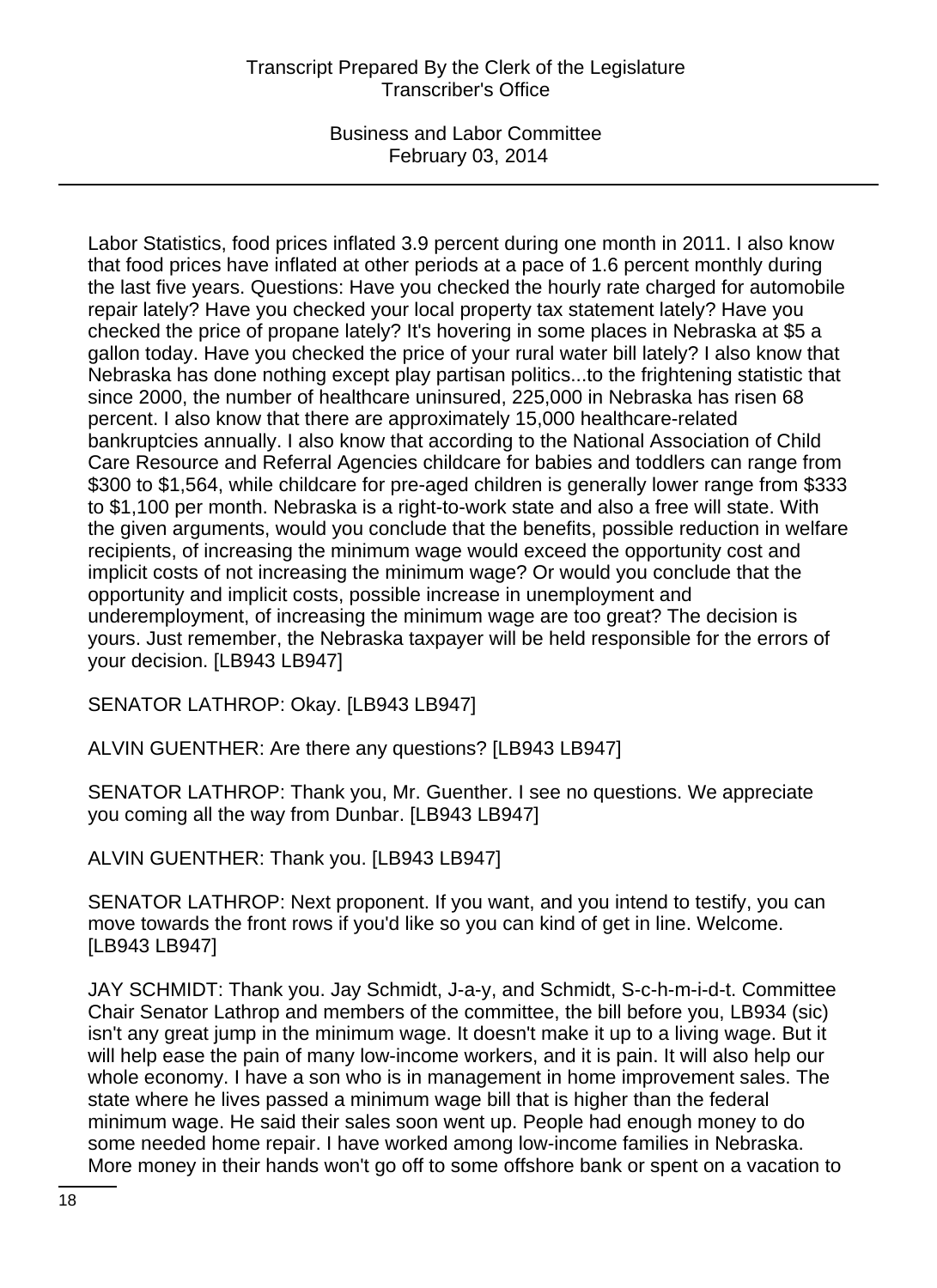some exotic retreat. I urge you to back this bill. It's the moral and just thing to do. Thank you. [LB943 LB947]

SENATOR LATHROP: Thank you very much for your testimony. [LB943 LB947]

JAY SCHMIDT: It's short. [LB943 LB947]

SENATOR LATHROP: Yeah. We appreciate that as well. Are there any questions for...is it Reverend? Reverend Schmidt? Yes? [LB943 LB947]

JAY SCHMIDT: I worked at a community...one of our United Methodist Community Centers for a time. [LB943 LB947]

SENATOR LATHROP: Very good. [LB943 LB947]

JAY SCHMIDT: It's not running anymore. Too bad. [LB943 LB947]

SENATOR LATHROP: Okay. Well, thank you for testimony and your point of view. [LB943 LB947]

RODNEY VLCEK: (Exhibit 4) Chairman Lathrop, members of this committee, my name is Rodney D. Vlcek spelled R-o-d-n-e-y D. V-l-c-e-k. I'm here on behalf of the Nebraska American Federation of Labor and Congress of Industrial Organizations, and I'm here to testify in favor of both LB943 and LB947 to provide a much needed and long overdue increase in Nebraska's minimum wage rates. Nebraska's base minimum wage last increased in 2009, and our subminimum rate has not increased since 1991. Since the recession, we have seen a disturbing employment trend. Of those jobs lost due to the recession, a majority provided a middle class income with corresponding benefits. However, during the recovery a disproportionate share of jobs created have been low wage predominantly in the service sector. According to the Bureau of Labor Statistics, minimum and subminimum wage incomes have made up their smallest share of hourly workers in 2006. Today that share is more than double pre-recession low point and disproportionately affects female workers. These numbers are significant for two major reasons. First and foremost, requiring a legislative action to increase the minimum wage leads to the gradual erosion of its purchasing power. Had the minimum wage kept pace with inflation, it would stand at \$10.56 today. Had it kept pace with worker productivity, its 2000 (sic--2012) rate would have been \$21.72. Workers today are producing more and receiving less. Recipients of subminimum wage are also twice times as likely to rely on public assistance, a number that has significantly increased in the 23 years since it was last raised. Second, an increase in the minimum and subminimum wages has an outsized impact on consumer spending made only greater by these workers' increased share of total working population. The Federal Reserve Bank of Chicago has estimated that every dollar per hour increase in the minimum wage leads to \$3,500 of an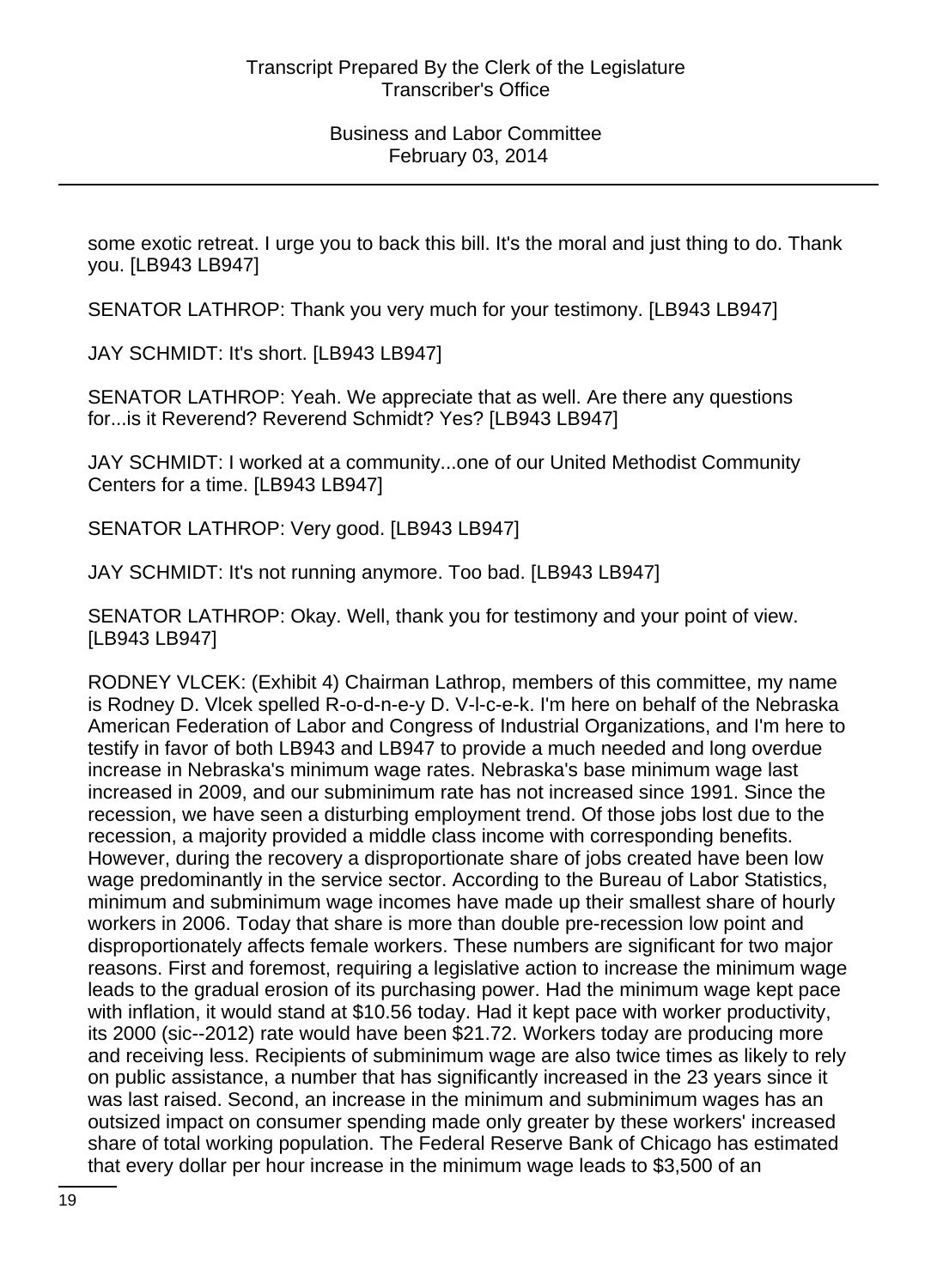# Transcript Prepared By the Clerk of the Legislature Transcriber's Office

Business and Labor Committee February 03, 2014

additional economic output. Opponents traditionally make two major arguments against increasing in either the minimum or subminimum wage. First, they argue that increasing the minimum wage will result in job losses through either flight or layoffs. Recent research has found that the modest increases in the minimum and subminimum wages have little to no impact on employment. According to the Center for Economic and Policy Research, the most likely reason for this outcome is that the cost shock of the minimum wage is small relative to the firms' overall costs and only modest relative to wages paid to low workers. The risk of flight is similarly low due to the nature of the industries affected. According to the Bureau of Labor Statistics, 83.8 percent of businesses in this category are either service sector or sales and office support. For these sectors, proximity to the consumer is a substantially more important factor in determining location than the bottom wage rate. These businesses stand to lose more revenue by relocating to lower-wage environments than they gain from decreased costs of production. Simply put, it's unlikely that a customer will drive from west Omaha to Council Bluffs for a Big Mac. The other argument is that the wage gains are offset by inflation. This argument is flawed for several reasons. First of all, it takes a microeconomic condition that tries to attribute a macroeconomic effect without taking into account the benefits of increased consumerism. Second, the CEPR analysis finds that businesses are more likely to offset increased costs through lower employee turnover, increased productivity than they are through increased prices. Third, this assumes a zero-sum relationship between the wage floor and the inflation. Given the propensity of the earning power of this floor to erode over time, it cannot be for sole controlling factor for inflation. For these reasons the Nebraska State AFL-CIO asks for your support in both LB943 and LB947. [LB943 LB947]

SENATOR LATHROP: Very good. Thank you. Senator Wallman has a question. [LB943 LB947]

SENATOR WALLMAN: Thank you, Chairman Lathrop. Yeah, thanks for coming, Rodney. [LB943 LB947]

RODNEY VLCEK: Thank you. [LB943 LB947]

SENATOR WALLMAN: Do you have any idea what percentage of the work force is getting paid minimum wage now? [LB943 LB947]

RODNEY VLCEK: I do not. I don't, but I can get that information for you. [LB943 LB947]

SENATOR WALLMAN: Thank you. [LB943 LB947]

RODNEY VLCEK: It's such a vast number of people depending on what the environment is, whether it be public sector and what the job is, service or whatever. But I can get that information for you. [LB943 LB947]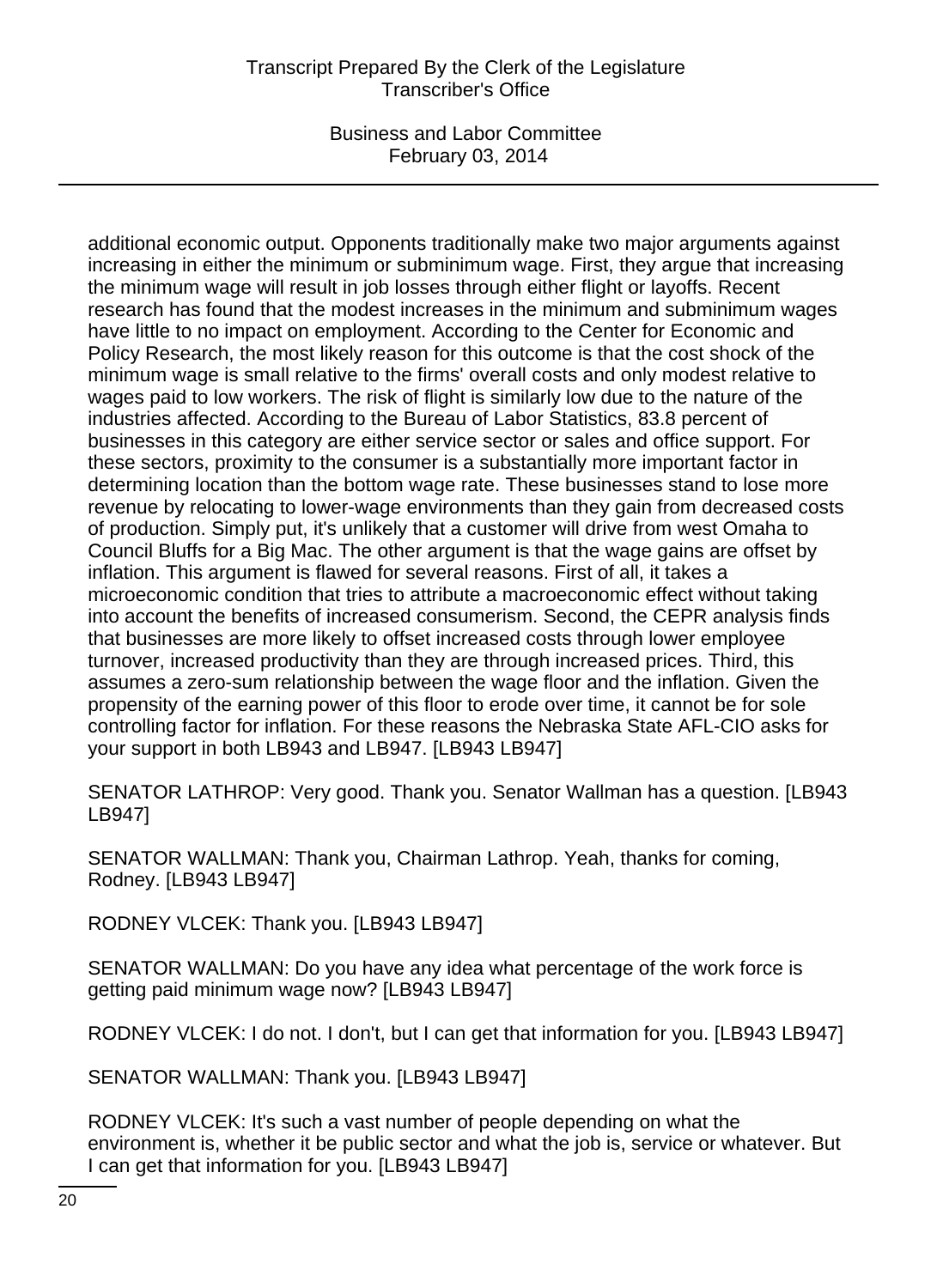SENATOR WALLMAN: Thank you. [LB943 LB947]

SENATOR LATHROP: I see no other questions. Thanks for your testimony, Rod. [LB943 LB947]

RODNEY VLCEK: Thank you. [LB943 LB947]

SENATOR LATHROP: While the next person is coming up, can I see by a show of hands how many people are here to testify on this bill? Okay. And I don't know if there's people in the overflow room, but if there are and they care to testify on this bill, I suppose you can come up so that we can make sure we don't overlook you in the overflow room. And with that, feel free to proceed. [LB943 LB947]

JAMES GODDARD: (Exhibits 5, 6, and 7) Thank you, Senator. My name is James Goddard; that's J-a-m-e-s G-o-d-d-a-r-d, and I'm the director of the Economic Justice and Healthcare Access Programs at Nebraska Appleseed. I think the committee has already heard a bit from others why this is important, particularly for low-income families and workers. So I'd like to spend my time talking about how the proposals would benefit employers through increased employee retention and without causing job losses. I will endeavor to do that quickly through some examples of studies that have been done. Firstly, the bill would benefit employers by reducing turnover, training, and staffing costs. This is in part based on a University of California-Berkeley study looking at the San Francisco Airport where security screeners saw an increase in their minimum wage. They saw a decrease in turnover from 95 percent to 19 percent with an increase from \$6.45 up to \$10. Restaffing costs on the other hand would have been \$4,000 at least per hire. We've also seen similar benefits like this for large employers. At Costco, wages start at about \$11 an hour, and they have 17 percent turnover; while at Walmart there's 44 percent turnover with lower starting wages. Minimum wage increase can bring benefits to workers and employers without causing job losses for teens or adults. There was a 1994 landmark study by Card and Krueger that looked at fast food jobs on the border between Pennsylvania and New Jersey where New Jersey raised its minimum wage. They found no evidence of job loses as a result of the wage increase. Other research that's more recent has confirmed that a modest minimum wage increase has little or no impact on employment. A 2011 study from the University of California found even during hard economic times like 2007 to 2009, wage increases did not result in job losses or slower hiring. In 2013, there was a report from the Center for Economic Policy and Research that came to similar conclusions. Finally, the minimum wage increases can help employees and employers without significant price increases. In a recent study by a researcher named Aaronson and others, they looked at the impact of wage increases on restaurant pricing, a sector with high minimum wage workers. They found a 10 percent increase resulted in a price increase of only .7 percent. Other studies have come to similar conclusions. For these reasons, we're in support of LB943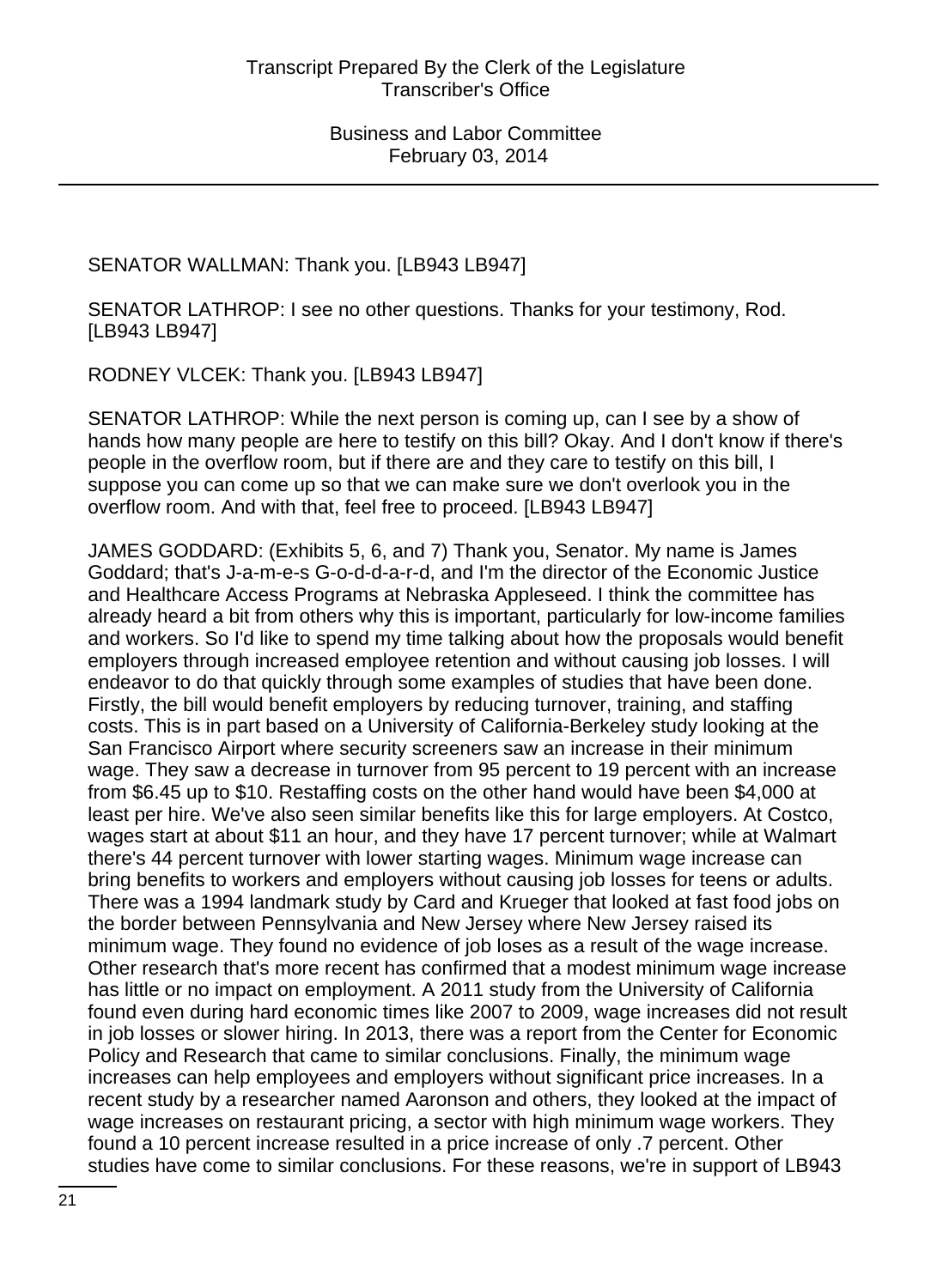and LB947. I did just want to mention I had my testimony sent around. There are also two additional sheets, one with some resources on some of the studies that I discussed as well as other facts. The other is a document signed by at least 600 economists urging the federal government to raise the minimum wage. Lastly, I would just say to your question, Senator Wallman, I believe there are about 32,000 workers in Nebraska that are currently working for the minimum wage. And there should be some additional information in the sheet that I sent around. Thank you. [LB943 LB947]

SENATOR LATHROP: Very good. Thanks, James. Any questions for the witness? I see none. Thanks for your testimony today. [LB943 LB947]

SONIA BENTLEY: My name is Sonia Bentley, S-o-n-i-a B-e-n-t-l-e-y. I'm here today in support of both bills but to speak about LB947. I'm a waitress, and I have been all my life. Some might consider that menial labor, but I am not ashamed of the hard work that I do every day to try and make ends meet and to take care of my family. Sometimes that means working two full-time jobs, other times, seven days a week. We're not complaining about the hard work, but when a person works two full-time jobs and can still not even manage to squeak by then there is an injustice being committed. I am not alone in my struggle. There are thousands upon thousands of people in this state who are breaking their backs to put food in the mouths of their families, to keep the lights on, and to put shoes on their children's feet. We are the working poor, the working poor. We are not lazy. We are not asking for handouts. We are working as hard as we possibly can just to keep our heads above water, but we are starting to drown out here. We only want you to do what you already know is right. It is your job to protect the working people of this state and to stop huge corporations from taking advantage of decent hardworking Nebraskans. If this Legislature wants to subsidize big business, please do it in another way and not by forcing us to live on starvation wages. I've always told my son that there is no shame in doing any honest job in order to pay your own way; it's not to have to depend on anyone; that every person, every person that works hard, pays their taxes and does their part is a valuable part of this community. But our wages do not reflect that. No employer should be able to pay a person \$2.13 an hour. We only want what is fair. Because LB947 requires employers to pay their service staff 70 percent of full minimum wage, incrementally of course, it's a much more sensible application of subminimum wage law. Instead of corporations expecting their customers to make up the majority of the server's salary--mind you, that's on top of what they charge you for food and taxes--it makes the gratuity what it is intended to be, a thank you for extra good service. We know that our customers work hard too. We appreciate them sharing their hard, hard earned money with us, but they should not be expected to pay the biggest part of the salary of the employees of a multimillion or billion dollar corporation. There are people here today that will try and convince you that raising service minimum wage is somehow bad for consumers or bad for the economy or bad for small business, but that is simply not true. If you'll take the time to see who these people represent you will understand why they are trying to mislead the public with their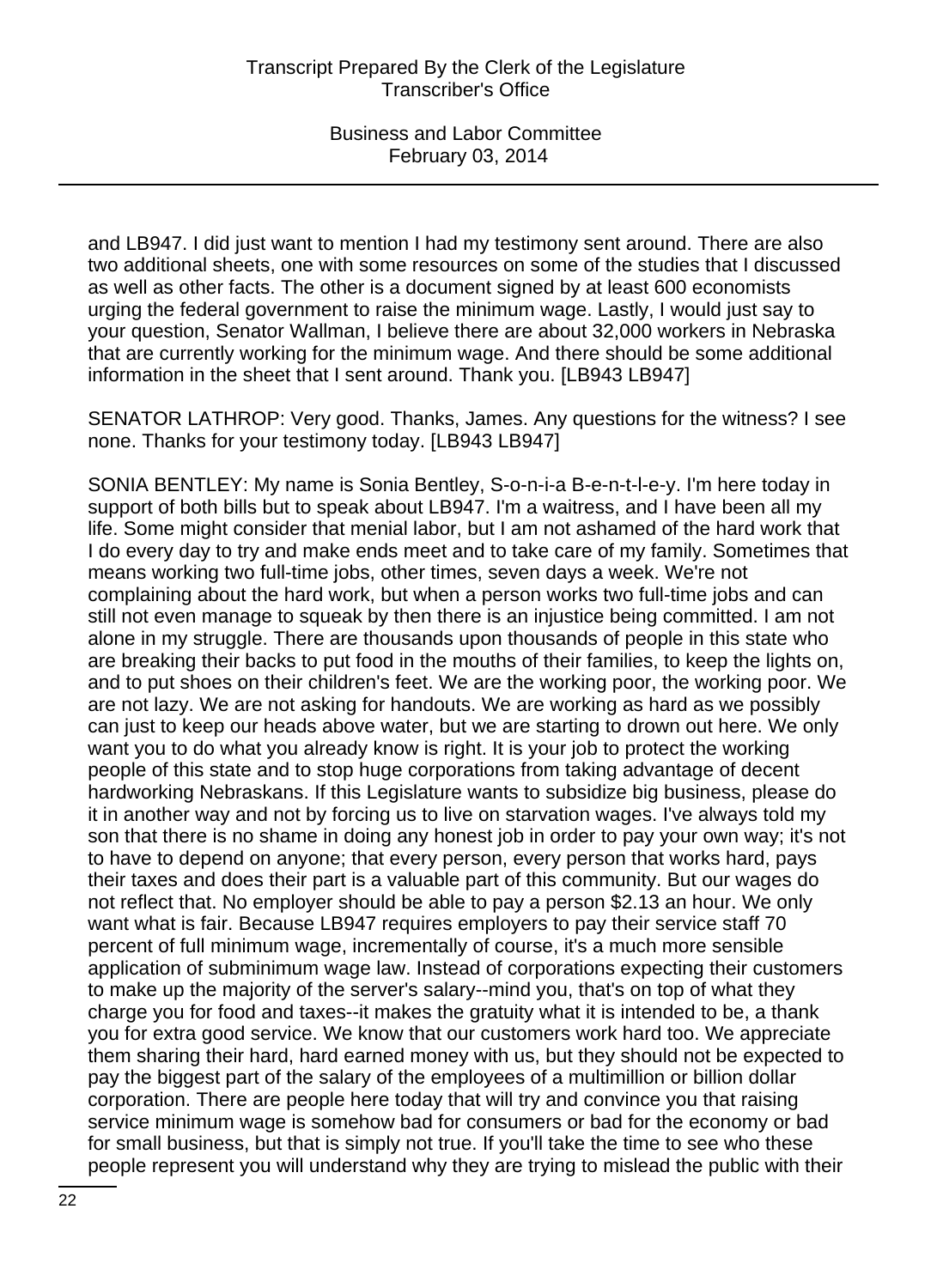scare tactics and their smokescreens. We are asking you to be strong and brave and to stand up for the rights of the blue-collar workers of the state and the working poor and not to do the easy thing and side with the corporate lobbyists and the big connections and the deep pockets. Thank you very much for taking the time to hear me out. [LB943 LB947]

SENATOR LATHROP: Thank you for your testimony. We've heard from a lot of organizations. It's great to have somebody who comes forward in response to the bills we introduce. Senator Wallman has a question for you. [LB943 LB947]

SENATOR WALLMAN: Yeah, thank you, Chairman Lathrop. Thank you for testifying. [LB943 LB947]

SONIA BENTLEY: Thank you. [LB943 LB947]

SENATOR WALLMAN: I think you've increased my tips when I eat out now. So you did a good thing. [LB943 LB947]

SONIA BENTLEY: Oh, well, thank you very much, but it's not your responsibility as a customer. It's the responsibility of corporations who are making billions on the backs of hardworking Nebraskans and other Americans. Thank you. [LB943 LB947]

SENATOR WALLMAN: Thanks. [LB943 LB947]

SENATOR LATHROP: Senator Chambers has...wait a minute. Senator Chambers has a question for you. [LB943 LB947]

SENATOR CHAMBERS: Sometimes I feel like Rip Van Winkle who went to sleep and woke up many, many decades later. This is 2014. How much did you say the wage is, two-something an hour? [LB943 LB947]

SONIA BENTLEY: I make \$2.13 an hour, sir, and this is a copy of my check... [LB943 LB947]

SENATOR CHAMBERS: I believe you. [LB943 LB947]

SONIA BENTLEY: ...that I receive from my employer. It says, this is not a check. [LB943 LB947]

SENATOR CHAMBERS: I wish I didn't have to accept what you say is true, but I know it. And then to have us be told to be strong and brave, to bring justice in a situation like this really shows how the status of a public official has diminished. It doesn't take bravery. It doesn't take strength. It shouldn't. It's just common ordinary decency. And I'm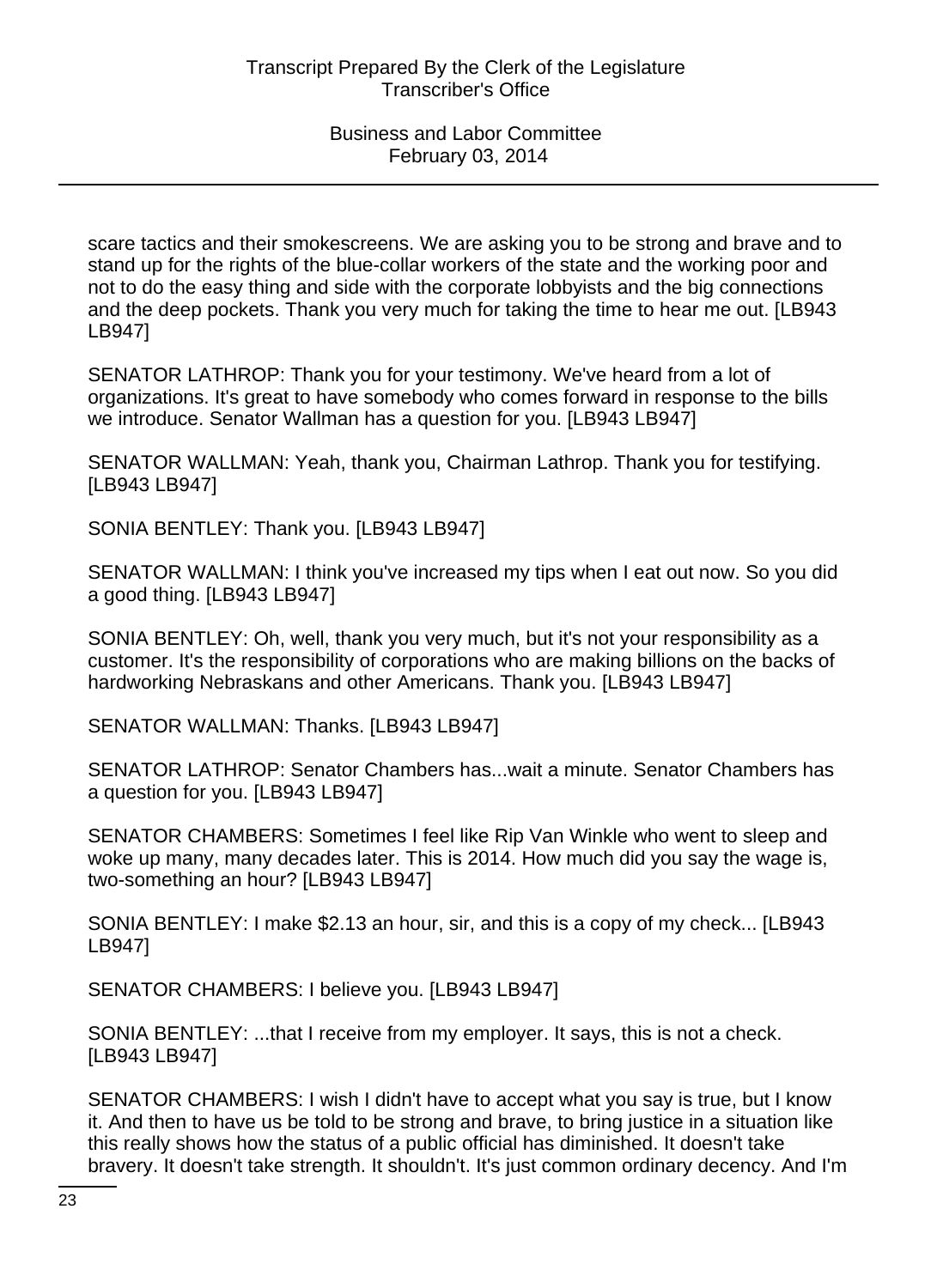using you as a sounding board. I go to restaurants. [LB943 LB947]

SONIA BENTLEY: That's quite all right. [LB943 LB947]

SENATOR CHAMBERS: I always tip a lot because... [LB943 LB947]

SONIA BENTLEY: I've waited on you before, Senator Chambers. (Laughter) [LB943 LB947]

SENATOR CHAMBERS: This woman is working with and for the public. People who work for the public are taken for granted, sometimes viewed as a part of the backdrop or the furniture, don't think about people as having a family, bills to pay and so forth. So I'm very glad that you came today. And as my colleagues know, there are times when I, on the floor, will make comments that some of them are very offended by. But you've given me much grist for my mill, and I'm going to use what the minister said, too, when he introduced the word morality and justice to what we're talking about. And I don't think your coming here was in vain. We may not get what we ought to get for the people who work, but some of us are surely going to try. So thank you for coming. [LB943 LB947]

SONIA BENTLEY: We appreciate that very much. Thank you. [LB943 LB947]

SENATOR LATHROP: Thank you, Mrs. Bentley. [LB943 LB947]

CRAIG HOWELL: (Exhibit 8) Good afternoon. My name is Craig Howell, C-r-a-i-g H-o-w-e-l-l. I am the services coordinator for the Hunger Collaborative, and I am here on my individual basis. Thank you for this opportunity. I know you know the numbers that quantify and set the foundation for our need to raise the minimum wage. We know that 32,000 Nebraskans work for only \$7.25 an hour, which at full time is \$15,000 per year. And that is below the poverty line. We know that 88 percent of minimum wage earners are adults with the median age at 34.9 years and that the impact of a poverty minimum wage is clear when 25 percent of Omaha households earn less than \$25,000 per year. In fact, 4,500 Omaha families make less than \$10,000 per year. But, Your Honors, I am numb to those numbers. Those numbers are important only to the extent that those households have children, and a child cannot be fed and clothed with such low wages. I work every day at the three largest Omaha food pantries. I work to improve services all across the three pantries to increase collaborations and to help return food pantries to what they are meant to be, emergency food relief. Today, it is a place for chronic food relief. I meet and talk with our food pantry clients every day. I know their story, and I know their feelings. I deal with them, and I see them apologize for what they do not have to apologize for. And I see them struggle, and I see them cry. Mostly, I see workers and spouses of workers. I see the working poor that make too much for food stamps that have been cut far too much. I see the working poor that cannot afford mortgage, food, clothes, and life's unexpected challenges. The strongest statement,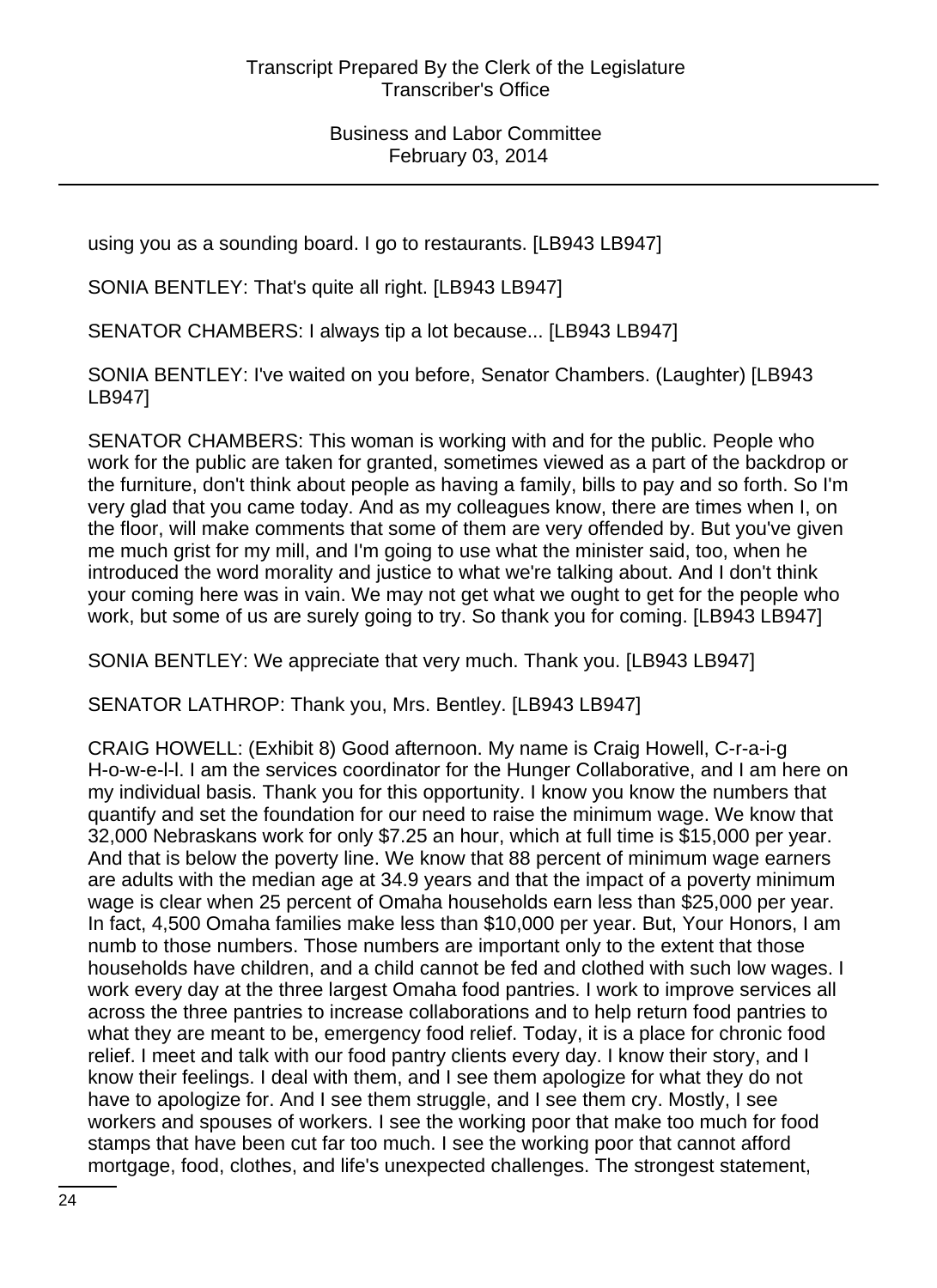### Transcript Prepared By the Clerk of the Legislature Transcriber's Office

Business and Labor Committee February 03, 2014

though, I can give to you is that our food pantries are now open in the evening, and they're open on Saturdays. That tells you what you need to know. It used to not be that way. When we provided emergency food relief, it was different. But with so many working to live in poverty, we need to have the pantries open at night and on weekends so that full-time workers can obtain food, clothing, maybe receive housing assistance, maybe receive a donated furniture item. I also observe the first-time volunteers are surprised by what they see. We feed families that are proud and remember living middle class. But that cost of living kept rising, and their wages were stagnant. Last week, I talked with a young woman at our food pantry. For the first time she was at our food pantry. She was there because her husband left her with her child. And after her minimum wage job at a restaurant is not able to keep her and her child housed so she added a night job, and her friends are taking care of her child. I helped her apply for food stamps when she started crying. And I told her that it's okay. Everyone...most people here are working poor. And that's when she stared at me and she said, is that what I am now? Is that what I am? The minimum wage is about dignity. The minimum wage is about our children, and the minimum wage is about an honest day's work getting an honest day's pay. So we ask...on my behalf, I ask that you raise the minimum wage above the poverty line. Now that won't change everything, but it's a darn good place to start. And for the sake of our hungry children, which we have too many of, and for the sake of people seeking dignity and a little bit of hope, we ask that you support these bills. Thank you. [LB943 LB947]

SENATOR LATHROP: Thanks, Mr. Howell. Any questions for Mr. Howell? I see none. Thank you for coming down here today. [LB943 LB947]

ABBIE KRETZ: (Exhibit 9) Good afternoon again. My name is Abbie Kretz, A-b-b-i-e K-r-e-t-z. I am the senior organizer with the Heartland Workers Center in Omaha, Nebraska, and here to testify in favor of LB943 and LB947. I would like to share the story of two workers who I spoke with who have worked for minimum wage. They would have liked to have been here to testify but unfortunately they are working and because they earn minimum wage are not provided with paid vacation to take and to come and testify in front of you. Marian works at a fast food restaurant in Omaha. While 40 hours is considered a full-time job for the rest of us, the company she works for, they consider 30 hours full-time employment. So in order to make up for the limited hours and wages, she took another job cleaning at a hotel to provide for herself and her two teenage daughters. During this time, she rarely saw her daughters or slept. One early morning after working an overnight shift at the restaurant and having previously worked at the hotel, she found herself asleep in her car, and she didn't get up to go take her kids to school. Her older daughter called worried what if something had happened or not. But again, she had not been sleeping due to her excessive hours of work. Alex worked as a server at a local Mexican restaurant where he earned the current rate of \$2.13 for tipped workers. Aside from attending to customers' tables, he also had to roll silverware, make chips, stock the bar, and clean. You would think he would be able to focus his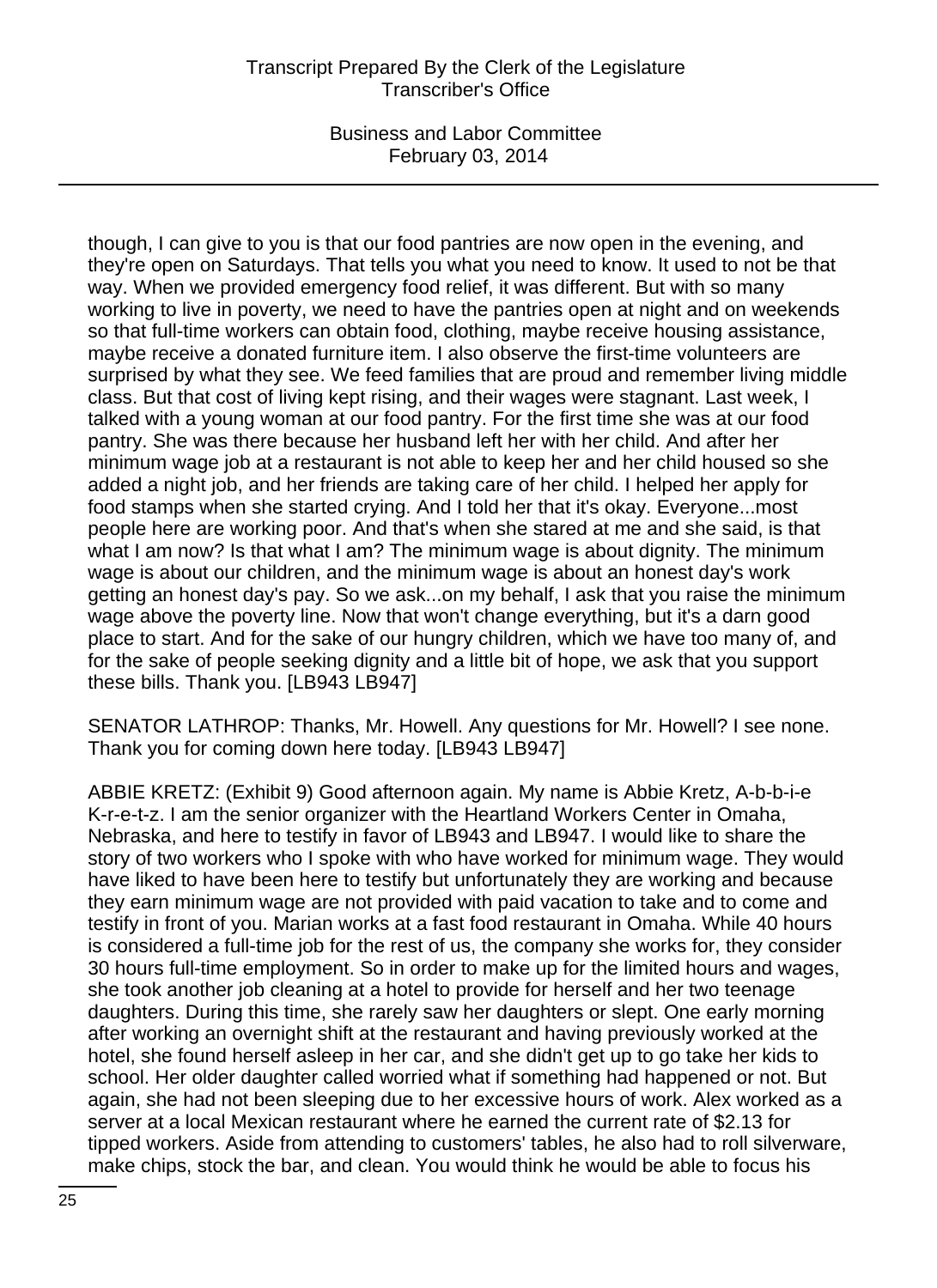attention on the customers as they provide the majority of his wages. But he had a variety of other duties to do for which the company only paid him \$2.13. They all have expenses like you and I: rent, utilities, car payments, gas, insurance, food, telephone, but had to forgo some of them. Marian told me she once after a payday...she only had \$20 to pay for gas so she basically limited where she was going just because she didn't have money to pay for any more gas. Alex mentioned that he had recently had to get some new tires after one blew out. He had been trying to save some money to pay for his tuition at Metro, but he had to use it for his tires. So again, like a lot of people who work minimum wage don't have that funding for emergencies. So basically, these two workers are willing to work. They want to work. They just want it to be...they want to be paid for the work that they're doing. Thank you. [LB943 LB947]

SENATOR LATHROP: Very good. Thanks, Abbie. Any questions for Abbie Kretz? I see none. [LB943 LB947]

ABBIE KRETZ: Thank you. [LB943 LB947]

SENATOR LATHROP: Thank you for coming down today. Next proponent. [LB943 LB947]

LAUREL MARSH: (Exhibit 10) Good afternoon. My name is Laurel Marsh spelled L-a-u-r-e-l M-a-r-s-h, and I appear today in support of both bills, LB943 and LB947, on behalf of Community Action of Nebraska. For 50 years, Community Action has worked to foster the skills and culture that support low-income families and their attainment of economic stability and to keep the voices and conditions of those in poverty central to the development of public policy. Nebraska's nine Community Action Agencies are private nonprofit organizations. Collectively they serve all 93 counties. Programs you might commonly think of are Head Start, home weatherization, employment assistance, asset development, personal finance, and food, housing, and utility assistance. And last year...in 2012, Community Action Agencies collectively served 15,626 separate families that work. In Nebraska, the income of many working single-parent families and occasionally two-parent families is at or below the federal poverty level. And the current federal poverty levels are attached. Those came out about two weeks ago. This occurs despite the fact that they are working full-time jobs. Even with good budgeting and spending habits, they are not able to meet the basic expenses of their family. In order to make the \$15,730 wage that a family of two is listed at to be at 100 percent of the poverty level, you would need to work 2,169 hours at the current minimum wage of \$7.25. A standard work year at 40 hours a week times 52 weeks would come out to 2,080 hours. So you'd have to pull a little overtime to get yourself up to the federal poverty level. If you're a family of three, you'd need to make \$9.51 or you'd need to work 2,729 hours. And so again, Community Action's purpose is to help people be self-sufficient. And those that have the most problem in doing so are usually employed, low-wage, and no-benefit workers. And this type of an increase would really help. Thank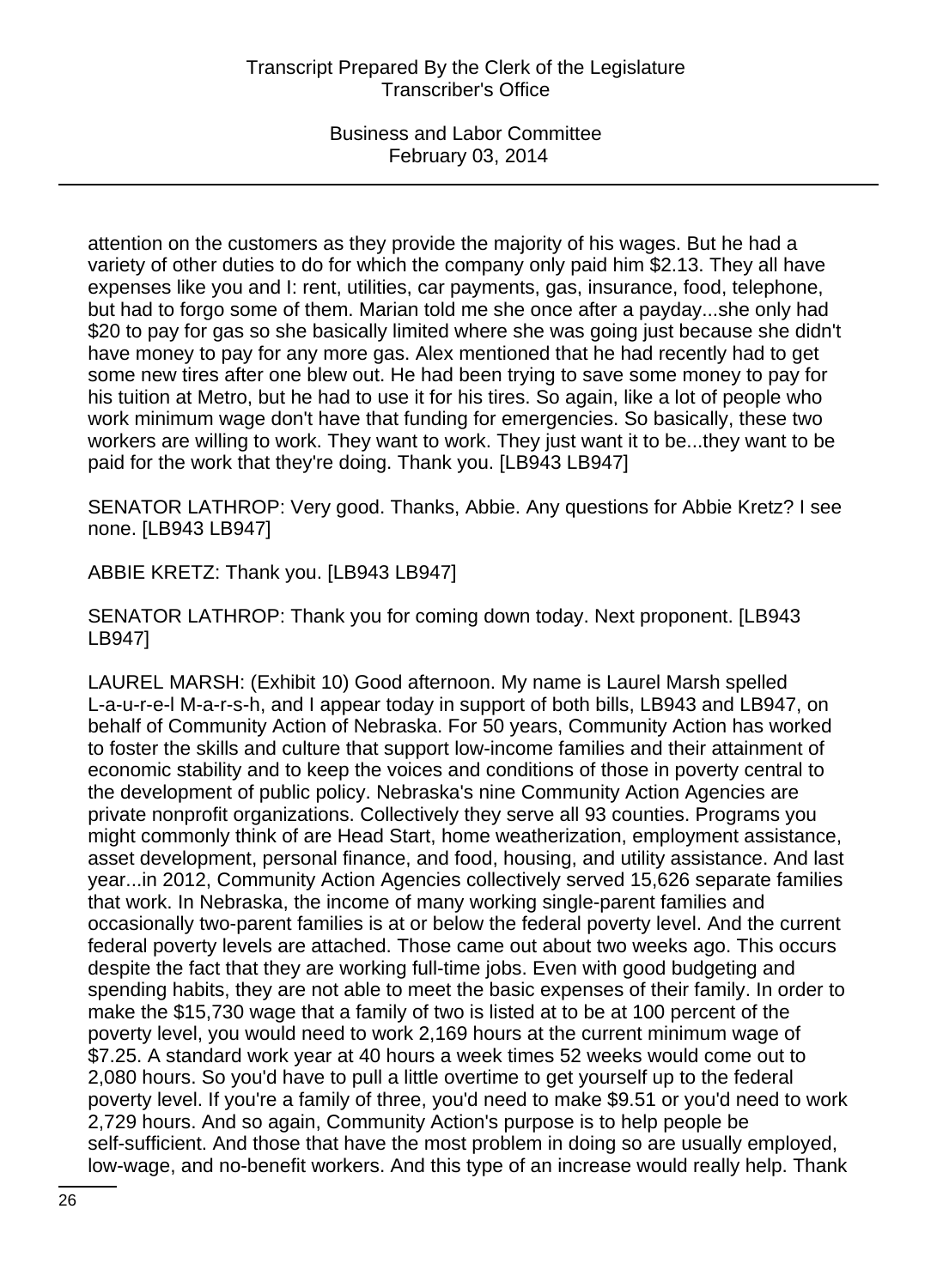#### you. [LB943 LB947]

SENATOR LATHROP: Very good. Thanks, Laurel. Any questions for the witness? I see none. Thank you for coming down today. Next proponent. Good afternoon. [LB943 LB947]

WILLIE BARNEY: Good afternoon. Thank you for hosting this. Willie Barney, Omaha, Nebraska. I am the president and facilitator of the Empowerment Network, and I come on behalf...to support this bill that's put before you. A couple weeks ago we celebrated Dr. King's birthday, and everybody celebrates the "I Have a Dream" speech and what Dr. King said in Washington, D.C. But also a piece of what Dr. King said all the way back in 1963 is that there are American citizens living on an island of poverty in the midst of vast of ocean of material prosperity. And here we are in 2014 where citizens in this state which celebrates the good life are living on that island of poverty. And make no mistake that Nebraska is that vast ocean of material prosperity; 3.7 unemployment rate across the state of Nebraska, one of the most thriving economic vital states in the whole country, yet we have citizens that are working full time and cannot afford in some cases to buy both medication and keep the lights on. We have kids, as it's been said...are going to school and thank God we have some opportunities to be able to provide food at...but that's what we're asking citizens of this great state to do. We have incredible wealth in this state and the cities across Nebraska. And the fact, as Senator Chambers has mentioned, that we're still having this same discussion again and again and again and again. The reality is we do have citizens that are struggling every single day, let alone the people that are unemployed. But we have people that are employed full time that cannot pay all the expenses that they need to pay to take care of their family. As I mentioned before and was mentioned by one of the other folks, we work with individuals that work in food pantries. Many of the shelves are bare. We have homeless shelters that are just overflowing with people. And one of the reasons why they're not here is they can't afford the gas to get here, and they're working 24/7. So trying to get here to testify, the obstacles and the barriers are unbelievable. But I just stand before you. Again, in 1963 we were having this same conversation, and the Dr. King that we all celebrate stood before America and said that we have citizens that are living in poverty in the midst of vast prosperity. And that's what we're dealing with this in this state. And I encourage this committee and the state to really address this; \$9 really isn't enough. Based on the research, we should be over \$10 to allow these individuals to have the dignity that they deserve when they're working as hard as they are working. So again, we want to thank you for taking this up, and I'm very encouraged that the state is finally looking to address this at a larger level. We have citizens that are purely struggling. Even after they have played by the rules and done everything that they were expected to do, they still are struggling at a very deep rate. Thank you for your time. [LB943 LB947]

SENATOR LATHROP: Thank you. Senator Chambers. [LB943 LB947]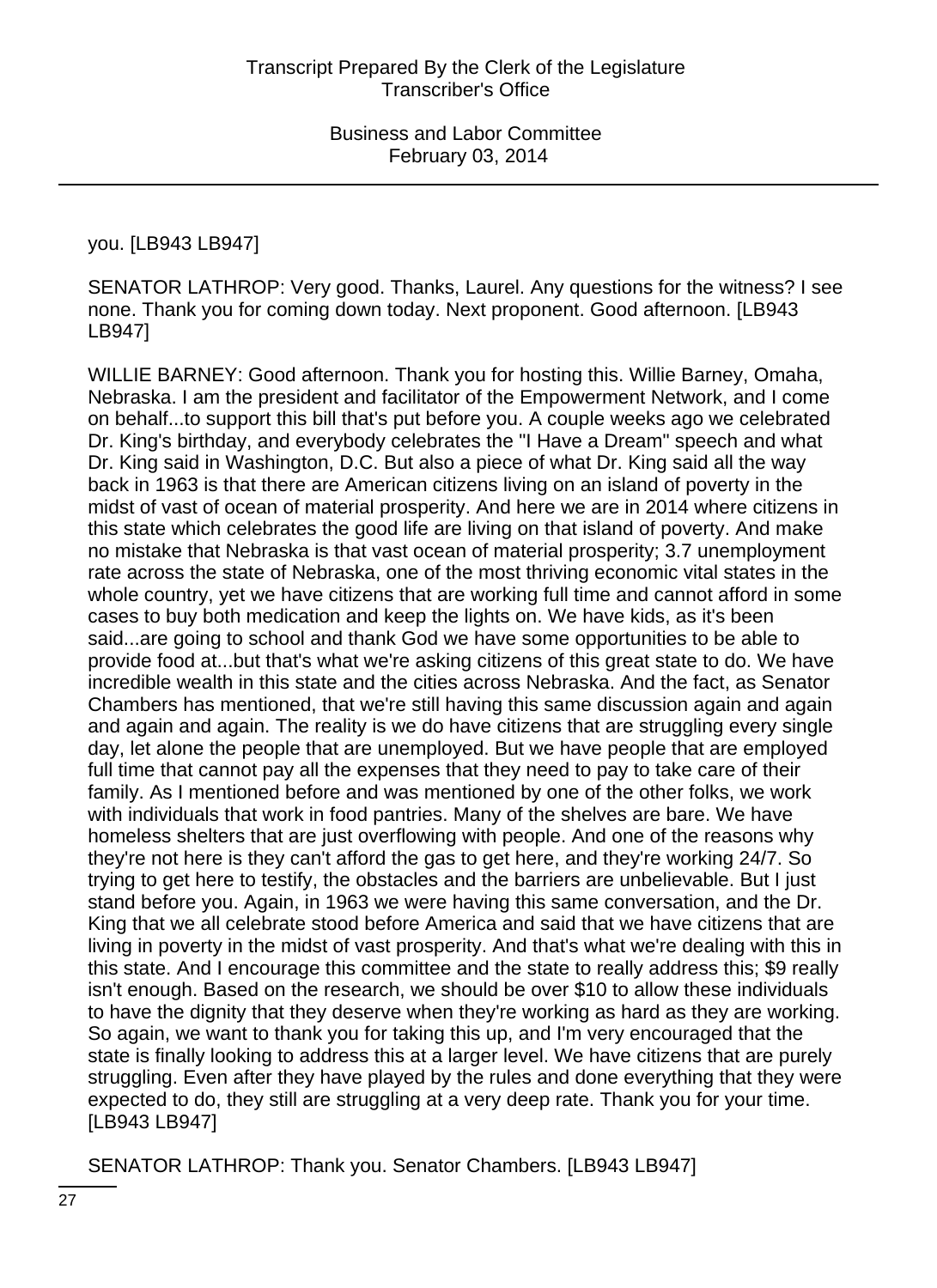SENATOR CHAMBERS: Mr. Barney, I'm very glad you came, that you made the comments that you did. And sometimes I wonder what I'm doing in the Legislature. I really know what I'm doing, but it seems surreal. You mentioned something that is very important. Poor people can't afford to get here. They shouldn't have to. We're the representatives of the people. We took an oath. We know what the conditions are under which people live, how they struggle, how they suffer. And as a representative, we shouldn't need people to come and show us the calluses on their hands, show us little sad-eyed babies, raise the child's shirt to show that the ribs are visible. This is America. This is not some what they call Third World country. And when you say...you mentioned the great wealth, the country's foreign policy based on giving billions of dollars sometimes to the most brutal countries to maybe lighten up a little bit on the people who live in those countries. And all they have to do is look out the window where they sit in Washington, D.C., and they can see areas where people are as impoverished in this country. And it's a shame. And every public official should be ashamed. We shouldn't need the people to come here. We know. But it's good that you came and that the other people came to do it anyway. And maybe someday, I won't be here to see it, I know good and well I won't be here to see it...if I live to be 1,000 it's going to be the same thing because the hearts and minds of those who make promises when they run for office are not affected by the promises they make and they don't keep. We are going to have to fight like Trojans to get this piddling amount. Over a period of time, you get up to \$9. The man from the AFL-CIO showed that to keep up with inflation it would be \$10 right now. So if we get the most these bills are talking about, we're still way behind. And these are real people. I use you for a sounding board. I don't really have a question, but I'm appreciative of the fact that you come. [LB943 LB947]

WILLIE BARNEY: I want to thank this committee again for taking it up and really truly, as the young woman said, people are not looking for a handout. They're looking for a hand up and an opportunity to do what they have been told to do: go to school, work hard, do what's expected of you, and there's something for you. Right now that promise is not being answered by the state. And I'm encouraged by hopefully this message going forward. But \$9 is not enough. I realize it wasn't a question, but I wanted to answer it anyway. Thank you for your support. [LB943 LB947]

SENATOR LATHROP: Thanks for your testimony and for the work you do with the Empowerment Network. Anyone else here to testify in support of, well, either bill, LB943 or LB947? Okay, is anyone here to testify in opposition to either bill? Good afternoon. [LB943 LB947]

DICK CLARK: (Exhibits 11 and 12) Good afternoon, Chairman Lathrop, members of the Business and Labor Committee. My name is Dick Clark, D-i-c-k C-l-a-r-k. I am director of research for the Platte Institute. Thank you very much for this opportunity to testify in opposition to both LB943 and LB947, legislation that would increase the minimum wage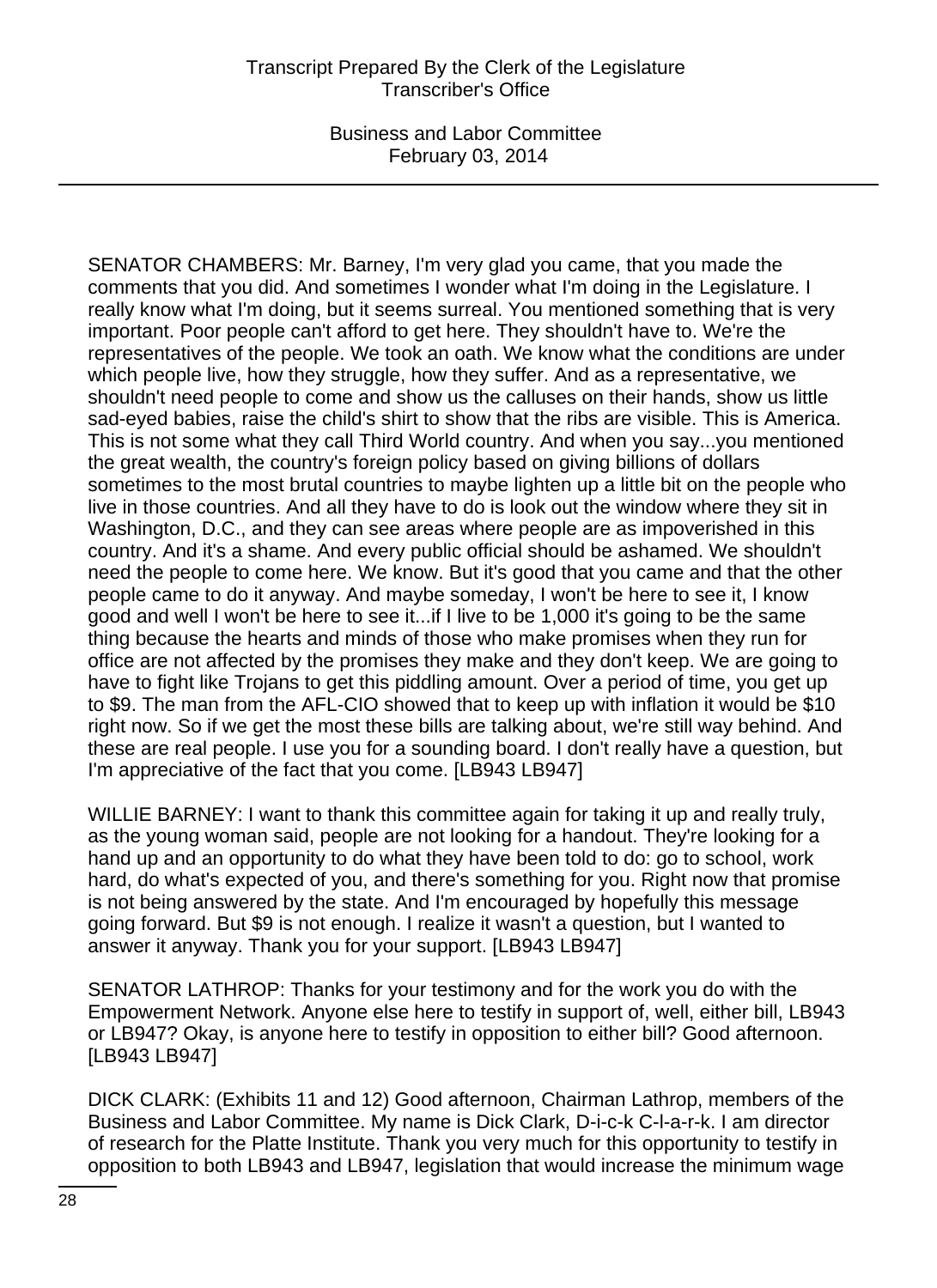in Nebraska. The page has been gracious enough to take my folders with copies of my written testimony just for your information. While minimum wage proponents are well meaning, economic reality cannot be ignored. The vast, vast majority of economists agree that increasing the minimum wage puts low-skilled workers out of work. Employers are often unable to pay a higher minimum wage without falling back on one of four options: cutting back on employees, decreasing hours, increasing prices, or automating jobs that were previously performed by low-skill workers to be kept then by only the most productive workers. Even progressive economist Paul Krugman has noted the detrimental effects of a higher minimum wage saying in an article that any Economics 101 student can tell you the higher wage reduces the quantity of labor demanded and hence leads to unemployment. Krugman even criticized proponents who want to believe that the price of labor, unlike that of gasoline or Manhattan apartments, can be set based on considerations of justice, not supply and demand, without unpleasant side effects. To put it simply, demand curves slope downward as prices increase. A higher minimum wage means fewer jobs. An employer cannot sustainably employ a worker whose cost of employment exceeds the marginal product of that worker's labor. The Bureau of Labor Statistics shows that roughly 1.8 million hourly employees earned the federal minimum in 2010. Of these, 49 percent were teenagers or young adults under 24 years old, and the average income for the families of the teenagers in this group, that subset, is nearly \$70,600, far from the federal poverty level. Of all minimum wage workers, only 4.7 percent match the description of an adult head of household working on minimum wage full time and trying to raise a family. The effects of increasing the minimum wage are most visible among lowest-skilled workers, particularly teenagers. When the minimum wage increased in three stages from \$5.15 to \$7.25 between 2007 and 2009, the unemployment rate for 16- to 19-year-olds increased from 16 percent to 26 percent even when controlling for the changes in general unemployment that occurred at the same time. Greater unemployment is the most evident result of minimum wage increases, but numerous other negative effects may also result. Indirect consequences include longer durations of unemployment for low-wage workers, encouraging employers to cut worker training programs, and encouraging employers to hire workers under the table, a practice which results in less bargaining power and reduced economic mobility for those employees. Economist Henry Hazlitt once observed that government cannot make a man worth a given amount by making it illegal for anyone to offer him less. You merely deprive him of the right to earn the amount that his abilities and situation would permit. In brief, for a low wage you substitute unemployment. That observation is still true. Raising the minimum wage would be detrimental to workers, employers, and consumers alike and could be a real blow to Nebraska's economy. In the end, the population you intend to help will be hurt the most by this bill. Thank you again for the opportunity to speak on both bills. [LB943 LB947]

SENATOR LATHROP: Senator Harr. [LB943 LB947]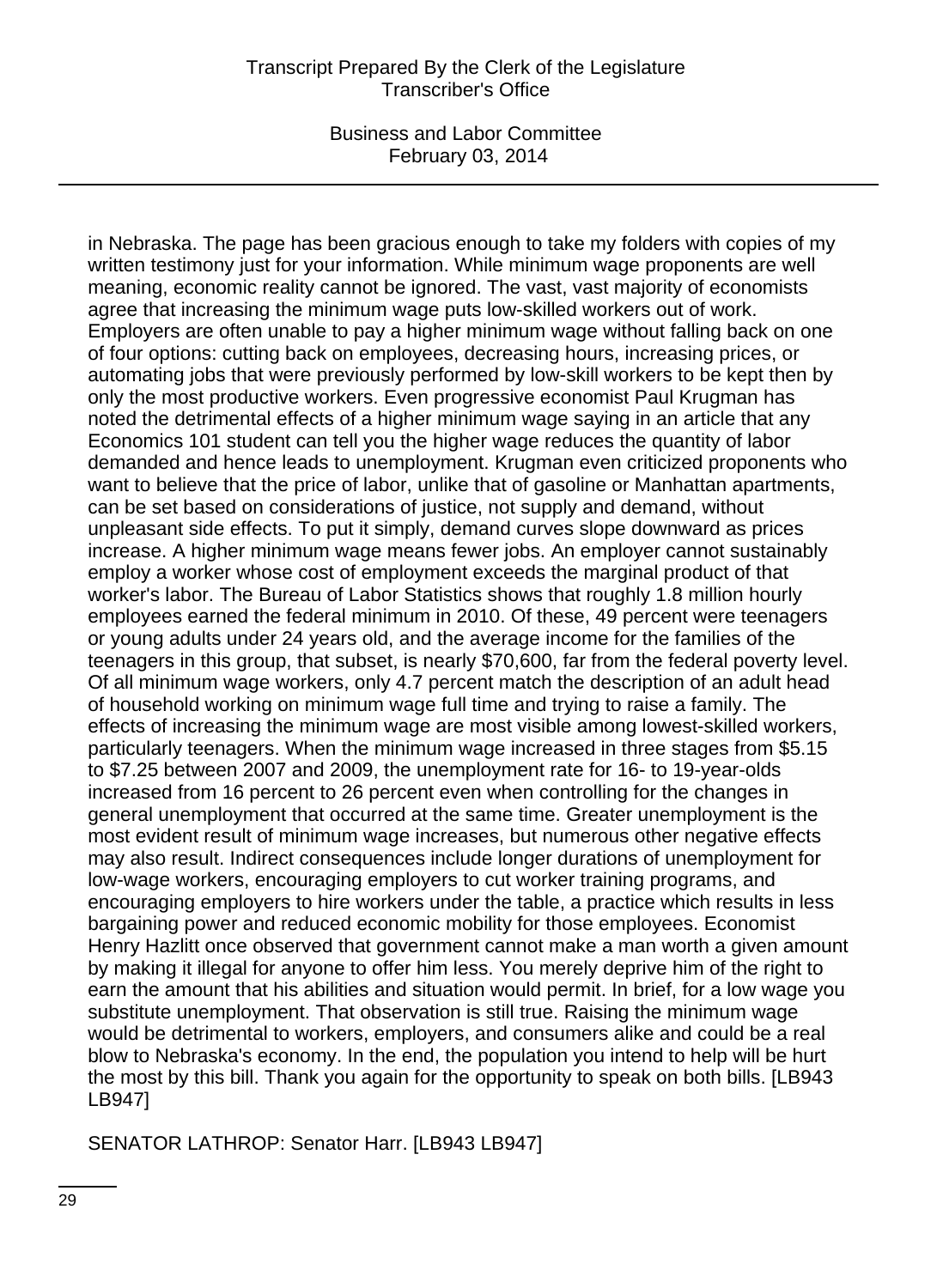SENATOR HARR: Thank you. And thank you for coming, Mr. Clark. You mentioned Mr. Krugman...recent article in The New York Times. Did he advocate for raising the minimum wage? [LB943 LB947]

DICK CLARK: I believe he did contradict his earlier position, Senator. [LB943 LB947]

SENATOR HARR: Okay. And one of his arguments is, and I happen to have it right here, was that low-wage workers are generally in the field, for instance, in the restaurant business. People aren't going to go to China and get their burger and fries, are they? [LB943 LB947]

DICK CLARK: I agree with that, and I agree with the testifier earlier who made the same point, sir. [LB943 LB947]

SENATOR HARR: Okay. And then one of the issues we have is we say that it causes higher unemployment if we raise minimum wage. Yet there isn't really any data out there that proves that... [LB943 LB947]

DICK CLARK: I beg to differ, sir. [LB943 LB947]

SENATOR HARR: ...that I've been able to find. As a matter of fact, maybe it's time...we have a number of states that have raised their minimum wage. Aren't we able to tell if their unemployment is higher or lower than the national average? [LB943 LB947]

DICK CLARK: Yes, sir. And if you look to the unabridged version of the testimony that I believe the page distributed, I do have some citations to the conclusions of those studies. I can provide you with the citations to the actual published studies if you'd like. [LB943 LB947]

SENATOR HARR: And that is what? [LB943 LB947]

DICK CLARK: I'm sorry, sir. [LB943 LB947]

SENATOR HARR: Well, you said there's data. What is it? [LB943 LB947]

DICK CLARK: Okay, I believe I can go back and find it here. Okay, it is on...let's see, starting at the...well, I read a little bit of it from the bottom of page 2 and then going to the top of page 3. And the full version that I trimmed down on to make the 3-minute mark there I mentioned that also for the three stages of increase between 2007 and 2009, each staged increase was accompanied by at least a 2 percent growth in teenage unemployment. In a comparison of states with minimum wages above the federal \$7.25 level showed that the 19 states above the federal level had average teenage employment of 25.2 percent, while those at the federal level had teenage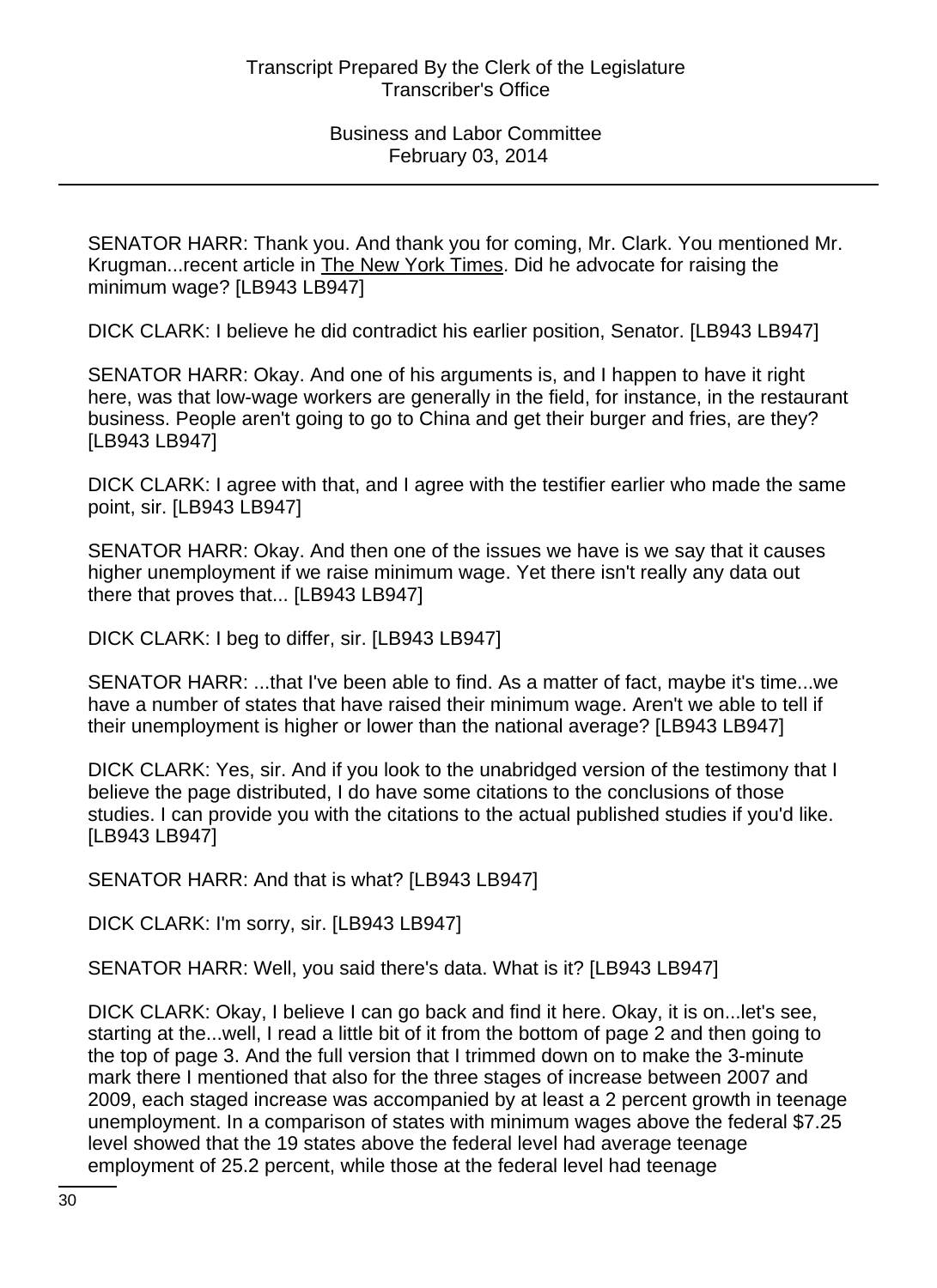unemployment of only 21.5 percent. These impacts are more pronounced in the black community where teenage unemployment was 43 percent last February. And I can provide you with the citations to studies that support that, sir. [LB943 LB947]

SENATOR HARR: Now teenage unemployment...but isn't it true that we have exceptions for teenage minimum wage? [LB943 LB947]

DICK CLARK: Yes, sir. And I didn't come prepared to discuss all the different exceptions to the minimum wage law today, but I'd love to continue that conversation with you. [LB943 LB947]

SENATOR HARR: Yeah, well, I mean it's one thing to say, it kills...you drew a conclusion. And yet at the same time you understand that there are exceptions. There already is an exception to that conclusion because it wouldn't necessarily affect the minimum wage for teenagers. [LB943 LB947]

DICK CLARK: Well, it's certainly an effect for a number of jobs that teenagers do fill and can fill. [LB943 LB947]

SENATOR HARR: Exactly, and maybe since they don't have to pay...minimum wage would be higher, it might actually decrease their unemployment because they'd be paid less. Under your theory, lower the wage, the more people they would be able to hire. So if a teenager weren't paid minimum wage but at lower than the \$9, wouldn't that actually help them? [LB943 LB947]

DICK CLARK: I'm not sure that I'm tracking, sir, but I think I'll just fall back on the law of supply and demand for my conclusion there, that if you raise the price of something people will buy less of it. And that includes labor. [LB943 LB947]

SENATOR HARR: But you're saying there's an exemption. You would concur there's an exception out there for teenagers, right? [LB943 LB947]

DICK CLARK: Sir, I'm not totally familiar with all the exceptions to the minimum wage laws for different niches in the market. Certainly one that's familiar to many of us is seasonal farm work in this state, but again, that's not something that I prepared to go over in detail in this hearing, sir. [LB943 LB947]

SENATOR HARR: Okay. [LB943 LB947]

SENATOR ASHFORD: Just a couple of questions. [LB943 LB947]

SENATOR LATHROP: Senator Ashford. [LB943 LB947]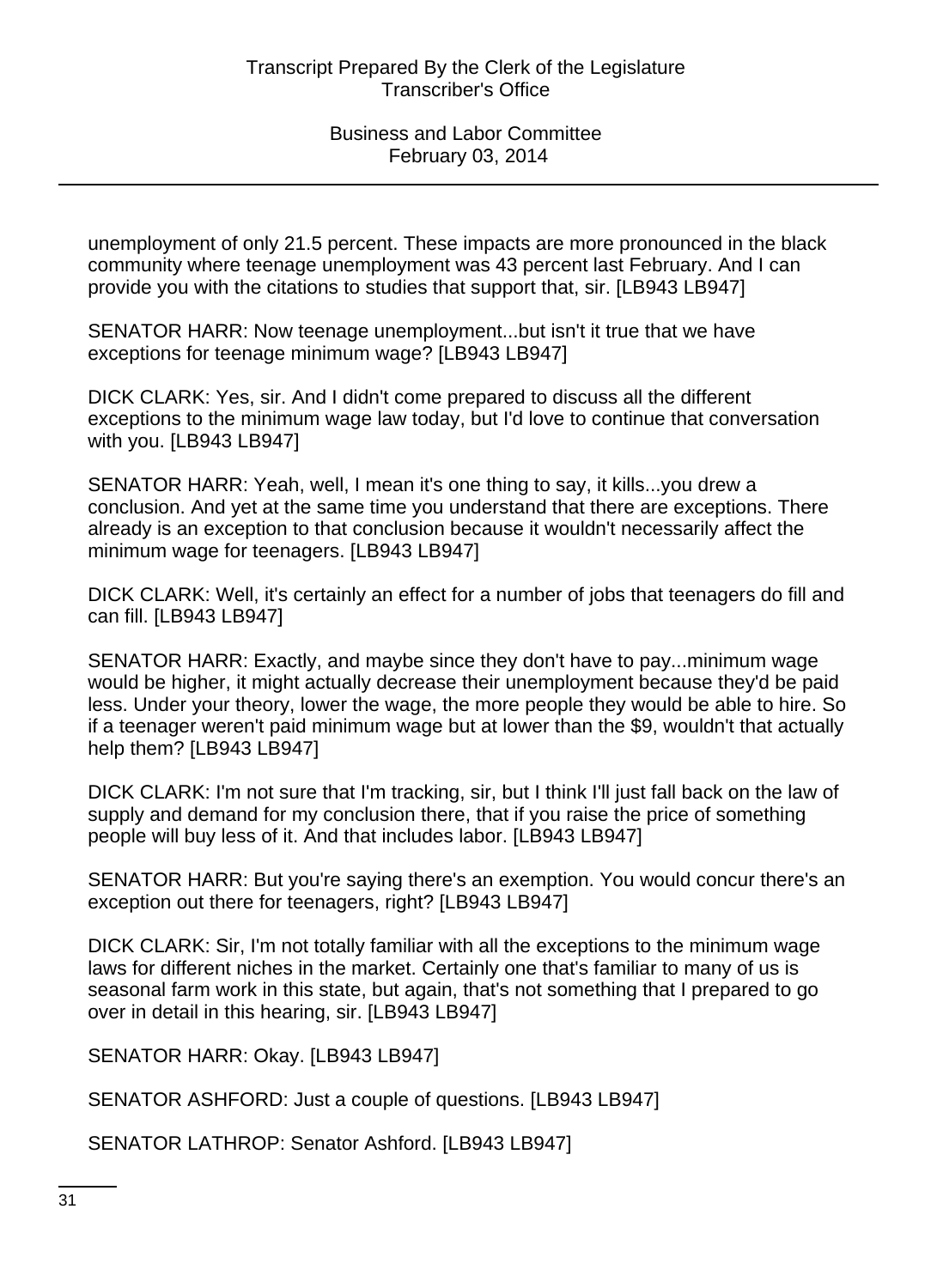SENATOR ASHFORD: A couple of things, I've always supported increasing the minimum wage. Because I think it's a different...I think you're...the economic analysis that you've given is over here, and then I think the question of what a fair wage is is another piece. And what is interesting is when you look at the polls, most Democrats and a majority of Independents and quite a few Republicans support increasing the minimum wage from...it's not a...it's across the board. And I think it's because it's really a fairness issue for a lot of people. It's if you work full time and you can't make ends meet at all, then the question of rewarding labor or work in this economy kind of loses its efficacy. Let me throw out a couple things to you. First of all, those numbers...there's no question that youth unemployment went up between 2006 and 2009 and there's a pretty good reason for that. I mean, we were in the depths of the greatest recession we've had since the Depression. So when you have youth unemployment at X--19 percent, 16 percent, whatever it is--they're starting at that level and then they are...you're moving to a higher level from that level. So I'm not sure that...I mean, I think we'd have to analyze those situations, compare apples with apples and not take a recession-based economy. But... [LB943 LB947]

DICK CLARK: If I could interject, sir, I did mention that the study on the teenage unemployment bump did control for changes in the general unemployment conditions. [LB943 LB947]

SENATOR ASHFORD: Right, and I'm sure there are control factors in there. But here's my real point. And that is that, you know, just a month ago Macy's laid off how many tens of thousands of employees. JC Penny's just closed 35 stores and laid off any number of employees as well. They made...Macy's and Penny's and Best Buy and major...made those decisions based on other economic factors other than minimum wage because I'm very doubtful that those Macy's employees generally are minimum wage employees. I think the economics of minimum wage would indicate...I mean, in my investigation of it is that economic decisions are made by...every particular employer is different, but economic decisions are based on those economic conditions in that particular set of circumstances. And it's literally impossible to make a judgment that says minimum wage, you know, resulted in higher unemployment when in fact many, many other factors do. The reason that I support minimum wage and always have is years ago...and I can't remember, maybe it was Senator Chambers made this argument, and that is that there are lots of government programs out there that pay people when they aren't working because they're safety net programs. This program is actually paying people who are working. And it's counterintuitive for me to vote on one hand to create a safety net, at the other time not vote to support a living wage for people who are actually engaged in work as long as that minimum wage is at a reasonable level. And you can answer that point if you wish. [LB943 LB947]

DICK CLARK: I would just say that certainly I'd love a world where everyone was better off and, you know, when I go by a big house that is apparently owned by a wealthy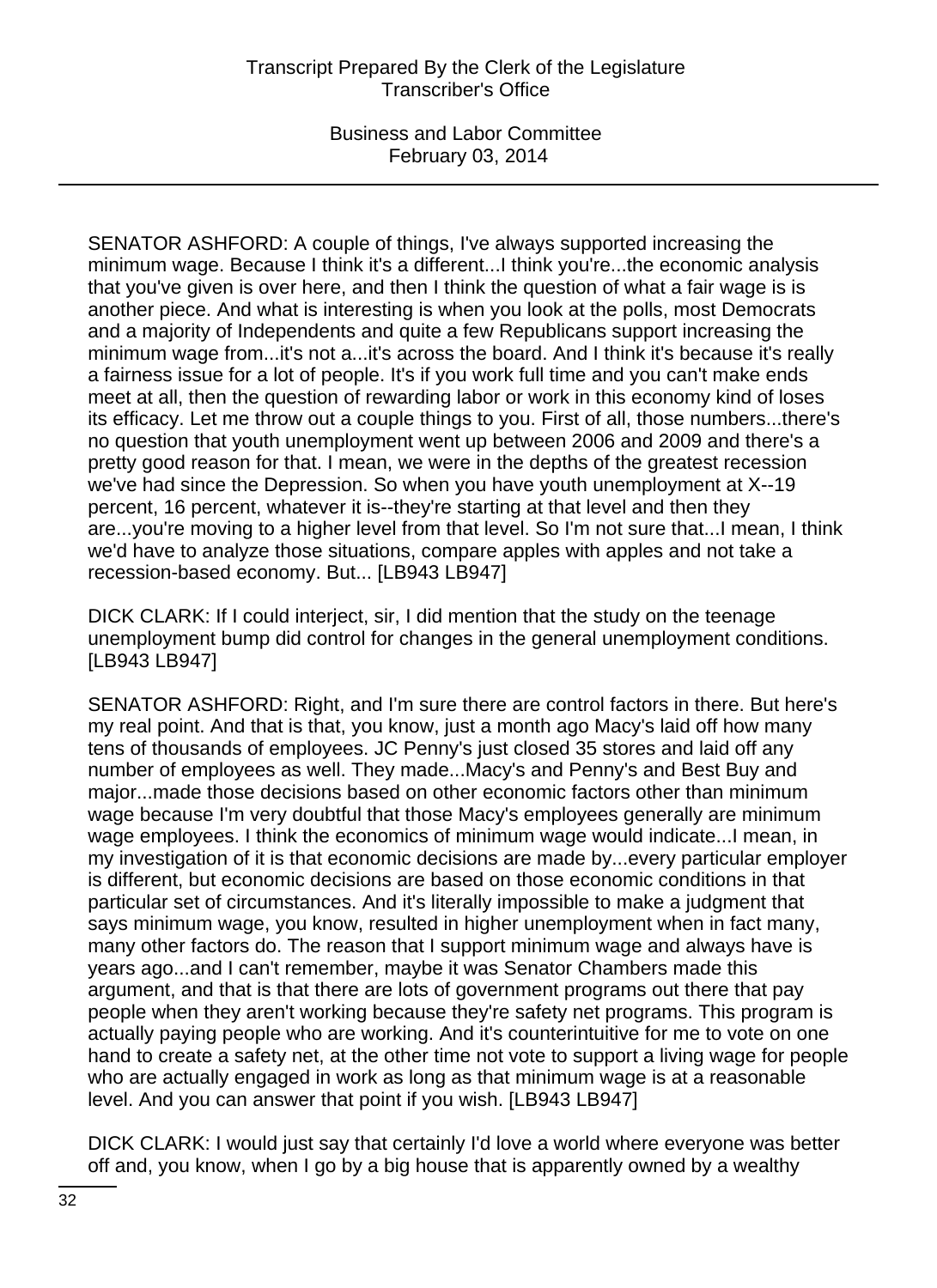person, I don't look at it and say, nobody ought to live that way. I look at it and say, everybody ought to live that way. And I would say that while the, you know...while certainly the intent is well meaning, I'd say that the attempt to increase the minimum wage in order to benefit the poor is a little bit like... [LB943 LB947]

SENATOR ASHFORD: But, Dick, it's not even well meaning. It's just pure economics. If you're saying, we want you to work and produce for society, and so you pay your taxes and go buy things and fuel the beast so to say, you have to provide a certain level of income in order to do that. [LB943 LB947]

DICK CLARK: Well, I think you might be referring to the velocity of money and the theory that the velocity of money perhaps is... [LB943 LB947]

SENATOR ASHFORD: Well, I'm referring to somebody that doesn't have any money versus someone that does have money. [LB943 LB947]

DICK CLARK: Sure. [LB943 LB947]

SENATOR ASHFORD: And that person with money generally will spend it. [LB943 LB947]

DICK CLARK: Well, the fact is that an enterprise will not be a going concern if it pays a greater price for its inputs than the marginal revenue product that those inputs, whether labor or otherwise, contribute. [LB943 LB947]

SENATOR ASHFORD: Then Macy's...okay, fine. Then Macy's will close stores. Then Penny's will close stores. McDonald's will close stores. But I think those decisions are made based on the economics of that particular industry and those businesses. [LB943 LB947]

DICK CLARK: I think you're absolutely right that there are many business that fail for nothing to do with what the minimum wage level is. [LB943 LB947]

SENATOR ASHFORD: Yeah, and so I guess my conclusion there is that I think minimum wage is a factor in economic decisions made by a business, but it is infinitesimally small compared to the other factors such as selling more merchandise, getting a product people want to buy. It's like taxes. You know, I love the Platte Institute's position on prison reform, but on taxes and minimum wage I think you're 100 percent wrong. But the...you know, on taxes, people still manufacture, they still sell goods, and they still pay taxes. So, you know, I'm not sure those economic drivers are obfuscated by taxes or minimum wage so much as they are having a product that someone will buy. [LB943 LB947]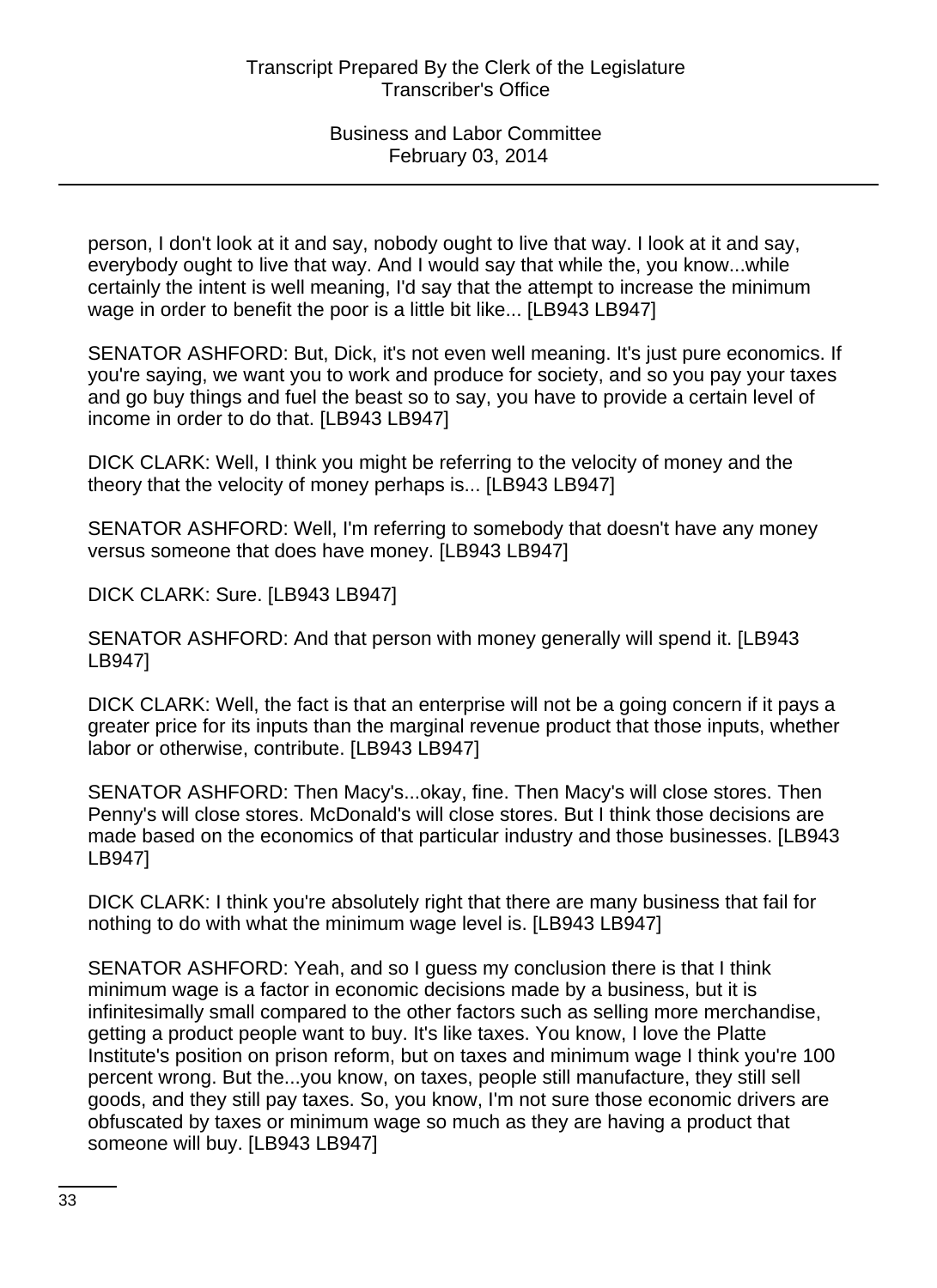DICK CLARK: Well, I'm grateful for your questions, Senator. And I would just add...my last response to them is that I think that this sort of policy, increasing the minimum wage, helps the folks who are most in need of help in the same way that cutting the bottom rungs off of a ladder helps somebody start out higher up. I think actually it burdens them. It makes it harder to enter the labor force, harder to grow their expertise, and harder to ultimately earn that higher wage that we hope everyone will reach. [LB943 LB947]

SENATOR LATHROP: Senator Chambers. [LB943 LB947]

SENATOR CHAMBERS: Mr. Clark, I'm glad you came. [LB943 LB947]

DICK CLARK: Thank you, Senator. [LB943 LB947]

SENATOR CHAMBERS: You said you're from what organization? [LB943 LB947]

DICK CLARK: From the Platte Institute, sir. [LB943 LB947]

SENATOR CHAMBERS: Is that referred to sometimes as a think tank? [LB943 LB947]

DICK CLARK: I think so, sir. [LB943 LB947]

SENATOR CHAMBERS: Do you work for the minimum wage, or do you work at all? First, do you... [LB943 LB947]

DICK CLARK: No, I don't work for the minimum wage, but I do work, sir. [LB943 LB947]

SENATOR CHAMBERS: Could you...do you have a family? [LB943 LB947]

DICK CLARK: I do, sir. [LB943 LB947]

SENATOR CHAMBERS: Could you make it with your family on the minimum wage? [LB943 LB947]

DICK CLARK: No, sir. And I wouldn't be willing to accept employment at that level. [LB943 LB947]

SENATOR CHAMBERS: But by not having to live under those conditions, you can speak more academically about how the minimum wage increase would hurt people like you and those poor people. Let me change that. You're really interested in the poor people, aren't you? [LB943 LB947]

DICK CLARK: I am, sir. [LB943 LB947]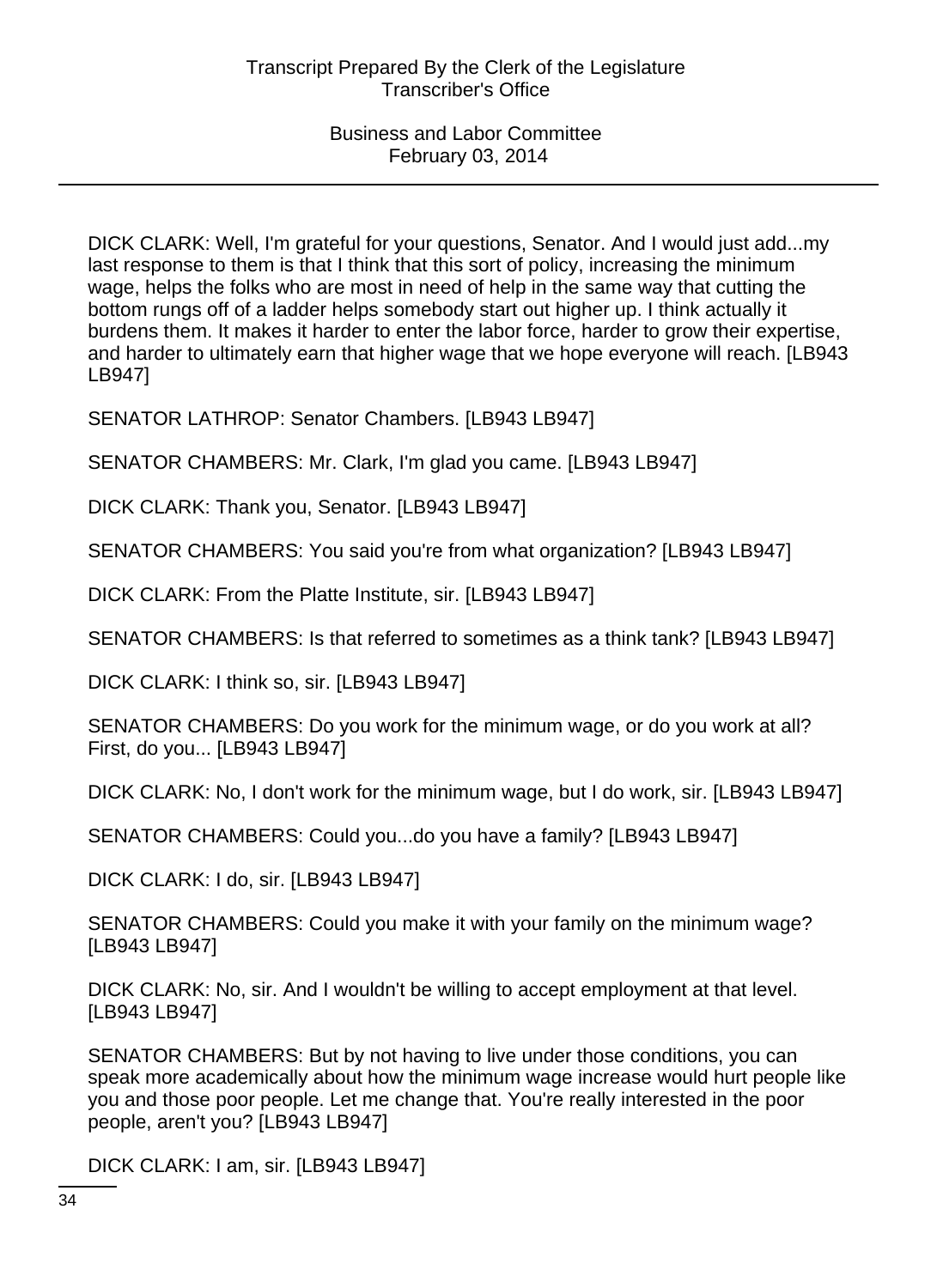SENATOR CHAMBERS: And you're really interested in those who are barely scraping by, aren't you? [LB943 LB947]

DICK CLARK: I sure am. [LB943 LB947]

SENATOR CHAMBERS: Now you talked about Mr. Krugman. He's an economist. [LB943 LB947]

DICK CLARK: Yes, sir. [LB943 LB947]

SENATOR CHAMBERS: Economists do not...that's not a scientific pursuit. Economics is not scientific, is it? [LB943 LB947]

DICK CLARK: I think I would disagree with you depending on the school of economics that we're talking about. I certainly agree that it's not always an area of inquiry where you can use the scientific method. Whether we use the word "science" broadly or narrowly, I guess we could talk about language. [LB943 LB947]

SENATOR CHAMBERS: I am using it narrowly. It's not scientific, is it? Is it scientific like mathematics is scientific? [LB943 LB947]

DICK CLARK: Well, actually I think it's closer to math than something like one of the applied physical sciences where you can actually have controlled experiments. I think it's much harder to have a controlled experiment in economics than those areas. Yes, sir. [LB943 LB947]

SENATOR CHAMBERS: If you are a scientist, you start out with a hypothesis. Then when you get a little bit of information and it seems like it's valid, you can call it a theory. Then when it reaches the point where what you say can be replicated, when you have these points, A, B, C, and D, then you're always going to get E. Whether I put A, B, C, and D there, you put A, B, C, and D there, anybody, you're going to get the same result. Will water boil...will water freeze at 32 degrees? [LB943 LB947]

DICK CLARK: Yes, sir, depending on your altitude and atmospheric pressure. [LB943 LB947]

SENATOR CHAMBERS: Suppose you live on 24th Street, and I live on 30th Street, and we each have water in our house. Will it freeze at 32 degrees? [LB943 LB947]

DICK CLARK: I think that sounds about right. [LB943 LB947]

SENATOR CHAMBERS: Okay. Now if you have all these economists, and they're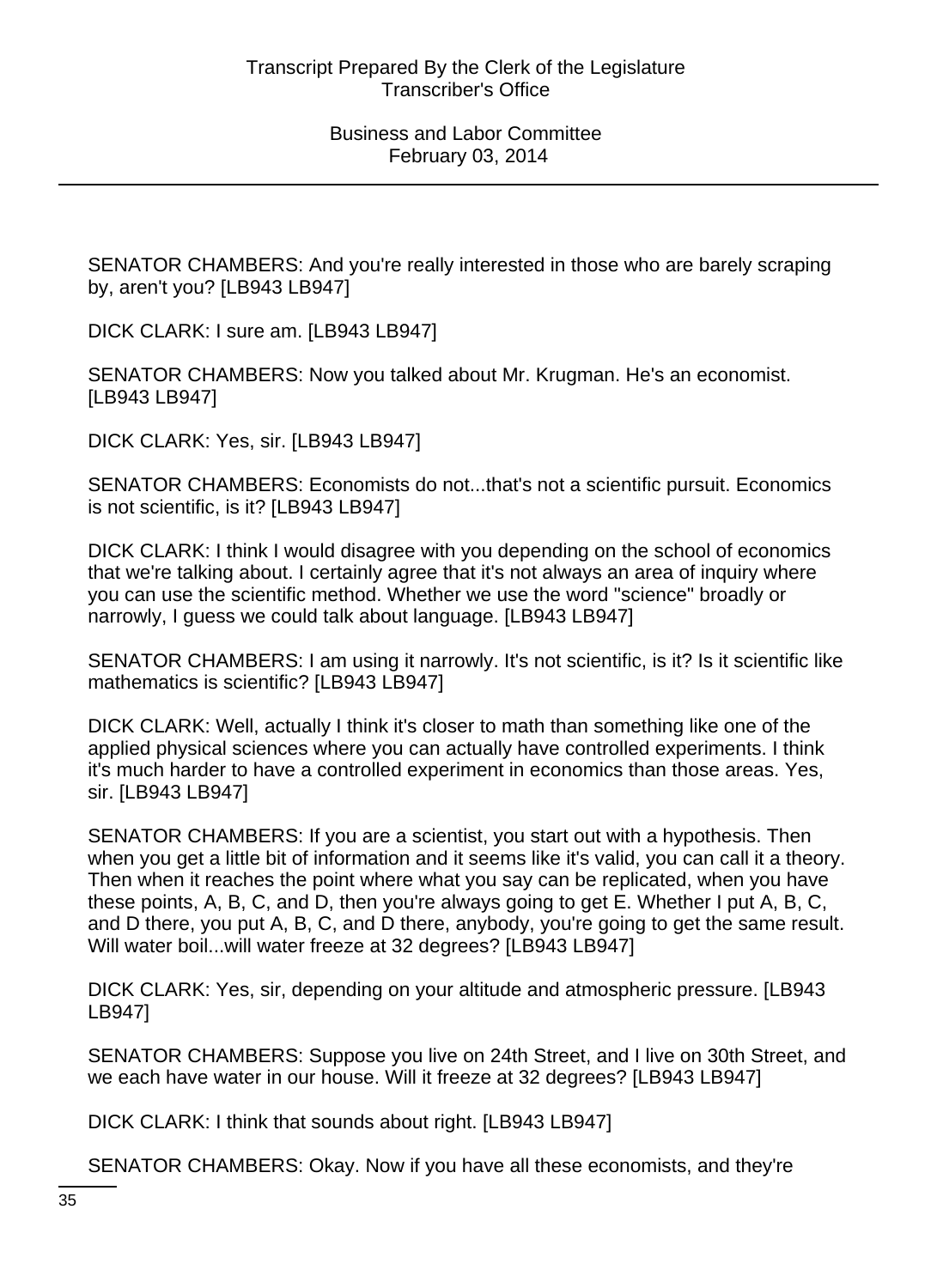trained. They're educated. They have worked. Why do they all come up with different theories even those who say they hold to the same economic belief? [LB943 LB947]

DICK CLARK: Well, certainly the vast majority of economists do agree with the conclusions that I've presented here. I think the reason that they might differ in part...you don't get published very often if what you're publishing agrees with what is already out there. [LB943 LB947]

SENATOR CHAMBERS: You say the vast majority but not all of them. [LB943 LB947]

DICK CLARK: No, sir. [LB943 LB947]

SENATOR CHAMBERS: What scientist would say water does not freeze at 32 degrees? [LB943 LB947]

DICK CLARK: The ones that I would say aren't very good scientists. [LB943 LB947]

SENATOR CHAMBERS: And how about those who would say the earth is flat. [LB943 LB947]

DICK CLARK: Probably very few of those but similar amount of respect for them, too, I think. [LB943 LB947]

SENATOR CHAMBERS: Are you familiar with robotics? [LB943 LB947]

DICK CLARK: Oh, I... [LB943 LB947]

SENATOR CHAMBERS: I don't mean where you... [LB943 LB947]

DICK CLARK: Not too much, but I know that...I know such a thing exists, of course. [LB943 LB947]

SENATOR CHAMBERS: You know that there is such a thing. And you know right now more and more work done by what you call low-skilled people, but they're really expendable people. [LB943 LB947]

DICK CLARK: Oh, I wouldn't agree with that, sir. [LB943 LB947]

SENATOR CHAMBERS: The work they do can be repeated over and over. It can be reduced to a certain number of activities. And a machine can do more cheaply and faster and in some cases better than those human beings. Isn't that true? [LB943 LB947]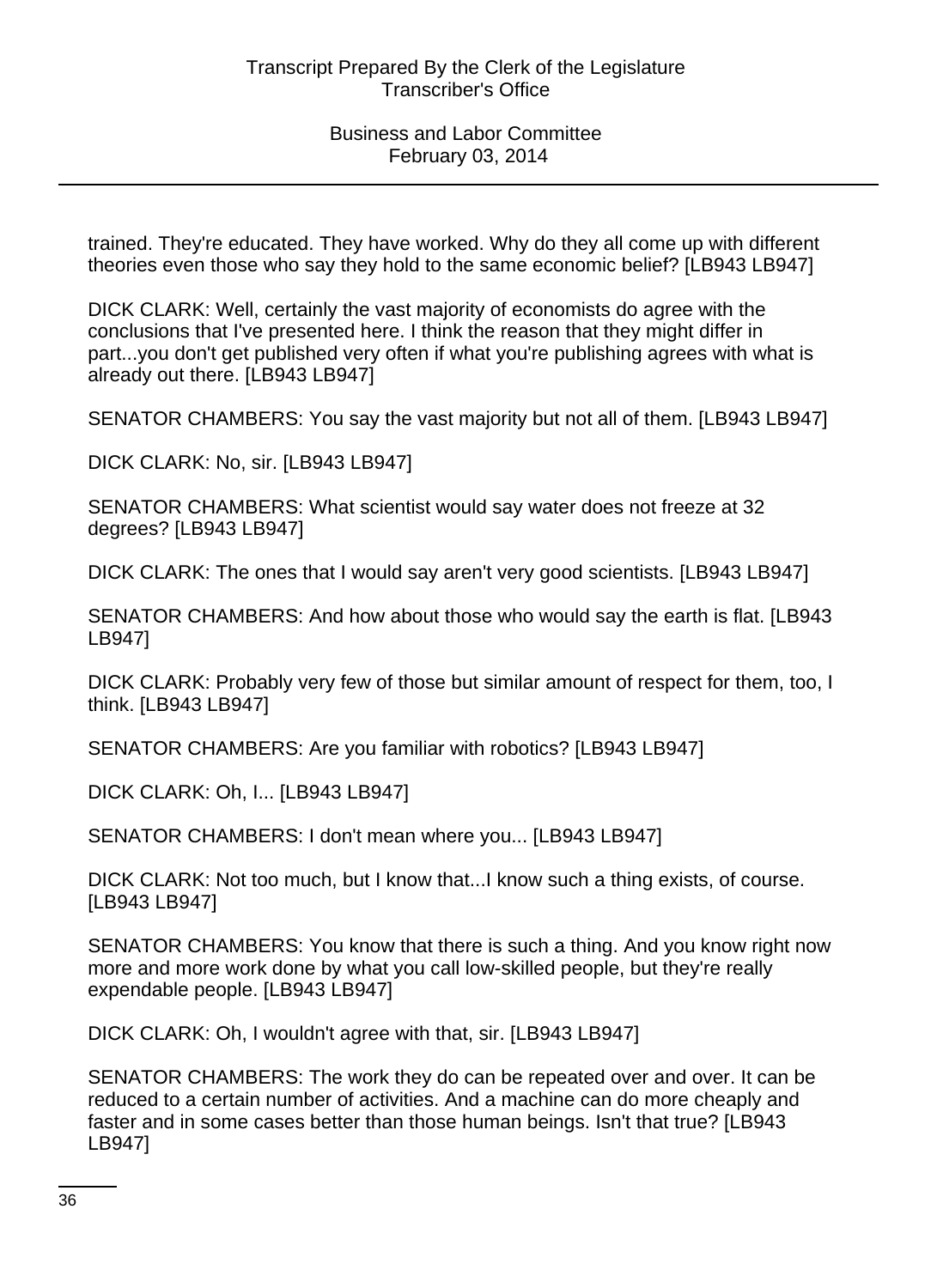DICK CLARK: Yes, sir, but the alternative view is that the machine actually makes the workers able to be more productive by magnifying the impact of their labor. So I think it makes the workers better off if they're able to get that sort of position. [LB943 LB947]

SENATOR CHAMBERS: You have fewer workers, though, huh? You make the workers who no longer have a job better off by having a machine that throws them out of work, and then one person instead of a hundred can do it. You help the 1, but do you help the 99? [LB943 LB947]

DICK CLARK: Well, I think that you do because then you open up this resource on the market that can go to other fields that may not have existed prior to that resource's not being available. [LB943 LB947]

SENATOR CHAMBERS: And what fields are open for these low-skilled people which are going to be on the market now when there is unemployment, there's not a living wage? [LB943 LB947]

DICK CLARK: Well, I'd say there's a two-part answer to that. First of all, you hope that if somebody is already acquainted with the business practices of an employer, that when automation comes in then that person gets to learn the automated skills. And they become more valuable and they earn a higher wage. The alternative would be, you have a resource that's available on the market, and that's going to be allocated to its best and highest use if people are allowed to trade freely. And so they'll be able to take their labor someplace where it'll be better rewarded where the margins are higher on that input. [LB943 LB947]

SENATOR CHAMBERS: As they say in England, rubbish. [LB943 LB947]

DICK CLARK: Sorry we disagree, sir. [LB943 LB947]

SENATOR CHAMBERS: Mr. Clark, we more than disagree. If raising the minimum wage hurts the poor, why not reduce it and help the poor? Wouldn't that follow? [LB943 LB947]

DICK CLARK: I like your thinking, sir. [LB943 LB947]

SENATOR CHAMBERS: Wouldn't that follow based on your attitude and your philosophy? [LB943 LB947]

DICK CLARK: Yes, sir, and the price controls that we're talking about. [LB943 LB947]

SENATOR CHAMBERS: And if you can reduce it slavery, then it's even better because now... [LB943 LB947]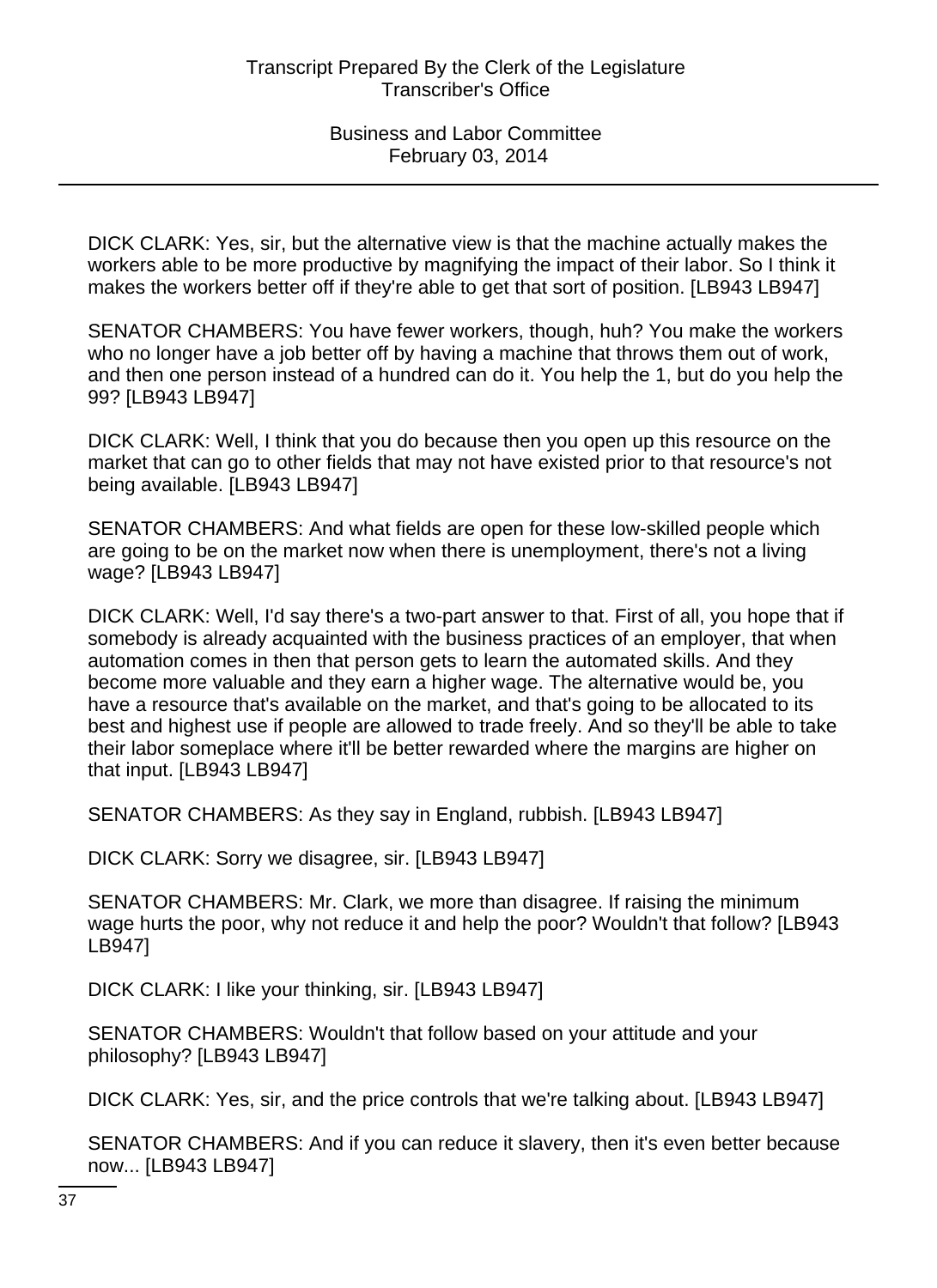DICK CLARK: Oh, no. [LB943 LB947]

SENATOR CHAMBERS: Wait a minute. You have full employment, don't you? [LB943 LB947]

DICK CLARK: No, sir. I believe in voluntary interactions between adults... [LB943 LB947]

SENATOR CHAMBERS: Wait a minute. [LB943 LB947]

DICK CLARK: ...and of course that would be an offense to people's dignity... [LB943 LB947]

SENATOR CHAMBERS: We're talking about the marketplace. [LB943 LB947]

DICK CLARK: ...to be able to choose. [LB943 LB947]

SENATOR CHAMBERS: Wasn't slavery run in accord with principles of the market rather than humanity? [LB943 LB947]

DICK CLARK: Sir, slavery was propped up by government laws that allowed it to continue... [LB943 LB947]

SENATOR CHAMBERS: You don't want to answer the question, but I'm going to keep asking it. Was not labor very inexpensive when there was slavery? [LB943 LB947]

DICK CLARK: I don't know how to answer your question, sir. [LB943 LB947]

SENATOR CHAMBERS: Okay. [LB943 LB947]

DICK CLARK: I think it was expensive in terms of human dignity, in terms of the affront to justice that it was. [LB943 LB947]

SENATOR CHAMBERS: What school did you go...that doesn't count in what we're talking about. We're talking about the marketplace ruling, and that's why you can say, keep the minimum wage low even though people can't make a living because the principles of the marketplace rule. Now you and the Platte Institute hold to the economic school of Ebenezer Scrooge and Jacob Marley, more or less. Be honest. [LB943 LB947]

DICK CLARK: No, I don't think so because I think they would have... [LB943 LB947]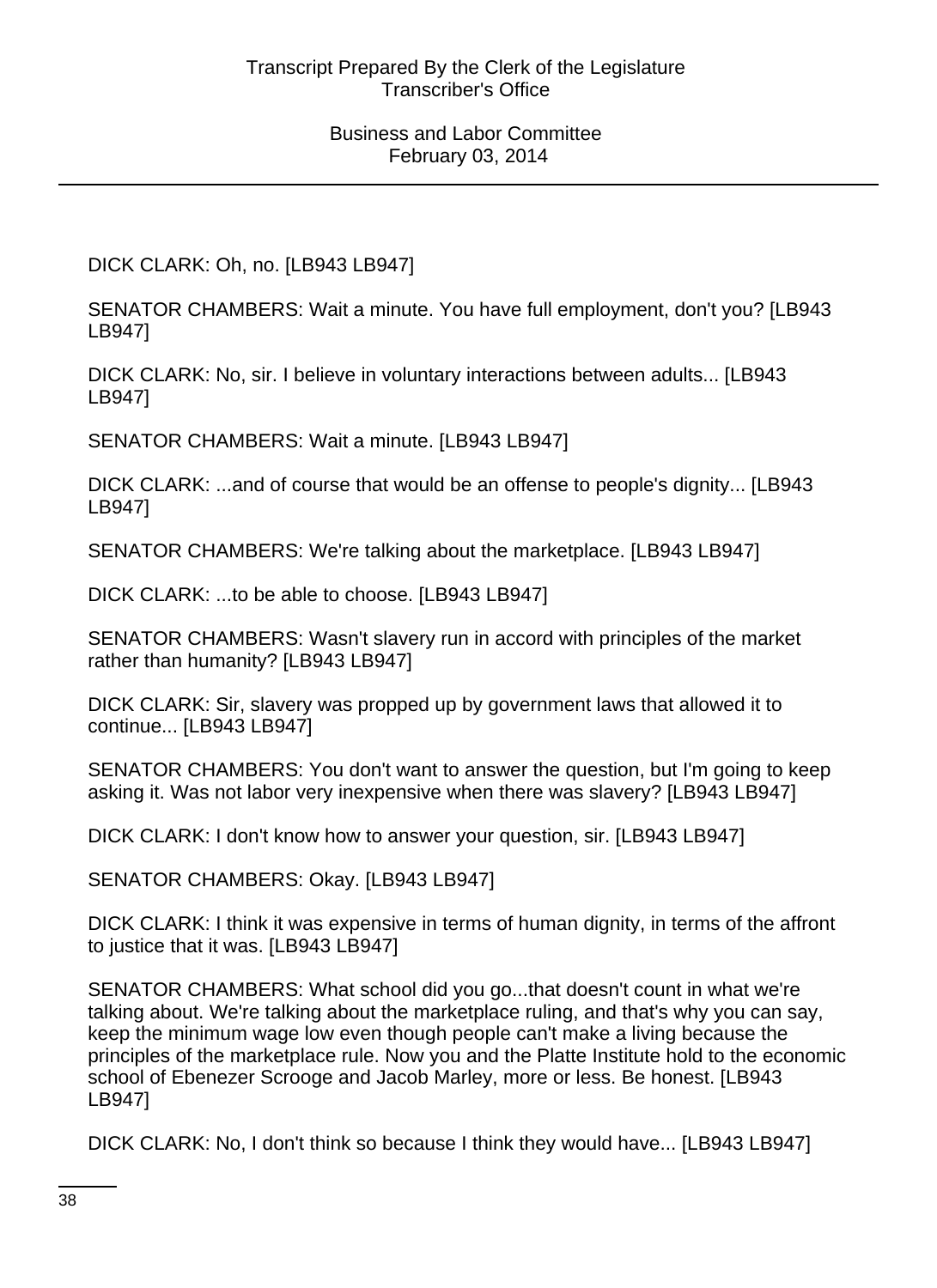SENATOR CHAMBERS: They were too liberal. [LB943 LB947]

DICK CLARK: ...followed the same mistakes of Smith in adopting what later became Marx's labor theory of value. [LB943 LB947]

SENATOR CHAMBERS: They were too liberal. [LB943 LB947]

DICK CLARK: And I would reject a lot of the claims that they probably would have adopted in their place in history. [LB943 LB947]

SENATOR CHAMBERS: They were too liberal for you, huh, and the Platte Institute? [LB943 LB947]

DICK CLARK: They were too incorrect for me. They were too incorrect for me. Yes, sir. [LB943 LB947]

SENATOR CHAMBERS: Now Scrooge said, aren't there work houses for the poor? Would you like to see that done? [LB943 LB947]

DICK CLARK: Yes, see he was intending to rely on public assistance to subsidize his enterprise. And I'd say that's not a free market condition. I'd say that that is corporate welfare, right? [LB943 LB947]

SENATOR CHAMBERS: In farming, it's not run on the basis of free market conditions, is it, in this country? [LB943 LB947]

DICK CLARK: I don't believe that we are in a pure free market economy right now. Certainly I believe that we'd all be better off if we moved in that direction, sir. [LB943 LB947]

SENATOR CHAMBERS: What is a price support? Is there a price that the government sets, and then there is a market price, and if the market price doesn't meet the target price, then the government makes up the difference? [LB943 LB947]

DICK CLARK: There are a number of interventions by the market in different areas where price controls are enforced. [LB943 LB947]

SENATOR CHAMBERS: But is what I'm saying correct because you know far more about economics than I do? [LB943 LB947]

DICK CLARK: I don't know if I'd make that claim, sir. [LB943 LB947]

SENATOR CHAMBERS: Well, I'm telling you because I've listened to you. And I know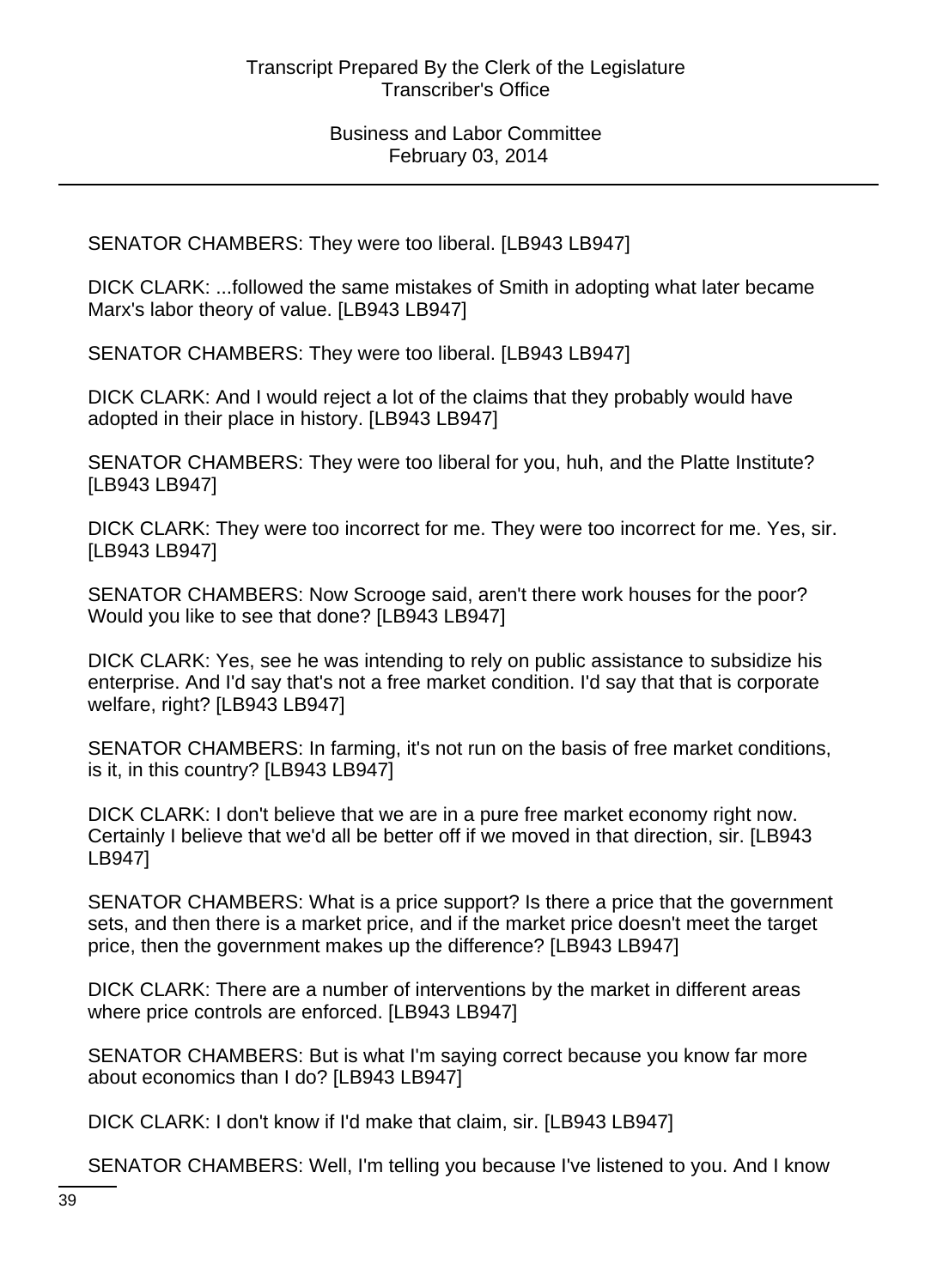what little I know, and I can tell how much you know. And you know far more about it than I do, and I want you to improve my education. Did the statement that I make about price supports accord with the facts? [LB943 LB947]

DICK CLARK: If you're asking, do price controls exist in some areas, yes, sir, I believe they do. And this is one of them. [LB943 LB947]

SENATOR CHAMBERS: Are there farmers who, if they know that a target price is up here, and the market price is down here, then they can go into a type of farming where the market price is down here. You don't have to be efficient. And the government money is going to make sure you get this amount of money that is the target price, isn't that true? [LB943 LB947]

DICK CLARK: Yes, sir, and it's distortionary to the market, absolutely. [LB943 LB947]

SENATOR CHAMBERS: So I know the Platte Institute had their lobbyist in Washington lobbying against the current farm bill, didn't they? [LB943 LB947]

DICK CLARK: Oh, we don't have any lobbyists in Washington, sir. We're a pretty small operation. [LB943 LB947]

SENATOR CHAMBERS: Do you speak against it? [LB943 LB947]

DICK CLARK: I'm against government interventions in the marketplace, sir, yeah. [LB943 LB947]

SENATOR CHAMBERS: Are you... [LB943 LB947]

DICK CLARK: I believe those are distortionary and they're harmful, yes. That's my position. [LB943 LB947]

SENATOR CHAMBERS: They're distortionary and what? [LB943 LB947]

DICK CLARK: Harmful. [LB943 LB947]

SENATOR CHAMBERS: Where did you get that from? You don't have experience in that. Have you been a farmer? [LB943 LB947]

DICK CLARK: Well, sir, it's...I mean, it's like I don't have to know whether we're counting apples or bananas to know that one plus one equals two, sir. [LB943 LB947]

SENATOR CHAMBERS: Have you been a farmer? [LB943 LB947]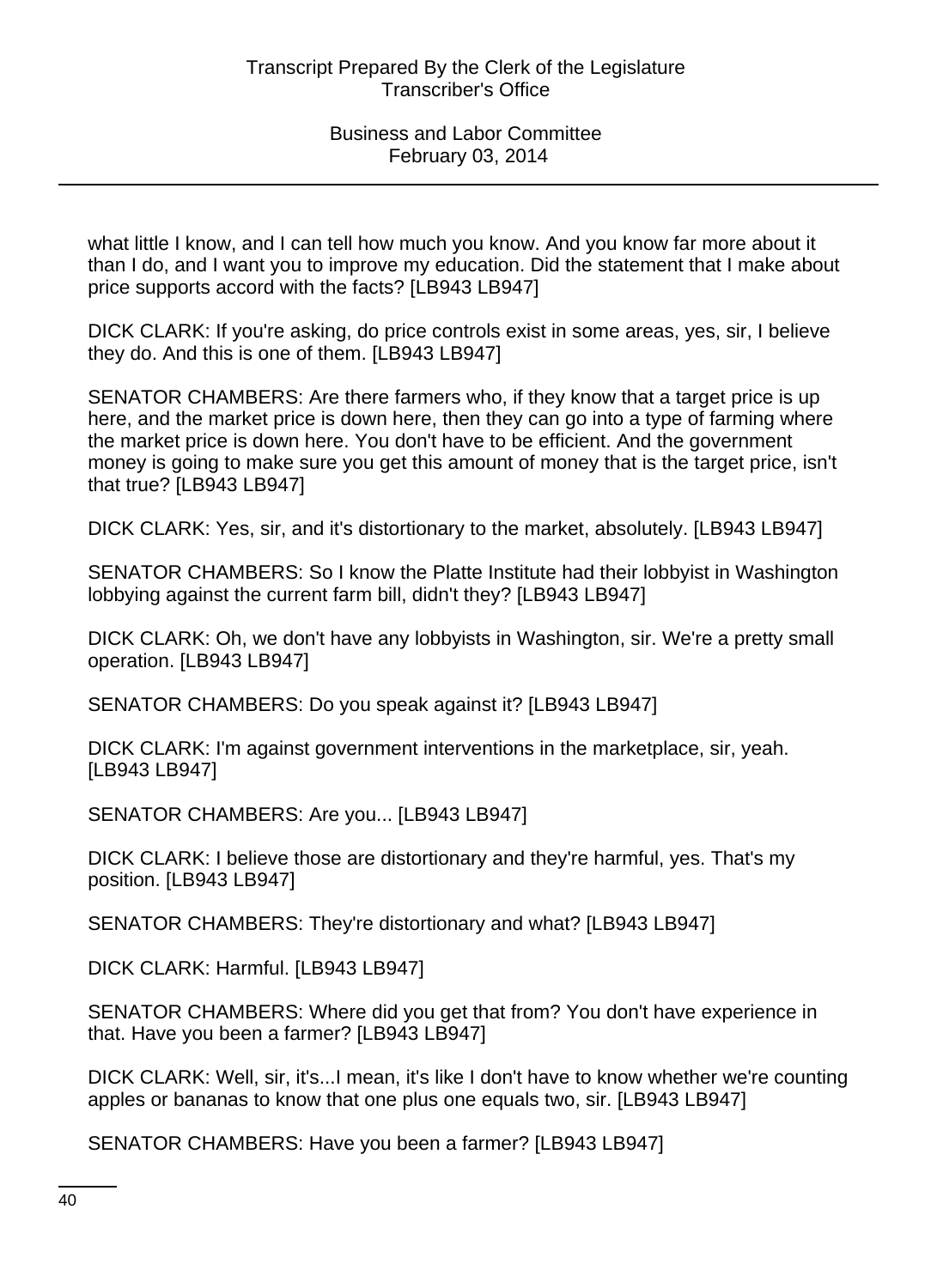DICK CLARK: No, sir, I have not. [LB943 LB947]

SENATOR CHAMBERS: Now where did you get the knowledge that you have in talking about the government interventions that are not good? Why are they not good? They help the farmers who benefit from it, don't they? [LB943 LB947]

DICK CLARK: Well...but again, there's the opportunity cost for those dollars. There's the questions of, what the better and higher uses of those resources would have been in the absence of distortionary market intervention... [LB943 LB947]

SENATOR CHAMBERS: Do they benefit the farmers who get them? [LB943 LB947]

DICK CLARK: I think in the short term they do, and I think unfortunately in the long term it probably harms their competitiveness. [LB943 LB947]

SENATOR CHAMBERS: Would an increase in the minimum wage help the people who get that increase? [LB943 LB947]

DICK CLARK: The folks who get to keep their jobs, it's possible that somebody on the margins could, but I think... [LB943 LB947]

SENATOR CHAMBERS: Let me ask you to...it's so hard for you geniuses to understand a question from an ordinary working man. Let me ask you this. If bread costs \$2.20 a loaf and I have \$2, if I get 20 more cents and I can buy a loaf of bread, does that help me? [LB943 LB947]

DICK CLARK: Does it help you, all things being equal, if bread is cheaper? I imagine it probably does, sir, if you're a bread consumer. [LB943 LB947]

SENATOR CHAMBERS: You are amazing to me. As I listen to you, I feel like Mr. Spock, fascinating. I have one or two more questions. When you came here, you came here to speak against raising the minimum wage, correct? [LB943 LB947]

DICK CLARK: Yes, sir. [LB943 LB947]

SENATOR CHAMBERS: If the minimum wage is raised, you see virtual catastrophe befalling the economy. [LB943 LB947]

DICK CLARK: No, sir. I don't think I'd go that far. I think I see negative repercussions. I don't think it'd be a catastrophe, but I think it would harmful. And I think it disproportionately is going to harm the folks that most people here today are trying to help. [LB943 LB947]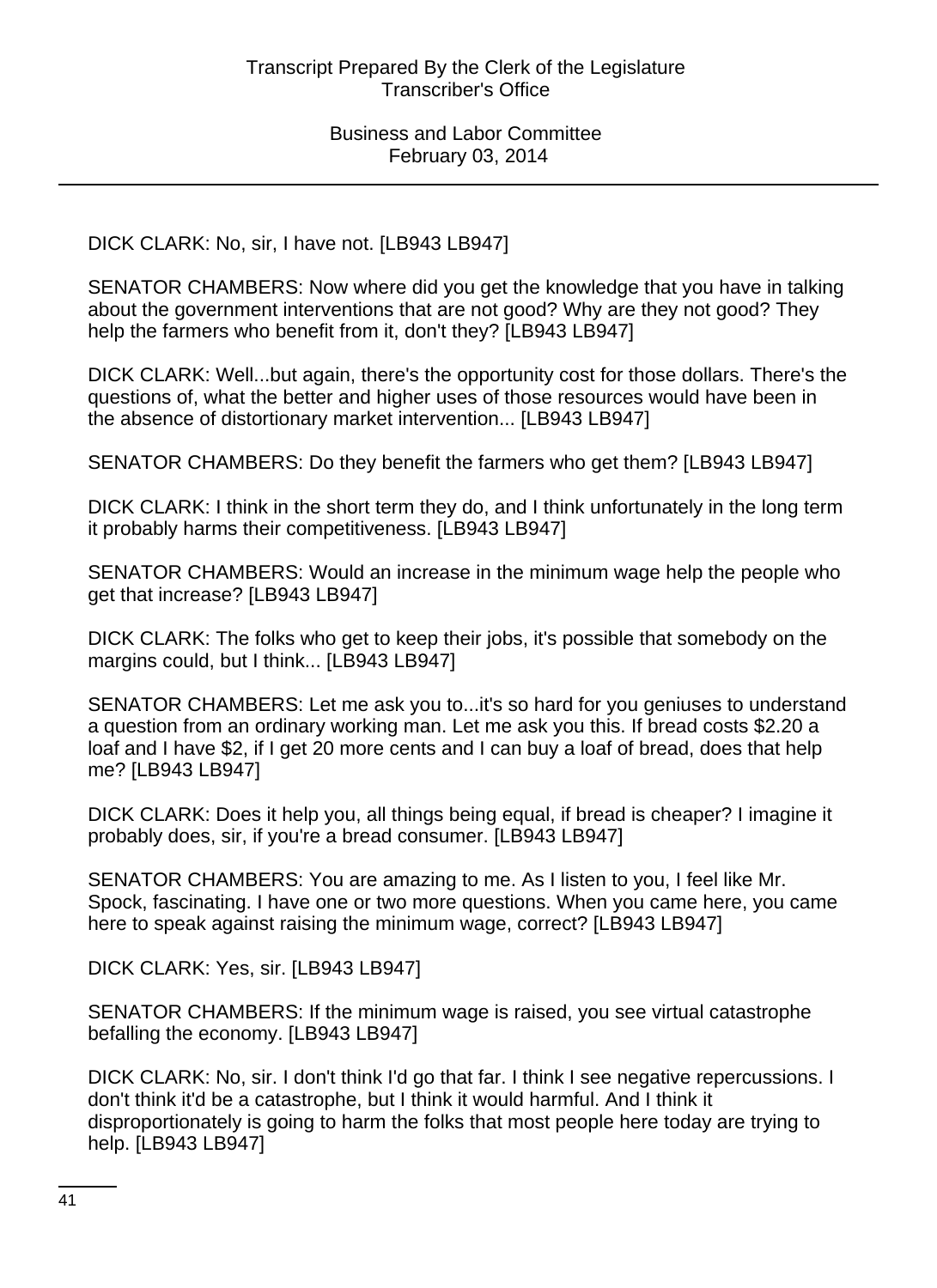SENATOR CHAMBERS: When was the last time you donated to a food pantry? [LB943 LB947]

DICK CLARK: Well, you know, I've donated to the People's City Mission on occasion, sir. I'm a regular donor of theirs. Also I do occasionally have the opportunity to bring extra food from one of my wife's workplace's events. And we always try to bring that to the City Mission. Both my parents were professional social workers, and that population is near and dear to my heart, sir. And I say that sincerely. [LB943 LB947]

SENATOR CHAMBERS: So why do you do that? [LB943 LB947]

DICK CLARK: Why do I do it? [LB943 LB947]

SENATOR CHAMBERS: Wouldn't it better if those people... [LB943 LB947]

DICK CLARK: Because it makes...because I know that I am doing the right thing, that it makes me feel better off when I give of what I have freely. And to quote a book that you quote a lot, sir, the Lord loveth a cheerful giver, not one who gives begrudgingly or out of necessity. [LB943 LB947]

SENATOR CHAMBERS: But you should help those who are poor. [LB943 LB947]

DICK CLARK: I think that's a virtuous position. Yes, sir. [LB943 LB947]

SENATOR CHAMBERS: And you don't believe though in raising the minimum wage. [LB943 LB947]

DICK CLARK: I don't believe this will help the poor, sir. No, sir, especially not in the long term, especially not in that...talking about that figurative tide that raises all ships. [LB943 LB947]

SENATOR CHAMBERS: You've helped me a great deal in understanding a certain class of people, an understanding which I didn't have before you came. I have a much better understanding of this Platte Institute now. And I appreciate you being so--well, more or less straightforward, as straightforward as you could be. And you can't ask people to do more than what they know how to do. And you know how to do whatever it is you've been doing, and that was the best you could do. And I did learn from it. I want you to know that. [LB943 LB947]

DICK CLARK: Thank you for your questions, Senator. [LB943 LB947]

SENATOR LATHROP: Senator Wallman. [LB943 LB947]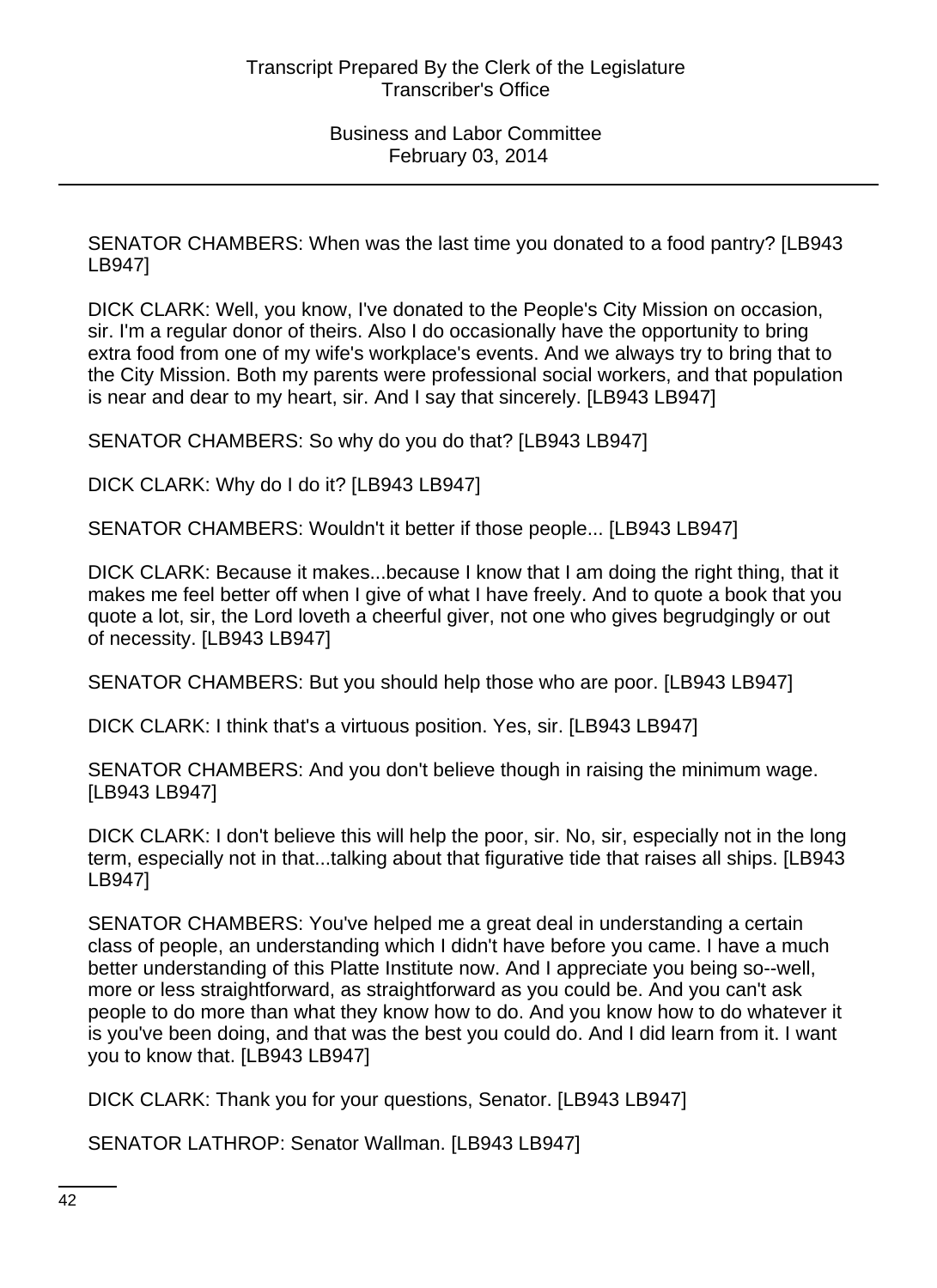SENATOR WALLMAN: Thank you, Chairman Lathrop. Yeah, thanks for coming. The Detroit area, you know, which manufacturer didn't take government bailouts? [LB943 LB947]

DICK CLARK: That would be Ford, I believe. [LB943 LB947]

SENATOR WALLMAN: And what did he recommend years back? [LB943 LB947]

DICK CLARK: I'm sorry? [LB943 LB947]

SENATOR WALLMAN: When he was going good, he raised the salary of every employee. Why? [LB943 LB947]

DICK CLARK: You know, I think I heard something about this on the radio, but that's all I'd be going off of. I'd hate to act as if I'm an authority on the topic. But I believe that he felt that there was a business advantage to paying a certain class of his employees more because he got to retain them longer, got to build up the skills that they had learned, and he had a better work force because of it. Isn't that right? [LB943 LB947]

SENATOR WALLMAN: So they could actually buy his product. General Motors and some of them, they didn't have enough money to buy the product they were making. And so this economics thing is complicated. But just say automation, he mentioned automation. Does a corporation get a tax break if they automate something on the assembly line? [LB943 LB947]

DICK CLARK: Sir, I'm afraid I'm not prepared to speak to the tax incentives that might be in place for a thing like that, but they may in some cases. [LB943 LB947]

SENATOR WALLMAN: Sure, they get paid for automation to lay people off. So we're all paying for this. So I think we've got to go try to help them out if we can. Thank you. [LB943 LB947]

SENATOR LATHROP: I see no other questions. Thank you for your testimony. [LB943 LB947]

DICK CLARK: Thank you very much. [LB943 LB947]

JERRY STILMOCK: Good afternoon, Senators. My name is Jerry Stilmock, J-e-r-r-y S-t-i-l-m-o-c-k, testifying on behalf of the National Federation of Independent Business in opposition to LB843 (sic--943). I don't come to you with any studies. I don't come to you being able to recite what an economist said, but I want to tell you a quick story, a couple stories. And what I do want to bring to you are Terry and Jay. Jay is a business owner. He runs a boot and shoe repair business, does a little bit of retail. And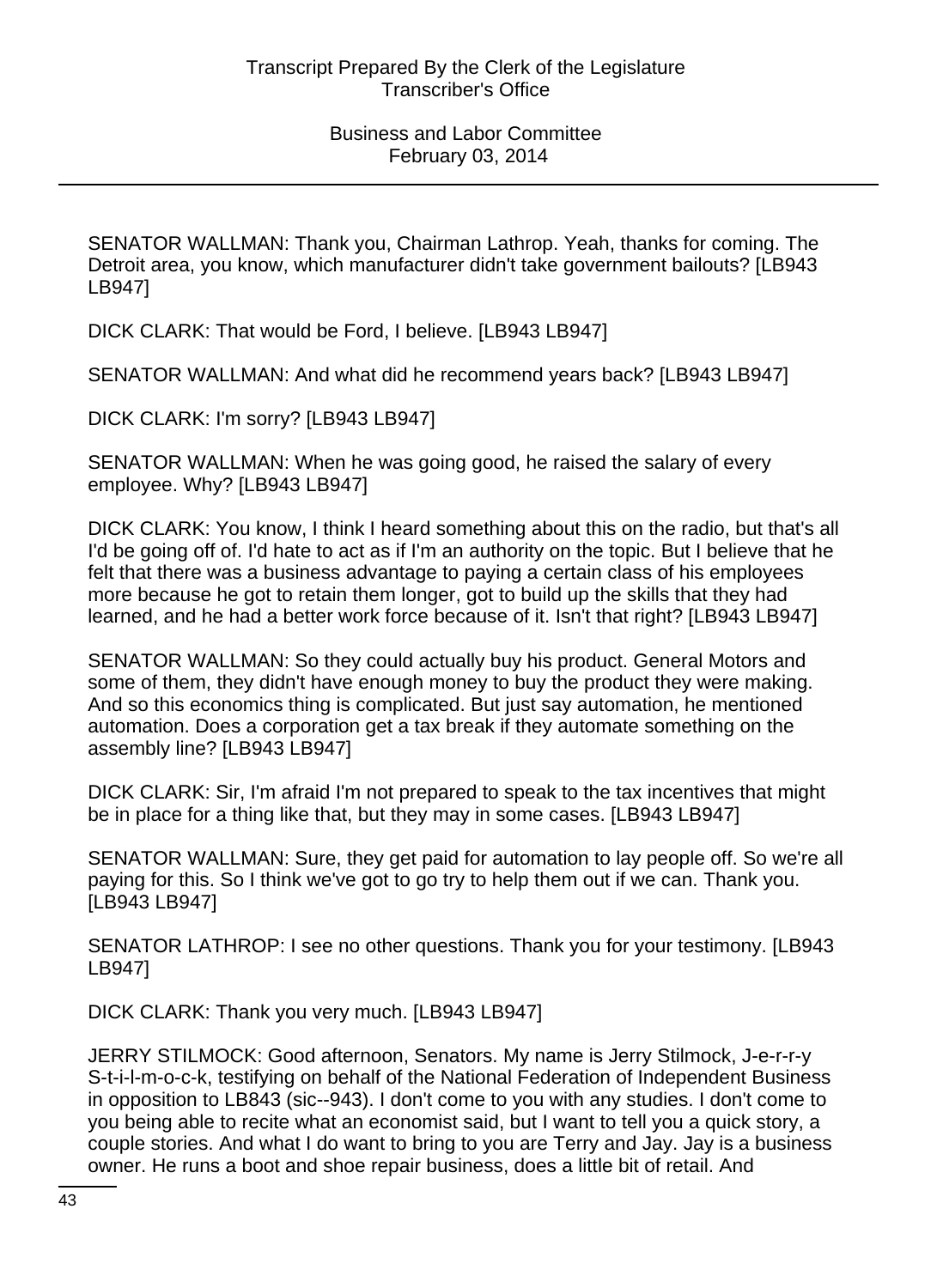Business and Labor Committee February 03, 2014

anticipating my appearance before the committee this afternoon, I visited with Jay. I said, Jay, this is what we're going to talk about. And what would this do to your business? He said, you know, I spend about three to six months training somebody that...if they don't have any knowledge in sewing or leather repair, I spend about three to six months. And if minimum wage was increased in Nebraska I think that would impact me. I think it'd impact me in a negative way, said Jay. And I said, in what way? And he said, well, if a business, not my business, but if a business paid more in minimum wage I think that would impact me because my people would come to me and they would expect more and the ripple effect of what he would feel in his business. It wasn't a long conversation, but it was one that fit what some of the materials for those opposed to minimum wage have to say and that was the ripple effect. And I wanted to share with you that a small businessman, about 11 employees if I recall correctly, what his take on LB943 was. The other is Terry, Terry operates a small grocery store. And I said, Terry...same topic, going to present to the senators. I'm not equipped to get into studies and economists, so tell me what you think. What would happen to your store? I said, Terry, how many employees do you have. He says, well, I have nine employees. I said, tell me, do you know about the minimum wage, and do you know about it being brought up in the Nebraska Legislature? And he said he was. He was familiar with it. And I said, what would it do to you? And he says, well, I believe it would impact me that I'd have to lay off two to three of my employees. And I said, how do you do that? He said, well, just like I did when I was taking your phone call. I had a semitrailer that I was unloading, and it took about three minutes for him to come to the telephone. And I explained the purposed of why I was calling, and invited him to visit with me a little bit. And he was out unloading the semitrailer as the owner along with the other employees. And I said, you know, what would happen? He said, Jerry, I think I'd have to lay off two or three employees. And I said, well, how do you get along if you lay them off? He said, well, everybody else is going to have to work a little harder, a little quicker, a little more knowledgeable. Senator, I only have couple more comments. May I conclude? [LB943 LB947]

SENATOR LATHROP: Briefly, please. [LB943 LB947]

JERRY STILMOCK: Thank you. Thank you. But so much of my time on the beginning employees is spent just how to be an...with the employees, how to be an employee, how to follow directions, how to maintain productivity, how to stay on task. If you have to go up front and tend to a customer, when you come back to work at the work that you were doing in the back room, I don't want to have to remind you time and time again. And it's just to process of becoming a better employee that he used it as an example in his situation with me, Senators. So I share that with you, and the NFIB is opposed to this legislation. [LB943 LB947]

SENATOR LATHROP: Senator Ashford. [LB943 LB947]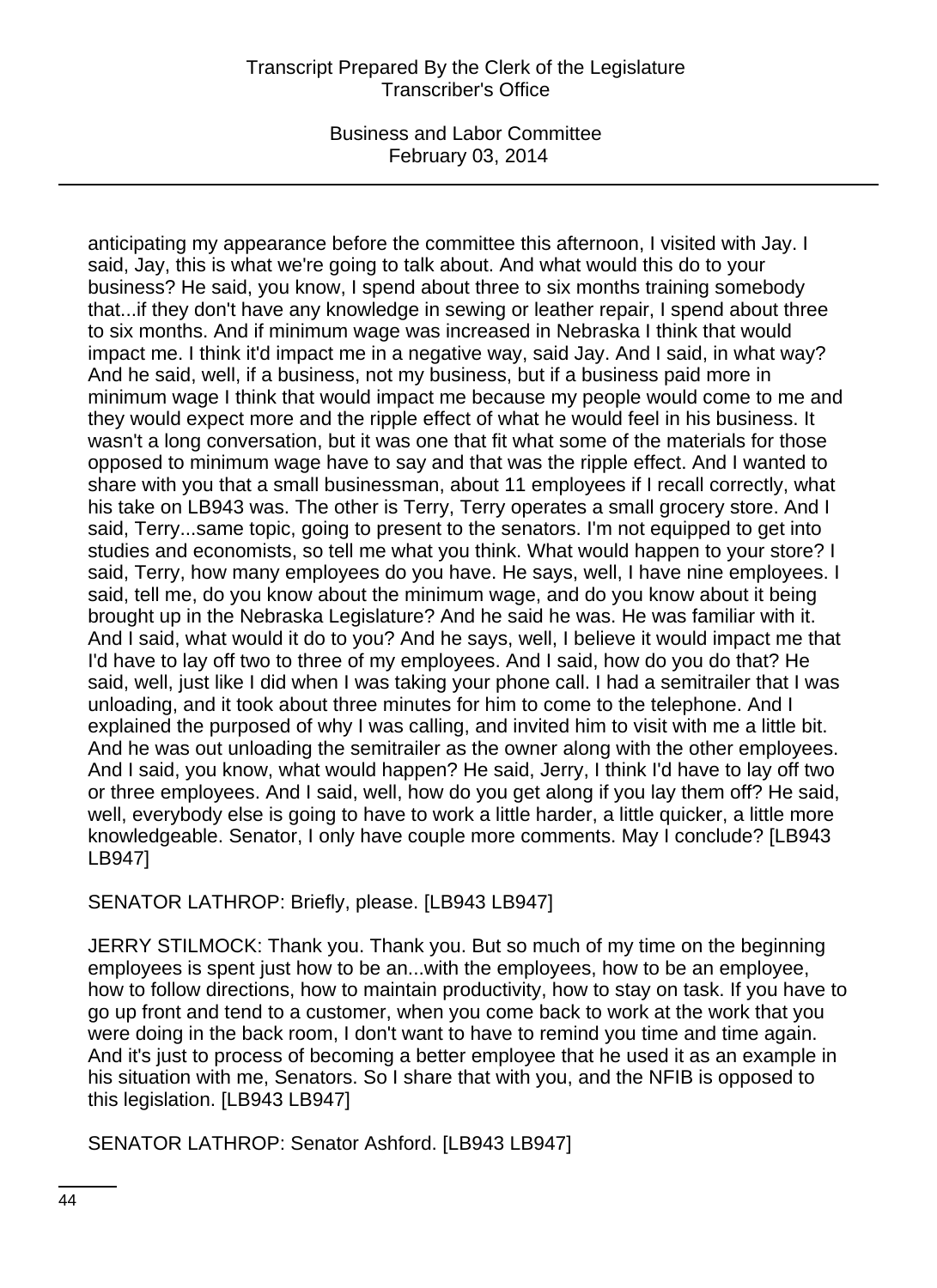SENATOR ASHFORD: What country are you in? I mean, I've been in...our family was in the clothing business for over a hundred years. In my store, when I ran it for 15 years, we had no problem paying above the minimum wage. And if we had to pay our employees more, we would raise the price of a tie by 50 cents, or by 25 cents. What country are you guys living in? Now hold tight, hold tight. [LB943 LB947]

JERRY STILMOCK: I understand. [LB943 LB947]

SENATOR ASHFORD: No, no, no. No, no. Here's the question I'd like answered. I hear this from Jay and all these people. Of course you ask Jay if you had to pay your employees more would you...do you want to do that? Maybe some employers will say no. But the laws of economics are such that if you pay your employees slightly more, and we're not talking about a lot more, and they then have the ability to take that money and go to Jay and get their shoes repaired where they might not be able to get their shoes repaired before, then Jay makes more money. If your second friend has to lay off three employees, possibly he doesn't have a very good business. If he has to lay off three employees because of the minimum wage, then he's obviously not pricing his product correctly. We're in a period in Nebraska...we're in a place where it is...of full employment, 3.7 percent, 3.7 percent. But we still have a substantial...over 200,000 people live in poverty in our state. How, under any economic model, does over 220,000 or 230,000 people living in poverty help the business world? You can't buy as much. You can't buy that extra tie. You can't buy that extra gift because you don't have the money to do that. I don't understand. If we were talking about a \$10 increase in the minimum wage, I'd say, that's counter to good, sound economic principles and it's going to price labor out of the market. But we're talking about a very small incremental amount. You know, money is fungible. It goes around and around and around. And if we wanted to live in Japan that has a depressed economy where we're actually working with deflation rather than inflation, then that's fine. But a little bit of inflation, a little bit of return for the employee as well as the employer is critical to our economy. I don't get where you're coming from. I understand Jay doesn't want to pay more, but where are you coming from? What theory are you...you don't have theories, but other than talking to Jay, what is the economic model that's driving your thought pattern here? [LB943 LB947]

JERRY STILMOCK: Senator, first of all, when I closed my notebook I meant no disrespect. I listened to every word you said. [LB943 LB947]

SENATOR ASHFORD: I am trying to find an answer because it seems to me if that if you're in the retail which is a lot of minimum wage, if you're in the food business which is a lot of minimum wage, you want your workers to be able to be part of that consumer society just like everybody else. We're not talking about a massive increase in minimum wage. And if...answer me this, if your other friend who has to lay off 3 out of 11 employees by raising the minimum wage, what is his business? What business is he in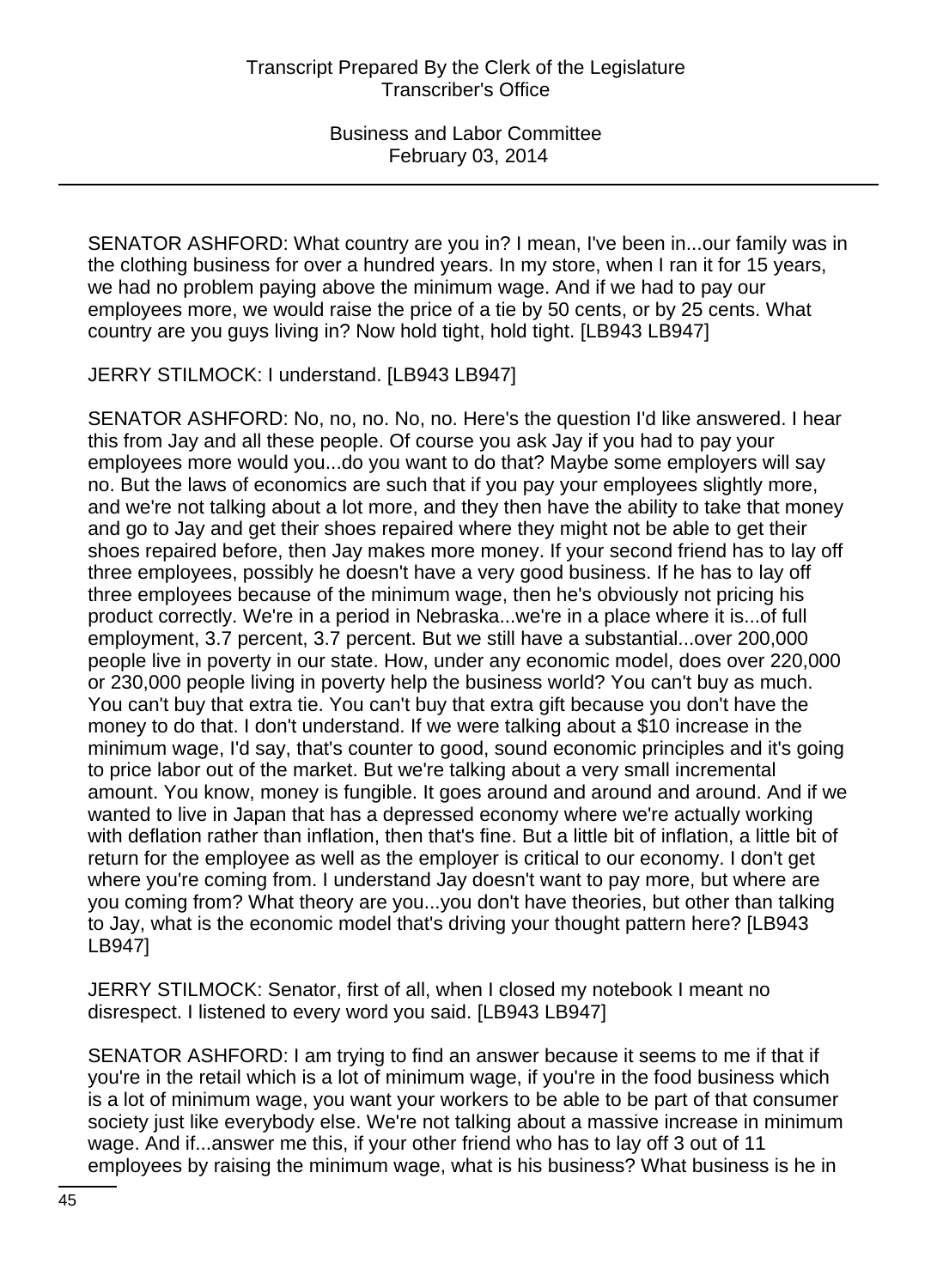that he has to do that? [LB943 LB947]

JERRY STILMOCK: He's a grocer in a small town, Syracuse, located close to Lincoln competing with Walmart and other stores, in my belief, trying to keep the people in Syracuse shopping in Syracuse rather than going somewhere else, sir. [LB943 LB947]

SENATOR ASHFORD: Also the grocery business has very low margins, correct? [LB943 LB947]

JERRY STILMOCK: Yes, sir. Well, I assume, yes. [LB943 LB947]

SENATOR ASHFORD: Well, it does. It's less than 1 percent in many cases, 1 and 2 percent. So if the...I don't want your buddy to go out of business, but at some point if he can't make a go of it, if he can't raise his prices just enough to cover three employees, then I wonder what the economics of that are. [LB943 LB947]

JERRY STILMOCK: Yeah, you know, I don't know, Senator. I mean, he's not my buddy. He's somebody I went to because I wanted his opinion. [LB943 LB947]

SENATOR ASHFORD: I didn't mean that in a derisive way. [LB943 LB947]

JERRY STILMOCK: No, and I didn't think you had been. But it's like, you know, Jerry brought in a couple of his buddies to come in and testify. They couldn't be here. I just wanted... [LB943 LB947]

SENATOR ASHFORD: No, no. I'm just trying to understand the economics of not giving your employees a slight increase in wages. [LB943 LB947]

JERRY STILMOCK: Sir, Senator Ashford, all I did was try to tell you what the impact would be in this gentleman's business. That's all. [LB943 LB947]

SENATOR ASHFORD: He's going to lose three employees in Syracuse because he's going raise the minimum wage...or he's going to pay another whatever it is on top of what he pays now. So he has to pay an extra \$200 a month, and he's going to lose...he's going to have to fire three people. [LB943 LB947]

JERRY STILMOCK: All I'm telling you, sir, is there's a guy out there trying to hump it like you and I, and he's trying to compete with other people. And that's my message to you, sir. [LB943 LB947]

SENATOR ASHFORD: We just don't want low-cost labor running around with...with over 200,000 people living in poverty in the state, we want to be able to pay people a living wage so that they can become more productive and be part of the consumer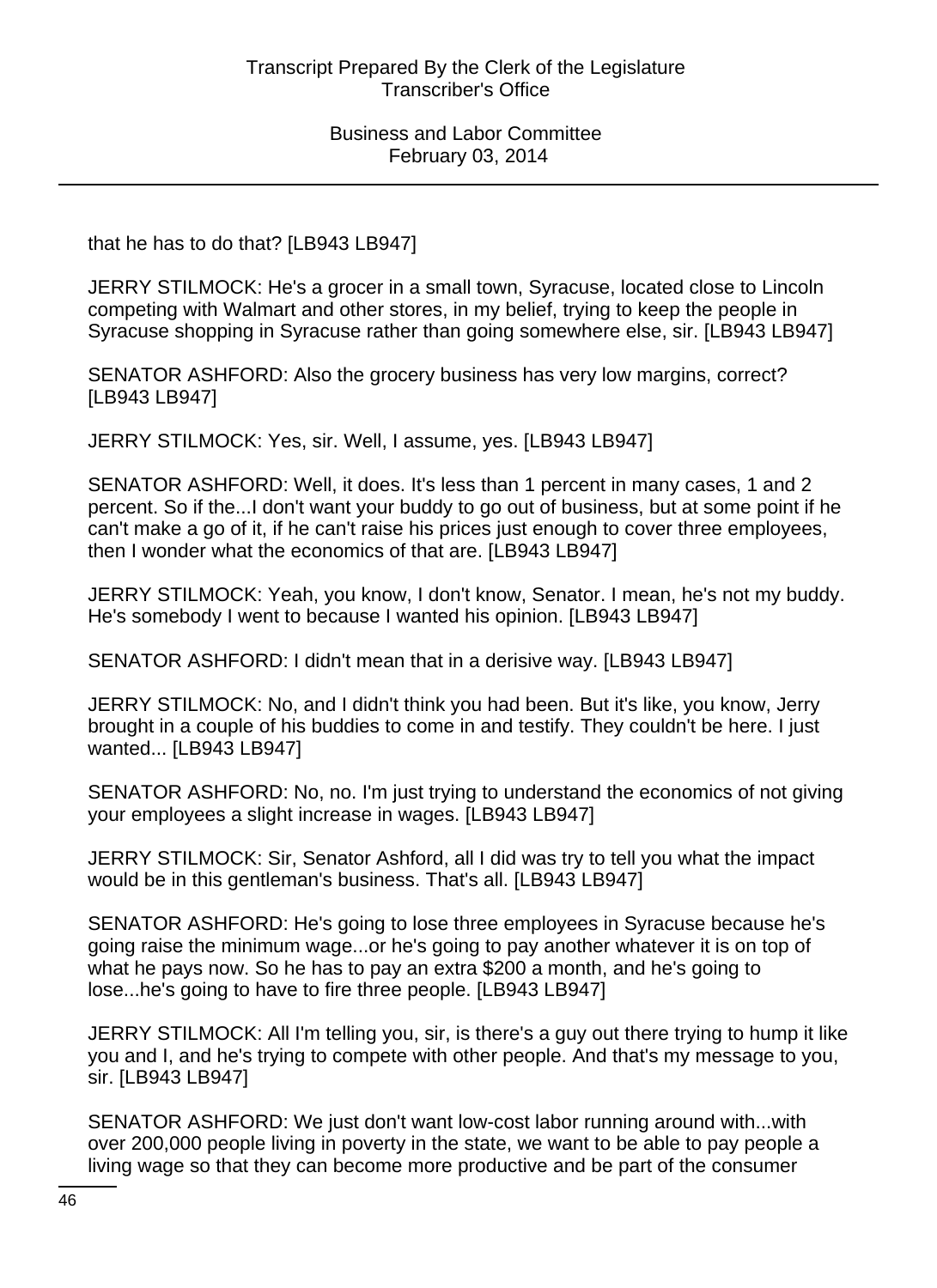society. I think that's the American dream myself. [LB943 LB947]

SENATOR LATHROP: Senator Harr. [LB943 LB947]

SENATOR HARR: Thank you, Chairman Lathrop. So I just have a...I know we're trying to personalize this and...first of all, thanks for coming in today. So my question is, how much is he paying those employees right now? Let's go with Terry the grocer. [LB943 LB947]

JERRY STILMOCK: I don't know, Senator. I assume he's at...I don't know. One might assume he's at minimum wage right now. [LB943 LB947]

SENATOR HARR: Yeah, and do you know, if those employees are full time or part time? [LB943 LB947]

JERRY STILMOCK: Part time. [LB943 LB947]

SENATOR HARR: Okay, is he paying right now health insurance for those individuals? [LB943 LB947]

JERRY STILMOCK: I do not know. [LB943 LB947]

SENATOR HARR: Do you know if he's paying... [LB943 LB947]

JERRY STILMOCK: I doubt it. I mean, yeah, I doubt it. [LB943 LB947]

SENATOR HARR: Yeah, yeah. [LB943 LB947]

JERRY STILMOCK: I mean, I can assume that that's a honest answer. Yeah, I doubt it. [LB943 LB947]

SENATOR HARR: Okay, and is he paying retirement for those people either? [LB943 LB947]

JERRY STILMOCK: I don't know, but I doubt it. [LB943 LB947]

SENATOR HARR: Yeah. This is such a tough judgment call because right now I feel as though our...well, not I feel, the data shows our minimum wage is lower than it has been historically. And we're seeing huge income inequalities. Do I think raising the minimum wage will solve that problem? No, I do not. Do I think it might cause some unemployment? Maybe. But, you know, I look at what these industries are where minimum wage is paid, and it's retail, and it's food. And it's areas where I don't see a great amount of foreign competition because I just don't see us going to China to buy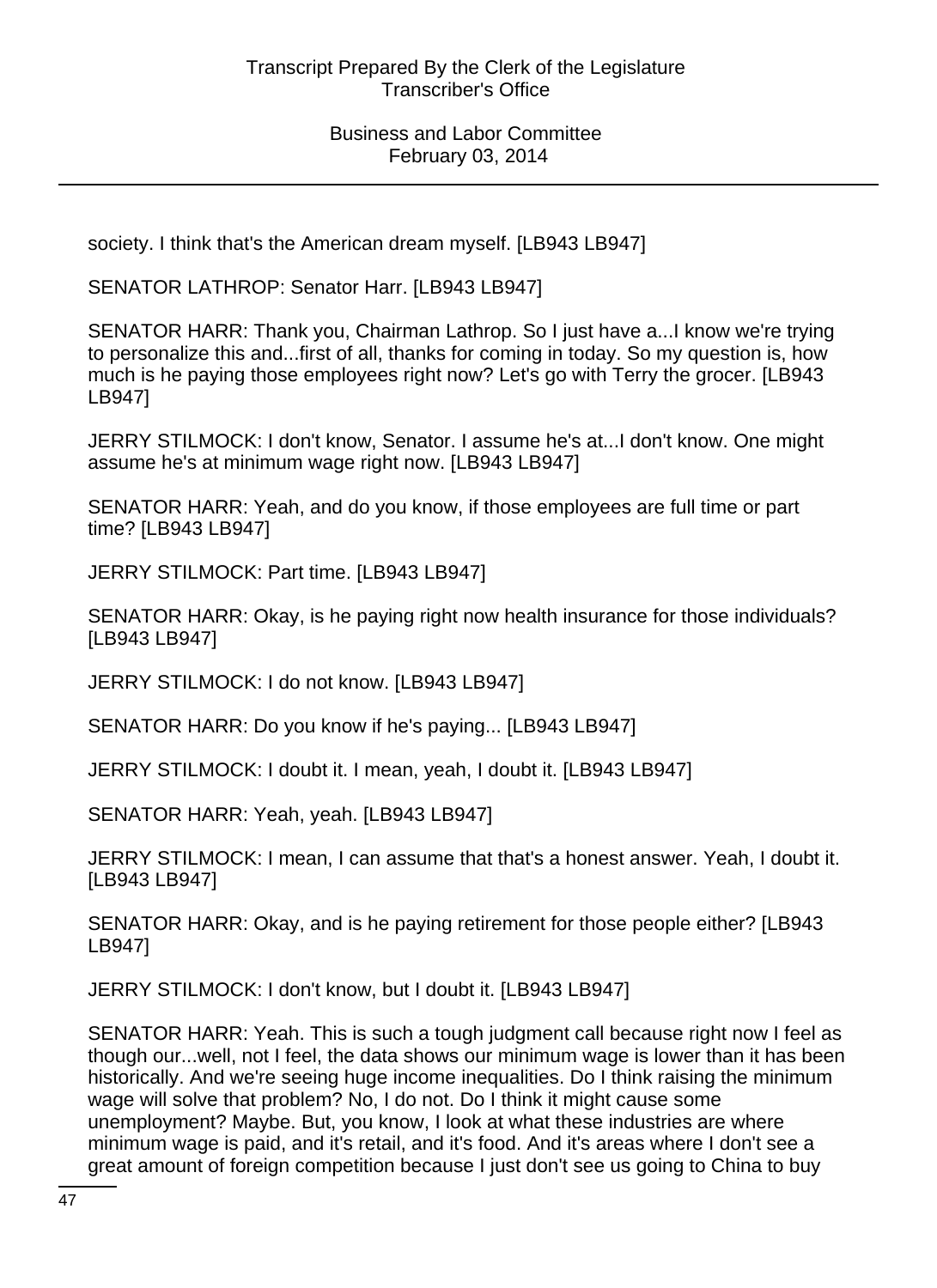our clothes. We might go there to make them. We already do, but to actually buy them or to buy our hamburger and fries, I don't see that happening. Does that mean I'll probably have to pay a little bit more? You bet. I bet. How much? I don't have an answer, and I haven't heard anyone give a number of how much more I personally have to pay so that others can have a living wage, and I'm not even sure that this is a living wage. All I know is it seems like a great program. It's what Senator Chambers talked about earlier. We're helping the poor who are working. I always hear this: don't give a handout, give a hand up. Well, by presenting a real wage for the work you do, I think it's a good thing. And I'm not sure if...I mean, sure I would love to pay anybody...heck, I'd love to pay my lawyer less. [LB943 LB947]

SENATOR ASHFORD: You are a lawyer. [LB943 LB947]

SENATOR HARR: I know, and I still want pay him less...but my doctor less. I mean, I get that. I get it. We always want to pay less. No one wants to pay more, whether it's taxes or whatever. No one voluntarily offers to pay more. But we also have to look at the what the effect we're having on these workers and what kind of society we want to live in. You know, we judge those ourselves by how we take care of those who don't necessarily...can't take care of themselves. I look at this and think, no one is getting rich off of \$9 an hour. As a matter of fact it's just the opposite. What happens is these people don't get rich so then they fall back on government programs. And then we say we want to cut taxes. Well, we can't cut taxes because a large portion of our state economy is going to HHS. And so I don't know. It's very confusing to me. And I'll be...I'd like to hear some more testimony I guess is what I'm getting at. Thank you. [LB943 LB947]

JERRY STILMOCK: Yes, sir. [LB943 LB947]

SENATOR LATHROP: Senator Chambers, you're recognized. [LB943 LB947]

SENATOR CHAMBERS: Thank you. Mr. Stilmock, my questions are what they are because people who may read the transcript of proceedings in the Business and Labor Committee may not read the proceedings that occur in the Judiciary Committee. You're a lobbyist, correct? [LB943 LB947]

JERRY STILMOCK: Yes. [LB943 LB947]

SENATOR CHAMBERS: And you have different clients. [LB943 LB947]

JERRY STILMOCK: Yes. [LB943 LB947]

SENATOR CHAMBERS: You have come before committees on which I sit speaking in behalf of volunteer firefighters and others. [LB943 LB947]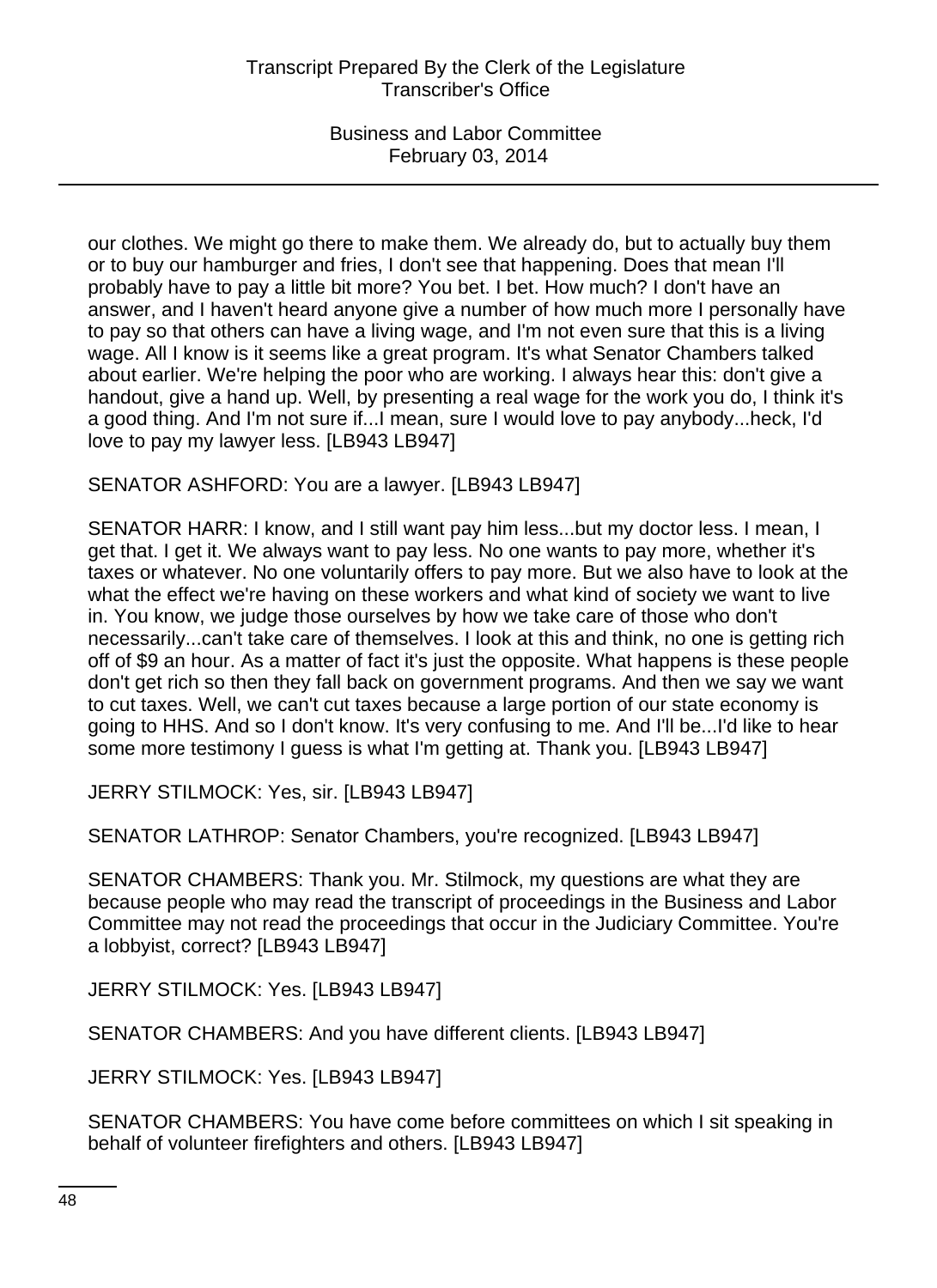JERRY STILMOCK: Yes. [LB943 LB947]

SENATOR CHAMBERS: And today you're here speaking for this organization of businesses. [LB943 LB947]

JERRY STILMOCK: Yes, sir. [LB943 LB947]

SENATOR CHAMBERS: And do you see their interests as conflicting? The businesses don't want to pay, and the people you represent want more in the way of pay. But you represent both of them. [LB943 LB947]

JERRY STILMOCK: I do not. [LB943 LB947]

SENATOR CHAMBERS: You represent the business...what group did you say you're here representing today? [LB943 LB947]

JERRY STILMOCK: National Federation of Independent Business. [LB943 LB947]

SENATOR CHAMBERS: Business, okay. [LB943 LB947]

JERRY STILMOCK: Mom and pop companies is the way I try to describe it when I'm talking outside of the Legislature. [LB943 LB947]

SENATOR CHAMBERS: What would be one of the largest businesses in that organization? Some of them make considerable money, don't they. [LB943 LB947]

JERRY STILMOCK: I would assume, sir. I... [LB943 LB947]

SENATOR CHAMBERS: But you really don't know. [LB943 LB947]

JERRY STILMOCK: I don't know. [LB943 LB947]

SENATOR CHAMBERS: All I'm going to say, Mr. Stilmock, you seem to be like a man riding two horses at the same time going in different directions. That's the way it seems to me. And I've heard your presentations. I'm not going to go through them all here, but I will view those differently now as a result of what I've heard you say here today. And the reason I'm saying it, you've done both the public forum, you're a lobbyist, you're paid to say what you say. But I thought that there was more involved than just that. And I just want to let you know the impact, what you said...the guy from the...that institute, Platte Institute. That's just...that's nothing. That's just a guy beating his gums, saying what the party line is out there. But you were different in my opinion. And that's all that I have to say. [LB943 LB947]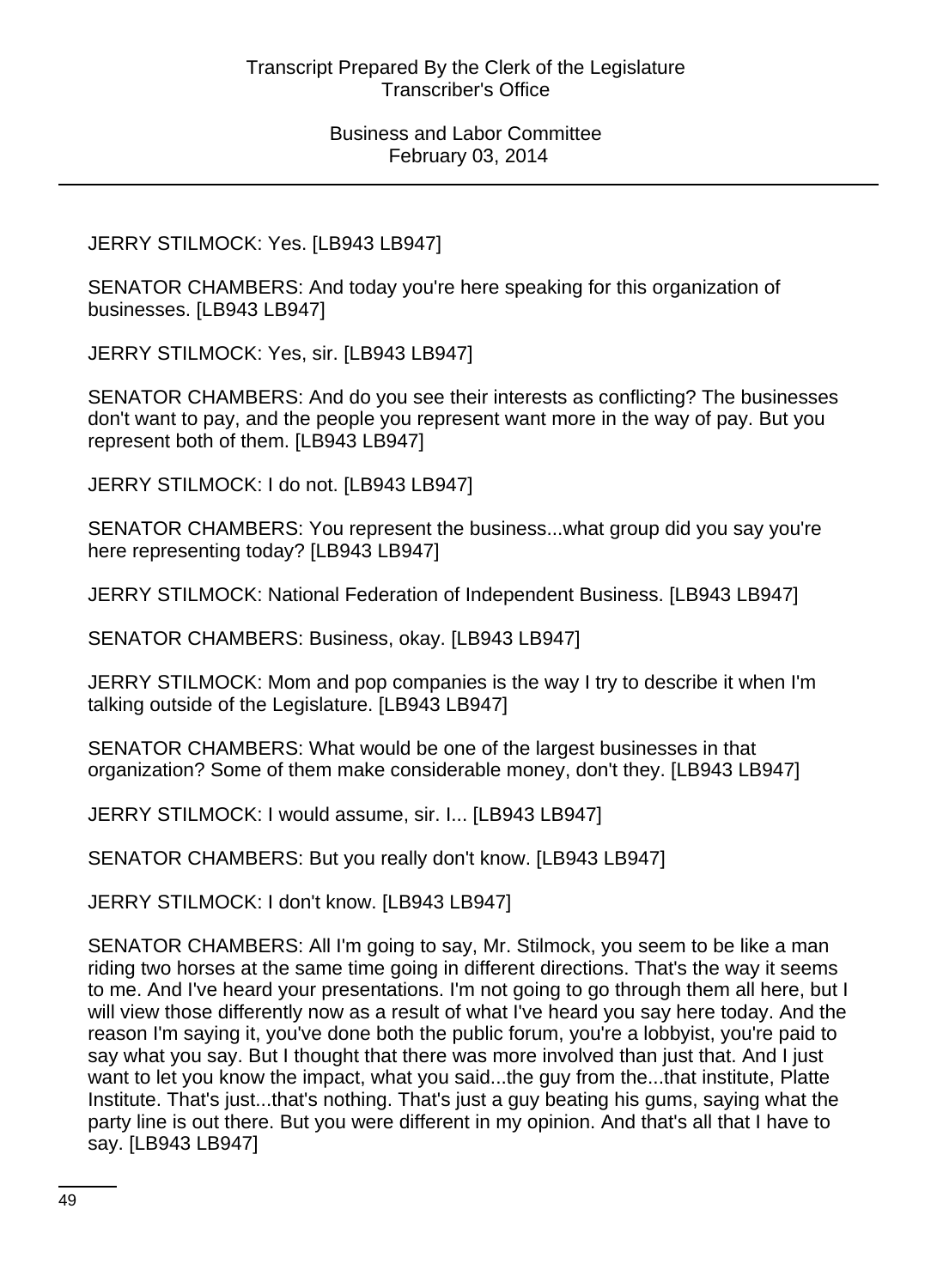SENATOR LATHROP: Okay, thanks, Jerry. [LB943 LB947]

JERRY STILMOCK: Yes, Senators, thank you. [LB943 LB947]

SENATOR LATHROP: Appreciate your testimony. Next opponent. [LB943 LB947]

COBY MACH: Welcome to the hot seat. I am...good afternoon, Senator Lathrop, members of the Business and Labor Committee. My name is Coby Mach, C-o-b-y M-a-c-h. I'm here on behalf of the Lincoln Independent Business Association to express our opposition to increasing the minimum wage. LIBA would be just as happy as anyone else if Nebraska could pass a law that mandates everyone make more money with no adverse consequences. However, actions do have consequences, and raising the minimum wage we believe will cause wage inflation as well as limit employers' economic ability to hire low-skilled and inexperienced workers. A minimum wage increase will limit the amount of work available in our opinion. Employers cannot pay their workers more than the value they produce. If the cost of a job increases while the value of that position remains stagnant, that job will no longer exist. The employer can no longer afford to hire employees with little experience because the starting value will be less than the initial cost. Thus, when wages are increased hiring may decrease, and jobs could be cut at entry-level positions. I spoke with a florist last week who trains his staff. They are not familiar with what he does. He trains them, provides good jobs, and he believes that he would be forced to cut a position, maybe two, and pick up some of the work himself. Minimum wage jobs operate at a pathway into the work force; 55 percent of Americans begin their careers earning within a dollar of the minimum wage. Those jobs are just a starting point of those workers earning minimum wage with...two-thirds will make more than minimum wage within the first year. An increase in the minimum wage will not only decrease hiring but also could cause hardship within an existing organization. The increase can force employers, including those who hire at rates above minimum wage, to increase wages across the organization. For example, a LIBA member in waste hauling pays above minimum wage for entry-level positions. If the minimum wage were increased, he feels he would be forced to raise entry-level wages to attract the same caliber of applicant. Further, this results in wage compression and necessitates salary increases throughout the business. Even the state of Nebraska has a fiscal note on this bill which warns of wage compression for the Nebraska Game and Parks Commission. The perception is that business owners are rich. This isn't just about business owners though. I talked with nonprofits and one of our nonprofit organizations that believes that this would cause them to reduce employees as well. I talk with business owners every month who are struggling to make ends meet, business owners who some of them themselves will make only \$20,000 or \$30,000 during a given year. They understand as well what it is to struggle. And I will...I see I'm out of time. [LB943 LB947]

SENATOR LATHROP: I appreciate your observing the lights. [LB943 LB947]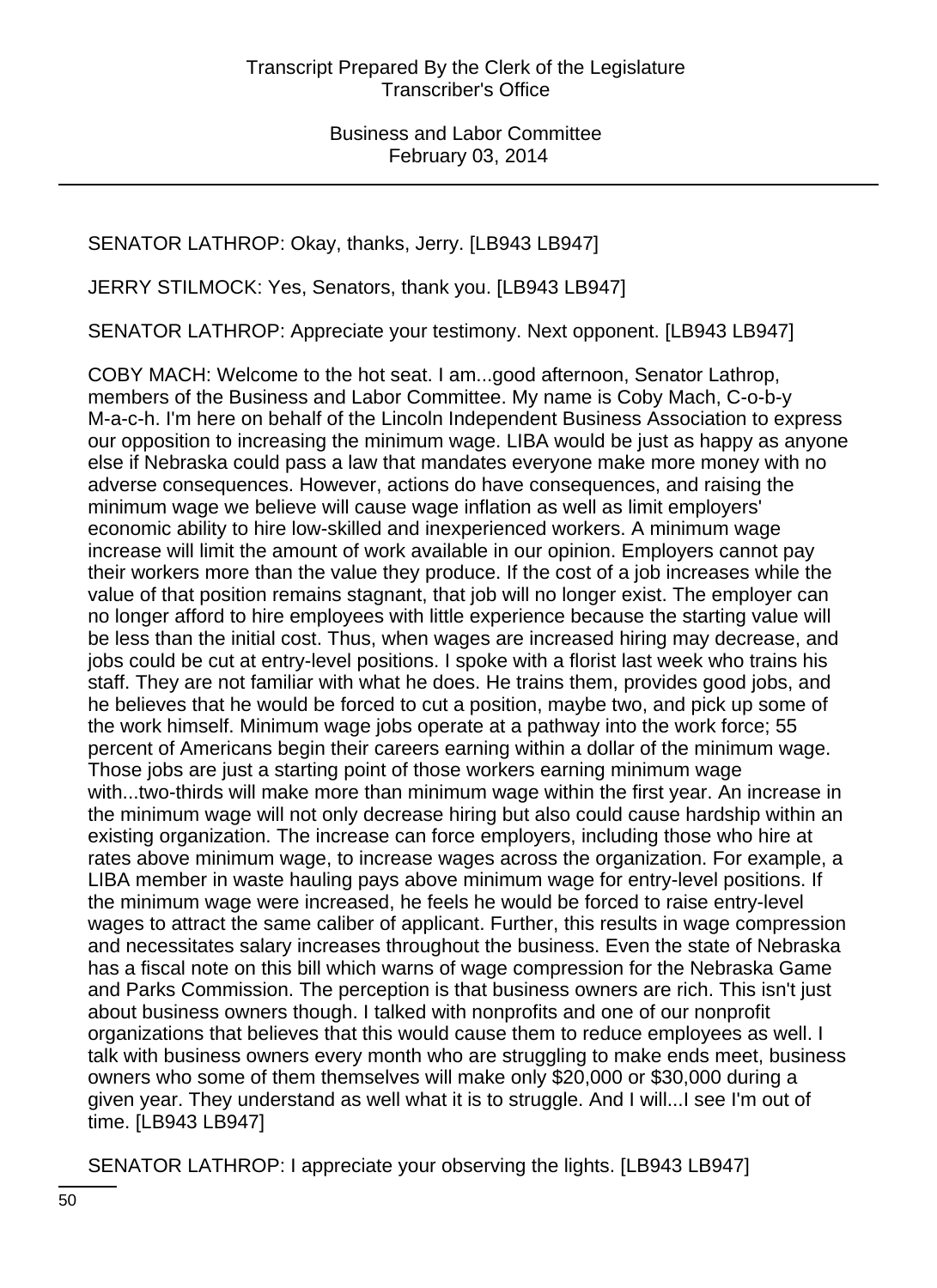COBY MACH: Yes. [LB943 LB947]

SENATOR LATHROP: Senator Ashford. [LB943 LB947]

SENATOR ASHFORD: Coby, a couple macro questions. Would you support going back to the gold standard? [LB943 LB947]

COBY MACH: I would have to study that, sir. No. [LB943 LB947]

SENATOR ASHFORD: What do you think a reasonable increase in gross domestic product for our country should be? Is it 3 percent, 4 percent, 5 percent? [LB943 LB947]

COBY MACH: I would be happy to visit with my board of directors and get back with you on that, Senator. [LB943 LB947]

SENATOR ASHFORD: Well, I mean, you know this stuff. I mean, you're good at this. I mean, and that's not a criticism, that...it seems to me that if you don't want to be Japan where you're basically...you've got a yen that's decreasing in value. You've got depressed wages. We have depressed wages here...have had...even though we have good employment we have depressed wages. At what point, aside from minimum wage for a moment, at what point in your view does a depression in wages become negative to the economy or becomes a deflationary sort of pressure that retards growth? [LB943 LB947]

COBY MACH: Senator, we're not here asking you to lower the minimum wage. [LB943 LB947]

SENATOR ASHFORD: No, I understand. My concern is really in a macroeconomic sense, is if we don't increase wages to some extent, and we haven't on the minimum wage side for some time...if we don't increase, we're going to get into a situation where we do get stagnant. We already have wage stagnation and wage depression in this state, and we do across the country. And we have GNP that's below 3 percent, and to me I think we're...I think that has a negative...I mean philosophically, economically I think that has a negative impact on our growth. And even the small business guy, and I get it because I was one and always have been...is that if you have to raise prices, it's tough. But at the same time it's part of the price of doing business in order to get employees, keep them happy, keep them productive, and hopefully make them part of...and if you're paying below the minimum wage, in my experience that just doesn't work. So, I'm... [LB943 LB947]

COBY MACH: And right now, Senator, we do have businesses that are just starting to come out of what was a pretty bad recessionary period. [LB943 LB947]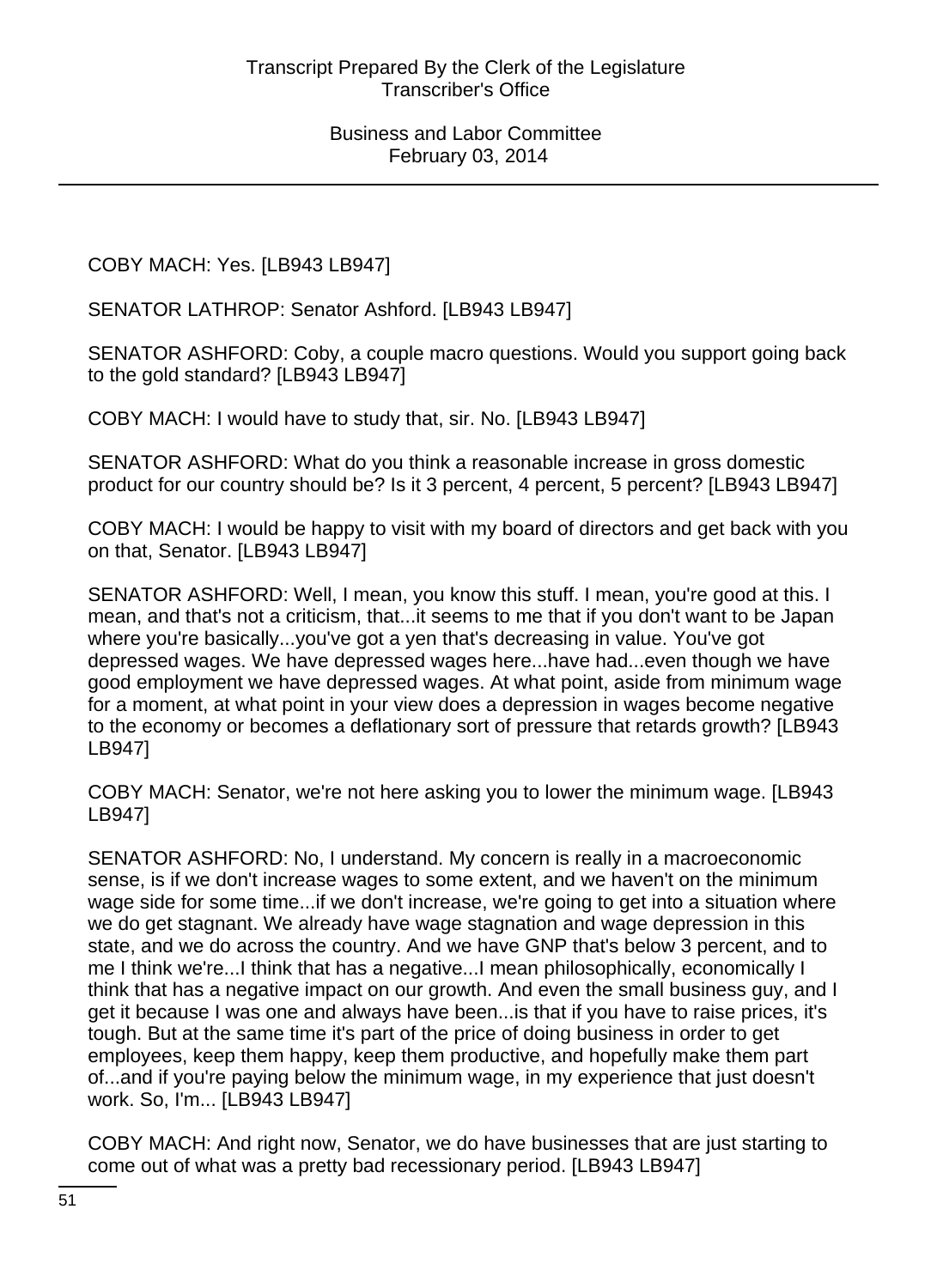SENATOR ASHFORD: Right. [LB943 LB947]

COBY MACH: And this is one more thing that they're seeing that could make things difficult. [LB943 LB947]

SENATOR LATHROP: Senator Wallman, did you...okay. [LB943 LB947]

SENATOR WALLMAN: Thank you, Senator Lathrop. Yeah, thank you for coming down, Coby, and always appreciate your wisdom. This minimum wage thing, do you think the fuel prices affect businesses here, the gas prices, propane, natural gas? [LB943 LB947]

COBY MACH: I know they do. [LB943 LB947]

SENATOR WALLMAN: I wish you'd come here and gripe about that, you know. And so, thanks for coming. [LB943 LB947]

COBY MACH: Could you help us lower those fuel prices? [LB943 LB947]

SENATOR WALLMAN: I tried. (Laugh) [LB943 LB947]

COBY MACH: Okay, all right. [LB943 LB947]

SENATOR ASHFORD: They're lower than they've been in years. [LB943 LB947]

SENATOR HANSEN: That's what propane does. [LB943 LB947]

COBY MACH: Propane is not. [LB943 LB947]

SENATOR ASHFORD: Not propane, but gasoline. [LB943 LB947]

COBY MACH: Yes. [LB943 LB947]

SENATOR LATHROP: Senator Hansen, you're recognized. [LB943 LB947]

SENATOR HANSEN: Thank you, Senator Lathrop. Coby, I'd like to ask you a little bit about the supply side, on the supply side of labor. What's the difference between Lincoln, Nebraska, and Williston, North Dakota? [LB943 LB947]

COBY MACH: I don't know that difference, Senator. [LB943 LB947]

SENATOR HANSEN: You've heard of Williston, North Dakota, where they have an oil boom? [LB943 LB947]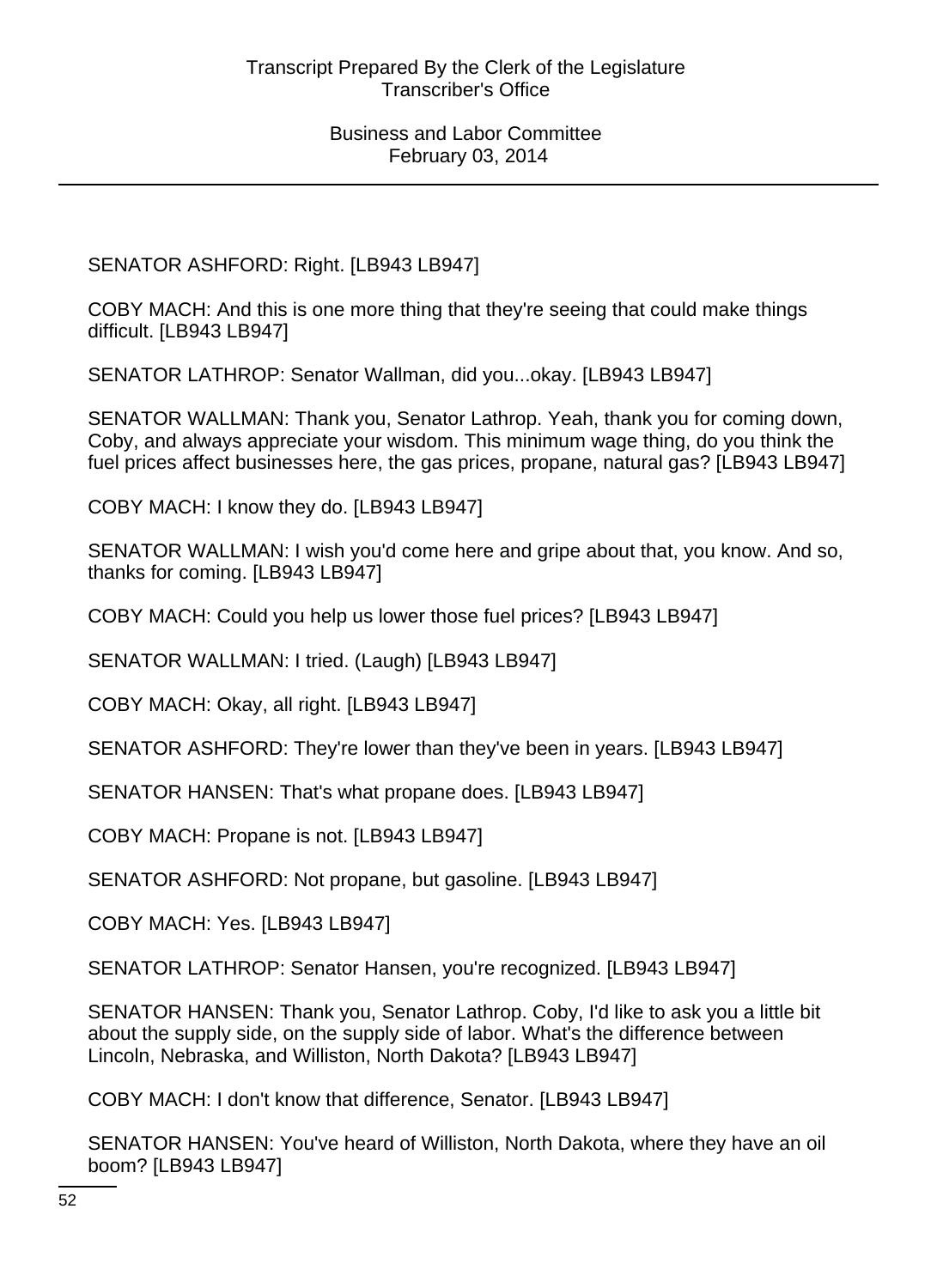COBY MACH: I have not heard of Williston, North Dakota. I've been to North Dakota. [LB943 LB947]

SENATOR HANSEN: The starting wage at a McDonald's in Williston, North Dakota, is over \$15 an hour because the supply is small. And they have worse weather than we do. I mean, it's not a good place to live. So the people in Lincoln, in order to raise wages, it has nothing to do with the minimum wage. If there were less people, they would have a higher wage. What we're trying to do today is to artificially raise the minimum wage. That's not based on supply and demand, is it? [LB943 LB947]

COBY MACH: Well, Senator, I think in any business you can find...and in any area you may find employees that are making more than compared with another city. For example, I talked with a 17-year-old girl last week that is working the drive-through window of a fast food restaurant and is making \$8.25 an hour. So I'm not sure that that addresses your question. [LB943 LB947]

SENATOR HANSEN: It does because my conclusion to this whole questioning is that in North Platte where I come from I don't think there's any fast food worker makes less than \$7.25 an hour. I don't know if there's any that make \$9, but none of them...very, very few of them start at that very minimum level. If they do it's maybe like six months until they get trained, and then they go on up. So the law of supply and demand generally works. But what we're trying to do is to hold that artificial. [LB943 LB947]

SENATOR LATHROP: Okay, I think that's it. Thank you, Mr. Mach. [LB943 LB947]

COBY MACH: Thank you. [LB943 LB947]

SENATOR LATHROP: Any other opponents to either bill care to be heard today? Good afternoon. [LB943 LB947]

HARVEY SANKEY: (Exhibit 13) Chairman Lathrop, members of the Business and Labor Committee, my name is Harvey Sankey, H-a-r-v-e-y S-a-n-k-e-y, 3204 North 157th Street, Omaha, Nebraska. We've heard already...and I'm for LB947 by the way, but I'm against LB943. [LB943 LB947]

SENATOR LATHROP: You're for the tip...LB947. [LB943 LB947]

HARVEY SANKEY: Yes, I agree with that. [LB943 LB947]

SENATOR LATHROP: Okay, I appreciate you clarifying that. [LB943 LB947]

HARVEY SANKEY: But LB943 I'm against as it is written, okay? [LB943 LB947]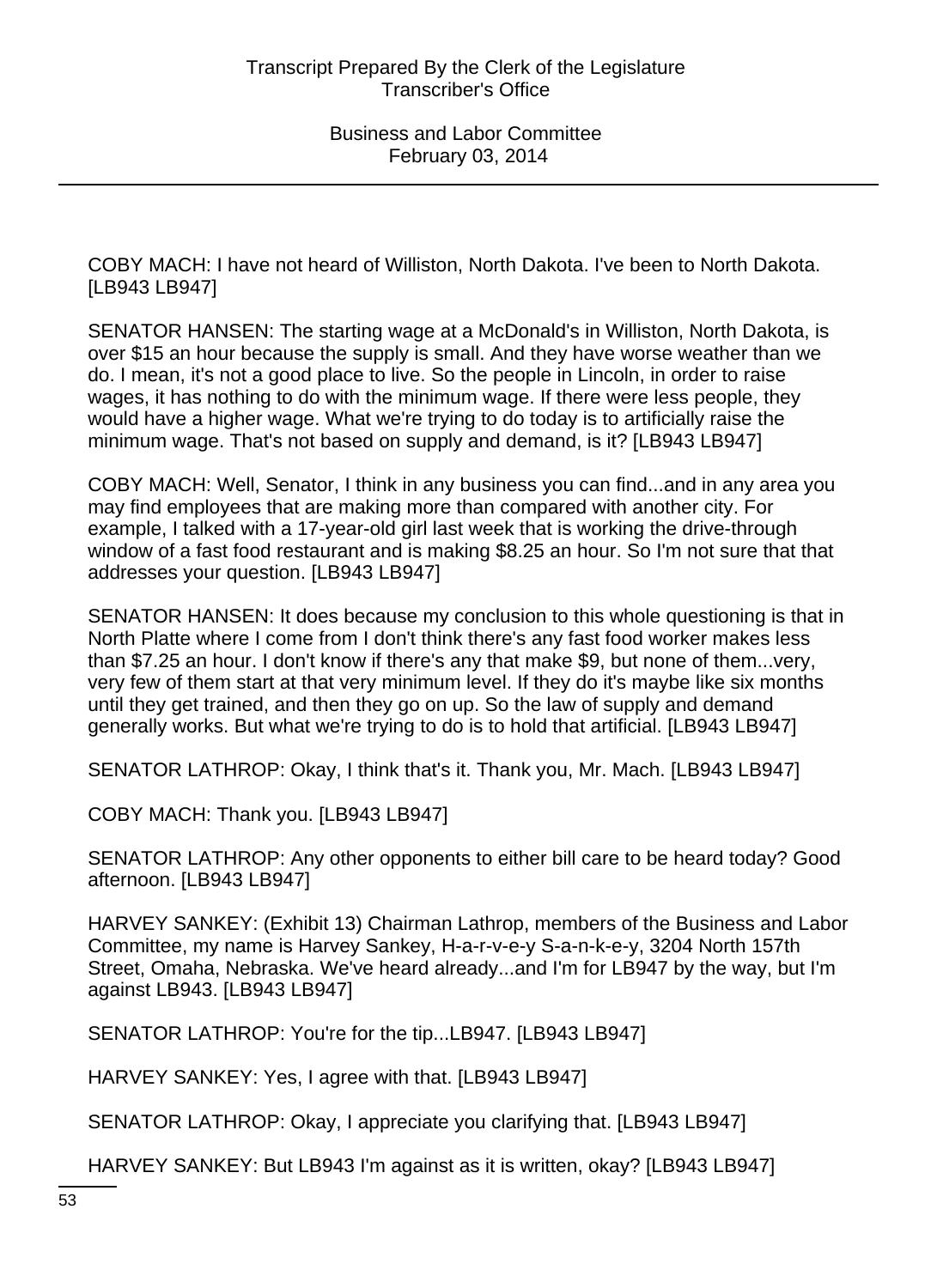SENATOR LATHROP: Okay, let's hear your reasoning. [LB943 LB947]

HARVEY SANKEY: Okay. I have some facts here. Everybody has brought facts and studies. I just want to put in something here, and indicate...I read an article by David Brooks of The New York Times, and it's called "Wage hike is poor poverty reform." So if this wage hike here is to help poverty, it may but probably won't. And I'll tell you why. By raising the minimum wage it may not be an effective way to help those least well off. Joseph Sabia of the San Diego State University and Richard Burkhauser of Cornell looked at the effects of increases in the minimum wage between 2003 and 2007. Consistent with some other studies, they found no evidence that such raises had any effect on the poverty rates. That's because the raises in the minimum wage are not targeted at the right people. Only 11 percent of the workers affected by such an increase come from poor households. Nearly two-thirds of such workers are the second or third earners living in households at twice the poverty level line or above. The primary problem for the poor is not that they are getting paid too little for the hours that they work, it's that they are not working full time or at all. Raising the minimum wage is popular politics. It is not effective policy. There is a very strong correlation between single motherhood and low social mobility. There is a very strong correlation between high school dropout rates and low mobility. There is a strong correlation between the fraying of social fabric and low economic mobility. There is a strong correlation between deindustrialization and low social mobility. It is also true that many men, especially young men, are engaging in behaviors that damage their long-term earnings prospect much more than comparable women. Low income is the outcome of these interrelated problems but is not the problem. To say it is a problem is to confuse cause and effect. To say it is the problem is to give yourself a pass from exploring complex and morally fraught social and cultural roots of the problem. It is to give yourself permission to ignore the parts that are uncomfortable to talk about but that are really the inescapable core of the thing. If we're going to mobilize a policy revolution, we should focus on the real concrete issues: bad schools, no jobs for young men, broken families, neighborhoods without mediating institutions. We should not be focused on a secondary issue and a statistical by-product. [LB943 LB947]

SENATOR LATHROP: Okay. Did you want to speak briefly as to why you support LB947? [LB943 LB947]

HARVEY SANKEY: I think that \$2.13 is too low. [LB943 LB947]

SENATOR LATHROP: Okay, and do you come here for an organization or just as an individual today? [LB943 LB947]

HARVEY SANKEY: I represent Printing Industries of the Midlands. [LB943 LB947]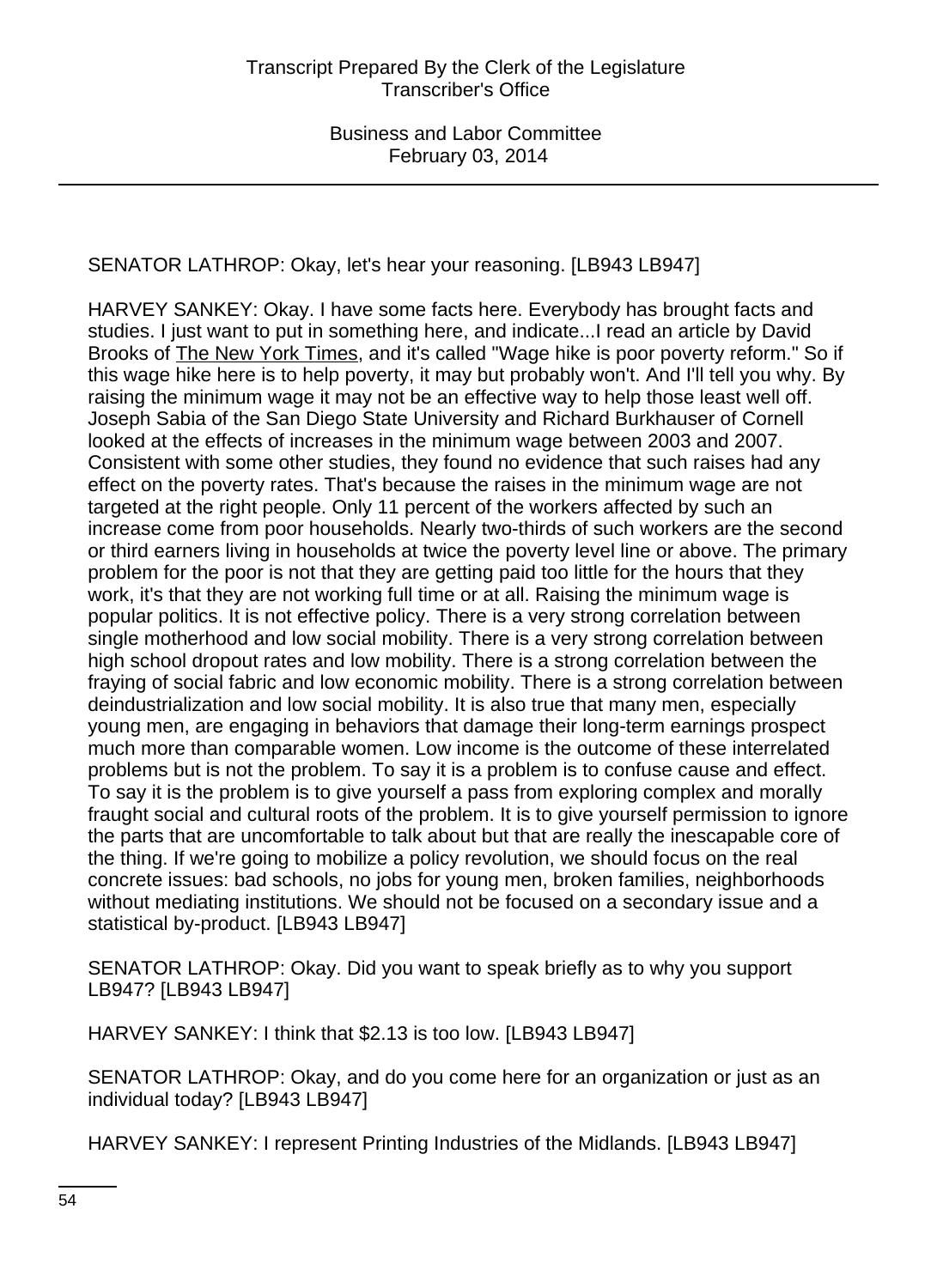SENATOR LATHROP: I'm sorry, what... [LB943 LB947]

HARVEY SANKEY: Printing Industries of Midlands which is the printing industries of Nebraska. [LB943 LB947]

SENATOR LATHROP: Oh, the printers. Oh, okay. Very good. [LB943 LB947]

HARVEY SANKEY: Yes. [LB943 LB947]

SENATOR LATHROP: Is that the industry you came from or you work in? [LB943 LB947]

HARVEY SANKEY: Yes, I worked in there for 40 years. I'm retired now. [LB943 LB947]

SENATOR LATHROP: All right, very good. Okay. [LB943 LB947]

HARVEY SANKEY: As it is written now, you have a 5.5 percent increase from \$7.25 cents to \$7.65 cents. That's fine. I don't have a problem with that. All right. However, how did you arrive at that? That's a 5.5 percent increase. Is that good enough, or is it not? I mean, where did that come from? And my other solution here is that when you add onto that later on...index future increases, the cost increases due to inflation in the state of Nebraska. [LB943 LB947]

SENATOR LATHROP: Okay, and perhaps Senator Nordquist will answer your question when he comes up to close on the bill. [LB943 LB947]

HARVEY SANKEY: Okay. [LB943 LB947]

SENATOR LATHROP: Senator Harr. [LB943 LB947]

SENATOR HARR: Thank you, Senator Lathrop. I read that same David Brooks article. I love David Brooks. You know, but one thing he talks about is the subsidy for young male workers in that article. Would you advocate for that to help them get in the work force? [LB943 LB947]

HARVEY SANKEY: If it's to improve their education in order to get a skilled job, yes. [LB943 LB947]

SENATOR HARR: I think...and you have the article in front of you. [LB943 LB947]

HARVEY SANKEY: Yeah. [LB943 LB947]

SENATOR HARR: I think he talks about a subsidy for when they first start to help them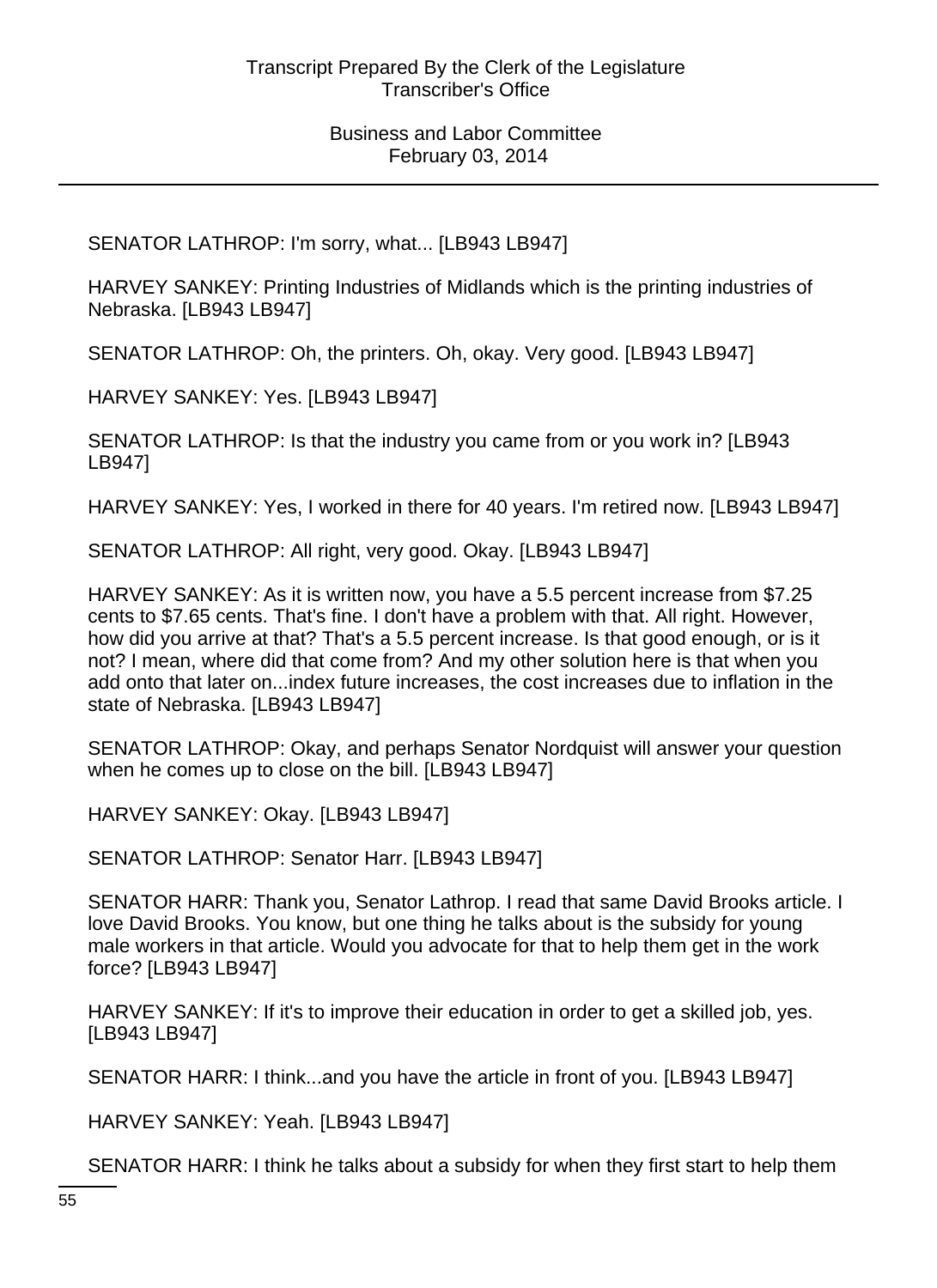get the work experience they need. And then this article you presented here today...I don't know who David Henderson is, but I noticed on the back it states, nothing written here should be construed as necessarily reflecting the views of the National Center for Policy Analysis or as an attempt to aid or hinder the passage of any legislation. [LB943 LB947]

HARVEY SANKEY: Right. [LB943 LB947]

SENATOR HARR: Okay, I just wanted make sure that was clear. [LB943 LB947]

SENATOR McGILL: (Laugh) [LB943 LB947]

HARVEY SANKEY: I'm just proposing...my information here is based on what you think minimum wage may do, and it won't do it. It won't help the poor. [LB943 LB947]

SENATOR HARR: No, it won't alone. It can't alone. It won't alone. You're right. Thank you. [LB943 LB947]

SENATOR LATHROP: Okay. I think that's it. Thank you for your testimony. I know you've waited a long time to share it with us... [LB943 LB947]

HARVEY SANKEY: Thanks. [LB943 LB947]

SENATOR LATHROP: (Exhibits 14, 15, 16, and 17) ...and we appreciate your patience. Anyone else here to testify in opposition to either bill? Is there anyone here in a neutral capacity on either LB943 or LB947? Seeing none, as the introducer of LB947 I'll waive a close. And before Senator Nordquist shares his final thoughts, I want to put a few things into the record. We have a letter from the city of Lincoln dated February 3, 2014, in support of LB943. We have a letter from the Nebraska Grocery Industry Association also dated today in opposition to LB943. And we have a letter from the State Chamber, the Lincoln Chamber, and the Omaha Chamber in opposition to LB943. Those letters will be made, and their opposition and support will be made in the record...noted in the record. And with that we'll have Senator Nordquist close on LB943. Good hearing. [LB943 LB947]

SENATOR NORDQUIST: Thank you, Mr. Chairman. Thanks for everyone who testified. I appreciate your patience with the length of the testimony, but this certainly is an important issue that we're going to have a discussion on this year. In preparation for the bill...just the question, where the numbers came from. I talked to a number of businesses in my district, mainly small businesses, and just about the minimum wage in general and their thoughts. And the two things that came up, a number of them said, we are paying above the minimum wage now, but we're competing. We're competing against corporations that aren't. A number of retail establishments in the Old Market that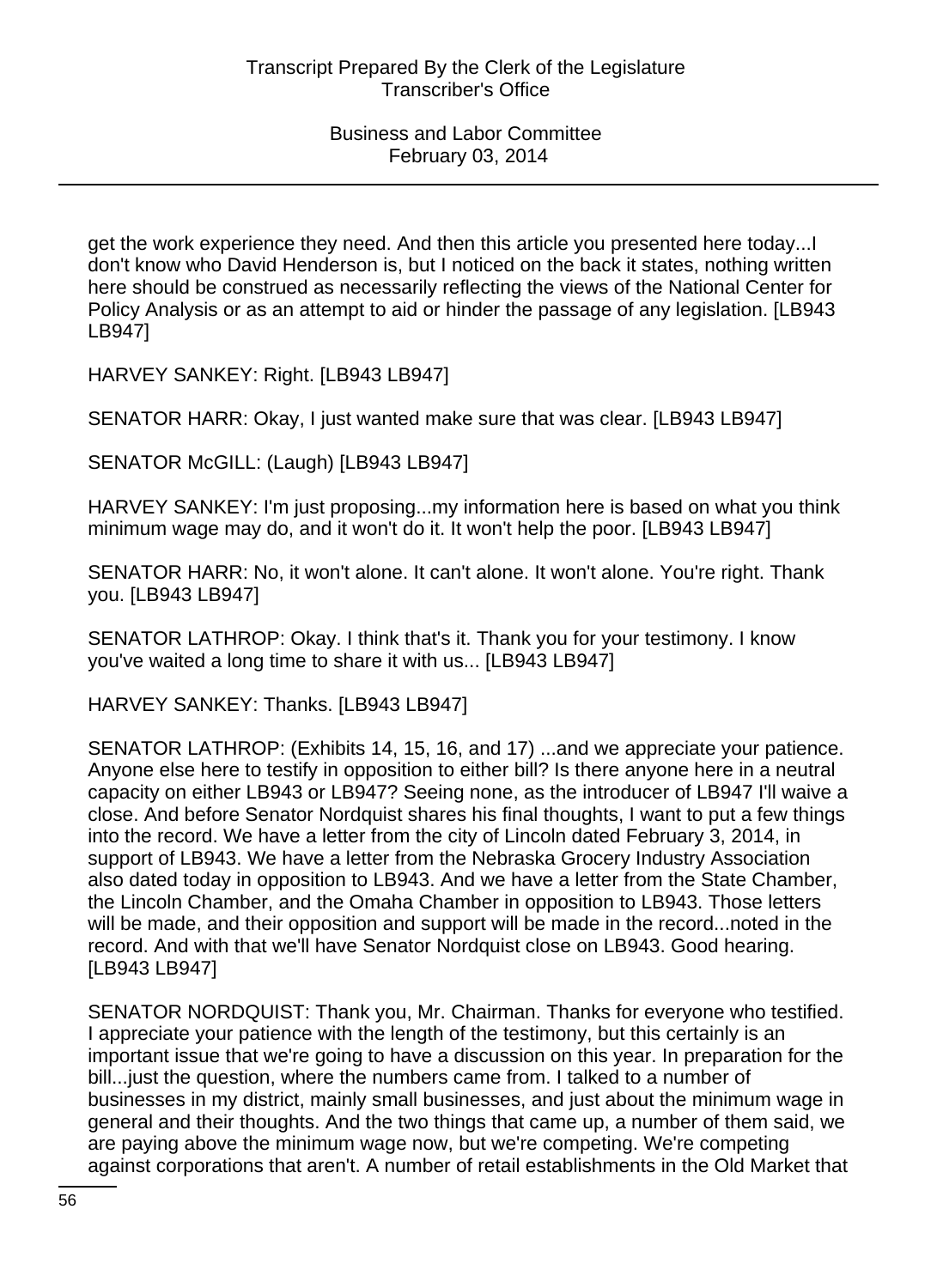Business and Labor Committee February 03, 2014

I talked to have said that. We're competing against big boxes coming in from out of state paying low wages, and essentially the taxpayers are subsidizing those employees. The other thing they said as we talked about numbers, they said, phase it in. Obviously, and I agree with them, an increase to \$10 an hour starting July 1 would be very detrimental to the employment status in our state, but a 5 to 7 percent increase as this bill makes over a 3-year period...when I took it back to them, they made it sound like, yes, they could absorb it. They're absorbing price increases now. Our minimum wage hasn't increased in four years, but prices are, prices for everything you buy are. Beef prices...when people go to the grocery store and buy beef and buy whatever groceries at the grocery store, when that minimum wage worker goes home they have to pay those higher prices. And the bottom line here is that it takes so much no matter how frugal you are to support a family. And more and more families are falling below that line. And we have a couple choices. Either we can require the corporations to pay a little bit more to try to move more people above that line, we can continue to pick up the tab for those families through a mix of government programs, or we can turn a blind eye to them which I don't think anyone in this room wants to do. If anyone has other options, I'd like to discuss those. But the question really is, who is going to pay at the end of the day, to make sure that our families can meet their basic needs? As far as the research is concerned, you know, a vast majority of economists...that's a broad statement I didn't see any evidence of it, I don't know if you have. But there just in the last month was a letter signed by 600 economists, a number of Nobel Prize laureates saying raise the minimum wage federally to \$10.10 an hour, and it was signed by four economists from the University of Nebraska-Lincoln. When we talk about the law of supply and demand, that's usually chapter one in an economics textbook. And I went back and grabbed my textbook off the shelf from the grad class I completed a couple semesters ago. And chapter two is about the inelasticity of supply and demand, that it's not a 1:1 ratio. A number of these jobs we're talking about...if you're running a restaurant, a fast food restaurant, you have to pretty much have somebody pull the fries out of the fryer. You pretty much have to have a number of people working the front counter. It's not a simple, "you raise the wages, we're going to get rid of a bunch of people." Those businesses will absorb much like they've absorbed higher food prices over the last two years. Senator Ashford made a great point about the set of circumstances that each individual business has. We heard research thrown around that, well, if you look at national states that have higher minimum wages versus those that don't there's some difference. Well, coming out of the recession there has not been a difference. But secondly, there's been research that looks at the borders between states. And that's where you really get to the individual regional circumstances. And a study that was published in...it was in the Review of Economics and Statistics which is a publication of Harvard and MIT; specifically states for cross-state contiguous counties we find strong earnings effects and no employment effects by minimum wage increases. They looked at 13,000 (sic--1,381) out of the 3,000 counties in the United States with that data. And counties across the border from states that have a higher minimum wage versus lower, again, they said strong earnings effects and no employment effects. So, you know, we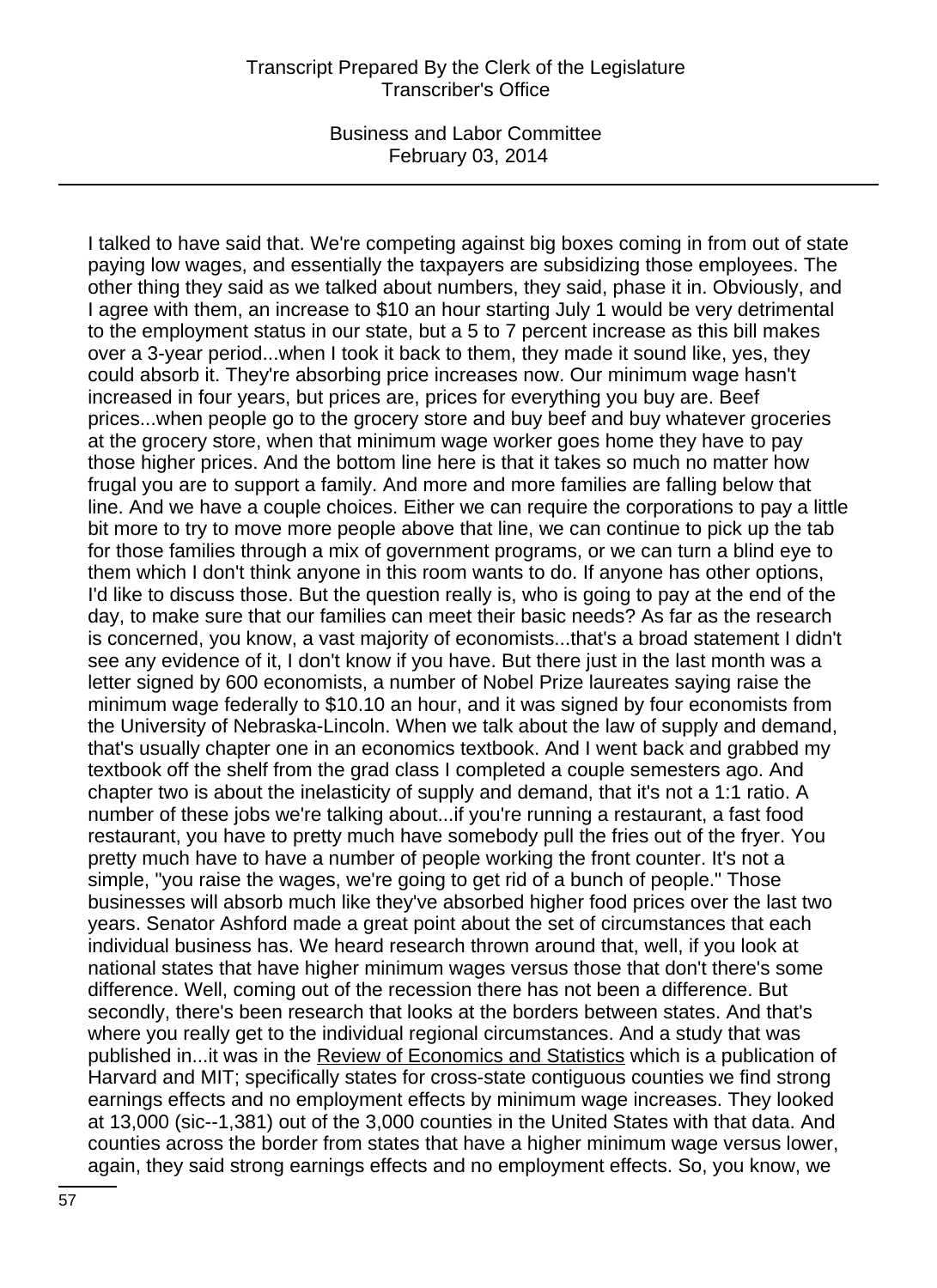Business and Labor Committee February 03, 2014

can look at some research that looks nationally at a state, but all of those circumstances are different. You really need to look at the regional variation across borders. And finally, we also heard about productivity cannot exceed the cost of marginal production, the cost of that worker. Well, that is a true statement of economics, but our wages haven't kept up with production though. If you would think on the other side that wages would keep pace with production then, if the worker produces this much more, they'll get that much more in a paycheck. Our minimum wage peaked in real earning power about 1968. Had we indexed that to inflation at that point it'd be about \$10.52 an hour. If we would have tied it to production, the minimum wage today would between \$17 and \$21 an hour. Workers are working harder and producing more, but their wages aren't reflecting that. And finally, I just want to highlight one business in south Omaha. It was in the World-Herald back in November, a company called Skinner Baking that was founded in 1911. And Audie Keaton, the CEO, "said his goal is to employ '1,000 families,' phrased that way because he sees Skinner as an 'old-fashioned employer' that pays a living wage and supports local families." These are the type of businesses that we should be looking out for, the type of businesses that respect their employees, pay them a decent wage. And these are the type of businesses that are competing against employers that don't pay those wages. Thank you. [LB943 LB947]

SENATOR LATHROP: Very good. Thanks, Jeremy. That will close our hearings on LB947 and LB943 and bring us to LB800. You'll notice Senator Mello is not here. Trevor Fitzgerald, his legislative assistant, is standing in. Senator Mello is a new father. [LB943 LB947]

SENATOR HANSEN: What's the name?

SENATOR LATHROP: Angelina.

SENATOR McGILL: Angelina.

TREVOR FITZGERALD: Angelina Margaret.

SENATOR LATHROP: Yeah, Angelina Margaret. So we're all happy for Senator Mello and Catherine and glad to have Trevor here pitching LB800. Welcome to the Business and Labor Committee. If you want to wait just a second for the crowd to clear out.

TREVOR FITZGERALD: We'll let everybody clear out.

SENATOR LATHROP: Okay, at 4:05, Trevor Fitzgerald, you're good to open on LB800. Welcome.

TREVOR FITZGERALD: (Exhibit 1) Well, thank you. Good afternoon, Chairman Lathrop and members of the Business and Labor Committee. For the record, my name is Trevor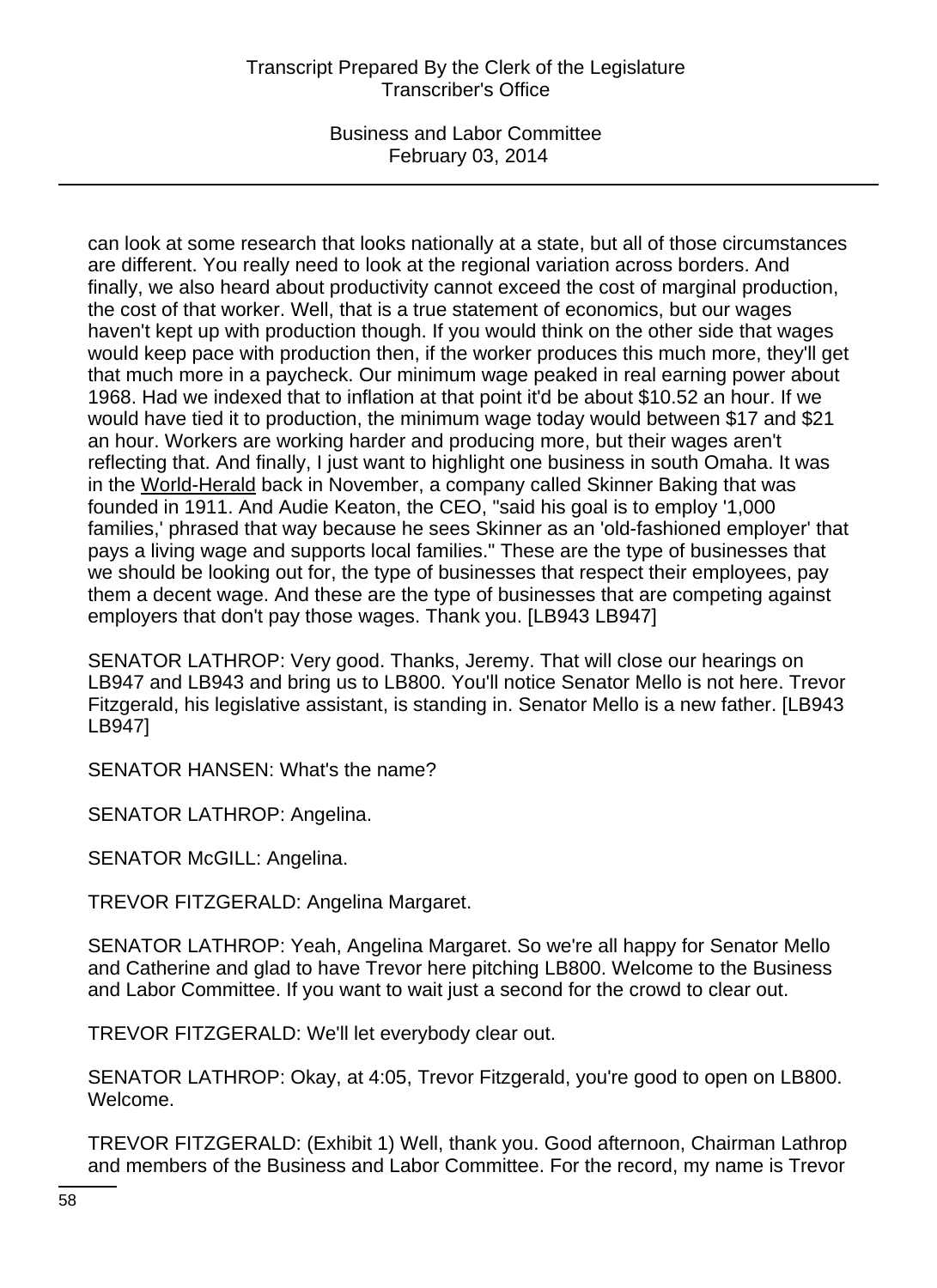Fitzgerald, T-r-e-v-o-r F-i-t-z-g-e-r-a-l-d. I am legislative aide for Senator Heath Mello. As you've mentioned, Senator Lathrop, Senator Mello is unable to be here today as the Mello family welcomed their first child this weekend. Senator Mello represents the 5th Legislative District in south Omaha. Designed to encourage investment and economic growth in distressed communities, some type of zone-based economic development initiative, most commonly called enterprise zones, is present in the vast majority of states. Nebraska's enterprise zone statutes were passed in '92 and '93. But the original enterprise zones designated under these bills were allowed to expire after a decade, and the statutes have gone unused since that time. Similarly, the business incentive program that was previously tied to the Enterprise Zone Act, the Employment Expansion and Investment Incentive Act, was repealed in 1997. LB800 would reactivate and modernize the Enterprise Zone Act allowing the creation of up to five new enterprise zone by the Department of Economic Development. Under the act, any city, village, tribal government area, or county may apply for designation of an area within its boundaries to be designated as an enterprise zone. Upon formal adoption of new rules and regulations by DED, the department would take applications for 180 days and could then designate new enterprise zones within 60 days following the application deadline. Similar to the application periods in the 1990s, no more than one enterprise zone could be established within the boundaries of either a city of the metropolitan class or a city of the primary class. Under LB800, newly designated enterprise zones would receive preferences under a variety of existing business incentives and grant programs. The bill specifically includes the Affordable Housing Trust Fund, the Business Innovation Act, the Job Training Cash Fund, the Nebraska Advantage Microenterprise Tax Credit Act, and the Site and Building Development Fund as incentives which would give preference to projects and businesses located in whole or in part within an enterprise zone. With the exception of the Microenterprise Tax Credit Act, each of these programs are administered by the Department of Economic of Development. In most cases, the department is already required to develop an allocation plan or action plan for these programs. So the specific details of the preferences given to an enterprise zone would be developed by the department as part of that plan. Since the bill reuses much of the existing statutory framework and doesn't amend several sections of the Enterprise Zone Act, I've distributed a copy of those sections which are not amended by LB800. Specifically I would draw the committee's attention to the definition of enterprise zone, which is on the second page which includes the criteria that an application must meet in order to qualify. Under this language an application must meet at least two of the following three criteria as measured by data from the United States Census Bureau. First, population in the area or within a reasonable proximity to the area has decreased by at least 10 percent between the date of the most recent census and the date of the immediately preceding census. Two, the average rate of unemployment in the area or within a reasonable proximity to the area is at least 200 percent of the average rate of unemployment in the state during the same period covered by the most recent census. Or three, the average poverty rate in the area exceeds 20 percent in the area or within a reasonable proximity to the area. At the beginning of the legislative session, Senator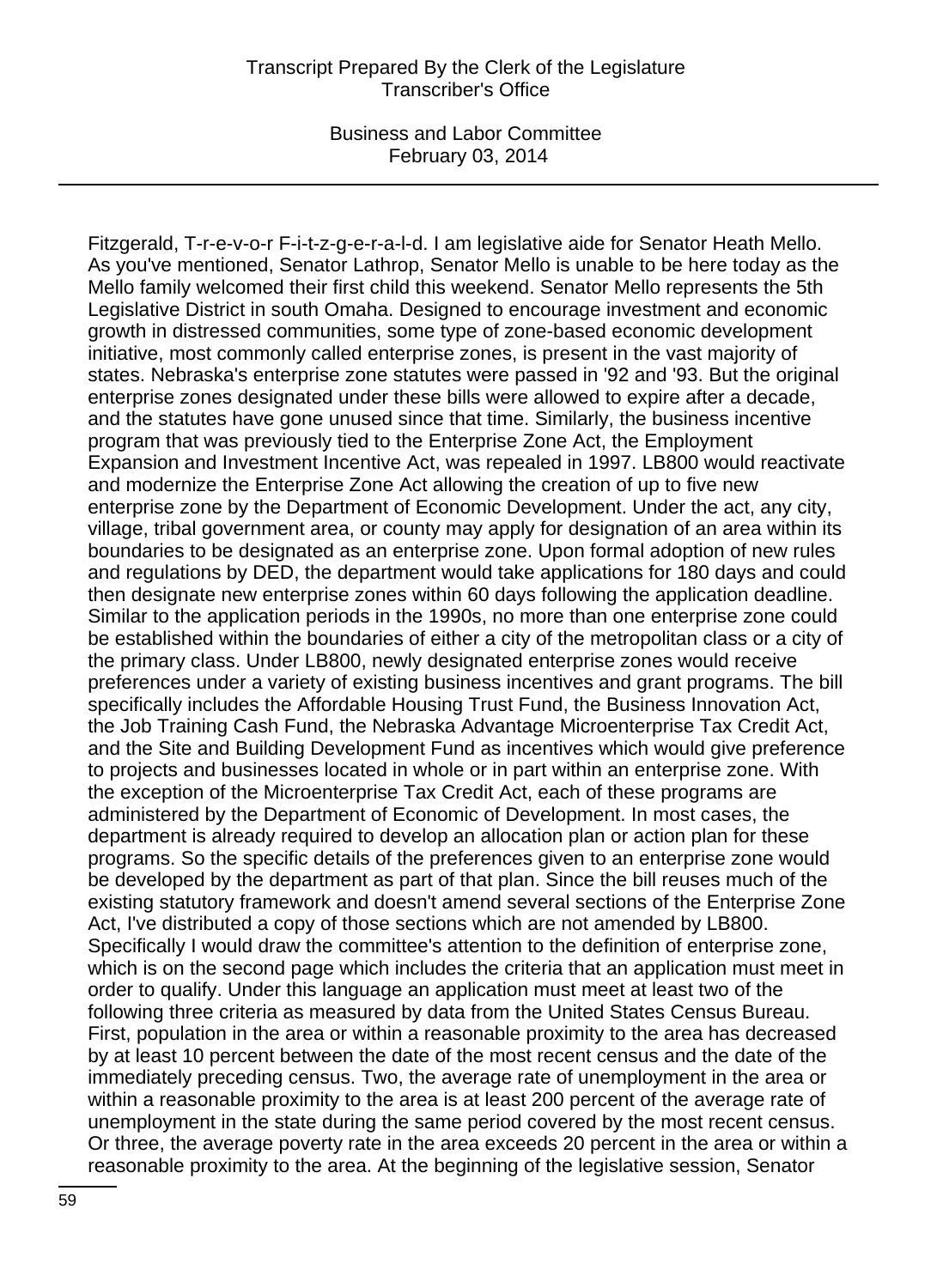Business and Labor Committee February 03, 2014

Mello made a request through the Legislative Research Office for some GIS maps that would give senators a good idea of which areas of the state would be eligible to apply based off these existing definitions. Copies of those maps for each of the three criteria including a detailed area map for Omaha and Lincoln have been distributed. Looking at the first set of maps here for population change, eligible census tracts under that criteria would have a population loss of more than 10 percent and are either a dark orange or red color. For the second map which is unemployment rates, eligible census tracts under that criteria would have an unemployment rate that roughly exceeds 8 percent, and are one of the three darkest shades of pink. Finally, the third set of maps which is poverty rates, eligible census tracts under that criteria would have a poverty rate that exceeds 20 percent and similarly would be one of the three darkest shades in that set of maps as well. In recent years, a handful of states have made changes to their enterprise zone statutes with the state of California even repealing theirs and replacing it with a different type of program. While each state's enterprise zone statutes are markedly different, most of the recent changes tend to be either restricting the eligible parts of the state which could be designated as an enterprise zone or adding new reporting requirements for businesses which receive enterprise zone benefits. For the most part, Nebraska's current enterprise zone statute doesn't need those type of changes as the existing definitions and limitations ensure that enterprise zones in Nebraska are narrowly tailored to impact high-poverty and high-unemployment areas, not to serve as a virtual statewide program as other states have seen. Senator Mello introduced LB800 with the goal of creating greater economic opportunity in high-poverty areas. As you'll see from the maps, there's significant portions of eastern Omaha with higher than average rates of unemployment both in and surrounding Senator Mello's district in south Omaha and in other parts of northeast and central Omaha. LB800 is an attempt to focus existing and somewhat limited resources where the need is greatest. In drafting the bill, our office tried to limit enterprise zone preferences to those programs which we thought were most compatible and which were largely grant based. Senator Mello is more than happy to work with the committee as well as the Department of Economic Development to address any concerns about the including or not including particular programs in the bill. Thank you for your time, and I would be happy to answer any questions. [LB800]

SENATOR LATHROP: Very good. Any questions for Trevor? I see none. Thank you for your introduction. [LB800]

TREVOR FITZGERALD: Thank you. [LB800]

SENATOR LATHROP: We will take proponents. Anyone here to testify in favor of LB800? [LB800]

WILLIE BARNEY: (Exhibit 4) Good afternoon again. Willie Barney, 12333 Cuming Street, Omaha, Nebraska. I come in support of LB800. As I mentioned before, the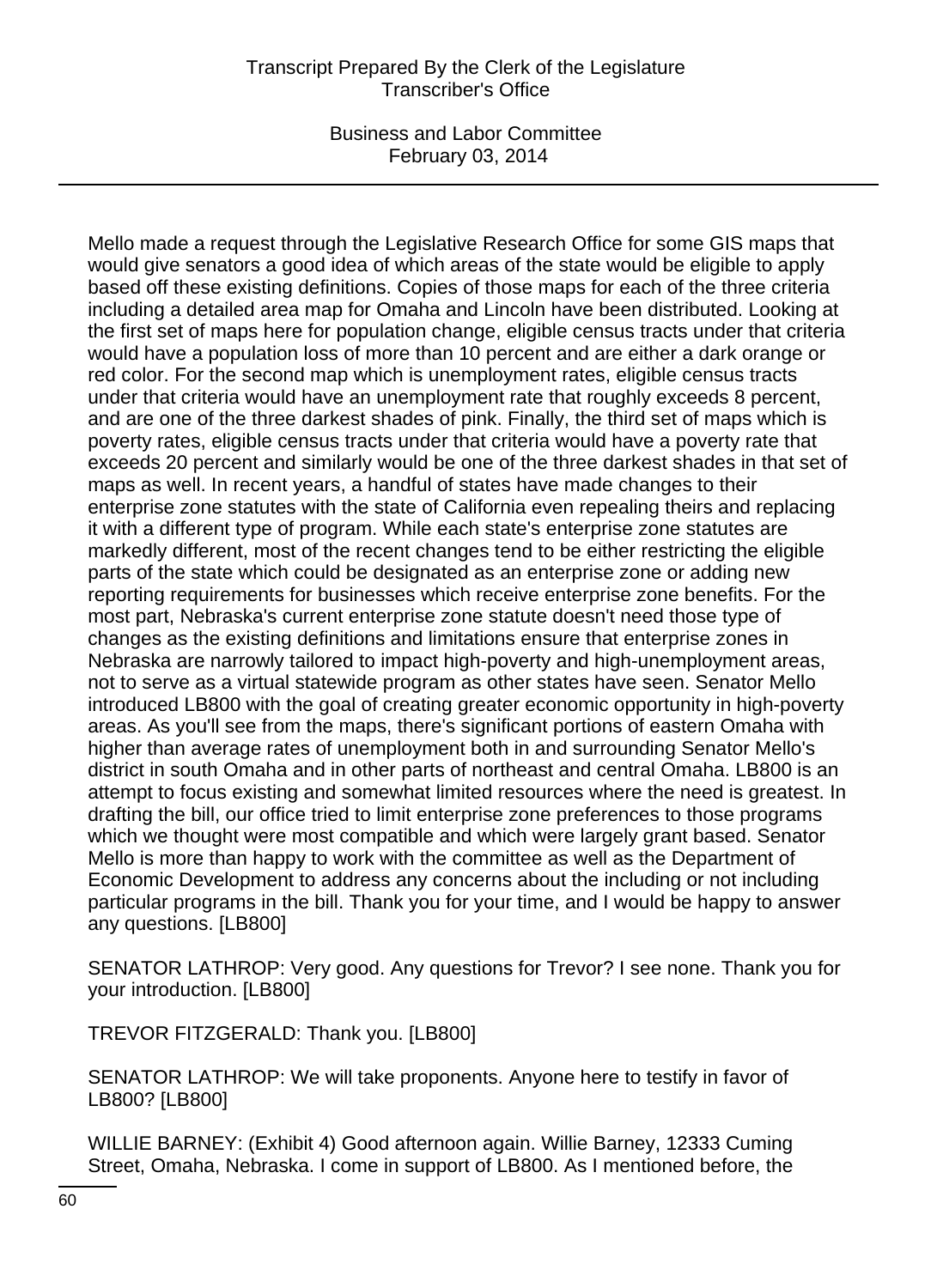Business and Labor Committee February 03, 2014

Empowerment Network has worked over the last seven years specifically in areas of high poverty, high unemployment and also areas where gun violence and lack of housing ownership have been major issues. LB800 would allow the targeting of resources to help address issues in distressed communities across the state of Nebraska that meet the guidelines that have been introduced. Throughout the United States, success stories like the Harlem Children's Zone and others are showing that focused, intentional efforts and investments can revive struggling communities. LB800 is a critical piece of providing that opportunity for citizens in Nebraska. As I mentioned before, the Empowerment Network over the last seven years has worked in specific targeted areas that are identified as a part of this initiative. And as I mentioned before, Omaha has a 3.7 percent unemployment rate. The state of Nebraska has one of the lowest unemployment rates in the country. The unemployment rate for African Americans in Omaha is at 12 percent and higher, and there are parts of north and south Omaha that have unemployment rates exceeding 25 percent. And we have to address this as a state. We literally have census tracts that will be identified in those maps that had higher than 25 percent unemployment and very high levels of poverty. One of the things that's encouraging about addressing this is that we can move the dial. Over the last seven years, we've worked with residents, community organizations, churches, and businesses to begin a revival in some of these targeted areas. But I can say to you it's not quick enough to address some of the larger-scale issues that could be addressed with the assistance of LB800. In the areas of job training, employment, business development, entrepreneurship, and home ownership, with the funds that could potentially be targeted to these areas it would accelerate the pace of progress that we have made. With the support of the state, in some cases we've been able to hire over 2,400 youth and young adults through summer employment programs. We need some year-round employment programs that will truly address some of these issues. We have worked with partners to develop hundreds of housing units, but again, we're...in one area of our particular city there are 3,500 vacant lots that need to be addressed. And again, home ownership where it may be 70 percent on average across the state, there are targeted neighborhoods where home ownership is less than 35 percent. So again, we have significant gaps that can be addressed. And the progress that we have made over the last seven to eight years can be accelerated with the support of legislation like LB800. We are really on the edge of making some substantial progress not only in Omaha but as we looked at research across the state of Nebraska, there are other areas as you see on the map that are also struggling with employment, business development, entrepreneurship. And the biggest factor is this concentrated poverty that we believe with LB800 we can really begin to accelerate the pace of the progress that we have made. So I'll pause for any questions that you may have. [LB800]

SENATOR LATHROP: Very good. Thank you for your testimony. Any questions for Willie? Norm. [LB800]

SENATOR WALLMAN: Thank you, Chairman Lathrop. Yeah, thanks for coming. On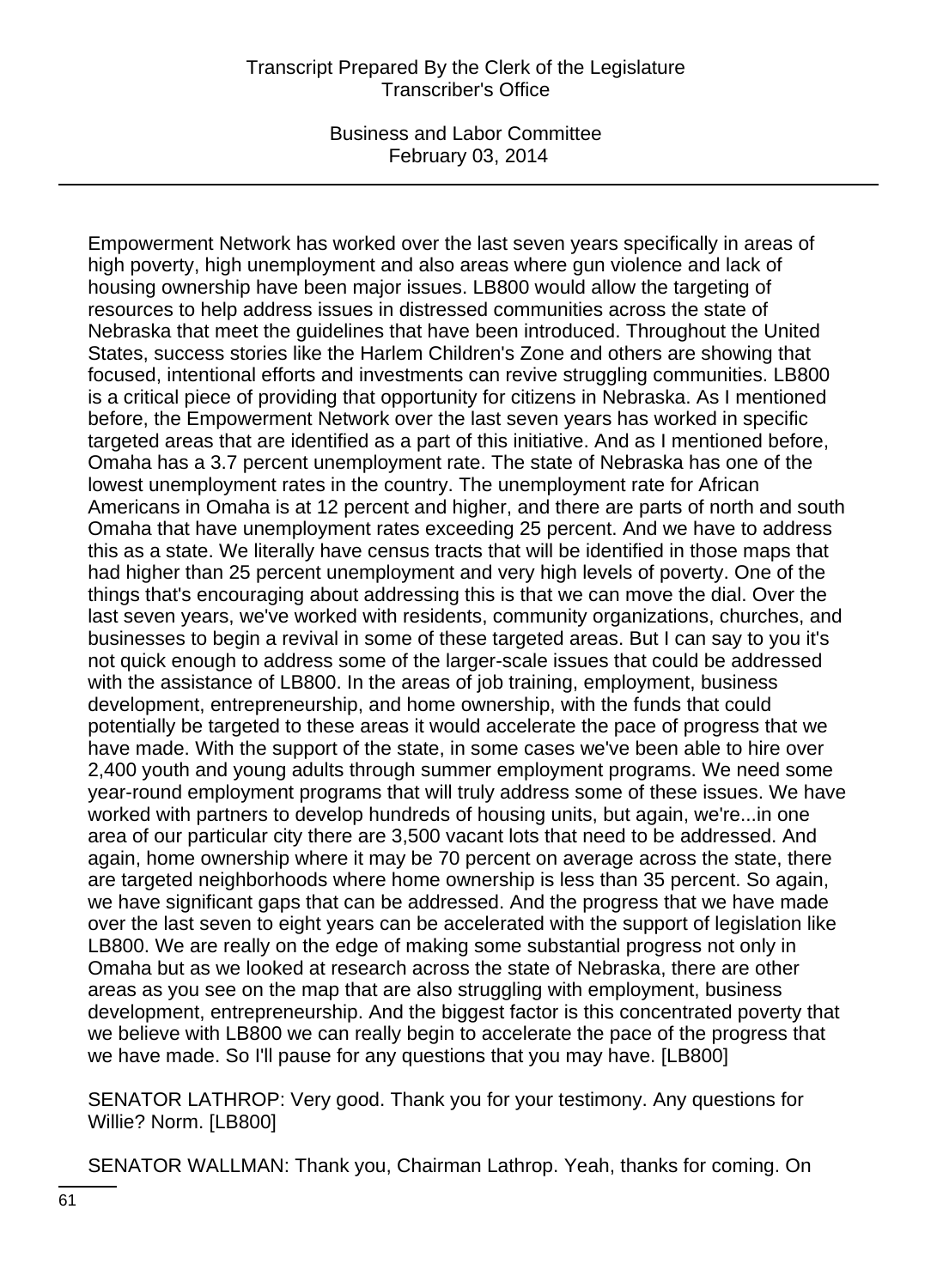these vacant properties, is that owned by individuals or...? [LB800]

WILLIE BARNEY: The vacant lots are a mixture. There are some owned by individuals and some that are city owned. More and more are publicly owned. [LB800]

SENATOR WALLMAN Okay, thank you. [LB800]

WILLIE BARNEY Yes, sir. [LB800]

SENATOR LATHROP: I see no other questions. Thanks for your testimony. We appreciate it and the work you do. [LB800]

WILLIE BARNEY: Thank you. Thank you for your time. [LB800]

SENATOR LATHROP: Anyone else here to testify as a proponent of LB800? [LB800]

JAMES GODDARD: Good afternoon again. My name is James Goddard; that's J-a-m-e-s G-o-d-d-a-r-d, and I'm the director of the economic justice and healthcare access programs at Nebraska Appleseed. I don't have written comments prepared for you to look at, but hearing about this bill, the reasons for it and purpose of it, I wanted to make sure Appleseed was on the record in support of LB800. As I understand, it would create more enterprise zones than under current legislation and a more clear way for zones to be prioritized for specific incentive funding. These zones can be effective tools to create jobs and economic activity in depressed areas, particularly in areas where there's a high concentration of low-income individuals. So for those reasons we'd like to be on record in support of LB800. [LB800]

SENATOR LATHROP: (Exhibits 2, 3, and 5) Very good. Any questions for James? I see none. Thanks for your testimony and your presentation today. Anyone else here in support of LB800? Seeing none, anyone here in opposition to LB800? No opponents. Anyone here in a neutral capacity? Seeing none? We have some letters to be included in the record: one from Douglas County Treasurer John Ewing in support of LB800; another from Pete Festersen on behalf of the Omaha City Council in support of LB800. The Family Housing Advisory Services sent a letter in support dated April (sic--February) 3, 2014, and that will likewise be included in the record. And with that, that will close our hearing on LB800. Thank you to those who have testified and appeared here today on LB800. And with that, we'll go to our last bill of the day which brings us to Senator Cook, a former member of the committee, and LB1085. [LB800]

SENATOR COOK: Thank you, Senator Lathrop and members of the committee. My name is Tanya Cook, T-a-n-y-a C-o-o-k, and I appear before you as the state senator representing Legislative District 13 and the introducer of LB1085. Advancement of LB1085 will recognize the importance of transparency for fairly negotiated salaries, help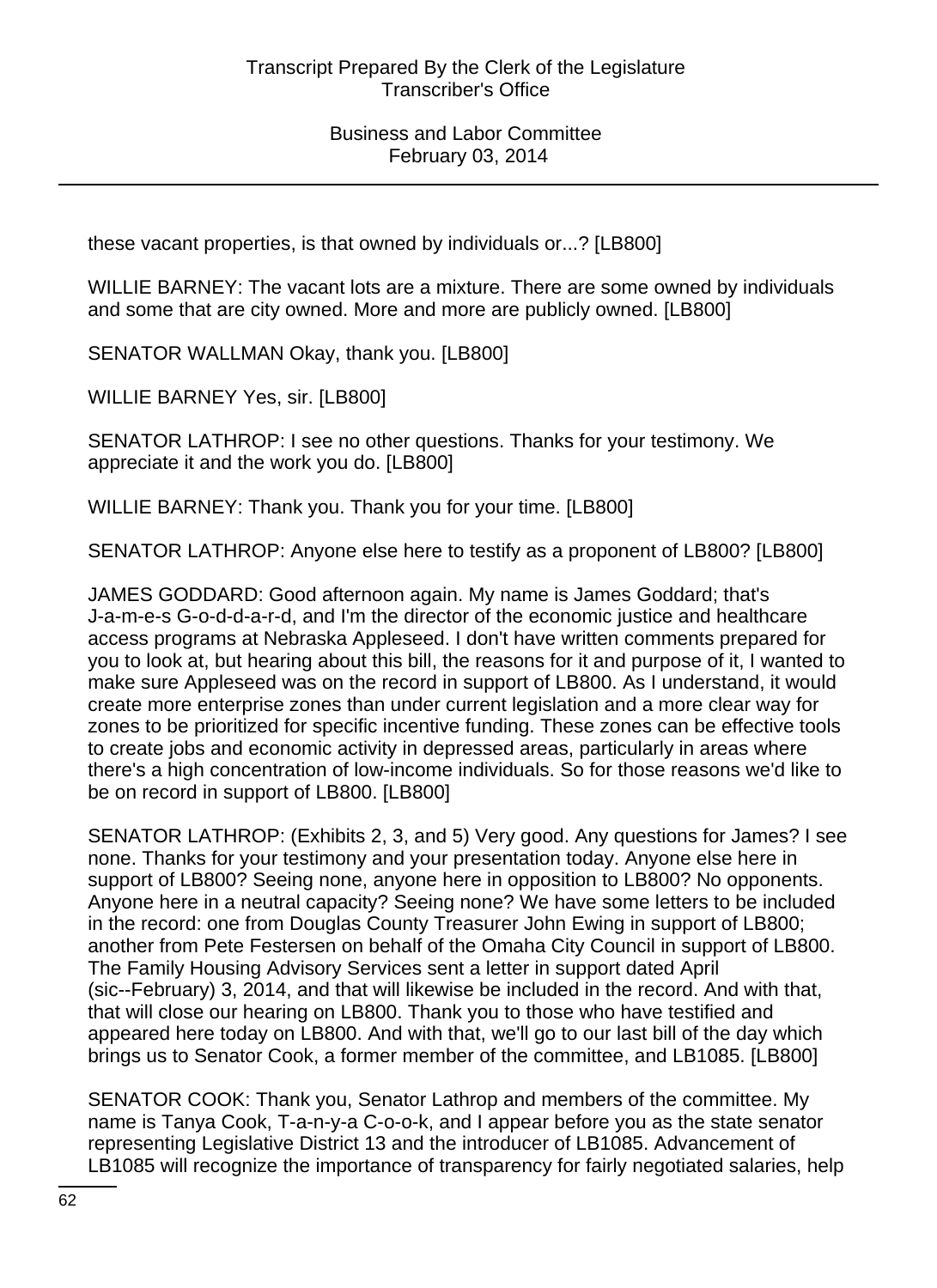Business and Labor Committee February 03, 2014

cease wage discrimination in our state, and aid reinforcement of existing antiwage discrimination laws. I would like to take this opportunity to thank Senator McGill for introducing in last year's legislative session LR295 which brought this issue to fore and also hosting statewide town hall meetings on this issue. The bill as introduced would require that Nebraska employers of 50 or more employees disclose a listing of individual salaries of their employees annually to their employees and the Nebraska Equal Opportunity Commission. Importantly, LB1085 would require that disclosed salary information be made without any name or other information that would make any employee readily identifiable. Here's the problem being addressed by this legislation: Women are earning only 77 cents on the male dollar in the work force. Our country has three federal statutes that outlaw gender discrimination for wages: the Equal Pay Act of 1963, the Civil Rights Act of 1964, and the Lilly Ledbetter Fair Pay Act of 2009. Despite this federal legislation, women continue to earn only three-fourths of what a man earns for comparable work. Over the course of a working lifetime, 77 cents for every dollar that a male makes equates to more than \$1 million in reduced earnings. Women have made great strides in my lifetime. We have moved from a world where women were considered suitable only as secretaries to a world where women are suitable as Secretaries of State. Our country has three women on the Supreme Court. Janet Yellen was just confirmed as the first female U.S. Treasury Secretary...actually chair of the Federal Reserve Board. Ten of the forty-nine state senators in Nebraska are women. The work of a woman is no less valuable than the work of a man. We live in a world where women are often the primary breadwinners in their homes. Most two-parent households are two-income households, so wage discrimination impacts nearly every working Nebraskan. Also, with the number of single mothers in our state, fair compensation for women is crucial for the support of our state's children, too many of whom live in poverty. Wage secrecy provides a veil under which discrimination persists. Where wage disparities exist, disclosures will give employees the necessary information to negotiate fair wages. Where wage discrimination persists, this disclosure law will provide the information needed to pursue fair pay and enjoy their rights under existing antidiscrimination laws. The United States Department of Labor Women's Bureau proposes moving towards an open-pay policy and makes a case for wage disclosure. According to their work, wage disclosure stops speculation about pay. Workers will know they are being fairly paid. It will make it clear that top performers are rewarded which creates an incentive to work harder. It will stop meritless complaints about unequal pay, and will identify pay disparities so that they can be fixed. Business interests will undoubtedly testify in opposition to this proposal. When they do please consider the balancing of interests under examination in this hearing. Balancing personal privacy and business freedom with the need for real, enforceable antiwage discrimination in Nebraska. LB1085 is a proposed solution to a real problem. In considering this legislation I ask that this committee and anyone testifying in opposition to this bill answer these questions. What other remedies to the problem of wage discrimination exists? And are there alternative means to shine light on wage discrimination? I would like to address some expected opposition to this proposal.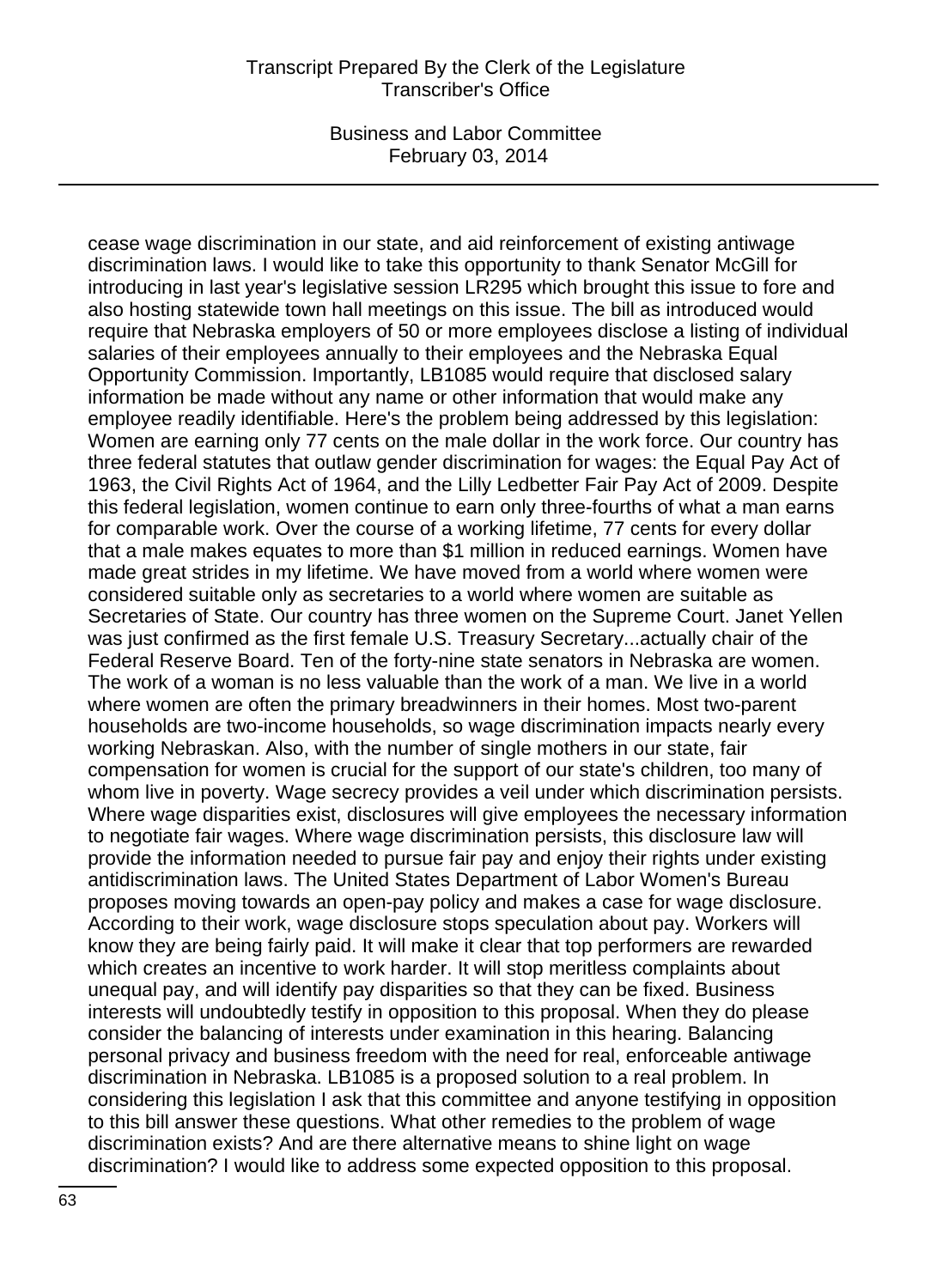Business and Labor Committee February 03, 2014

Those in opposition may claim that passage of this bill will breed resentment and discontent within their businesses. They may claim that mandatory wage disclosure will create a need for them to justify wages to their employees. They will likely point out that merely removing identifying information will not completely protect individual privacy. Finally, I expect to hear some opposition to LB1085 that characterizes the bill as intrusive and burdensome government overreach into private contractual matters. I'll take a moment to address these concerns. To the point that wage disclosure may cause resentment within a business atmosphere: Is there crippling resentment between employees in the public sector? Wages are a public record for both federal and state employees including all of our staff members here in the Legislature. Wage disclosure has not created resentment or discontent in the public sector. Alternatively, if there is discontent due to wage disclosure, an employer might have to ask themselves why. That brings up the second concern about the bill: the increased need to justify pay to employees. If wages are being paid on the basis of experience, productivity, and merit, no employer should find justifying wages burdensome. In fact, a business culture that is based on productivity and merit should be extremely healthy in a competitive enterprise, encouraging employees that the way to success is clearly defined and fair. There is evidence that private companies such as Costco, Dell, and Whole Foods that engage in voluntary wage transparency, that these policies actually improve morale and increase the efficiency of the labor market. There are already wage disclosure laws for state and federal government employees as well as those for private higher education employers. Issues surrounding privacy, morale, and difficulty justifying compensation do not arise in a disruptive way in any institutions, public or private, that are feared by opponents of this legislation. Although many of the opponents' arguments can be addressed, LB1085 no doubt proposes a drastic change in wage practices in Nebraska. A balanced policy must be considered between government involvement into private contractual relationships versus an employee's due freedom from what according to the facts is a systemic and lasting discrimination based on gender. LB1085's open-pay policy will end employee speculation about pay. Workers will know that they are being paid fairly. It will make it clear that top performers are rewarded which creates an incentive to work harder. Wage disclosure will stop meritless complaints about equal pay, and will identify pay disparities where they exist so they can be fixed. I want to...most importantly however, the wage disclosure policy proposed by LB1085 will surge Nebraska forward in the fight for equal pay for equal work. I want to thank the committee in advance for its thoughtful consideration of this bill and for promoting the state motto: equality before the law. I look forward to working with you to address any concerns. Thank you. [LB1085]

SENATOR LATHROP: Very good. Thank you, Senator Cook. Senator Hansen has a question for you. [LB1085]

SENATOR HANSEN: Thank you. Senator Cook, glad to have you here. [LB1085]

SENATOR COOK: Thank you. [LB1085]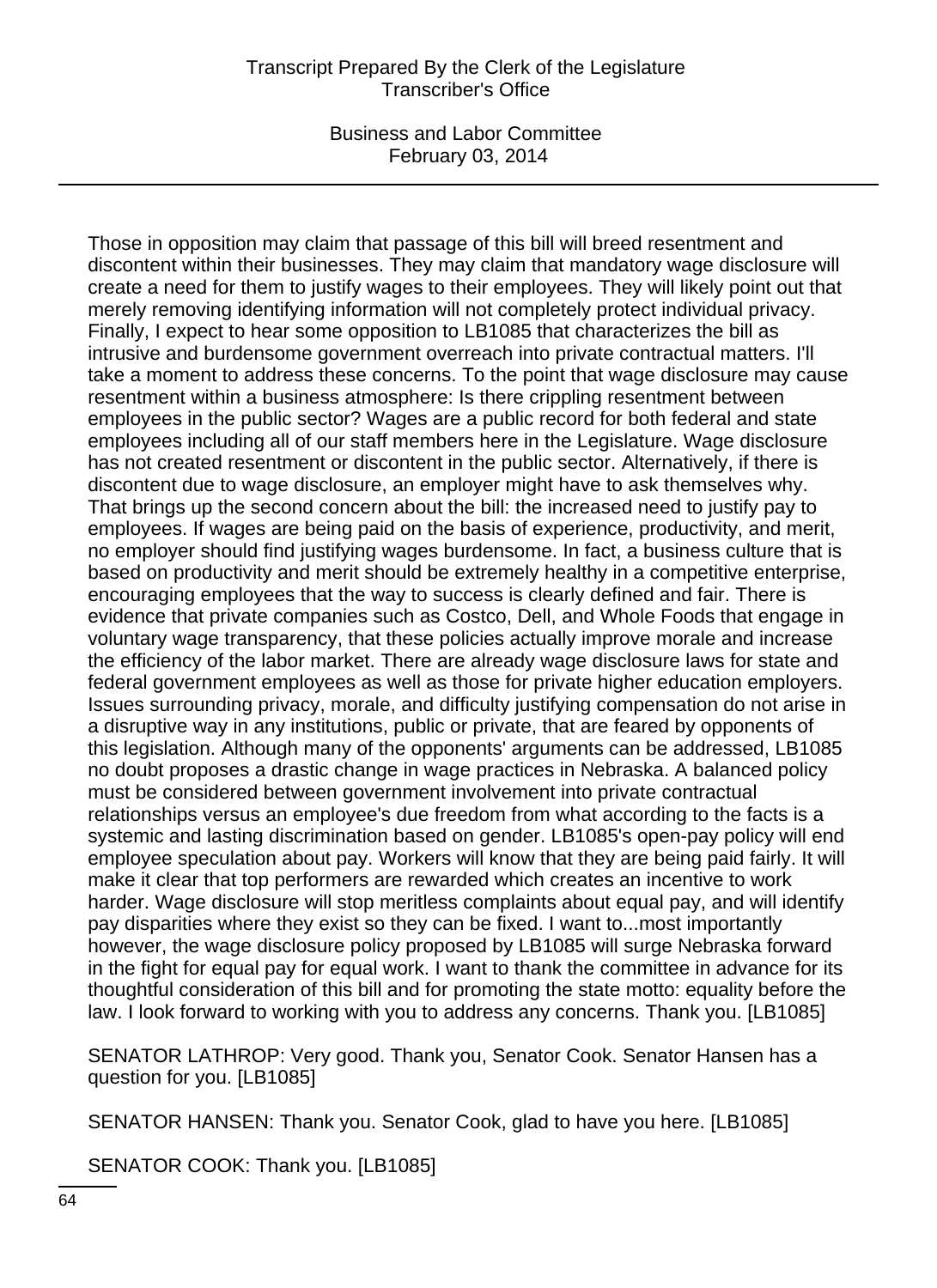SENATOR HANSEN: I agree with the premise of the bill. I really do. But what about if we just bit around the edge a little bit and go with the state employees, the, you know, Department of Roads, the people that work here at the Capitol, the teachers, the, you know, HHS. I mean, it's going to be a really long list anyway, and I'm not sure who's going...where's it going to be presented? Who's going to be able to see the list? And why would anybody look at the list? [LB1085]

SENATOR COOK: Thank you for that question, Senator Hansen. I agree that I'm looking forward to committee input such as that to clarify some of the issues in terms of where the information might be published. And I'd absolutely be open to starting perhaps with a population such as state employees and seeing how that is executed and going from there. I'm really looking for continued input from the committee and from testifiers to make the bill most workable in the state. [LB1085]

SENATOR HANSEN: It seems like it would be a good place to start with those who are paid by taxes...paid for by taxpayers to see that that is in any...I mean, if we can't meet the threshold of state employees then I don't know if we can really expect the general population to do so. I could give you my wages, my wife's wages, and a little magnet I bought the other day that's just a naked baby with the boots on and a hat. Just remind me, who wears the jeans in this family? It's my wife. (Laughter) [LB1085]

SENATOR COOK: Thank you, Senator. [LB1085]

SENATOR LATHROP: Okay, I think that's all the questions. Are you going to stay to close? [LB1085]

SENATOR COOK: Yes, absolutely. [LB1085]

SENATOR LATHROP: Okay, very good. We will take proponents first so if you are here to testify in support, we'll have you come up in an orderly fashion. [LB1085]

KATHLEEN NEARY: Senator Lathrop, members of the committee, my name is Kathleen Neary. I am a lawyer. I work here in Lincoln. I work mainly in the area of employment discrimination, have done it for about 20 years. I am here to testify in support of LB1085. And just as a little historical background, in 1969 this body enacted the Discriminatory Wage Act. The law prohibits the practice of discrimination on the basis of sex by paying a wage to employees of one sex at a lesser rate than the rate paid to the opposite gender for comparable work. The statute...very interesting...also said, "It is therefor declared to be the policy of this state through exercise of its police power to correct and, as rapidly as possible, to eliminate discriminatory wage practices based on sex." That's the law of our state. It's been about 45 years since that law was enacted. But significant pay disparities still exist in this state. A significant barrier, and I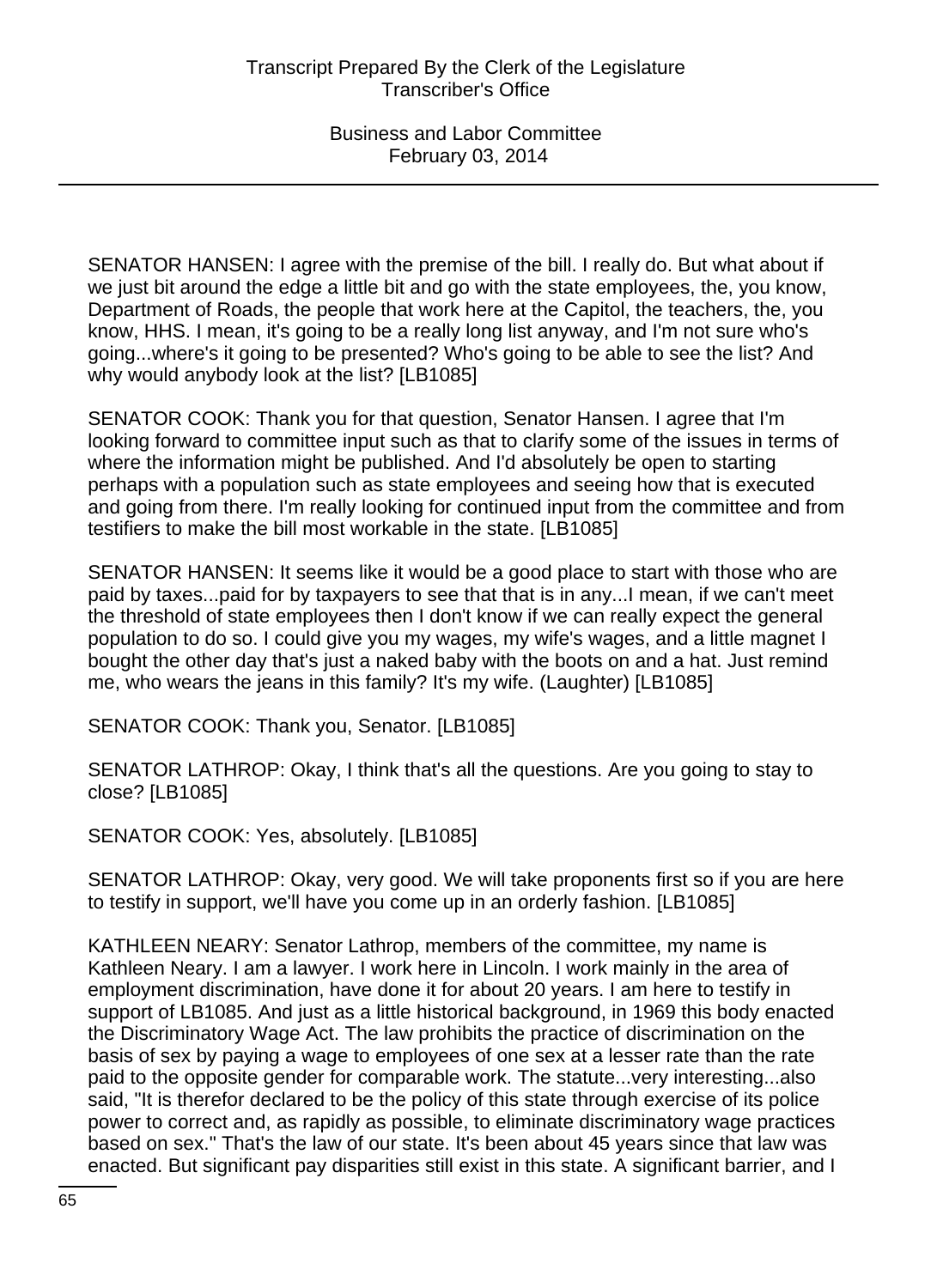Business and Labor Committee February 03, 2014

don't have any statistics to back this up but I have 20 years of law practice and I do plaintiff's employment work and talking to dozens of people a week, and what I find more often than not is that companies have a practice that says, if you discuss your wages you will be fired. It is a terminable offense to discuss wages or salary with coemployees. This is a significant barrier to actually finding out about the pay disparities in the workplace. LB1085 is that exact piece of legislation that we need to start working using the police powers to as rapidly as possible eliminate the discriminatory pay practices. Even if an employee has a very good and strong suspicion that they are being paid less than a similarly situated employee of the opposite gender or race or ethnicity or age...doesn't just deal with gender discrimination here. This would help all persons who work to eradicate discrimination based on age, pregnancy, national origin, ethnicity. Now what is really interesting, somebody might say it's burdensome. But under state law right now under Nebraska Revised Statute 48-1225: every employer shall make, keep, and maintain such records of the wages and wage rates, job classifications, and other terms and conditions of the persons employed by them. So they're not going to have to make up this list. It should already exist under state law. And pursuant to state law, the EEOC currently has the authority to inspect and copy payrolls and other employment records to enforce or confirm the discriminatory wage statute. And with that, I would urge passage LB1085. [LB1085]

SENATOR LATHROP: Okay, thanks, Kathleen. I don't see any questions. Next testifier. [LB1085]

MARY HERRES: (Exhibit 1) Good afternoon. Mary Herres, M-a-r-y H-e-r-r-e-s. I'm here representing the Nebraska Democratic Women's Caucus in support of LB1085. Making positive changes towards equality to women in the workplace is not just the right thing to do, it's the smart thing to do. One such way of achieving equality is through closing loopholes in the federal and Nebraska equal pay laws. LB1085 will take an important first step in that direction by requiring employers to report annually pay levels by job title, gender, age, and years of service in the Nebraska Equal Opportunity Commission and allow employees to view their data in their place of employment. Today in Nebraska the typical full-time working woman is paid only 78 cents to every dollar her male counterpart is paid according to the U.S. Census Bureau. According to National Women's Law Center calculations from the American Community Survey for Nebraska, the gap is even more substantial for African American and Hispanic women. African American women working full time year round in Nebraska were paid only 63 cents, and Hispanic women working full time year round only 54 percent to every dollar paid to a white non-Hispanic man working full time year round in 2012. The wage gap persists across the occupations and at all levels of education. In 2010, Nebraska women with high school diplomas were paid only 63 cents to every dollar a man with a high school diploma was paid. And the typical woman with a bachelor's degree still wasn't paid as much as a man who had completed only a little college or had received an associate's degree. Even in fields traditionally dominated by women, such as nursing, pay inequality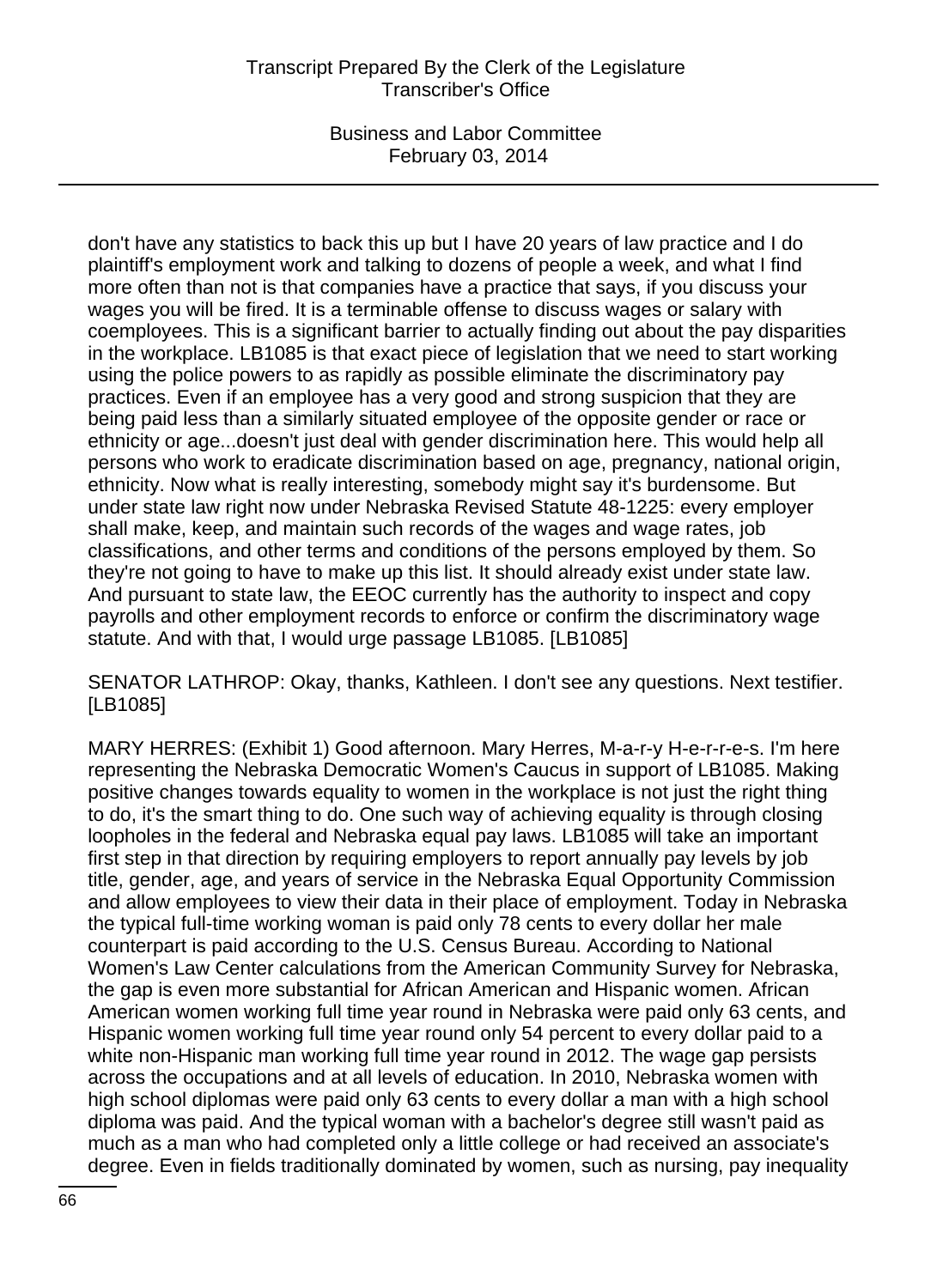Business and Labor Committee February 03, 2014

occurs believe it or not. Though men only make up 9.6 percent of the nursing work force, women are still paid only 93 cents for every dollar earned by their male counterparts according to the 2011 U.S. Census. In a survey taken in November 2013 at the Center for People in Need, a nonprofit in Lancaster County, Nebraska, that serves residents with incomes at or below 150 percent of the poverty level--and that would be \$29,295 for a family of three--and serves more than 47,000 low-income residents annually, 76.49 percent of those responding were women. Those women reported household incomes at 4 percent less than the men that were reporting. Over 90 percent of these women have at least one child and report that they sometimes, rarely, or never can afford to buy enough food for their families. And 57 percent also reported that they always, often, or sometimes have to choose between buying food and paying a bill. According to a 2011 McKinsey study, 70 percent of Medicaid recipients and 80 percent of welfare recipients are women. In Nebraska, 71 percent of Medicaid recipients are nonelderly women. Closing the wage gap would improve the financial security of many women and their families and reduce the need for safety-net programs to get by on. The Lilly Ledbetter Fair Pay Act signed by President Obama in 2009 kept the courthouse doors open for women to be able to sue their employers for sex-based wage discrimination but does not do much to address the underlying problems of loopholes used by employers to circumvent the law. How does the closing of...oh, yeah. [LB1085]

SENATOR LATHROP: Mary, you've got a red light. [LB1085]

MARY HERRES: Oh, I'm sorry. [LB1085]

SENATOR LATHROP: No, that's okay. You were engrossed in your testimony...(laughter)... [LB1085]

MARY HERRES: I was. [LB1085]

SENATOR LATHROP: ...which is a good thing. And we appreciate hearing from the Nebraska Democratic Women's Caucus. Let's see if anybody has any questions for you, okay? [LB1085]

MARY HERRES: Oh, okay. [LB1085]

SENATOR LATHROP: I see none. [LB1085]

MARY HERRES: That's it? [LB1085]

SENATOR LATHROP: That's it. [LB1085]

MARY HERRES: Okay, thank you. [LB1085]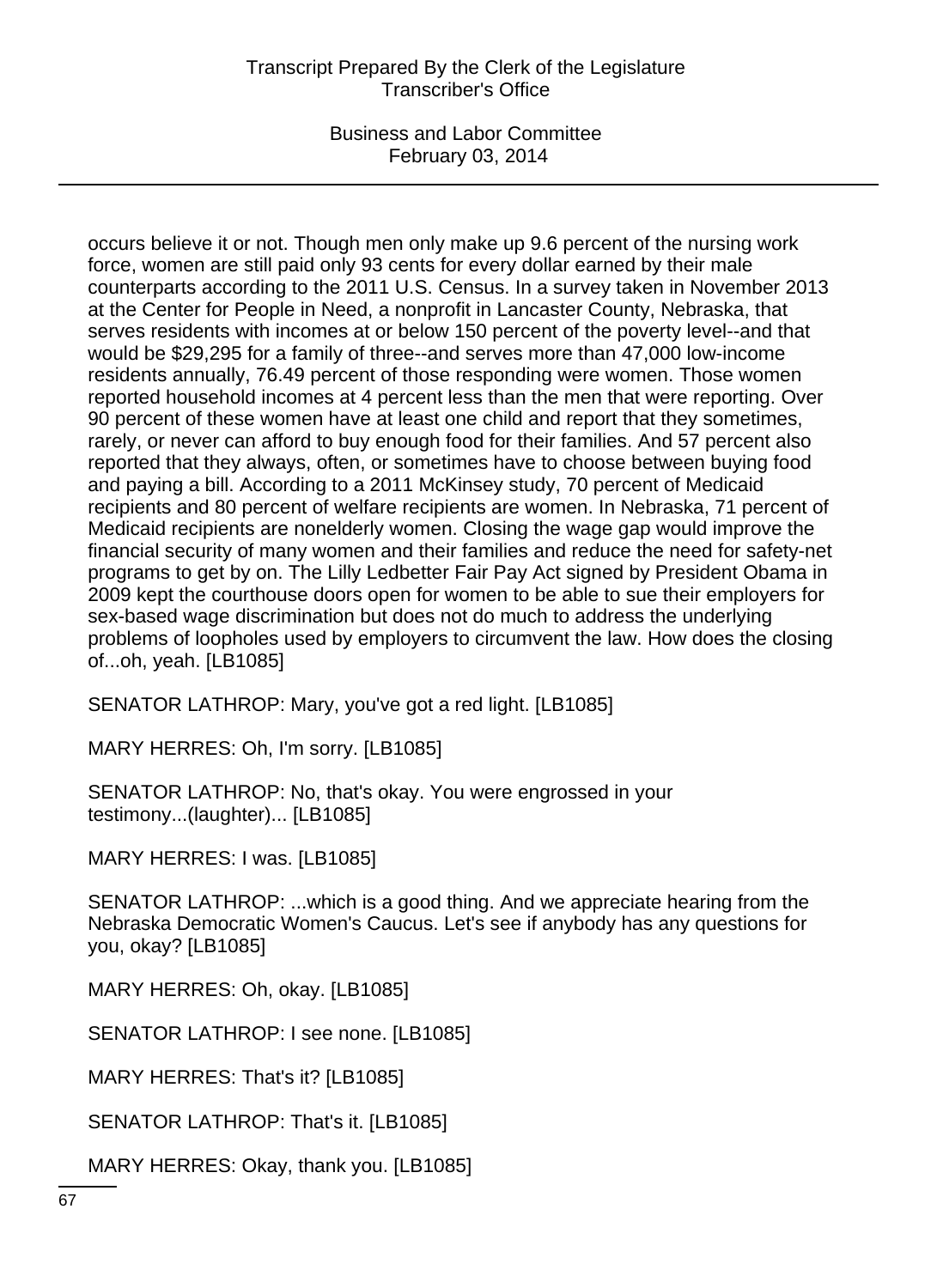# SENATOR LATHROP: Thanks, Mary. [LB1085]

SENATOR McGILL: Thank you. [LB1085]

SENATOR LATHROP: Anyone else here to testify in support of LB1085? Good afternoon. [LB1085]

CHRISTA YOAKUM: (Exhibit 2) Thank you. My name is Christa Yoakum, and I am the president of the board of the YWCA of Lincoln. And I just want it be on record that the YWCA USA and YWCA of Lincoln both support initiatives like this to increase the income of women including policies that raise minimum wage and strengthen equal pay for all women from all socioeconomic and racial backgrounds. We believe this bill will strengthen equal pay. And as mentioned before, even though we have had some important federal legislation, we still need stronger legislation to address wage discrimination. And I have a personal story. I'm glad that Mary brought up nursing. I worked in nursing for over 30 years and felt well-treated for the most part in that occupation. But I do have a short story of one place that I worked and an employee that I worked with. He was a male. We shared the same job title. We worked on the same floor. We supervised the same employees. But there were a few differences. We lived in the same neighborhood. We lived a couple of blocks from each other. A few differences: I had four children, he had two. We both had spouses working as well, so that was another similarity. I had worked there longer than he had. Because we both had good relationships with our supervisors, I would expect that he probably always had positive evaluations, work evaluations. I know that I did. And so I always received the maximum, you know, increase when I had my annual reviews. Because we were polite Nebraskans and we were told, don't discuss your wages, we didn't. However, one day his childcare provider was ill and I was available because we worked opposite each other. We shared that. The job shared that way. And so after he got off work and we were having a beer as he was picking up his children from my house, we started talking about how much money we made. And I found out that even though I had worked there longer and I had always had positive reviews, he was making more money for the same job I was doing. There was no way for me to know that had we not had that conversation over beers. There was no way for me to go legally and say, hey, we're in the same position and he's making more money than me. And so that is a good example. And healthcare is a very good example of where those things can happen. Thank you. [LB1085]

SENATOR LATHROP: Very good. Thank you so much for your testimony. I see no questions. [LB1085]

SENATOR McGILL: Can I just...? [LB1085]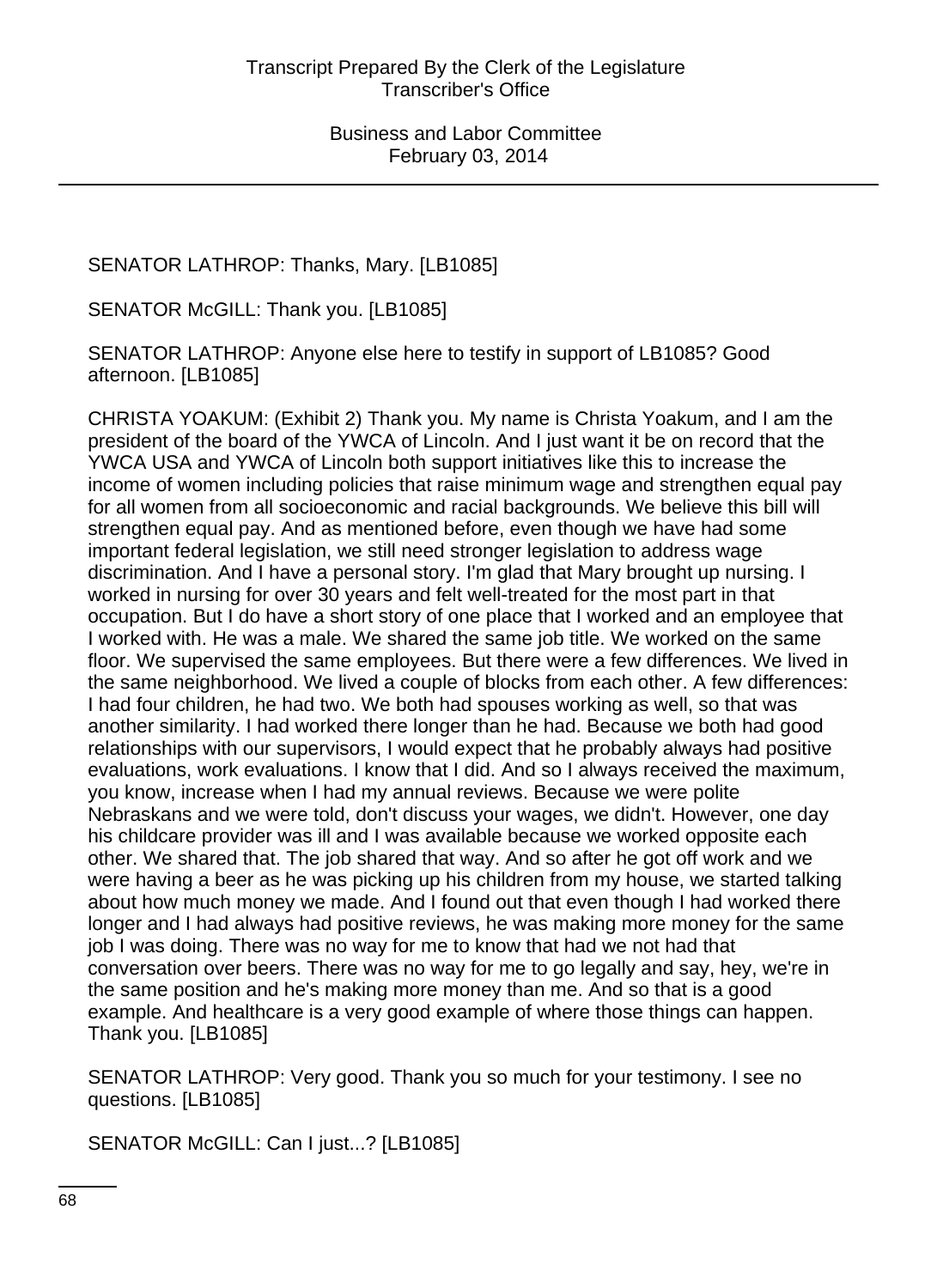SENATOR LATHROP: Oh, wait a minute. Wait. Senator McGill does. [LB1085]

SENATOR McGILL: And this really isn't a question for Christa. I have to go because I have a speaking engagement. But I just wanted to thank Senator Cook for bringing this. I did do a series of town hall meetings. Christa, you were at one of them. And Senator Lathrop attended one of them. And, you know, we heard stories everywhere we went that were just like yours, a woman who left a job after several years, the man who was hired to follow her making tens of thousands of dollars more than she had been making. This is a serious problem. And I'm glad that Senator Cook has brought this bill to eat away at it. And we know that there are other issues, too, like teaching women to better negotiate for their salaries. But that also means needing to understand what their value is for a particular job so that women can get those skills and ask for the right dollar amount when they're going in for a job. So thank you very much. [LB1085]

SENATOR LATHROP: Any other proponents here to testify today on LB1085? Anyone here to testify in opposition to LB1085, those opposed? [LB1085]

DICK CLARK: (Exhibit 3) Chairman Lathrop, members of the Business and Labor Committee, my name for the record is Dick Clark, D-i-c-k C-l-a-r-k, director of research for the Platte Institute. Thank you for this opportunity to testify again today, this time in opposition to LB1085 legislation that would require employers of 50 or more to disclose sensitive salary and other personnel information. In their fiscal note, the Equal Opportunity Commission indicated that LB1085 would cost something in terms of document storage and employee time but believes that this cost could be absorbed within the commission's existing appropriation. The marginal cost of this bill for the EOC is not why I am here today. I am testifying in opposition to this bill because it would mandate more government intrusion in the marketplace. It further invades the employer-employee relationship. It imposes some additional cost on employers, and it's premised on the idea, most importantly, that a wage voluntarily negotiated between a willing employer and a willing employee is somehow unfair. This bill promotes the idea that employers prey on their employees. Instead of recognizing that employees and employers benefit each other through their voluntary working relationship, this presumes guilt and without due process invades proprietary business records to a greater extent than we already do. What is more, it would reveal sensitive information about employees without their consent. The bill states that the listing shall be made without any name or other information that would make an employee readily identifiable, but this is essentially contradicted by the plain language of the bill. It's unthinkable that any records that include, as this bill would require, individual salaries, job title, gender, age, and years of service wouldn't allow the ready identification of employees. Finally, the information required would often suggest unfairness where differences in shifts, work, and other relevant factors may have resulted in differences in compensation. Thank you again for this opportunity to testify today. [LB1085]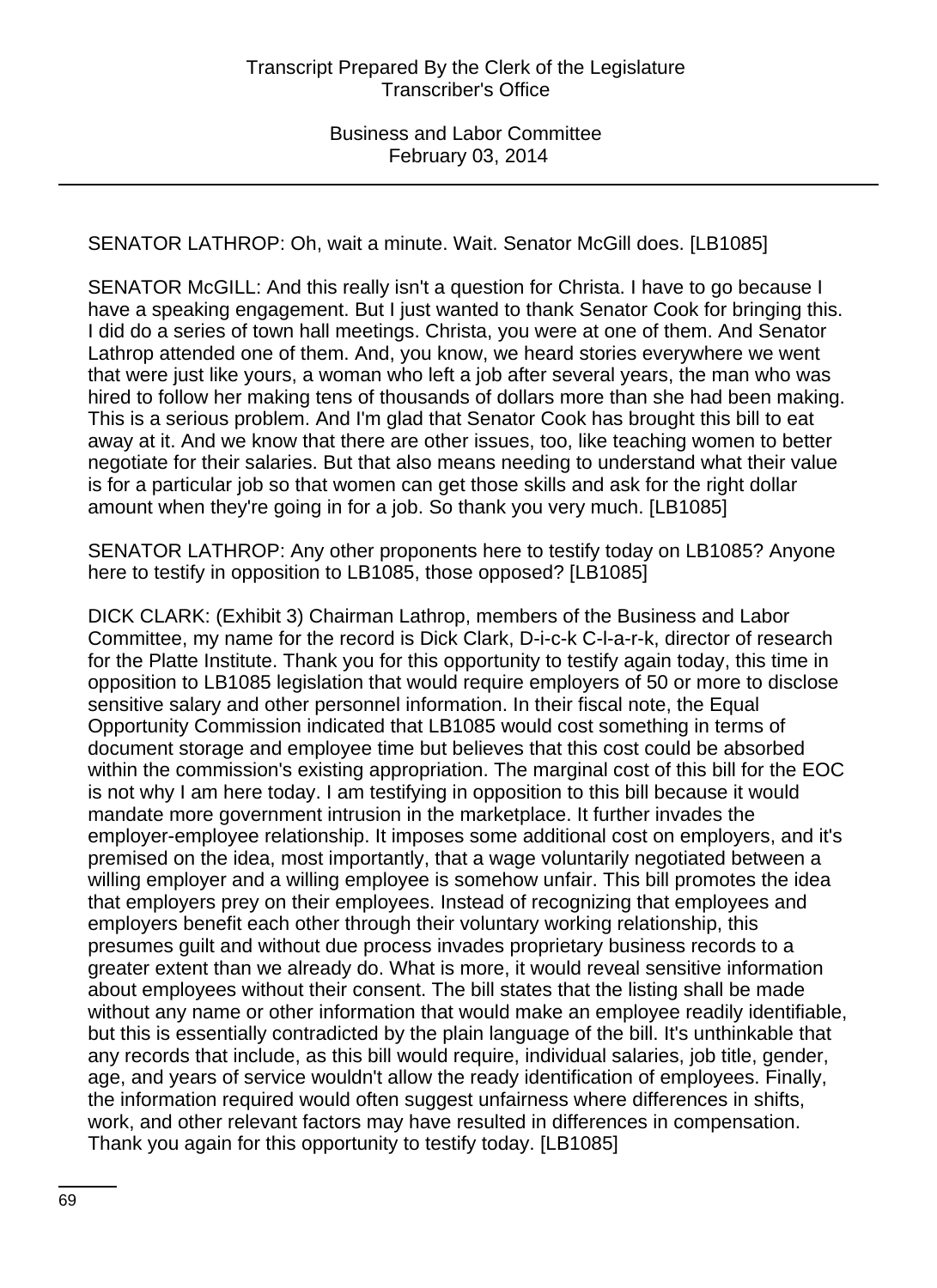SENATOR LATHROP: Very good. Any questions? [LB1085]

SENATOR ASHFORD: Dick, just one. What's fair about 73 percent for an equal job? I mean what is fair about a woman making 73 percent of what a man makes for the same job? [LB1085]

DICK CLARK: Well, sir, I would actually say that I think that's bad science. I think that when you control for college majors, I think the discrepancy all but disappears. I read a report just yesterday that came to that conclusion. [LB1085]

SENATOR ASHFORD: But that's the number for the general population, college and everybody else. I mean... [LB1085]

DICK CLARK: I'm sorry, I'm not sure... [LB1085]

SENATOR ASHFORD: Well, I think it...I don't have the numbers off the top of my head, but I think it's generally well accepted that women make, in this country, less for the same job. I mean, I... [LB1085]

DICK CLARK: I think it's generally well accepted, but I think that's fallacious. I think it's incorrect. [LB1085]

SENATOR ASHFORD: You think that's fallacious? [LB1085]

DICK CLARK: Yes, sir. [LB1085]

SENATOR ASHFORD: Okay. [LB1085]

DICK CLARK: Yeah. I think when adjust for college majors and things like that then the discrepancy all but disappears. I'd be happy to forward you the study that I just read yesterday on this topic. [LB1085]

SENATOR ASHFORD: Well, I don't...but not everybody goes to college. [LB1085]

DICK CLARK: That's true. Although women do actually tend to go to college at a higher rate than men, certainly for undergraduate, yeah. [LB1085]

SENATOR ASHFORD: Well, that's fine. But we're also worried about...I mean, I think it's the policy of the state and the policy of this country that we strive for equal pay for equal work throughout the entire spectrum of jobs, not just women and men that go to college. I mean I fully expect those numbers to come together quicker, but not everybody goes to college. And with... [LB1085]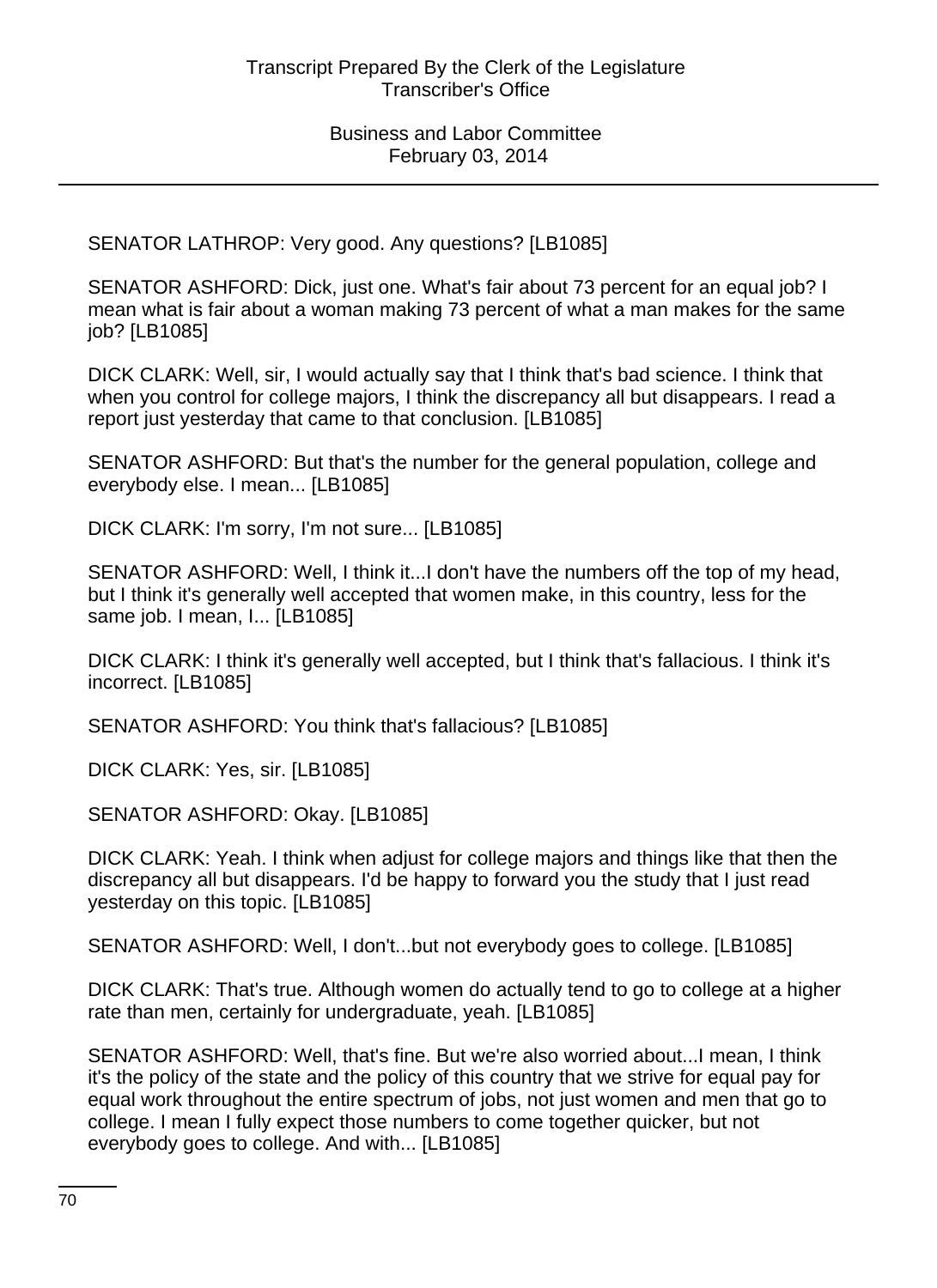DICK CLARK: Well, again I would say that the American principle is our liberty and the individual autonomy to make important decisions about where your life is going to go. And to me, that is the American dream. [LB1085]

SENATOR ASHFORD: Well, if you're a woman, you can't help the fact you're a woman. [LB1085]

DICK CLARK: That's...I'm not going to speak to that, sir. [LB1085]

SENATOR ASHFORD: I mean, I understand your point that liberty trumps everything and that we shouldn't have any policy that tries to bring equality into the workplace. I get your point. Hopefully, that's not the prevalent view in this country and that government policy does have a role in bringing equality to...certainly, gender equality and racial equality to wages. I mean...okay, that's fine. [LB1085]

SENATOR LATHROP: The Platte Institute. [LB1085]

DICK CLARK: Yes, sir. [LB1085]

SENATOR LATHROP: Okay. [LB1085]

SENATOR ASHFORD: Thanks, Dick. [LB1085]

SENATOR LATHROP: Thank you. [LB1085]

DICK CLARK: Thank you. [LB1085]

SENATOR LATHROP: All right. We may need a traffic cop for this one. (Laughter) Welcome. [LB1085]

CHARLOTTE RALSTON: Thank you. It's getting cloudy out there. You can feel it in here, can't you? My name is Charlotte Ralston. I'm here as a citizen. I'm also a former employee and now an employer, and I'm a woman. I have been discriminated against in the workplace. I was wondering if this bill will apply to nonprofits as well because that's where I was discriminated in receiving about probably 50 percent of the pay that my male coworker was getting. However, in my opinion I don't believe that where wage discrimination exists this bill will fix it if current law isn't working. But I do feel this bill may cause more problems. I believe there's confidentiality issues, privacy issues. I'm actually here to represent my employees. I don't think employees should have this forced upon them posting private information publicly in the workplace. What if they don't want their wages posted? I cannot ask age when I am interviewing. That is discrimination. Soon I probably won't be able to ask gender either, but you're asking me to post these things publicly. I think it's opening a Pandora's box, and it's bad policy.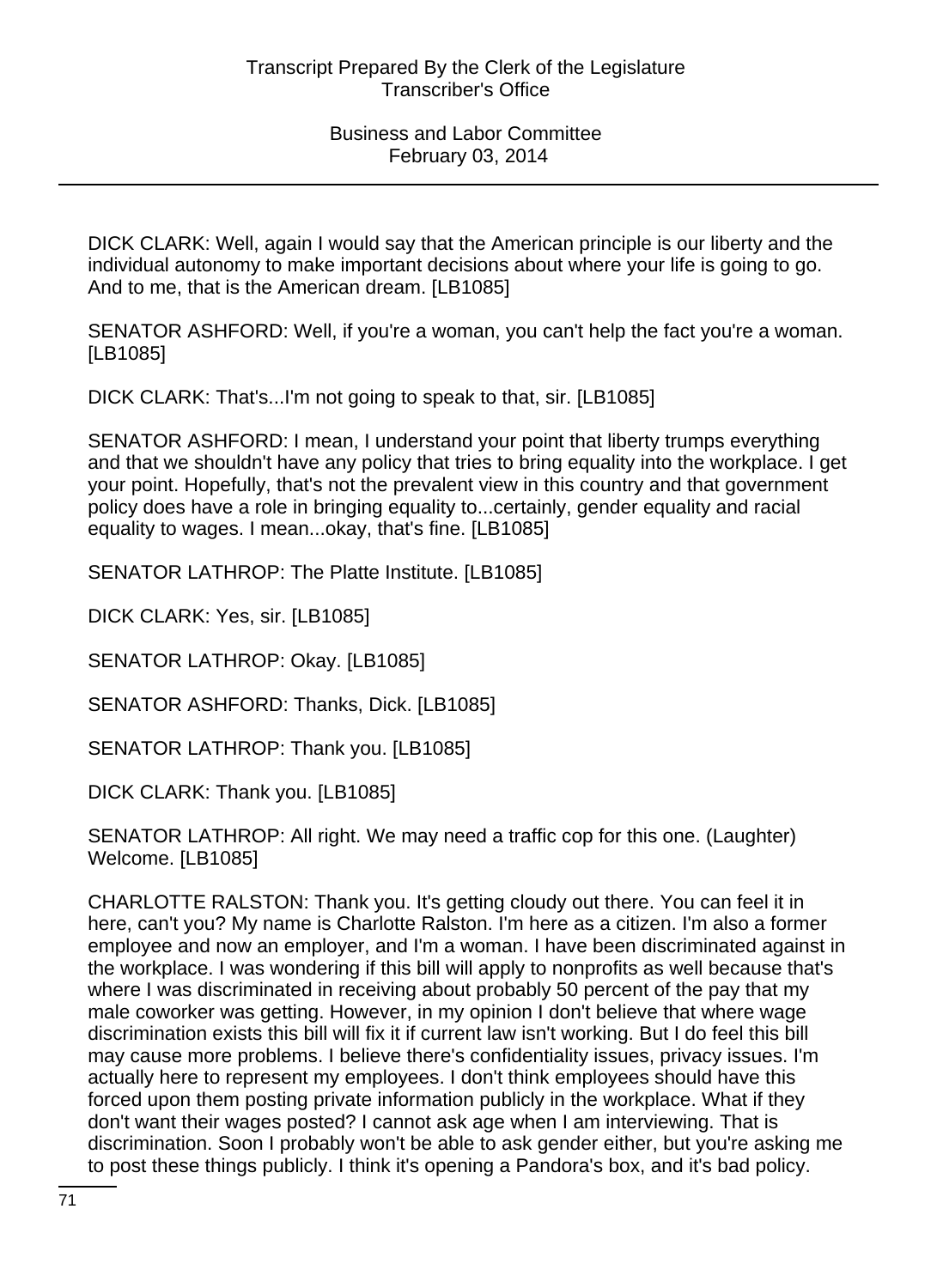The stated intent of this bill is confidentiality, but it doesn't take employees long at all to go down that chart and figure out who is what by age, by gender, by salary, by title and know exactly who's making what. So I don't think the intent of the bill is also being reached by what it's doing. Skill level, speed, efficiency, and many factors impact the way I pay people. Their productivity is what I look at. I don't look at anything else. And I give wage increases based on productivity and what they can bring to the company. That productivity might be how well they treat a customer. Thank you. The bottom line is, I think the employees should sign a release if they're required to do this so that they have the option. Thank you. [LB1085]

SENATOR LATHROP: Very good. Thank you, Mrs. Ralston. Next opponent. [LB1085]

RON SEDLACEK: Good afternoon, Chairman Lathrop and members of the Business and Labor Committee. My name is Ron Sedlacek. That's spelled R-o-n S-e-d-l-a-c-e-k. I'm here on behalf of the Nebraska Chamber of Commerce; and Jim Otto who I believe has an appointment elsewhere today asked if I would please include the Nebraska Retail Federation as well as the Nebraska Restaurant Association in this testimony. But I'm going to speak from the Chamber point of view at this point. When the bill was first introduced, didn't really have an idea as to what the motivation or the objective or the intent of the bill was. And if anything, I kind of thought when I read it, it had to do with age discrimination because it talks about age and length of service and the fact that perhaps people are getting more because they've...longevity with the company and so forth and new people coming in are not or something to that effect. But I did not understand the motivation that we were talking here today. However, the phone has been ringing quite a bit over at our office from members as well as other employers or employer groups asking about the legislation and asking if we're going to testify in opposition. Our board discussed it, and I would quote one board member who said, you know, I really kind of like this bill because I'd like to see what my competition is paying their employees. But he says, I don't want my competition knowing what I'm paying mine. And that's really the heart of the issue is that this is a posting essentially, publicly whether the employee consents or not, that's going to be circulated all over town perhaps, all over the state, on the Web. It's going to be at the Equal Opportunity Commission where you can get it there as well. And essentially it's...we're talking about competitive businesses looking at the payroll and then the way maybe they're organized internally and what they're getting paid and so forth. So it...I'm not sure it really accomplishes anything in regard to what it's actually trying to get at. The fact that it doesn't talk about commission sales where there's bonus pay, is that included in that or is it base pay? Is the gross or the net or is an employee negotiating a lower salary for a larger retirement benefit because of age to accelerate that program? It doesn't get to the issue that I think that the intent of the legislation is what they're trying to get to. There's got to be a better way, a better mousetrap. And we just don't think that this is the appropriate vehicle. [LB1085]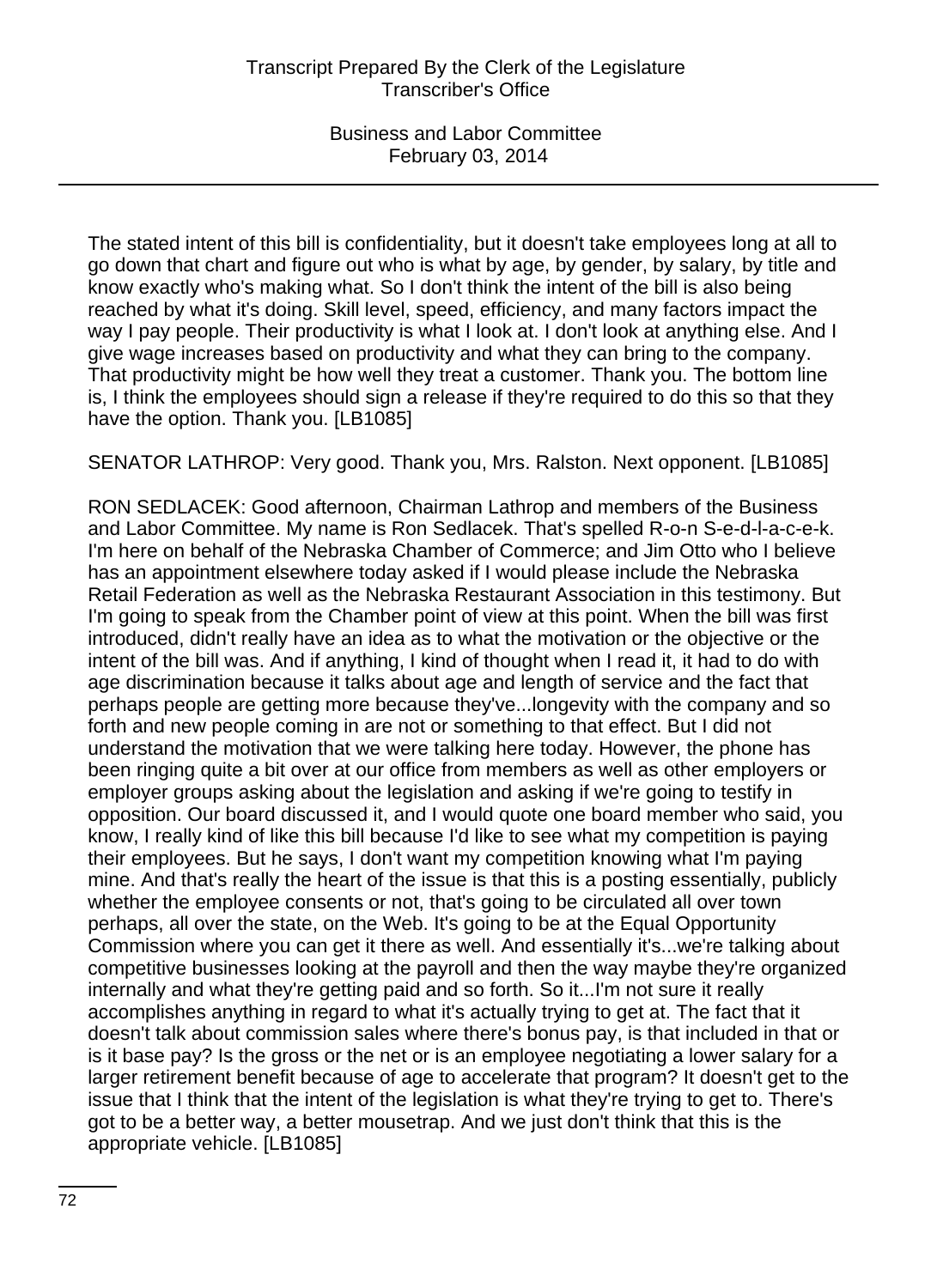SENATOR LATHROP: Okay. I couldn't help but smile when you were testifying because we heard about the virtues of an open market and probably the biggest hang-up to the open market working perfectly is information. And so if I work at one printing shop and I find out the guy across the street is paying a little bit more, in a perfect market I just walk across the street and take a job over there. I don't know. I certainly appreciate you coming here today and expressing your concerns, the idea that you'd know what the competition is making I understand from a business point of view, the concern you're expressing. But if we're extolling the virtues of an open market, information is king, right, so you can decide whether to stay or go? [LB1085]

RON SEDLACEK: Well, there's open market, but there's also trade secrets. And that's one of the keys. And that is that you're doing something better than the competition. You don't want your competition to necessarily know that. You have invented a better way of processing something or delivering a product. [LB1085]

SENATOR LATHROP: Yeah, and I suppose that's the fallout from this kind of a...it may be the downside to this kind of a bill, which is your competition can find out what you're paying. And so they can call up your help, or one of these headhunters can. But at the same time... [LB1085]

RON SEDLACEK: You may be finding out you're overpaying your employees, and maybe you ought to take a look at the adjustments from now on. [LB1085]

SENATOR LATHROP: Yeah, at the same...well, that might be too. [LB1085]

RON SEDLACEK: Yeah, it goes both ways. [LB1085]

SENATOR LATHROP: The same time the concern...I did go to one of Senator McGill's hearings. And boy, I'm impressed, after three federal statutes on wage discrimination, that it's still prevalent. And I don't know if there's a perfect way to get to the bottom of it, but if you have a person who is in a protected class, whether it is based on race, religion, gender, national origin, whatever it is, you never find out you're the guy not making as much as somebody doing the same job. And that...there are people whose skills may vary, and the difference in skill may be important and worthy of difference in compensation. But two people working on the factory line, right... [LB1085]

RON SEDLACEK: In that setting, I understand. Sure. [LB1085]

SENATOR LATHROP: ...doing the same thing. Everybody has got to do a hundred widgets an hour, and you find out that somebody's getting less because...I don't know. [LB1085]

RON SEDLACEK: Exactly. [LB1085]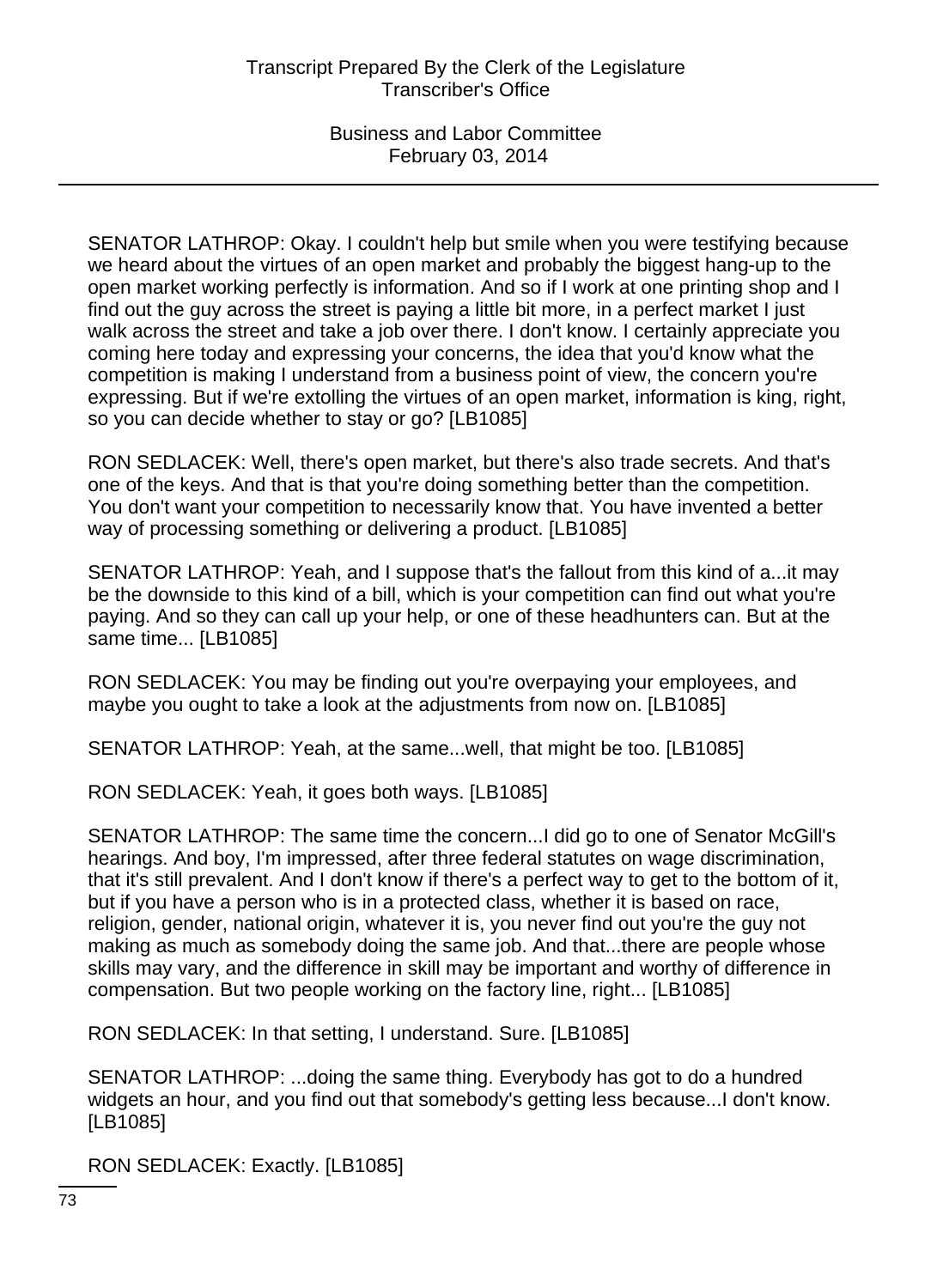SENATOR LATHROP: I think it presents an interesting question. And of course there's certain perhaps downsides to the information getting turned loose. But I appreciate your testimony, Ron... [LB1085]

RON SEDLACEK: Okay, thank you. [LB1085]

SENATOR LATHROP: ...and the point of view of the Chamber of Commerce. [LB1085]

RON SEDLACEK Thank you. [LB1085]

SENATOR LATHROP And with that, we'll go to the next opponent. [LB1085]

CHRISTOPHER HEDICAN: Good afternoon. [LB1085]

SENATOR LATHROP: Good afternoon. [LB1085]

CHRISTOPHER HEDICAN: (Exhibit 4) Senator Lathrop, committee, thank you for having me here. My name is Chris Hedican, C-h-r-i-s H-e-d-i-c-a-n. I am here as the legislative director of Nebraska Society for Human Resource Management also known as Nebraska SHRM. Our organization is one chapter of the national organization of SHRM which has over 250,000 members, and we represent various human resource organizations and the professionals in that area. We had a leadership meeting on Friday, and we opposed this bill, LB1085, for various reasons, some of which have already been articulated. The concern about the knowledge of the information is a huge concern because of the competitive disadvantage that it would put the individual companies at, particularly border communities. If this were a national requirement, it would be one thing. But this will be one state based deal. So Omaha employers, Sioux City (sic) employers, Nebraska employers would have cross-border competitors that would know their information, but they wouldn't have the same luxury. It would also be a tool that companies choosing to come in and explore opportunities to come to communities in Nebraska would also have available to them that information. It would also be a problem with the dissension that it would foment within small organizations. There are a very limited number of positions typically in small organizations over 50. It would be very easy to tell who is getting paid what. Senator Cook said that this has not been a problem in large industries such as federal government as well as union-based organizations. But those all have very structured wage systems where those pay grades are known in advance, and employers have very different ways of paying people. There's numerous factors. I've defended many, many employment claims involving wage issues, and you have issues, a difference of tenure, difference of experience, difference of certifications. You have issues of difference in job functions which might nominally seem to be the same, but they are not. You have differences in shifts, working conditions in other aspects of the job that all have to be considered in pay. There's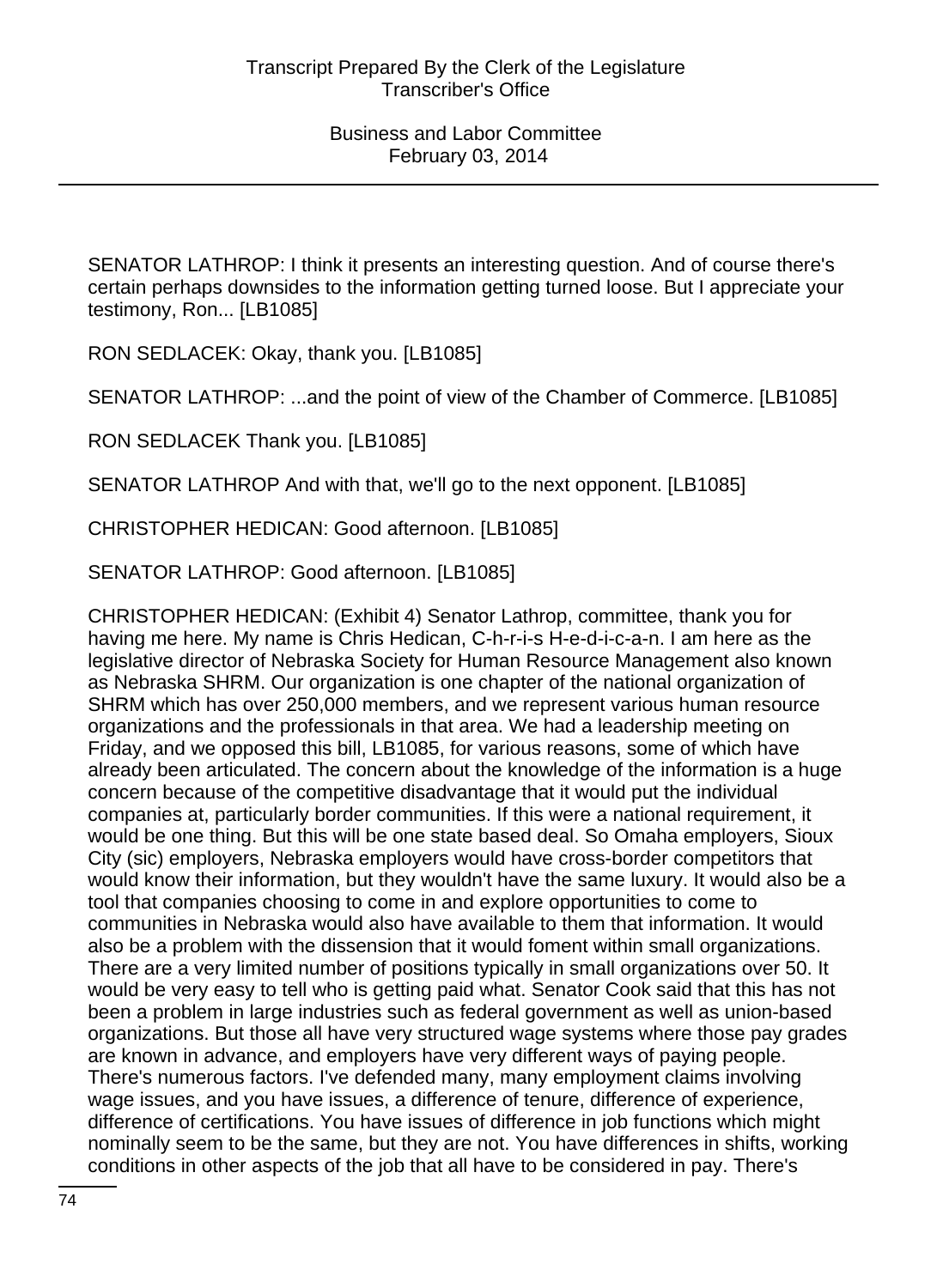different timing of evaluations and wage increases where one person may appear to be paid more at one year but not at the other. My point is is that this is a lofty objective: to eradicate discrimination. We support that. However, this bill will not do this. This bill frankly would create problems and would not provide the information that I think it's hoping to, to resolve these issues. And most importantly, I'd ask that the Senate and the committee undertake the research to figure out is the discrimination in Nebraska as prevalent as is asserted with the 77 percent statistic. There's been a lot published since the President's speech on that point. When you control for factors, not just of education, but if you look at the particular industries where you have individuals who enter unions, men are skewed toward union membership which tends to negotiate better compensation rates. You have different career choices that also have different compensation rates and individuals who leave the work force and return at different times. I would be happy to answer any questions and point out that I've submitted to you a paper from SHRM that was submitted to the federal government in response to the Office of Federal Contract Compliance proposal to have a rule similar to this. [LB1085]

SENATOR LATHROP: Okay, very good. Thanks, Chris. I see no questions. Appreciate your testimony and your patience. Is it Mr. Carney (phonetically)? [LB1085]

HARVEY SANKEY: Harvey Sankey. [LB1085]

SENATOR LATHROP: Pardon me? [LB1085]

HARVEY SANKEY: My name is Harvey Sankey... [LB1085]

SENATOR LATHROP: Oh, I'm sorry. [LB1085]

HARVEY SANKEY: ...H-a-r-v-e-y S-a-n-k-e-y. I represent Printing Industries of the Midwest and specifically printing industries here in Nebraska. I'm against gender discrimination, okay? And I was unaware of the reasons behind this bill before I came here. And what I found out is I think that if there are loopholes in the current law, let's change them. This is too simple a solution to take care of the problems in the laws that are currently in existence right now. Let's get to the loopholes and get rid of those loopholes, okay? And the other thing is, is this information open to the public? And if it is, that's a big problem because of competition, okay? The other thing, if one printer working for a printing company wants to go across the street and work for the other because they have higher wages, okay, that may not happen because that company is paying higher wages because of how they work their people: a lot of overtime. You know, they may have better benefits over here also. And they might not be a stable company over there too. So there's a lot of reasons why people won't go over for higher wages. The other thing is, when people get paid for doing a job, either a bindery worker or a printer, they're...you know, person who's getting a general helper, for example, they may be doing a hundred widgets an hour. But there might be a person doing 80 widgets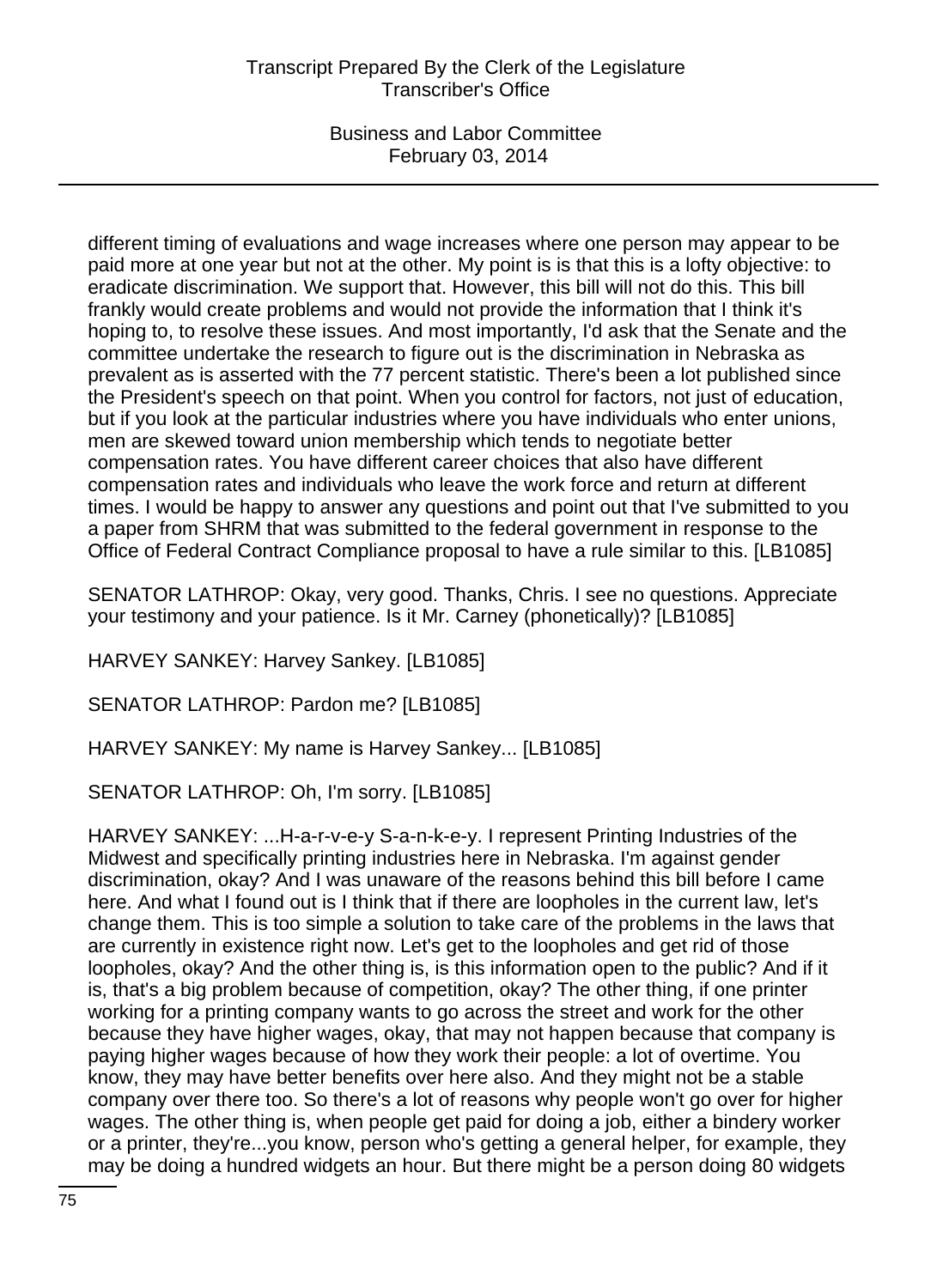an hour. And we find other ways to employ that person when we don't need them up on the machine. So I think what you have to do is look at...and I've done this for 40 years. And I've negotiated contracts, both union and nonunion, and the thing is it's kind of fair when the employees are there because they know what the others are making, believe me they know. Now you tell them not to tell, but they know what they're making. And it's up to the company to give a fair wage out in order to keep everybody happy, all right? And what information do we have on gender discrimination that indicates we have a problem here in Nebraska? Well, I didn't hear that. This is going to be another restrictive intrusion into private companies, and I don't think it's necessary to bring out what everybody is getting paid in a private company. Change the loopholes that exist, don't use this as the mechanism to change any problems. [LB1085]

SENATOR LATHROP: Okay. [LB1085]

HARVEY SANKEY: That's all I have. [LB1085]

SENATOR LATHROP: Thank you for your testimony. I see no questions? None. Thank you for coming down today. I don't think you've been here before, have you? [LB1085]

HARVEY SANKEY: Last year I was here. [LB1085]

SENATOR LATHROP: Were you? Okay. [LB1085]

HARVEY SANKEY: And I was here the year before on the CIR too. [LB1085]

SENATOR LATHROP: Oh, all right. Yes, next opponent if any. [LB1085]

ANN POST: Good afternoon. [LB1085]

SENATOR LATHROP: Good afternoon. [LB1085]

ANN POST: My name is Ann Post. I'm here on behalf of the Lincoln Independent Business Association. Coby couldn't stay any longer, so I'm here for him today. First, LIBA is opposed to LB1085 because the reporting requirements are largely unnecessary. They would serve to foster dissatisfaction and instability in the workplace. As has been pointed out, this information is collected by other governmental entities. If the purpose is for statistical information to observe trends in the workplace, we already have that information available. And so this bill itself is not necessary. Further, to educate employees in the workplace, there are several Web sites that actually give information about general salary within a career field for a certain gender and certain occupations. Now this doesn't give you the exact numbers, but it does give a vital piece of information for potential employees negotiating salary and to know if they're being fairly paid. Employee compensation, it's a complex determination. It's based on a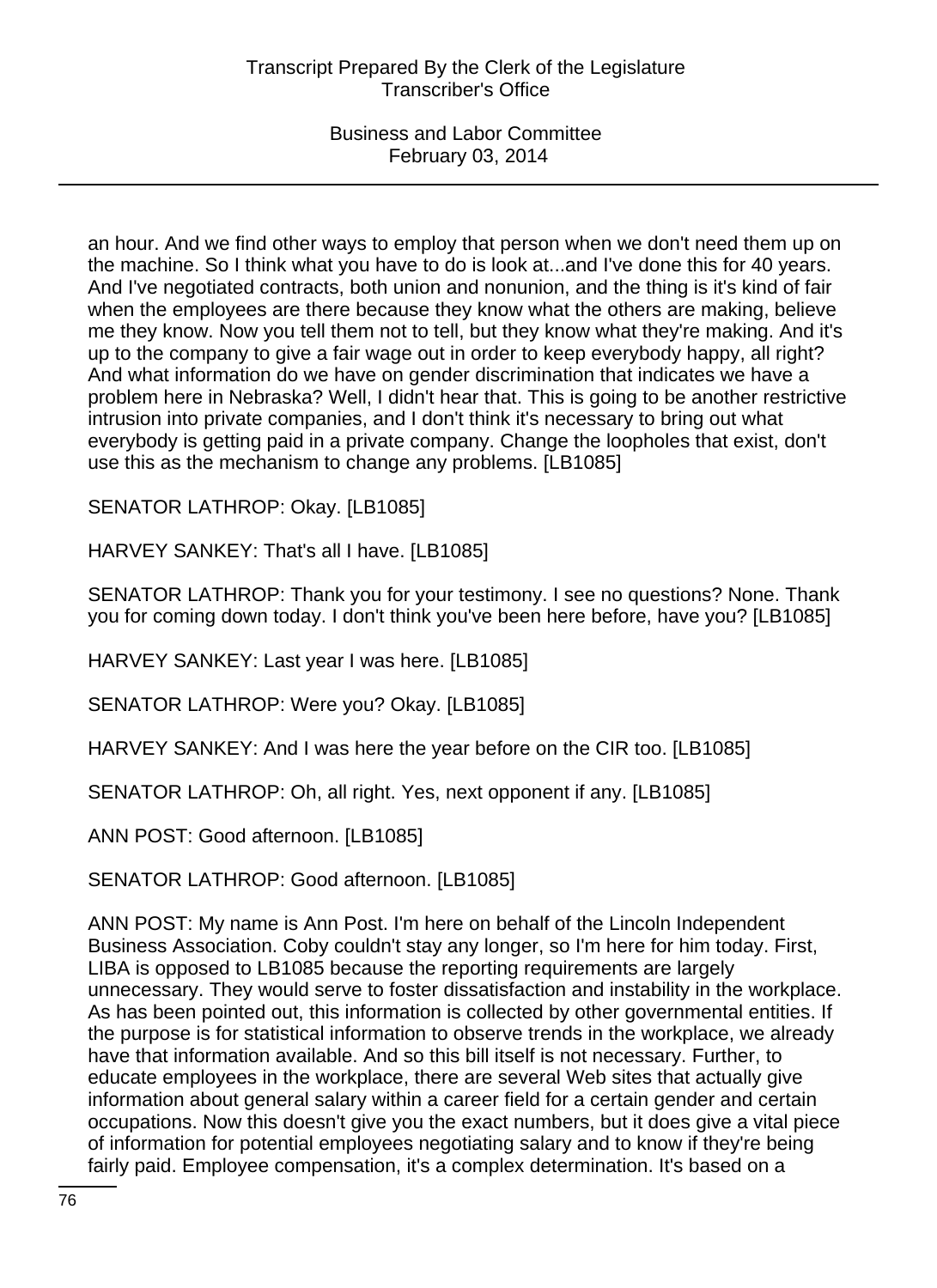## Transcript Prepared By the Clerk of the Legislature Transcriber's Office

Business and Labor Committee February 03, 2014

myriad of factors including knowledge, aptitude, skills, productivity, and more that can't easily be encapsulated in just one line of statistical information. However, once this one line of information is available in the workplace, it can lead to upheaval in the workplace. Other employees will draw conclusions based on this one line of incomplete information. With their coworkers reduced to this line of external characteristics, employees make judgments based on...about their own value, about their workplace, about their management. And this is...without that information of education, previous experience, certifications, and more that all go into factoring compensation. These conclusions based on incomplete information can lead to resentment between employees and will lead to lower job satisfaction overall. Finally, this information gives salary discussions an unhealthy focus. Instead of focusing on employee achievements and skills, it'll be focused on comparing one employee against another. This can only further lead to resentment instead of inspiring greater achievement. Finally, because LB1085 makes privileged information public as we've heard other testifiers before me talk about, it creates little value while causing hostility in the workplace. The Lincoln Independent Business Association is testifying today in me in opposition to LB1085. Thank you. [LB1085]

SENATOR LATHROP: (Exhibits 5-13) Thank you. I see no questions. Thanks for your testimony, Ms. Post. Okay, anyone else here to testify in opposition? Anyone here in a neutral capacity? We do have a note from Tami Lewis-Ahrend who is with the Lincoln Human Resource Management Association who did not testify live but did indicate by filling out a testifier sheet that she is an opponent, and that will be made part of the record. We do have some other letters that I want to read into the record before Senator Cook closes: a letter from the Women's Foundation of Lincoln and Lancaster County in support; a letter from Susan Ann Koenig in support of LB1085; a letter from the NFIB in opposition to LB1085; as well as the Nebraska Cooperative Council likewise in opposition; as is the Nebraska Building Chapter of the Associated General Contractors who submitted a letter; the Nebraska Hospital Association opposes LB1085; and the Equal Opportunity Commission has a letter in a neutral capacity; and finally, the Women's Fund of Omaha submitted a letter in a neutral capacity on LB1085. Each of those will be made a part of our record. And with that, Senator Cook, if you care to close. [LB1085]

SENATOR COOK: Thank you very much, Mr. Chairman. And thanks to all the testifiers, almost especially the ones who testified in opposition because you built my case. You probably didn't realize that, but you did point out the fact that there are differences between and among salaries within organizations. That's been a fact in the state of Nebraska for a long time. What did not come out in that opposition testimony is why it always seems, given controlling for productivity, controlling for tenure of service, degrees, why women are still paid less than men in the workplace in Nebraska. One of the testifiers asked the question relating to whether or not these were local statistics. I would offer a reference to a report called Nebraska Women and the Wage Gap. And